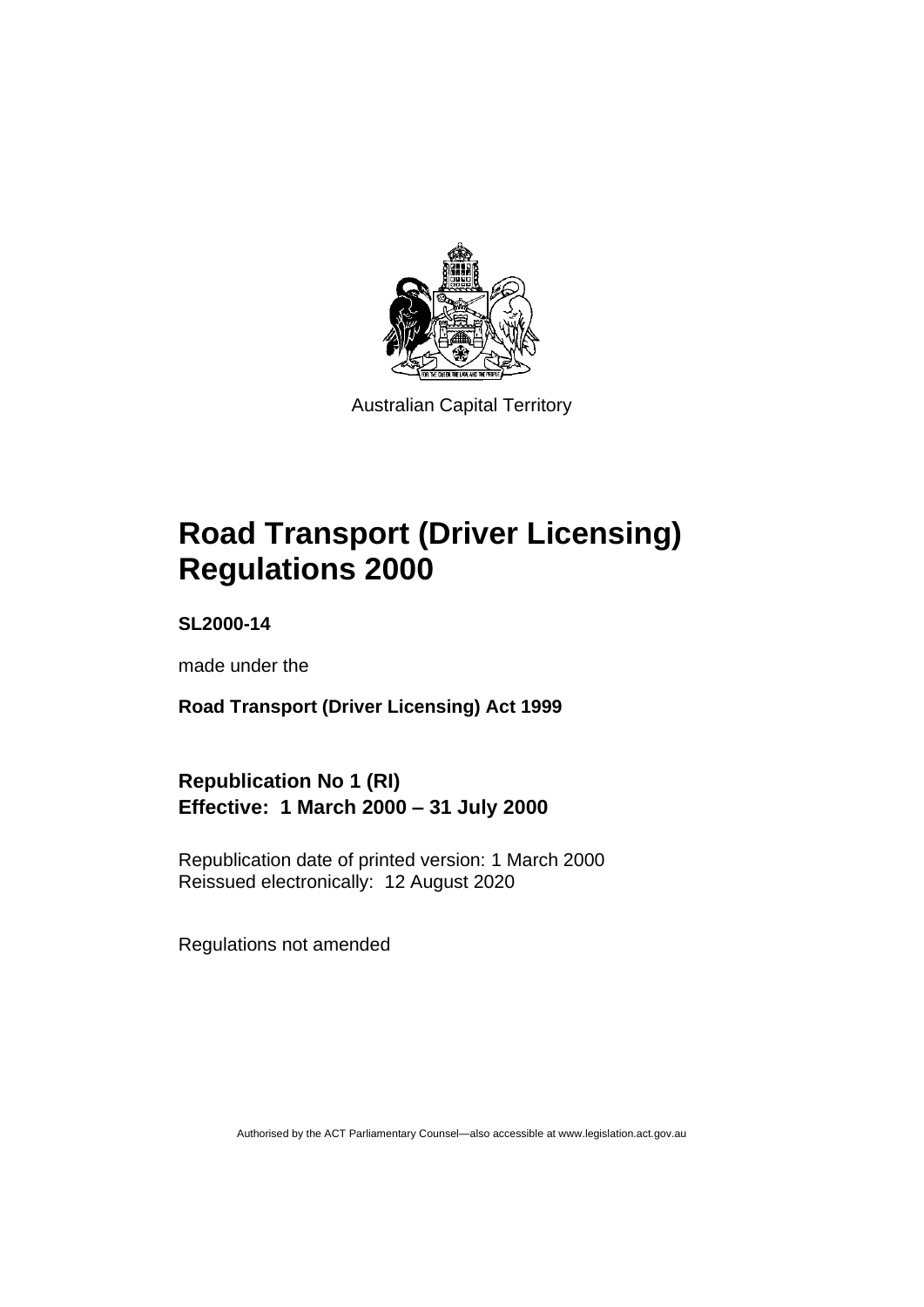### **About this republication**

#### **The republished law**

This is a republication of the *Road Transport (Driver Licensing) Regulations 2000* effective 1 March 2000 to 31 July 2000.

#### **Kinds of republications**

The Parliamentary Counsel's Office prepares 2 kinds of republications of ACT laws (see the ACT legislation register at www.legislation.act.gov.au):

- authorised republications to which the *Legislation Act 2001* applies
- unauthorised republications.

The status of this republication appears on the bottom of each page.

#### **Editorial changes**

The *Legislation (Republication) Act 1996*, part 3, division 2 authorised the Parliamentary Counsel to make editorial amendments and other changes of a formal nature when preparing a law for republication. Editorial changes do not change the effect of the law, but have effect as if they had been made by an Act commencing on the republication date (see *Legislation (Republication) Act 1996*, s 14 and s 16). The changes are made if the Parliamentary Counsel considers they are desirable to bring the law into line, or more closely into line, with current legislative drafting practice.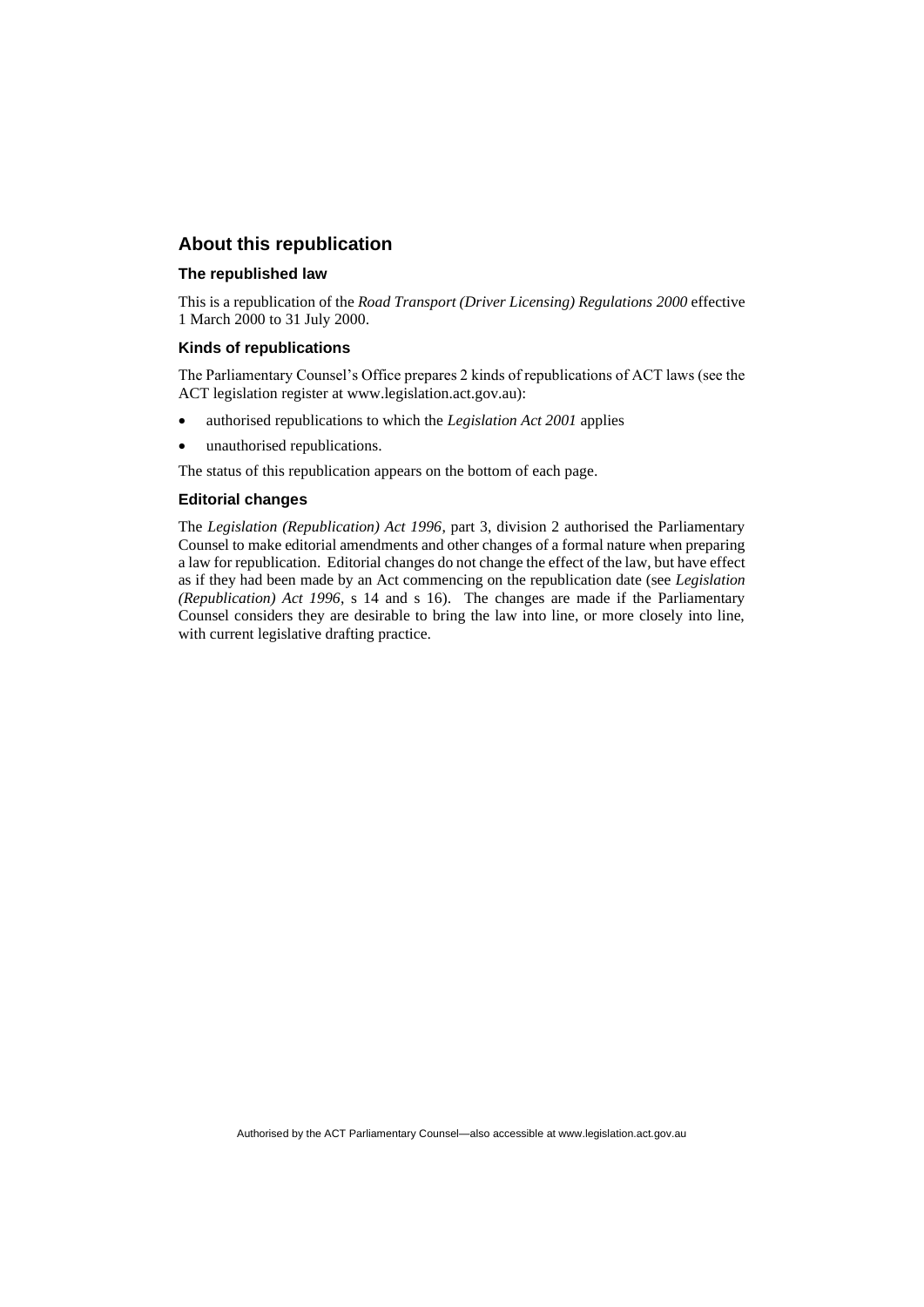As in force on 1 March 2000



Australian Capital Territory

# **Road Transport (Driver Licensing) Regulations 2000**

in force under the **Road Transport (Driver Licensing) Act 1999**

### **CONTENTS**

#### PART 1—PRELIMINARY

- 1 Name of regulations
- 2 Commencement
- 3 Definitions—the dictionary (NSW cl 4)
- 4 Notes (NSW cl 5)

#### PART 2—DRIVER LICENCES GENERALLY

- 5 Basic kinds of driver licence
- 6 Conditional and public vehicle licences
- 7 Driver licence classes, class codes and class short descriptions (NSW cl 26 (1), (14)-(15))
- 8 Driver licence class hierarchy (NSW cl 27)
- 9 Vehicles authorised to be driven by licence classes (NSW cl 26 (1)-(12))
- 10 Driver licence condition codes (NSW cl 28 (5))
- 11 Public vehicle licence codes and vehicles authorised to be ridden or driven
- 12 Form of driver licences (NSW cl 22, cl 28 (2))
- 13 Driver licence receipts (NSW cl 20 (1)-(2))
- 14 Driver licence register (NSW cl 24)

Authorised by the ACT Parliamentary Counsel—also accessible at www.legislation.act.gov.au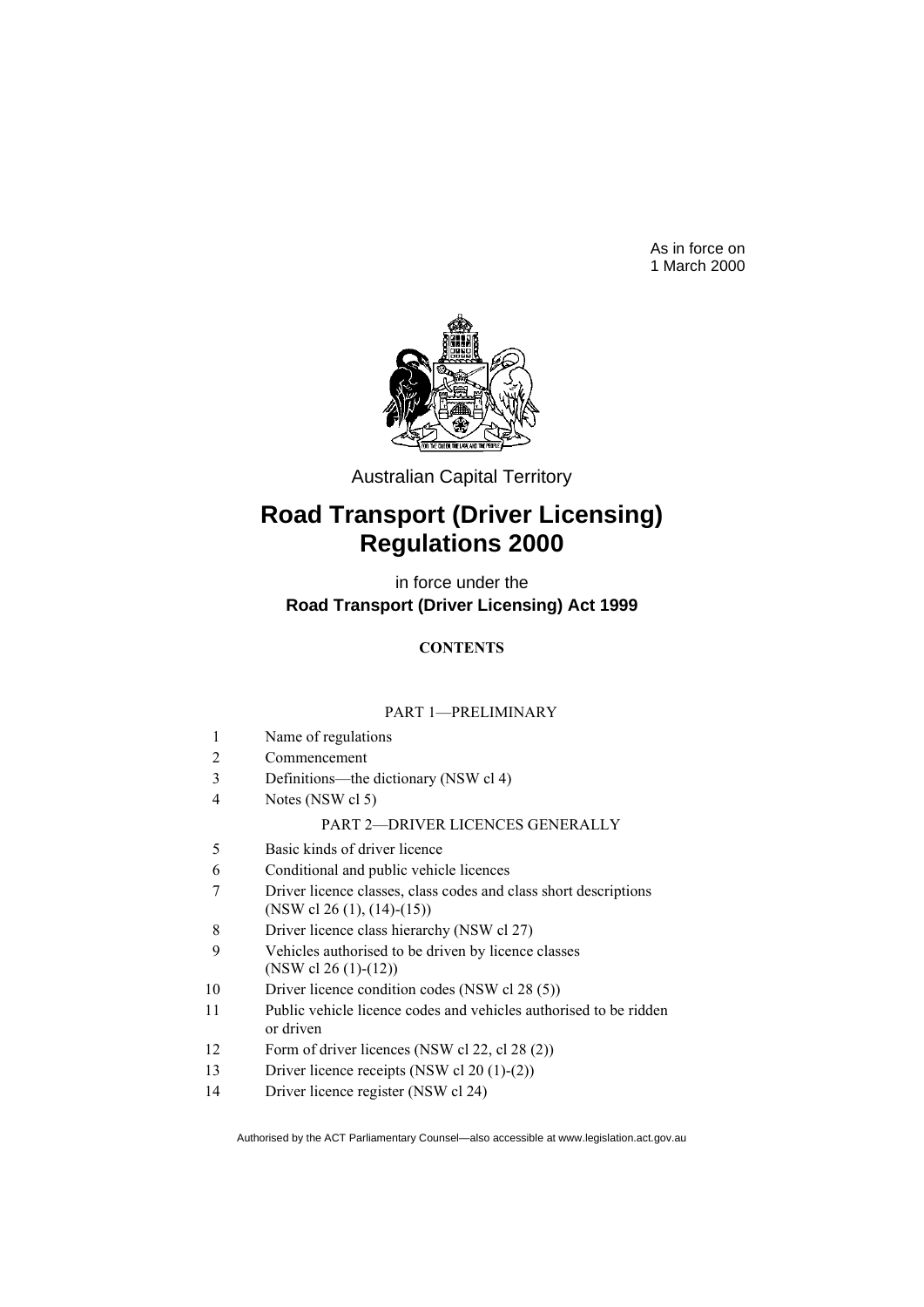### **CONTENTS**—continued

#### PART 3—ISSUE AND VARIATION OF DRIVER LICENCES

*Division 3.1—Interpretation*

| 15 | Meaning of disqualifying offence and required medical standards<br>(NSW cl 31 (2))                              |
|----|-----------------------------------------------------------------------------------------------------------------|
|    | Division 3.2-Learner licences and heavy vehicle learners                                                        |
| 16 | Eligibility to apply for learner licence<br>(NSW cl 10, MTA s 7A (2)-(3))                                       |
| 17 | Issue of learner licences (NSW cl 19 (1))                                                                       |
| 18 | Duration of learner licences (MTA s 7A (7))                                                                     |
| 19 | Learner driver logbook to be issued to learner car drivers<br>(MTAs 7A(1A))                                     |
| 20 | Restrictions on learner motorcycle licence riders<br>(NSW cl 12 (2), cl 13, MTA s 7A (9)-(10))                  |
| 21 | Restrictions on learner car licence drivers<br>(NSW cl 12 (1), (4)-(6), cl 13, MTA s 7A (8), (10))              |
| 22 | Learning to drive manual transmission vehicles                                                                  |
| 23 | Heavy vehicle learners (NSW cl 14, MTA s 176 (5))                                                               |
| 24 | Unauthorised use of L-plates (MTA s 171A (1))                                                                   |
| 25 | Approval of learner driver logbook<br>(MTA s 13R, MTR reg 12)                                                   |
| 26 | Approval of learner rider and heavy vehicle driver training courses                                             |
|    | Division 3.3-Licence class eligibility requirements<br>and provisional licence requirements                     |
| 27 | Purpose of div 3.3—eligibility to apply for provisional<br>and full licences                                    |
| 28 | Eligibility requirements for licence classes<br>(NSW cl 6, cl 7, cl 8 (1), (3), MTA s 7B (2)-(5), s 8 (6))      |
| 29 | Provisional licence requirement for motorcycle licences<br>(NSW cl 15 (1), (3), MTA s 7B (1)-(3), s 8 (2), (4)) |
| 30 | Provisional licence requirement for car licences etc<br>(NSW cl 15 (1), (3), MTA s 7B (1)-(3), s 8 (2)-(4))     |
|    | Division 3.4-Provisional licences, additional provisional classes<br>and provisional licence restrictions       |
| 31 | Eligibility to apply for provisional licence (MTA s $7B(1)-(3)$ )                                               |
| 32 | Issue of provisional licences (NSW cl 19 (1))                                                                   |
| 33 | Duration of provisional licences (NSW cl 15 (2), MTA s 7B (8))                                                  |
| 34 | When additional class to be included as provisional class<br>$(MTA s 7B (1)-(2))$                               |
| 35 | Duration of additional provisional classes (MTA s 7B (9))                                                       |

Authorised by the ACT Parliamentary Counsel—also ii accessible at www.legislation.act.gov.au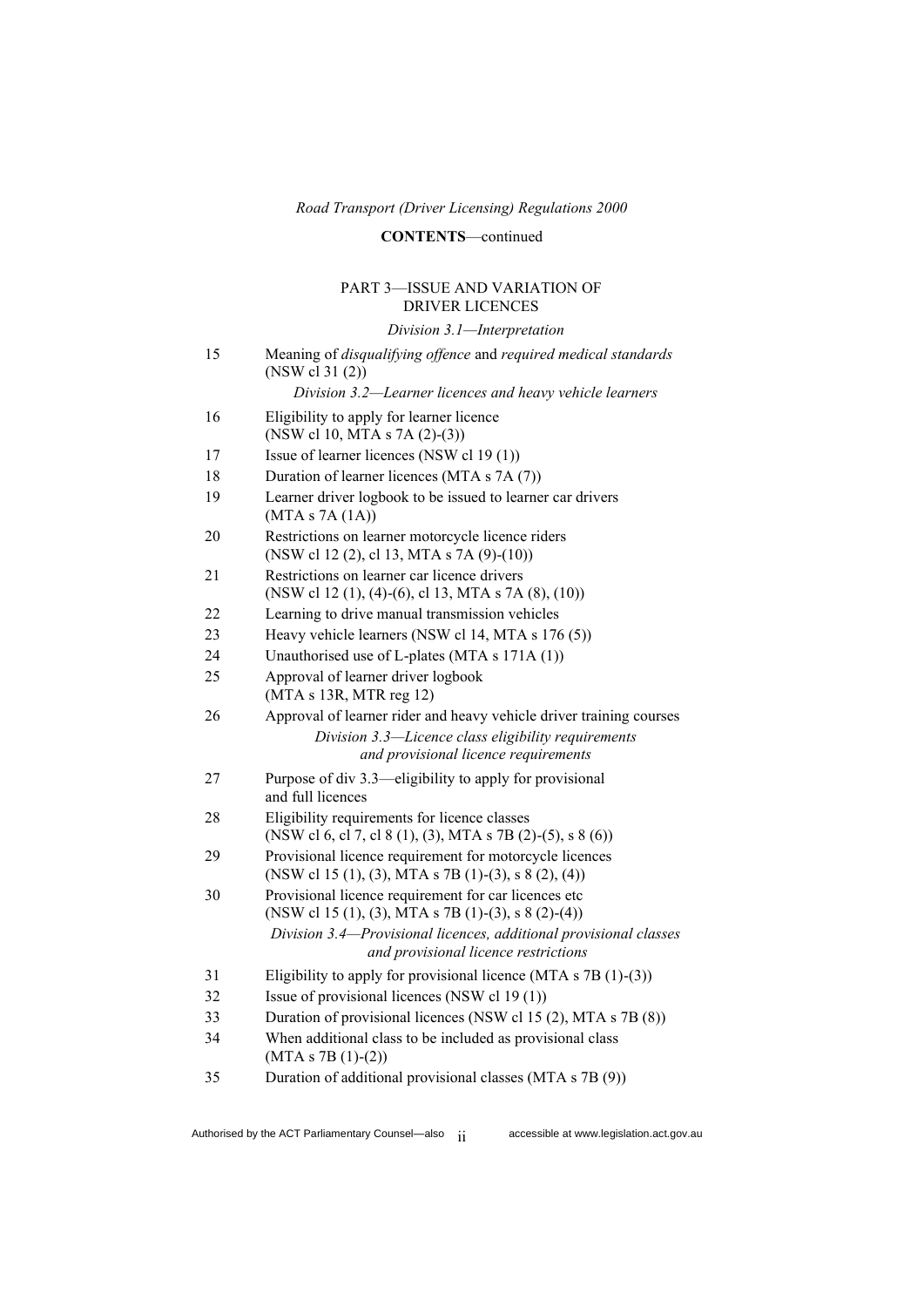### **CONTENTS**—continued

| 36 | Provisional motorcycle licence restrictions<br>(NSW cl 15 (4), (6), MTA s 7B (22), s 191 (3) (d), (4))              |  |
|----|---------------------------------------------------------------------------------------------------------------------|--|
| 37 | Provisional licence restrictions for cars etc<br>(NSW cl 15 (4), (6), MTA s 7B (21))                                |  |
| 38 | Unauthorised use of P-plates (MTA s 171A (2))                                                                       |  |
|    | Division 3.5-Full licences                                                                                          |  |
| 39 | Eligibility to apply for full licence (MTA $s \ 8 \ (2)-(4)$ )                                                      |  |
| 40 | Issue of full licences (NSW cl 19 (1), MTA $s$ 8 (1))                                                               |  |
| 41 | Duration of full licences (MTA s 105 (1A))                                                                          |  |
|    | Division 3.6-Additional licence classes                                                                             |  |
| 42 | Eligibility to apply for additional licence class                                                                   |  |
| 43 | Issue of driver licence with additional class                                                                       |  |
| 44 | Duration of varied licence                                                                                          |  |
|    | Division 3.7-Restricted licences                                                                                    |  |
| 45 | Eligibility to apply to Magistrates Court for order authorising issue of<br>restricted licence (MTA s 11A (1), (4)) |  |
| 46 | Application for order authorising issue of restricted licence<br>$(MTA s 11A (2)-(3))$                              |  |
| 47 | Circumstances in which court may give order authorising issue<br>of restricted licence (MTA s $11A(4)-(6)$ )        |  |
| 48 | Authority by court to issue restricted licence (MTA s $11A(7)-(9)$ )                                                |  |
| 49 | Issue of restricted licence by road transport authority                                                             |  |
| 50 | Conditions of restricted licences (MTA s 11A (8))                                                                   |  |
| 51 | Evidence of application for restricted licence inadmissible<br>(MTA s 11B)                                          |  |
|    | Division 3.8-Probationary licences                                                                                  |  |
| 52 | When probationary licence must be issued<br>$(MTA s 180V (1), (1A), (3)-(4))$                                       |  |
| 53 | Duration of probationary licences (MTA s 180V (1A))                                                                 |  |
| 54 | Conditions of probationary licences (MTA s 180V (2))                                                                |  |
|    | Division 3.9-Conditional licences                                                                                   |  |
| 55 | Issue and variation of driver licences subject to conditions<br>(NSW cl 19 (2)-(3), MTA s 8B (5))                   |  |
| 56 | Procedures for variation of driver licence conditions on authority's<br>own initiative                              |  |
| 57 | Driver licence condition codes and explanatory notices                                                              |  |
| 58 | Duration of varied licence                                                                                          |  |
| 59 | Duties of holders of conditional licences<br>(NSW cl 28 (3), (4), cl 56, cl 57 (2), MTA s 8B (6))                   |  |
| 60 | Conditional licence holders to comply with conditions                                                               |  |
|    |                                                                                                                     |  |

Authorised by the ACT Parliamentary Counsel—also  $\frac{1}{11}$  accessible at www.legislation.act.gov.au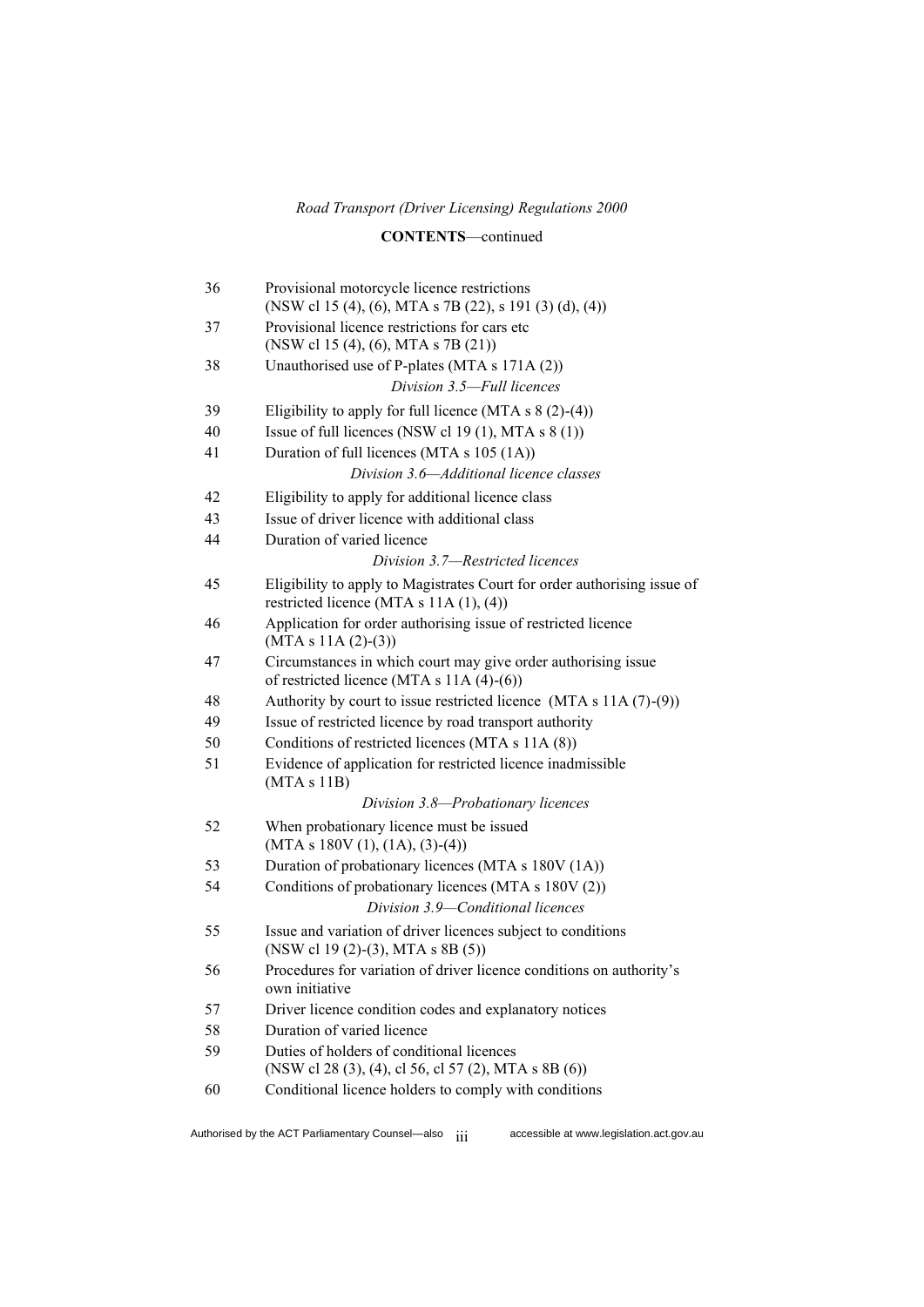### **CONTENTS**—continued

| 61 | Application of conditions when driving etc in other jurisdictions                                                                                |  |  |
|----|--------------------------------------------------------------------------------------------------------------------------------------------------|--|--|
|    | Division 3.10-Public vehicle licences                                                                                                            |  |  |
| 62 | Eligibility to apply for public vehicle licence<br>$(MTA s 8 (3), (6), (16)-(17))$                                                               |  |  |
| 63 | Issue of driver licence that includes public vehicle licence                                                                                     |  |  |
| 64 | Duration of driver licence that includes public vehicle licence                                                                                  |  |  |
| 65 | Approval of public vehicle driver training courses                                                                                               |  |  |
|    | Division 3.11—Eligibility to apply for issue and variation of<br>licences generally                                                              |  |  |
| 66 | Eligibility to apply for licence if disqualified or licence suspended<br>(NSW cl 9)                                                              |  |  |
| 67 | Authority may exempt person from certain eligibility requirements<br>(NSW cl 8 (2), cl 10 (4), MTA s 7A (4)-(5), s 7B (11)-(12),<br>$s 8(8)-(9)$ |  |  |
| 68 | Working out period a class or kind of licence has been held<br>(MTAs 7B (23), s 8 (5), s 8A (4))                                                 |  |  |
|    | Division 3.12-Applications to obtain or vary driver licences                                                                                     |  |  |
| 69 | Application procedure for issue and certain variations of driver licences<br>(NSW cl 16, MTA s 7B (19), s 8 (16), s 10, s 94)                    |  |  |
| 70 | When applications for issue and certain variations of driver licences<br>can be refused (NSW cl 18, MTA s 7B (19)-(20), s 8 (16)-(17), (19))     |  |  |
| 71 | How certain applications may be dealt with                                                                                                       |  |  |
| 72 | Application must be approved if not refused                                                                                                      |  |  |
| 73 | Surrender of current driver licence and duration of replacement licence<br>(NSW cl 17)                                                           |  |  |
|    | PART 4-OBLIGATIONS OF DRIVER LICENCE HOLDERS<br>AND EXEMPT DRIVERS                                                                               |  |  |
| 74 | Change of name or address (NSW cl $30$ (1)-(2), cl $58$ , MTA s 97)                                                                              |  |  |
| 75 | Damaged, stolen, lost or destroyed licences (NSW cl 29 (2), cl 58)                                                                               |  |  |
| 76 | Authority may request suspended or cancelled licence to be<br>returned (MTA s 100 (1), s 191Q)                                                   |  |  |
| 77 | Medical condition or treatment affecting driving ability<br>(NSW c130(5))                                                                        |  |  |
| 78 | Tests and medical examinations of drivers etc<br>(NSW cl 31 (1), (3), cl 58)                                                                     |  |  |
| 79 | Authority may require public vehicle driver to undertake training                                                                                |  |  |
| 80 | Verification of driver licence register and monitoring of compliance<br>(NSW cl 32, cl 57 (3))                                                   |  |  |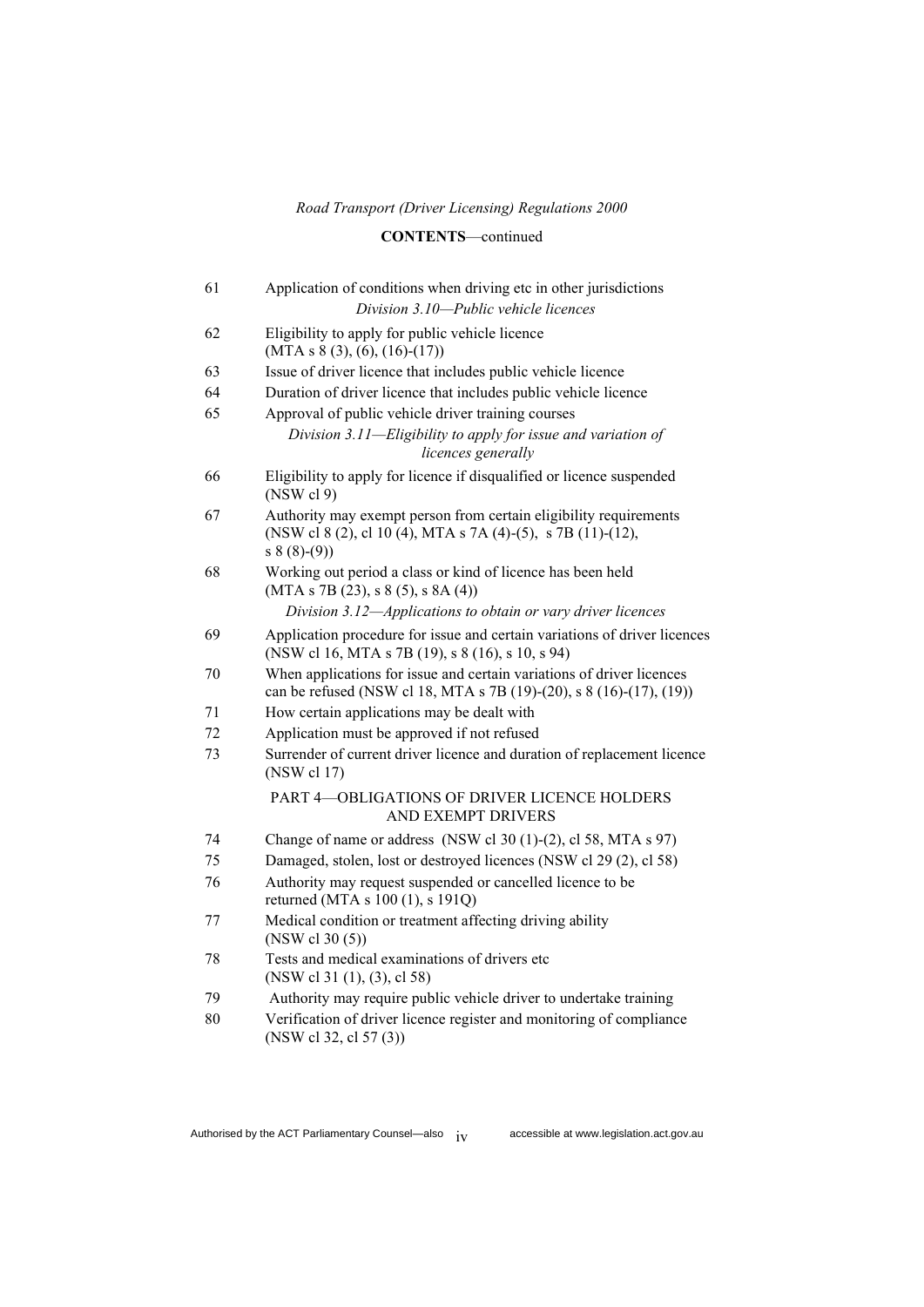#### **CONTENTS**—continued

### PART 5—OTHER PROVISIONS ABOUT DRIVER LICENCES

*Division 5.1—Surrender, expiry and renewal of driver licences*

| 81  | Surrender of driver licence (NSW cl 37, MTA s 98)                                                                    |  |
|-----|----------------------------------------------------------------------------------------------------------------------|--|
| 82  | Surrender of licence class or public vehicle licence                                                                 |  |
| 83  | When licences expire (NSW cl 33)                                                                                     |  |
| 84  | Notice of renewal for driver licence (NSW cl 34)                                                                     |  |
| 85  | Application procedure for renewal of driver licence (NSW cl 35)                                                      |  |
| 86  | Duration of renewed driver licences (MTA s 105 (1)-(3))                                                              |  |
|     | Division 5.2-Variation, suspension or cancellation of driver licences                                                |  |
| 87  | When authority may vary, suspend or cancel driver licences<br>(NSW cl 38)                                            |  |
| 88  | Procedures for variation, suspension and cancellation of driver licences<br>(NSW cl 39, cl 57 (1), MTA s 8B (3)-(4)) |  |
|     | Division 5.3-Replacement of driver licences                                                                          |  |
| 89  | Procedure for issue of replacement driver licences (NSW cl 23)                                                       |  |
|     | Division 5.4-Other matters                                                                                           |  |
| 90  | Damaged licences of no effect (NSW cl 29 (1))                                                                        |  |
|     | PART 6-INTERSTATE DRIVERS, OVERSEAS DRIVERS<br>AND OTHER EXEMPTIONS                                                  |  |
|     | Division 6.1—General                                                                                                 |  |
| 91  | Meaning of <i>automatic disqualifying circumstance</i> (NSW cl 55 (2))                                               |  |
| 92  | Non-ACT licence holders to hold driver licence in certain                                                            |  |
|     | circumstances                                                                                                        |  |
|     | Division 6.2-Exemptions                                                                                              |  |
| 93  | Exemption by authority from requirement to hold licence<br>(NSW cl 54)                                               |  |
| 94  | Exemption of overseas drivers (NSW cl 55 (1))                                                                        |  |
| 95  | Exemption of drivers of vehicles used for agricultural work                                                          |  |
| 96  | Exemption of drivers of certain vehicles used for primary production                                                 |  |
| 97  | Exemption of drivers of self-propelled elevated work platforms                                                       |  |
| 98  | Exemption of drivers of golf and green keeping vehicles<br>(NSW cl 55A)                                              |  |
| 99  | Other exemptions from requirement to hold driver licence<br>(NSW cl 55D, MTA s 176 (2))                              |  |
| 100 | Production of English translation of foreign driver licence to police<br>officer etc                                 |  |
|     | Division 6.3-When visiting interstate licence holders cannot drive                                                   |  |
| 101 | When holders of interstate licences cannot drive (NSW cl 55 (2))                                                     |  |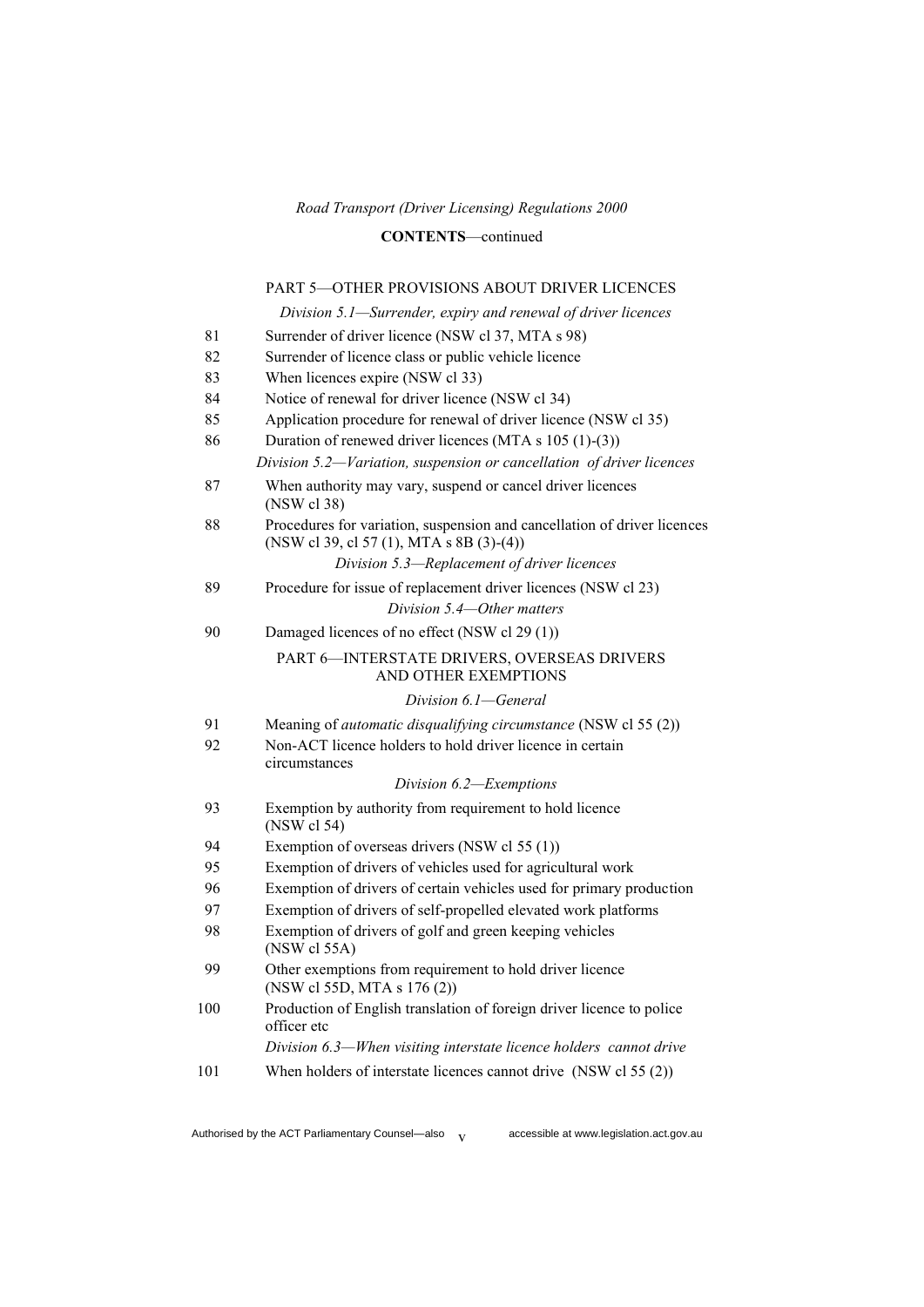### **CONTENTS**—continued

#### *Division 6.4—Disqualification of interstate and overseas licence holders*

| 102 | When authority may disqualify interstate and overseas licence holders<br>from driving in ACT (NSW cl 55 (2))           |  |
|-----|------------------------------------------------------------------------------------------------------------------------|--|
| 103 | Procedure to disqualify holders of interstate or external licences<br>from driving                                     |  |
|     | PART 7-ACCREDITATION OF DRIVING INSTRUCTORS                                                                            |  |
|     | Division 7.1-Accreditation of driving instructors                                                                      |  |
| 104 | Eligibility to apply for accreditation as driving instructor<br>(MTA s 13B(1), (3))                                    |  |
| 105 | Application procedure for accreditation (MTA s 13B (2), s 13C))                                                        |  |
| 106 | When applications for accreditation can be refused                                                                     |  |
| 107 | Accreditation and certificates of accreditation<br>(MTA s 13B (1), s 13D, s 13E)                                       |  |
| 108 | Display and production of certificate of accreditation<br>(MTA s 13F, s 13G)                                           |  |
| 109 | Surrender of accreditation (MTA s 13H (6))                                                                             |  |
|     | Division 7.2—Suspension, cancellation and other action<br>in relation to accreditation                                 |  |
| 110 | Automatic suspension or cancellation of accreditation<br>(MTA s 13H(4))                                                |  |
| 111 | When authority may take action in relation to accreditation<br>$(MTA s 13H (1), (5), s 13J (1), s 13K)$                |  |
| 112 | Procedures for authority taking action in relation to accreditation (MTA s<br>$13H(1)-(2)$ , (7), s 13J, s 13K, s 13N) |  |
| 113 | Return of certificate of accreditation (MTA s 13M)                                                                     |  |
|     | Division 7.3-Driving instruction                                                                                       |  |
| 114 | Use of vehicle for instruction (MTA s 13P)                                                                             |  |
| 115 | Instructor to maintain liability insurance (MTA s 13Q)                                                                 |  |
| 116 | Completion of learner driver logbooks (MTA s 13S)                                                                      |  |
| 117 | Pretending to be accredited (MTA s 13T)                                                                                |  |
| 118 | Code of practice for driving instruction<br>(MTA s 13U, s 13V, s 13W)                                                  |  |
| 119 | Approval of learner driver standards                                                                                   |  |
|     | Division 7.4—Other matters                                                                                             |  |
| 120 | Tests and medical examinations of driving instructors etc                                                              |  |
| 121 | Authority may require instructor to undertake training                                                                 |  |
| 122 | Approval of driving instructors training courses (MTA s 13Y)                                                           |  |

Authorised by the ACT Parliamentary Counsel—also  $v_i$  accessible at www.legislation.act.gov.au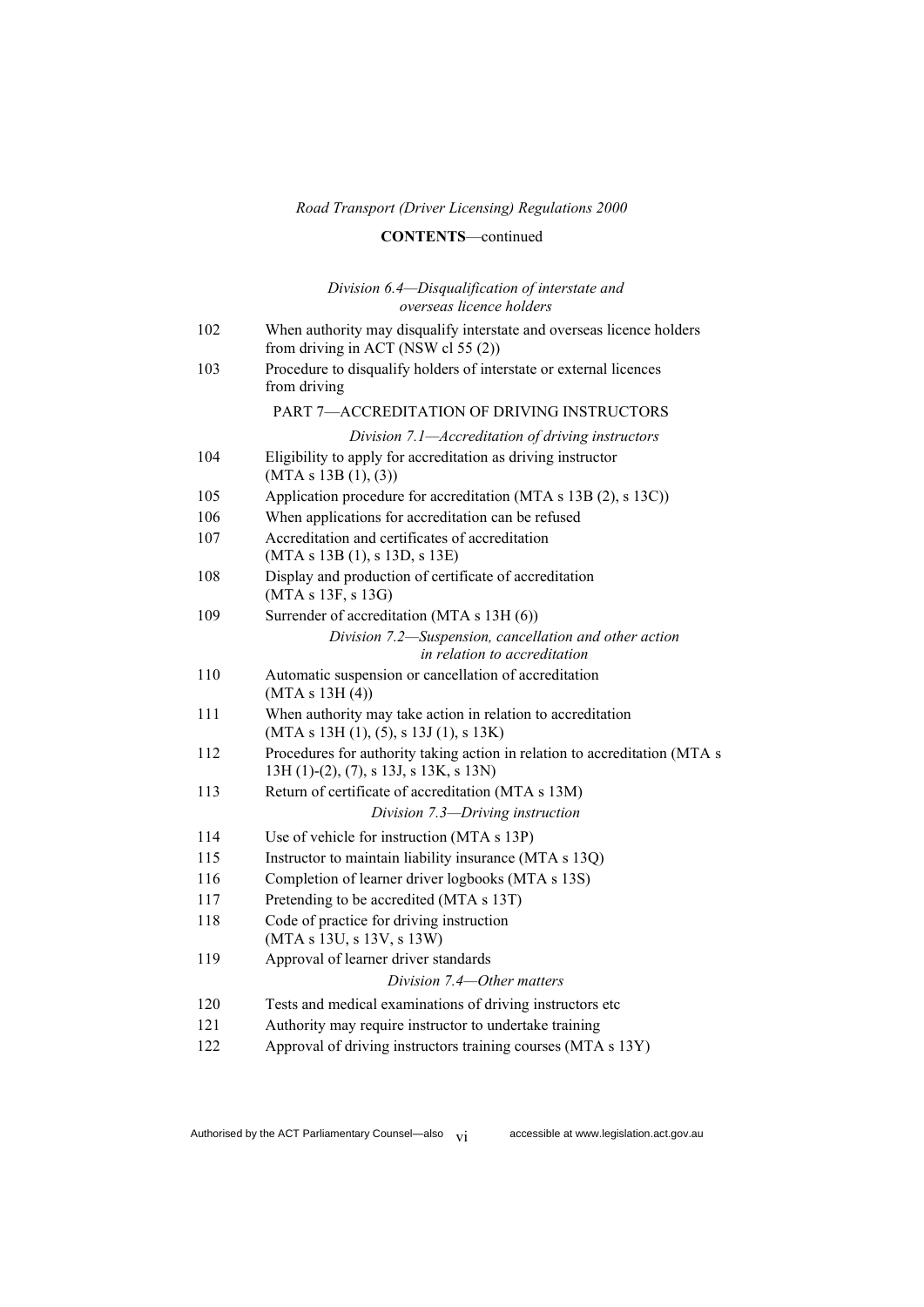### **CONTENTS**—continued

#### PART 8—DEMERIT POINTS IN RELATION TO SPECIFIC KINDS OF LICENCES

*Division 8.1—Learner and provisional licences*

| 123 | Demerit points incurred by applicant for issue or renewal of learner or<br>provisional licences                            |  |
|-----|----------------------------------------------------------------------------------------------------------------------------|--|
| 124 | Demerit points incurred by learner and provisional licence holders<br>(NSW Act s 17, MTA s 180X, s 180Y)                   |  |
| 125 | Notice of suspension of learner and provisional licences                                                                   |  |
|     | Division 8.2-Additional provisional class                                                                                  |  |
| 126 | Demerit points incurred by applicant for issue or renewal of additional<br>provisional class                               |  |
| 127 | Demerit points incurred by holder of licence with additional provisional<br>class (MTA s 180ZA)                            |  |
| 128 | Notice of suspension of additional provisional class                                                                       |  |
|     | Division 8.3-Restricted licences                                                                                           |  |
| 129 | Demerit points incurred by applicant for restricted licence                                                                |  |
| 130 | Demerit points incurred by restricted licence holders (MTA s 180Z)<br>Division 8.4-Probationary licences                   |  |
| 131 | Demerit points incurred by applicant for issue or renewal of<br>probationary licence (MTA s 180V (5))                      |  |
| 132 | Demerit points incurred by probationary licence holders<br>(MTA s 180W, s 180WA)                                           |  |
| 133 | Notice of cancellation of probationary licence                                                                             |  |
|     | Division 8.5-Other matters                                                                                                 |  |
| 134 | Notices in relation to demerit points                                                                                      |  |
| 135 | Demerit points incurred but not taken into account for notice of licence<br>suspension etc (NSW Act s 16 (11), s 16A (10)) |  |
| 136 | Demerit points not affected by licence suspension etc under<br>another law (NSW Act s $18(1)-(3)$ )                        |  |
| 137 | Issue of licence suspension notice etc (NSW Act s 18 (4))                                                                  |  |
| 138 | Inspection of demerit points register                                                                                      |  |
|     | <b>PART 9-MISCELLANEOUS</b>                                                                                                |  |
| 139 | Home address and addresses for service (NSW cl $30(3)-(4)$ )                                                               |  |
| 140 | Acting through and for corresponding licensing authorities                                                                 |  |
|     | PART 10-TRANSITIONAL                                                                                                       |  |
|     | Division 10.1—Conversion of driving licences                                                                               |  |
| 141 | Definitions for div 10.1                                                                                                   |  |
| 142 | Existing kinds of licences                                                                                                 |  |
| 143 | Existing licence classes (NSW sch 4 cl 1)                                                                                  |  |
|     |                                                                                                                            |  |

Authorised by the ACT Parliamentary Counsel—also  $\overrightarrow{vii}$  accessible at www.legislation.act.gov.au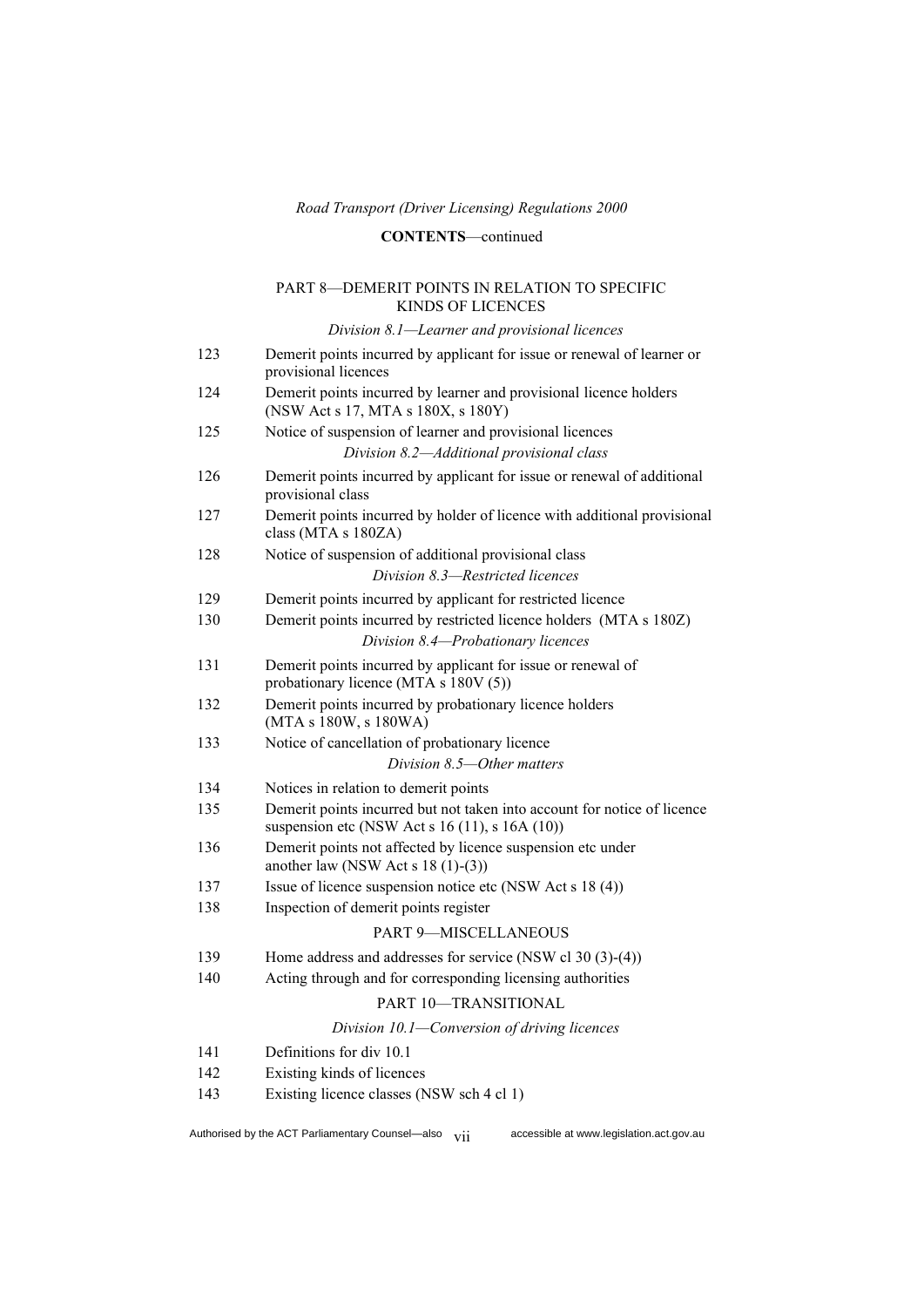#### **CONTENTS**—continued

| 144 | Existing conditions on licences                                                 |
|-----|---------------------------------------------------------------------------------|
| 145 | Existing public vehicles licences                                               |
| 146 | Expiry of div 10.1                                                              |
|     | Division 10.2-Licensing of drivers                                              |
| 147 | Definitions for div 10.2                                                        |
| 148 | Pending applications for the grant, renewal or variation of driving<br>licences |
| 149 | Pending applications to Magistrates Court for special probationary<br>licences  |
| 150 | Medical examinations                                                            |
| 151 | Driving tests                                                                   |
| 152 | Residents with interstate licences                                              |
| 153 | Suspension or cancellation of licences                                          |
| 154 | Form of driver licences                                                         |
| 155 | Expiry of div 10.2                                                              |
|     | Division 10.3-Driving instruction                                               |
| 156 | Interpretation for div 10.3                                                     |
| 157 | Existing driving instructors                                                    |
| 158 | Suspension etc of accreditation                                                 |
| 159 | Pending applications for accreditation                                          |
| 160 | Direction to undertake further training                                         |
| 161 | Expiry of div 10.3                                                              |
|     | Division 10.4—Demerit points                                                    |
| 162 | Interpretation for div 10.4                                                     |
| 163 | Warning notices                                                                 |
| 164 | Notices of suspension etc of driving licences                                   |
| 165 | Expiry of div 10.4                                                              |

#### DICTIONARY

#### ENDNOTES

- About this republication
- Abbreviation key
- Table of legislation
- Table of earlier republications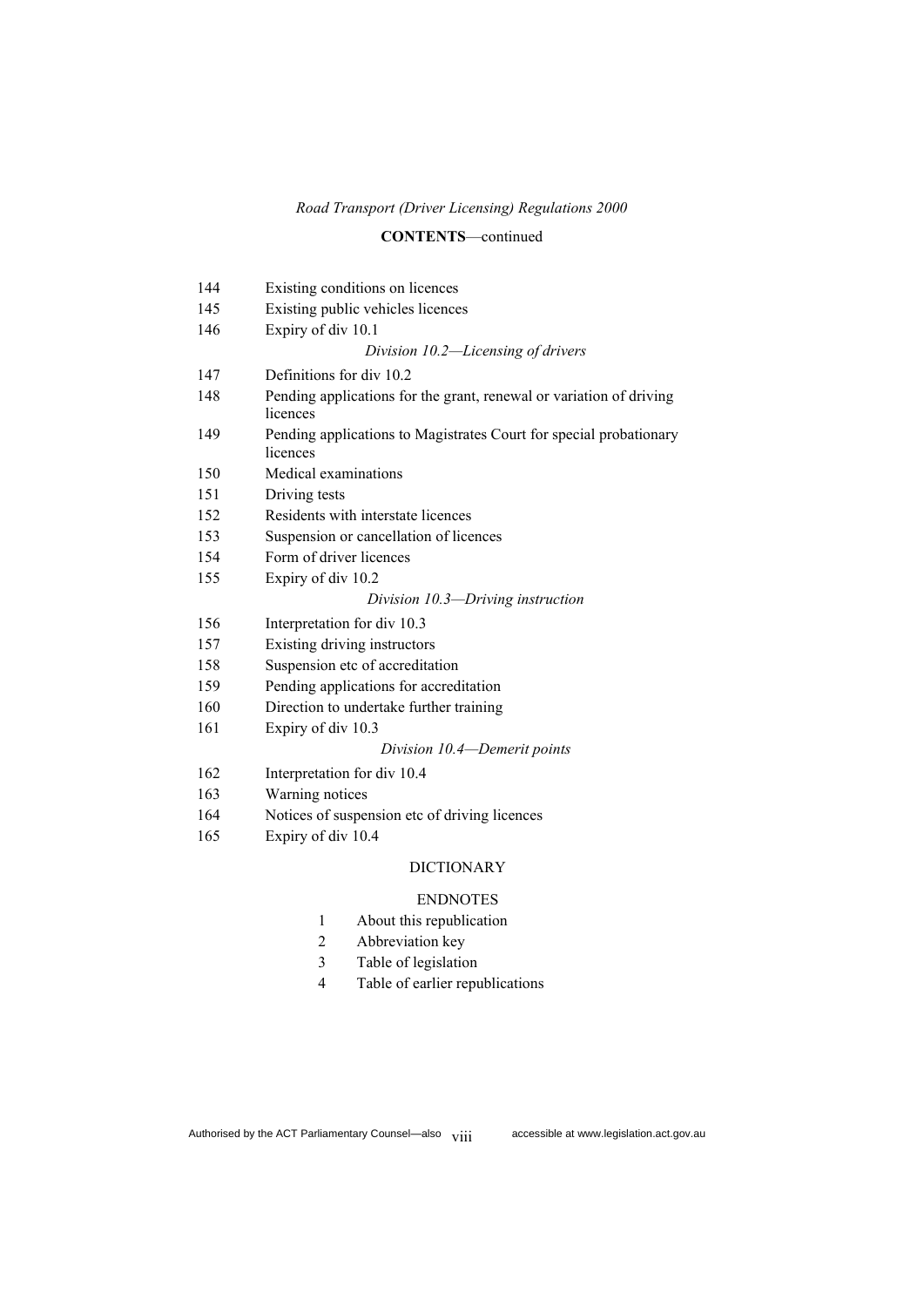As in force on 1 March 2000



Australian Capital Territory

# **Road Transport (Driver Licensing) Regulations 2000**

in force under the **Road Transport (Driver Licensing) Act 1999**

### **PART 1—PRELIMINARY**

### **1 Name of regulations**

These regulations are the *Road Transport (Driver Licensing) Regulations 2000*.

### **2 Commencement**

These regulations commence on the commencement of the *Road Transport (General) Act 1999*.

### **3 Definitions—the dictionary** (NSW cl 4)

The dictionary at the end of these regulations is part of these regulations.

*Note 1* The dictionary defines certain words and expressions used in these regulations, and includes references (*signpost definitions*) to other words and expressions defined elsewhere in these regulations or elsewhere in the road transport legislation.

For example, the signpost definition '*road transport legislation*—see the *Road Transport (General) Act 1999*, section 6' means the expression 'road transport legislation' is defined in section 6 of that Act and the definition applies to these regulations.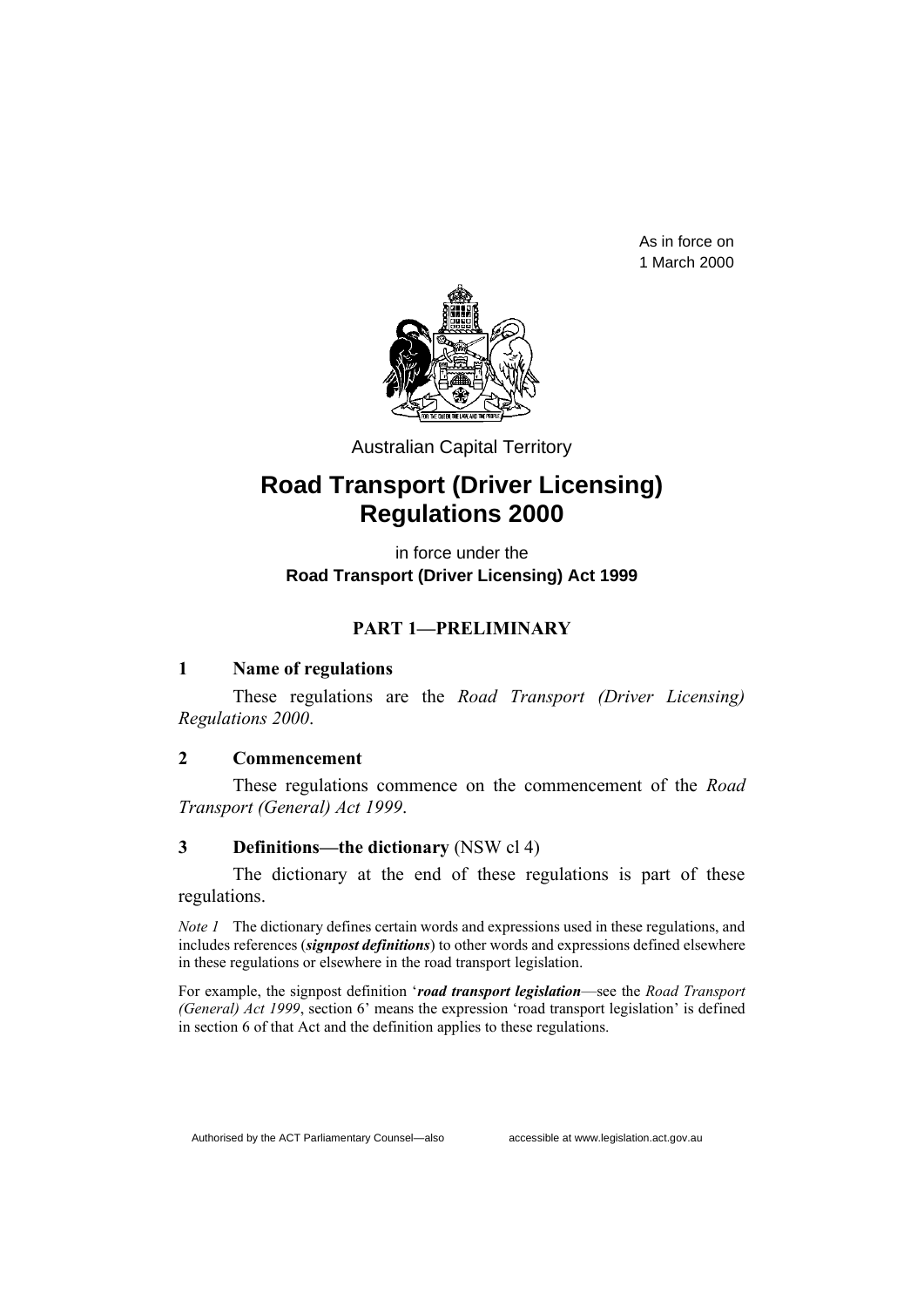*Note 2* A definition in the dictionary (including a signpost definition) applies to the entire regulations unless the definition, or another provision of the regulations, provides otherwise or the contrary intention otherwise appears (see *Interpretation Act 1967*, s 11F and s 11G as applied by the *Subordinate Laws Act*, s 9).

#### **4 Notes** (NSW cl 5)

**(1)** A note in these regulations is explanatory and is not part of the regulations.

*Note* See *Interpretation Act 1967*, s 12 (1), (4) and (5) (as applied by the *Subordinate Laws Act 1989*, s 9) for the legal status of notes.

**(2)** In this regulation—

*note* includes material enclosed in brackets in regulation headings.

*Note* For comparison, a number of regulations contain bracketed notes in their headings drawing attention to equivalent or comparable (though not necessarily identical) provisions of other legislation. Abbreviations in the notes include the following—

- MTA: *Motor Traffic Act 1936,* as in force immediately before the commencement of these regulations
- MTR: *Motor Traffic Regulations 1934,* as in force immediately before the commencement of these regulations
- NSW: *Road Transport (Driver Licensing) Regulation 1999* (NSW)
- NSW Act: *Road Transport (Driver Licensing) Act 1998* (NSW).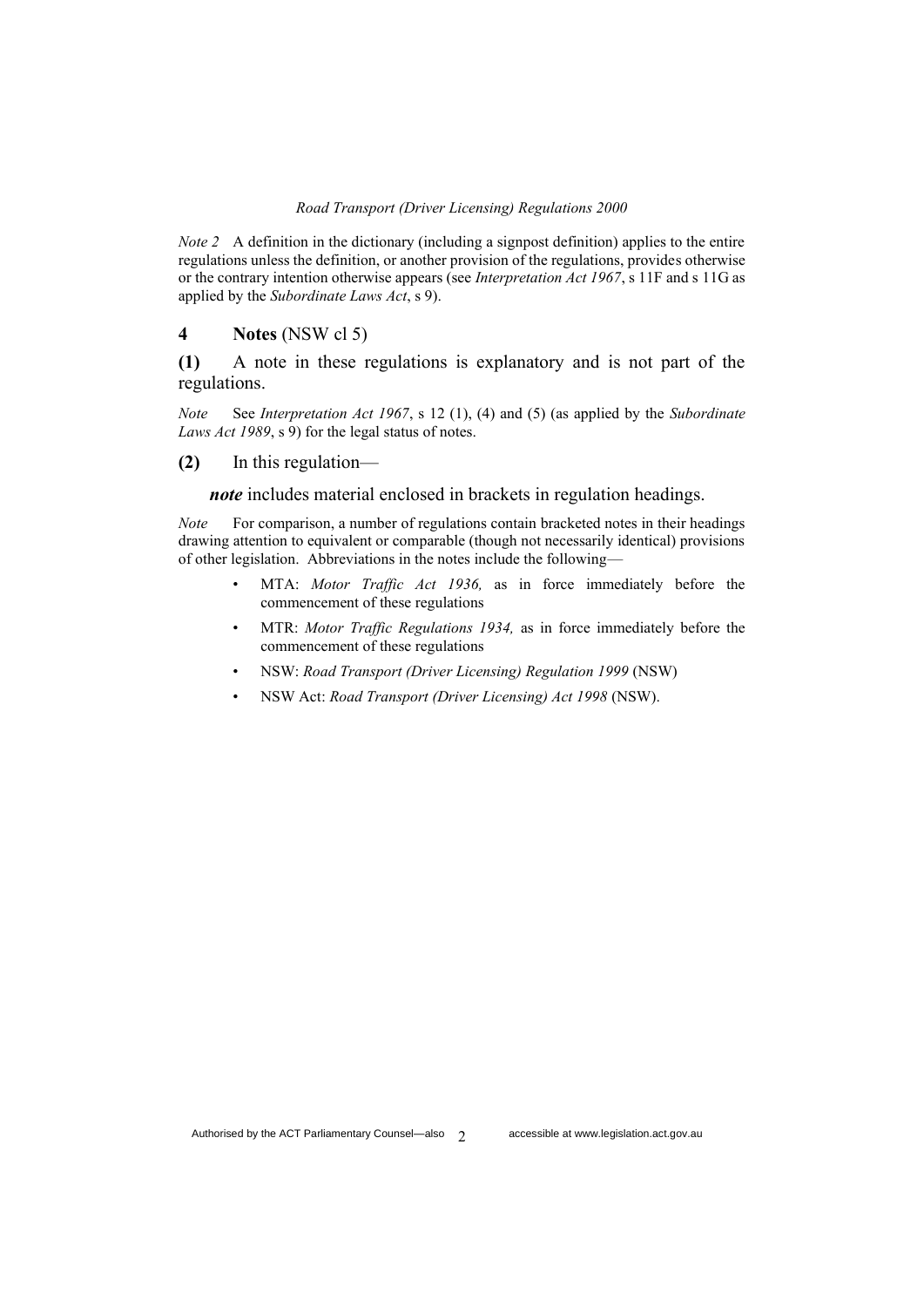#### **PART 2—DRIVER LICENCES GENERALLY**

#### **5 Basic kinds of driver licence**

**(1)** The road transport authority may issue driver licences of the following kinds under these regulations:

- (a) learner licences;
- (b) provisional licences;
- (c) full licences;
- (d) restricted licences;
- (e) probationary licences.

*Note* Regulation 6 deals with the other kinds of driver licences, namely, conditional and public vehicle licences.

**(2)** A *full licence* is an Australian driver licence that is not a learner, provisional, restricted or probationary licence.

*Note Learner licence*, *provisional licence*, *restricted licence*, and *probationary licence* are defined in the dictionary to the Act as follows:

*learner licence* means an Australian driver licence issued to a person under the law of any jurisdiction that authorises the person to drive a motor vehicle on a road or road related area for the purpose of learning to drive.

*provisional licence* means an Australian driver licence issued as a provisional licence, but does not include an Australian driver licence that includes an additional provisional class merely because it includes the additional provisional class.

*restricted licence* means an Australian driver licence, issued under the authority of a court in Australia, that authorises the holder to drive only in the course of his or her employment or in other restricted circumstances.

*probationary licence* means—

- (a) a driver licence, other than a learner licence, issued under this Act to a person who applies for a driver licence after a period of disqualification (whether or not by court order) from holding or obtaining an Australian driver licence; or
- (b) an equivalent Australian driver licence issued under a corresponding law.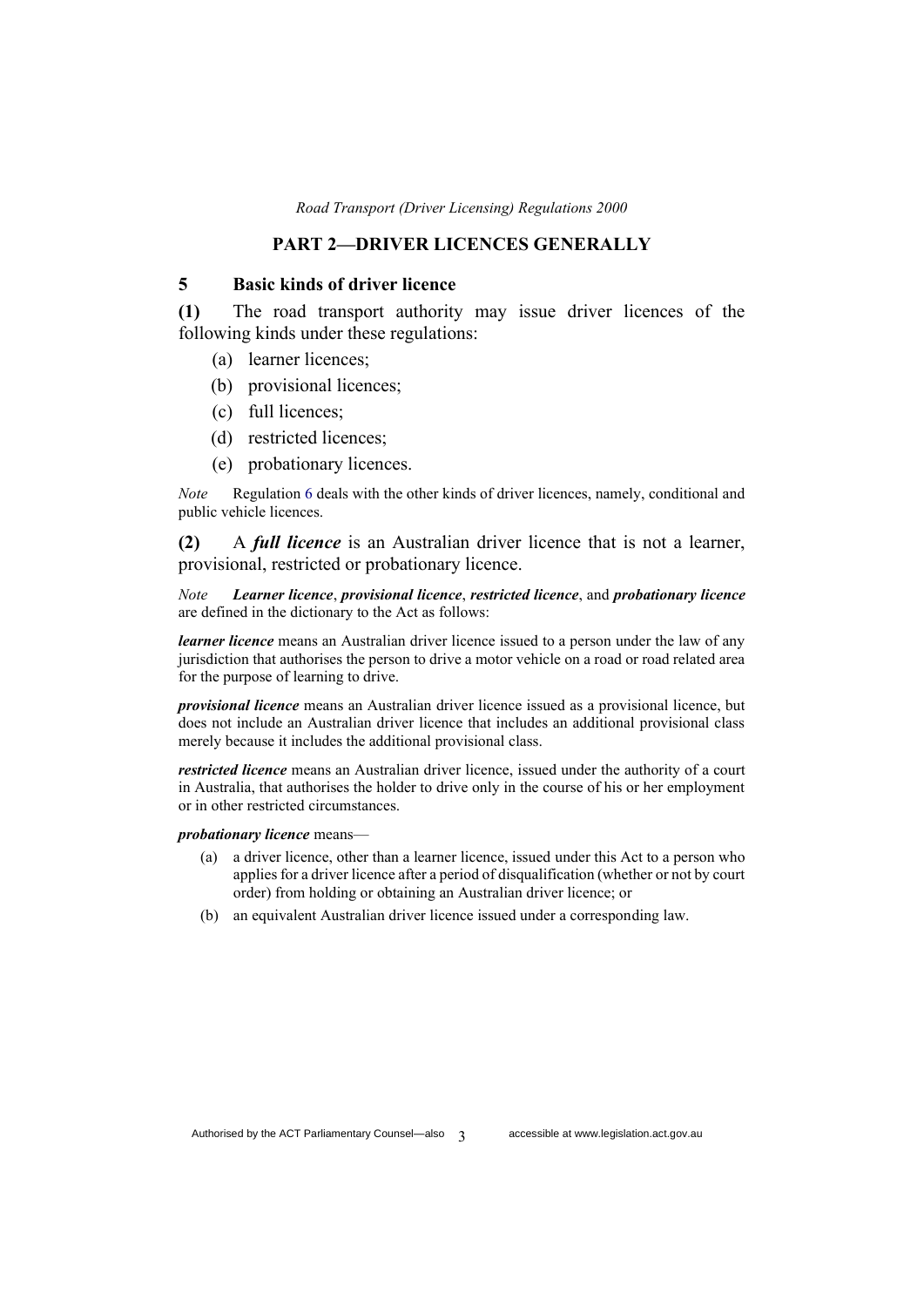#### **6 Conditional and public vehicle licences**

**(1)** A provisional, full, restricted or probationary licence may also be issued as, or may be varied to become also, a conditional licence, a public vehicle licence or both.

**(2)** A learner licence may also be issued as, or may be varied to become also, a conditional licence.

*Note Conditional licence* and *public vehicle licence* are defined in the dictionary to the Act as follows:

*conditional licence* means an Australian driver licence that is subject to a condition imposed by the road transport authority or the licensing authority of another jurisdiction.

*public vehicle licence* means a driver licence that authorises the person to drive a public vehicle for hire or reward.

### **7 Driver licence classes, class codes and class short descriptions** (NSW cl 26 (1), (14)-(15))

**(1)** A driver licence must include 1 or more of the classes mentioned in the table of driver licence classes (the *driver licence classes*).

*Note* Regulation 9 explains the kinds of motor vehicles that each driver licence class authorises the holder to drive.

**(2)** A provisional, full, restricted or probationary licence may include any of the driver licence classes.

**(3)** A learner licence may include only the following driver licence classes:

(a) motorcycle licence;

(b) car licence.

**(4)** The class or classes held by the holder of a driver licence are indicated by a code or codes shown on the licence.

**(5)** The code for each driver licence class is set out in the table of driver licence classes.

#### *Example*

If a driver licence is issued to a person for the motorcycle and car licence classes, the driver licence will show the codes R and C.

**(6)** In certain circumstances, a class may be shown on a driver licence as an additional provisional class.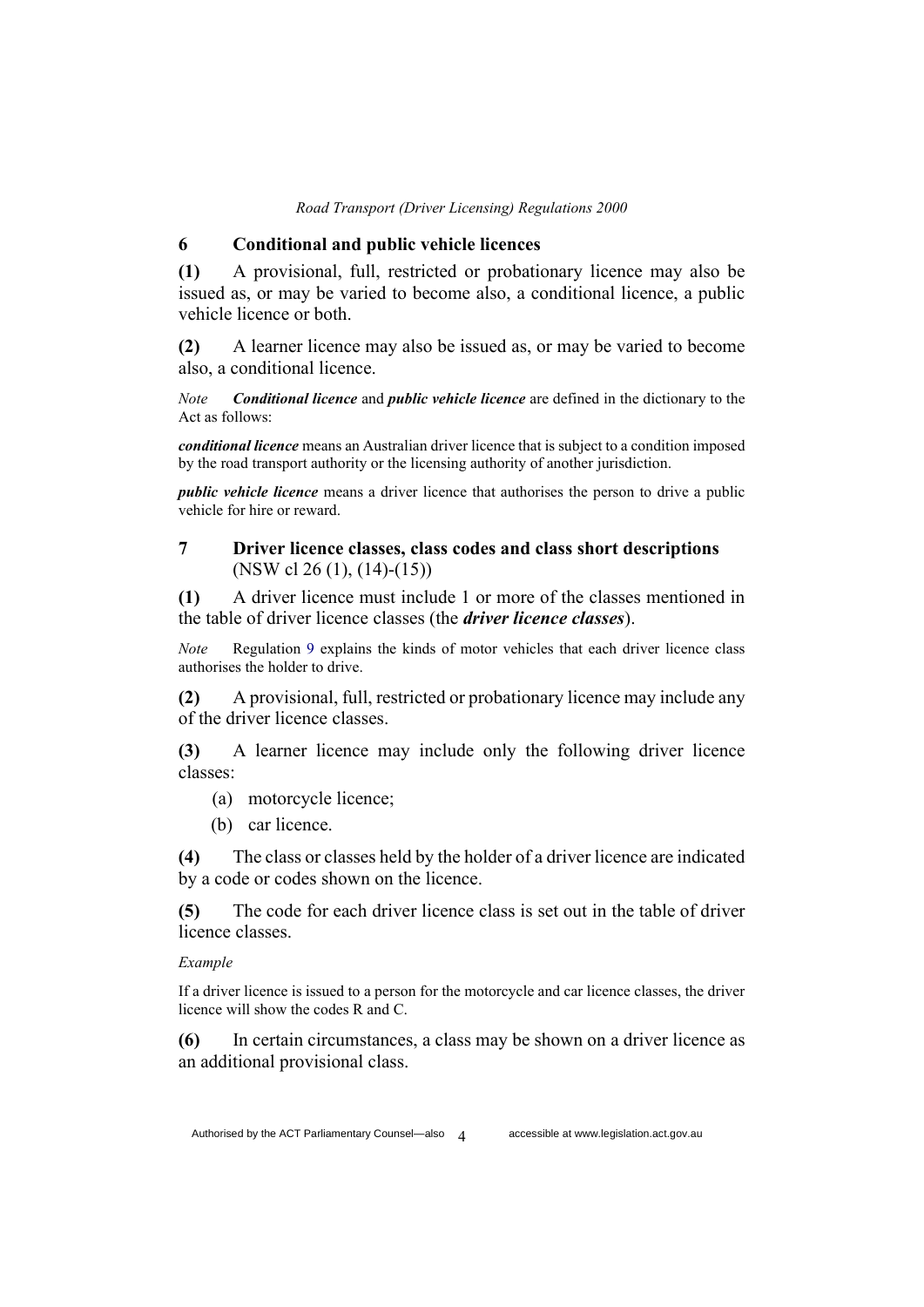**(7)** A driver licence of a particular class may be referred to using the appropriate short description mentioned in the table.

| column 1<br>classes               | column 2<br>codes | column 3<br>short descriptions |
|-----------------------------------|-------------------|--------------------------------|
| motorcycle licence                | R                 | class R licence                |
| car licence                       | C                 | class C licence                |
| light rigid vehicle licence       | LR.               | class LR licence               |
| medium rigid vehicle licence      | <b>MR</b>         | class MR licence               |
| heavy rigid vehicle licence       | <b>HR</b>         | class HR licence               |
| heavy combination vehicle licence | HC.               | class HC licence               |
| multi-combination vehicle licence | МC                | class MC licence               |

**Table of driver licence classes**

### **8 Driver licence class hierarchy** (NSW cl 27)

**(1)** For these regulations, the order of the driver licence classes, from the lowest to the highest, is as follows:

- 1 car licence
- 2 light rigid vehicle licence
- 3 medium rigid vehicle licence
- 4 heavy rigid vehicle licence
- 5 heavy combination vehicle licence
- 6 multi-combination vehicle licence.

*Note* The driver licence class hierarchy is used in working out, under regulation 9, the kinds of motor vehicles that the holder of a driver licence is authorised to drive.

**(2)** A motorcycle licence is not part of the driver licence class hierarchy.

### **9 Vehicles authorised to be driven by licence classes** (NSW cl 26 (1)-(12))

**(1)** A driver licence of a particular driver licence class authorises the holder to drive a motor vehicle—

- (a) of a kind covered by that driver licence class; or
- (b) of a kind covered by any lower class in the driver licence class hierarchy in subregulation 8 (1).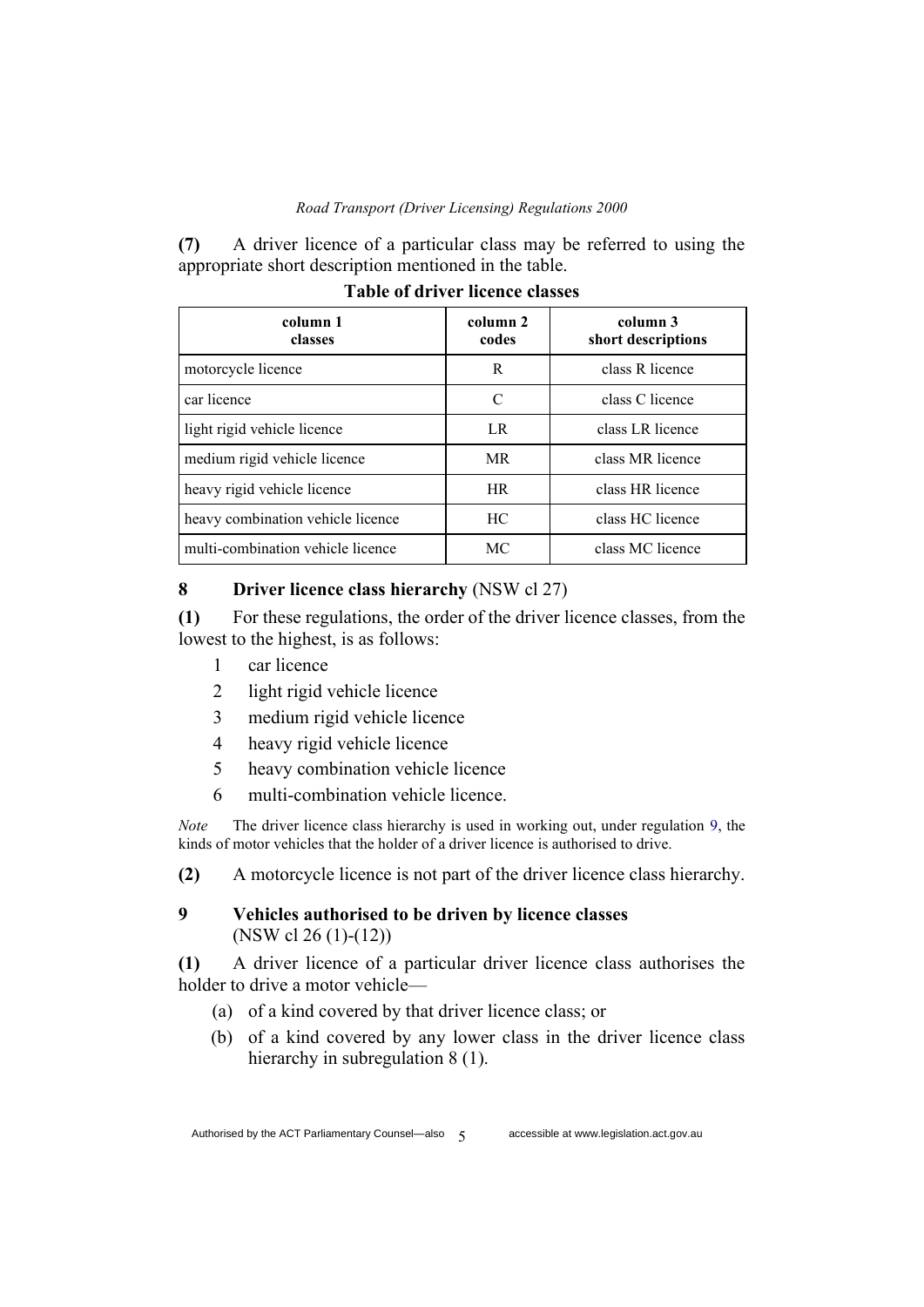**(2)** The kinds of motor vehicles covered by each driver licence class are set out in the table of licence class authorisations.

**(3)** However, this regulation does not authorise the holder of a driver licence—

- (a) to drive a motor vehicle otherwise than in accordance with any conditions, restrictions or qualifications to which the driver licence is subject; or
- (b) to drive a motor vehicle in contravention of the *Road Transport (Dimensions and Mass) Act 1990*; or
- (c) to drive a public vehicle for hire or reward unless the licence is also a public vehicle licence authorising the person to drive a public vehicle of that kind.

**(4)** A diagram of something in the table is an illustrative example of the thing in black and white, but does not represent its dimensions or the dimensions of any part of it (or its comparative size in relation to something else).

| column 1<br>item | column 2<br>driver licence classes and motor vehicles covered by classes        |
|------------------|---------------------------------------------------------------------------------|
| 1                | Motorcycle licence (class R licence)                                            |
|                  | A motorbike.                                                                    |
|                  | 1.2 A motorbike towing a single trailer designed to be towed by a<br>motorbike. |
|                  | Example of vehicle that may be ridden by holder of motorcycle licence           |

#### **Table of licence class authorisations**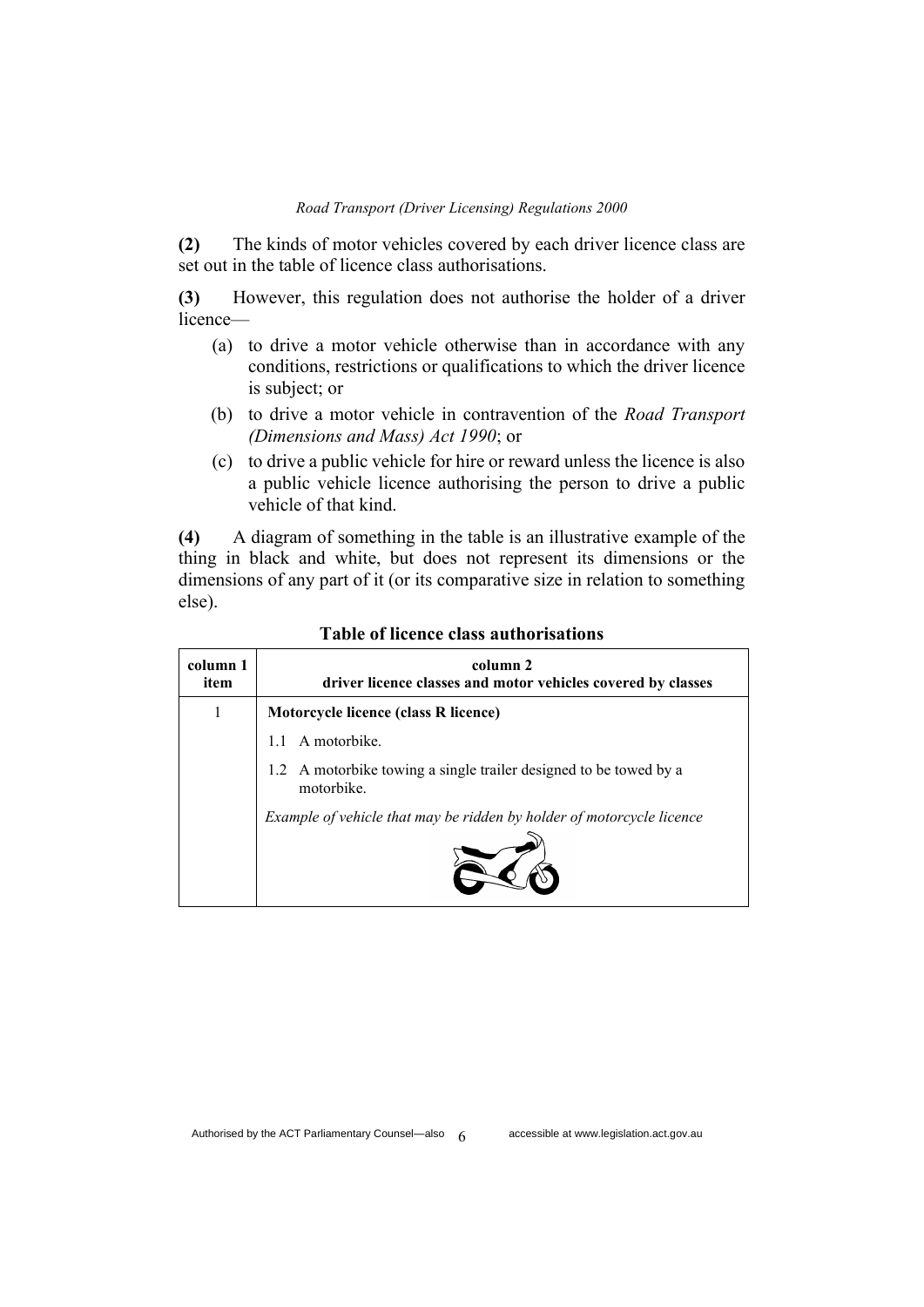| column 1<br>item | column 2<br>driver licence classes and motor vehicles covered by classes                                                                                               |  |  |
|------------------|------------------------------------------------------------------------------------------------------------------------------------------------------------------------|--|--|
| $\overline{2}$   | Car licence (class C licence)                                                                                                                                          |  |  |
|                  | A motor vehicle (other than a motorbike) with a GVM not over 4.5t<br>2.1<br>that is constructed or equipped to seat not more than 12 adults<br>(including the driver). |  |  |
|                  | A tractor or implement.<br>2.2                                                                                                                                         |  |  |
|                  | A motor vehicle mentioned in subitem 2.1 or 2.2 that is towing a single<br>2.3<br>trailer (other than a semitrailer) with a GVM not over 9t.                           |  |  |
|                  | However, this class does not cover a motor vehicle that is towing—<br>2.4                                                                                              |  |  |
|                  | 2 or more trailers; or<br>(a)                                                                                                                                          |  |  |
|                  | a single semitrailer; or<br>(b)                                                                                                                                        |  |  |
|                  | any other single trailer with a GVM over 9t.<br>(c)                                                                                                                    |  |  |
|                  | Examples of vehicles that may be driven by holder of car licence                                                                                                       |  |  |
|                  |                                                                                                                                                                        |  |  |
| 3                | Light rigid vehicle licence (class LR licence)                                                                                                                         |  |  |
|                  | 3.1 A motor vehicle with a GVM over 4.5t, but not over 8t.                                                                                                             |  |  |
|                  | A motor vehicle with a GVM not over 8t that is constructed or equipped<br>3.2<br>to seat more than 12 adults (including the driver).                                   |  |  |
|                  | A motor vehicle mentioned in subitem 3.1 or 3.2 that is towing a single<br>3.3<br>trailer (other than a semitrailer) with a GVM not over 9t.                           |  |  |
|                  | 3.4 However, this class does not cover a motor vehicle that is towing—                                                                                                 |  |  |
|                  | (a)<br>2 or more trailers; or                                                                                                                                          |  |  |
|                  | (b)<br>a single semitrailer; or                                                                                                                                        |  |  |
|                  | any other single trailer with a GVM over 9t.<br>(c)                                                                                                                    |  |  |
|                  | Examples of vehicles that may be driven by holder of light rigid vehicle<br>licence                                                                                    |  |  |
|                  |                                                                                                                                                                        |  |  |

*Road Transport (Driver Licensing) Regulations 2000*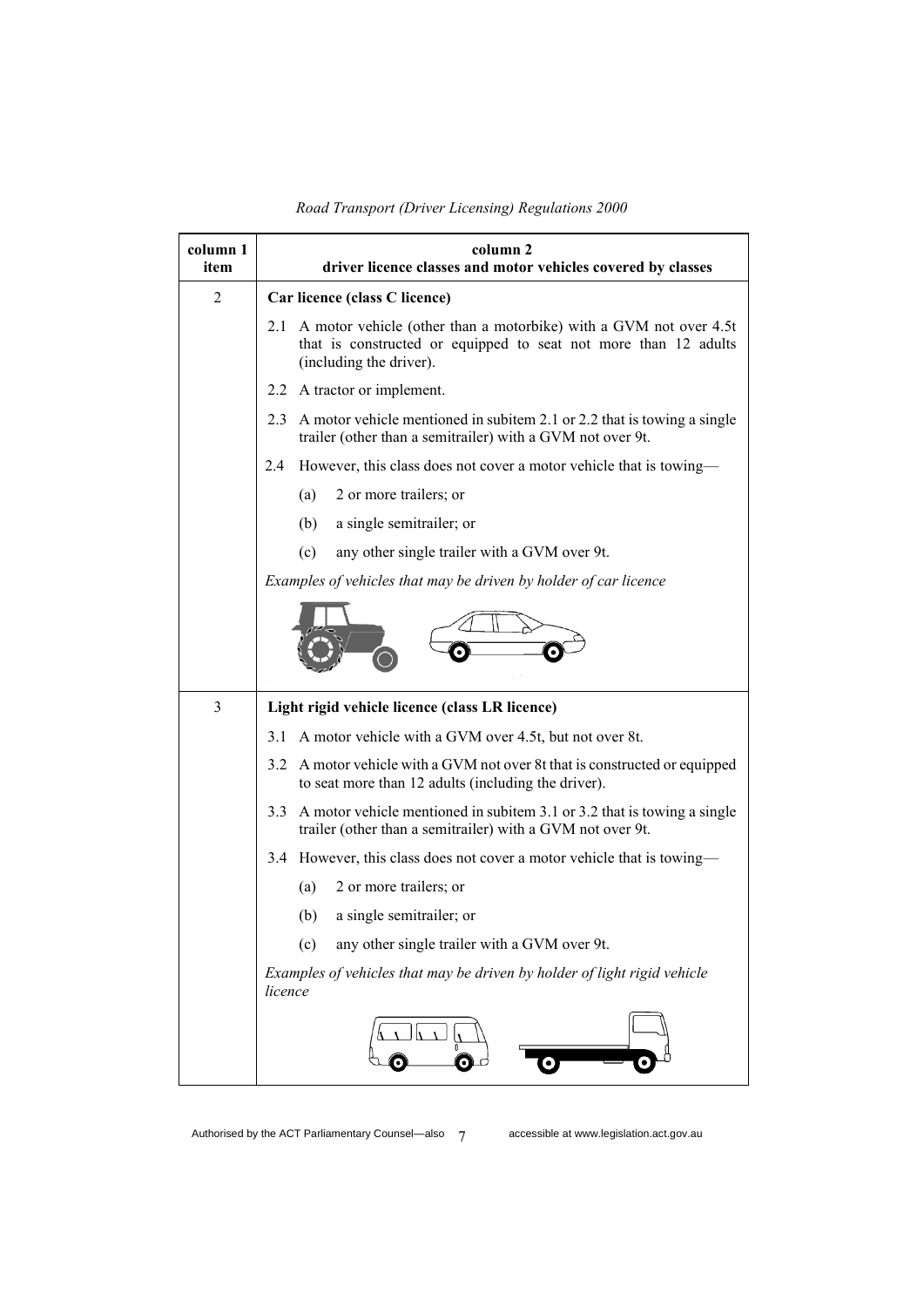| column 1<br>item | column 2<br>driver licence classes and motor vehicles covered by classes                                                                     |  |  |
|------------------|----------------------------------------------------------------------------------------------------------------------------------------------|--|--|
| 4                | Medium rigid vehicle licence (class MR licence)                                                                                              |  |  |
|                  | A motor vehicle with 2 axles and a GVM over 8t.<br>4.1                                                                                       |  |  |
|                  | A motor vehicle mentioned in subitem 4.1 that is towing a single trailer<br>4.2<br>(other than a semitrailer) with a GVM not over 9t.        |  |  |
|                  | However, this class does not cover a motor vehicle that is towing-<br>4.3                                                                    |  |  |
|                  | (a) 2 or more trailers; or                                                                                                                   |  |  |
|                  | (b) a single semitrailer; or                                                                                                                 |  |  |
|                  | (c) any other single trailer with a GVM over 9t.                                                                                             |  |  |
|                  | Examples of vehicles that may be driven by holder of medium rigid vehicle<br>licence                                                         |  |  |
|                  |                                                                                                                                              |  |  |
| 5                | Heavy rigid vehicle licence (class HR licence)                                                                                               |  |  |
|                  | A rigid motor vehicle with 3 or more axles and a GVM over 8t.<br>5.1                                                                         |  |  |
|                  | An articulated bus with 3 or more axles and a GVM over 8t.<br>5.2                                                                            |  |  |
|                  | 5.3<br>A motor vehicle mentioned in subitem 5.1 or 5.2 that is towing a single<br>trailer (other than a semitrailer) with a GVM not over 9t. |  |  |
|                  | 5.4 However, this class does not cover a motor vehicle that is towing—                                                                       |  |  |
|                  | (a) 2 or more trailers; or                                                                                                                   |  |  |
|                  | (b) a single semitrailer; or                                                                                                                 |  |  |
|                  | (c) any other single trailer with a GVM over 9t.                                                                                             |  |  |
|                  | Examples of vehicles that may be driven by holder of heavy rigid vehicle<br>licence                                                          |  |  |
|                  |                                                                                                                                              |  |  |
|                  |                                                                                                                                              |  |  |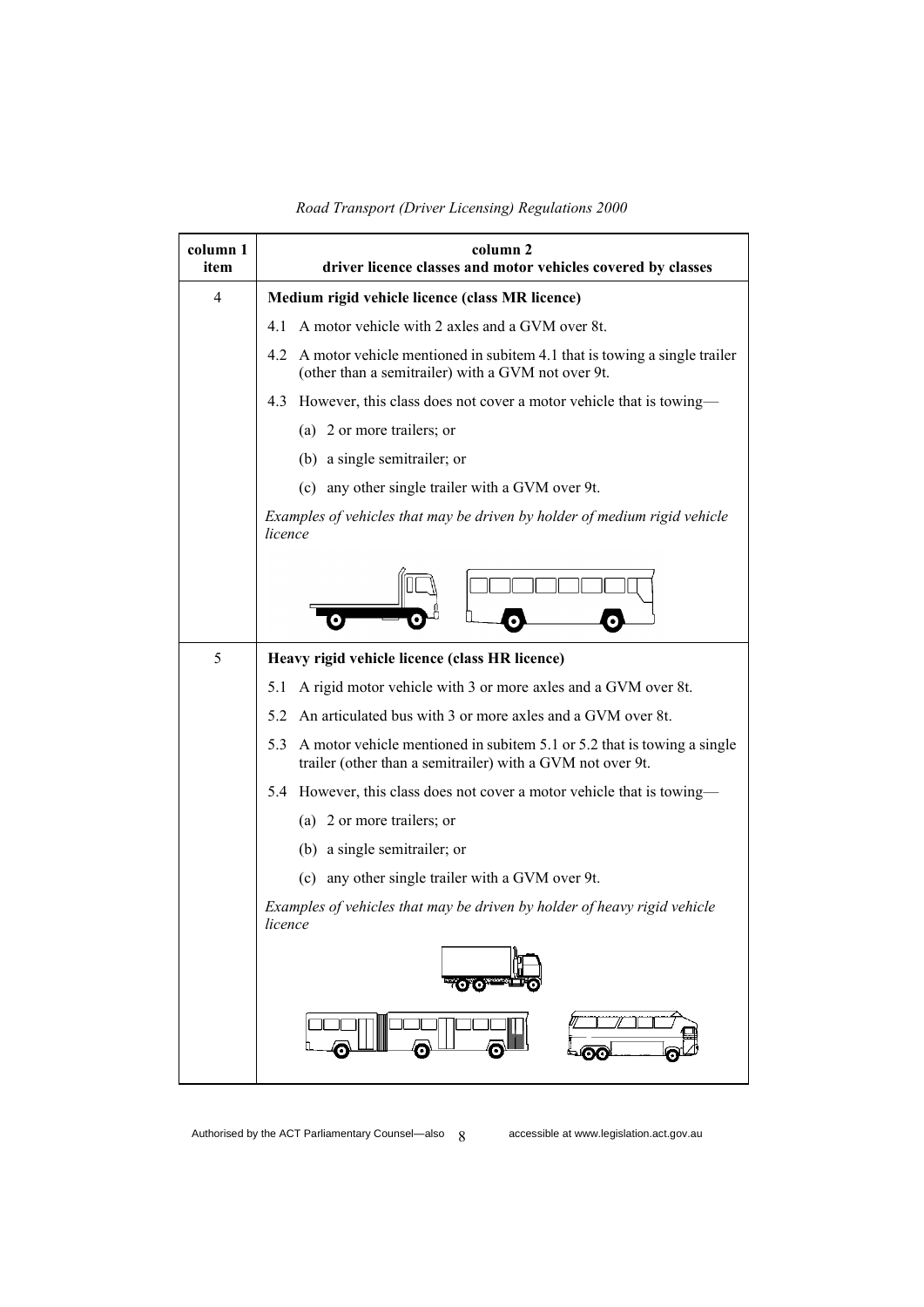### **column 1 column 2 item driver licence classes and motor vehicles covered by classes** 6 **Heavy combination vehicle licence (class HC licence)** 6.1 A prime mover to which is attached a single semitrailer plus any unladen converter dolly. 6.2 A rigid motor vehicle to which is attached a trailer with a GVM over 9t plus any unladen converter dolly. *Examples of vehicles that may be driven by holder of heavy combination vehicle licence*  **TOTO OTO rovo**  $\overline{\mathbf{O}}$   $\overline{\mathbf{O}}$ 7 **Multi-combination vehicle licence (class MC licence)** Any motor vehicle or combination, other than a motorbike. *Examples of vehicles that may be driven by holder of multi-combination vehicle licence*  **Tara**ra ್ಂಕ  $\overline{\mathbf{0}}\overline{\mathbf{0}}\overline{\mathbf{0}}^*$ . vožožo) íoïo) o fo fo)

#### *Road Transport (Driver Licensing) Regulations 2000*

### **10 Driver licence condition codes** (NSW cl 28 (5))

**(1)** The conditions imposed by the road transport authority on a driver licence (if any) must be indicated by a code shown on the licence.

**(2)** The codes are set out in the table of driver licence condition codes.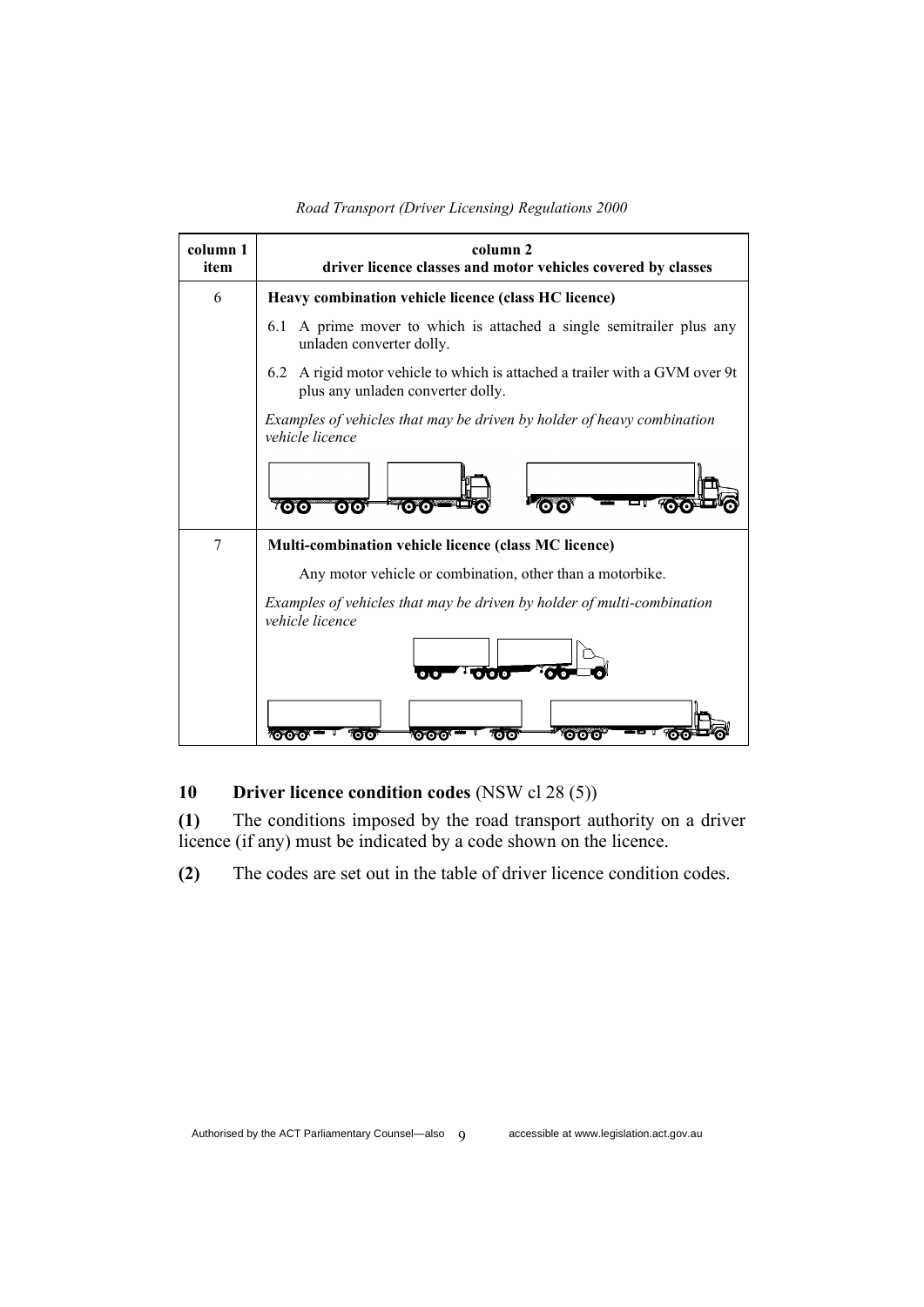| column 1<br>item | column 2<br>licence condition                                                                                                                                                                                                                                  | column 3<br>code |
|------------------|----------------------------------------------------------------------------------------------------------------------------------------------------------------------------------------------------------------------------------------------------------------|------------------|
| 1                | The licence holder must drive only a motor vehicle<br>fitted with automatic transmission.                                                                                                                                                                      | A                |
| $\overline{2}$   | If the licence holder is the driver of a motor vehicle of<br>a kind for which a light rigid vehicle licence or driver<br>licence of a higher class is required, the vehicle must<br>fitted with a synchromesh transmission or<br>be<br>automatic transmission. | B                |
| 3                | If the licence holder is the rider of a motorbike, it must<br>be of restricted engine capacity as notified in writing<br>by the road transport authority to the holder.                                                                                        | E                |
| $\overline{4}$   | The licence holder must drive only a motor vehicle<br>fitted with a breath alcohol interlock device.                                                                                                                                                           | I                |
| 5                | The licence holder must wear corrective lenses at all<br>times while driving.                                                                                                                                                                                  | S                |
| 6                | The licence holder must drive only a motor vehicle<br>fitted with driver aids, or modified, as notified in<br>writing by the road transport authority to the holder.                                                                                           | V                |
| 7                | The licence holder must comply with any condition of<br>which the holder has been notified in writing by the<br>road transport authority.                                                                                                                      | X                |
| 8                | The licence holder must not drive a motor vehicle if<br>the holder has a blood alcohol concentration of<br>$0.02$ g/100mL or more.                                                                                                                             | Z                |

#### **Table of driver licence condition codes**

### **11 Public vehicle licence codes and vehicles authorised to be ridden or driven**

**(1)** The kinds of public vehicle authorised to be ridden or driven for hire or reward by the holder of a public vehicle licence are indicated by a code or codes shown on the licence as a condition.

**(2)** The codes, and the kinds of public vehicles covered by each code, are set out in the table of public vehicle licence codes.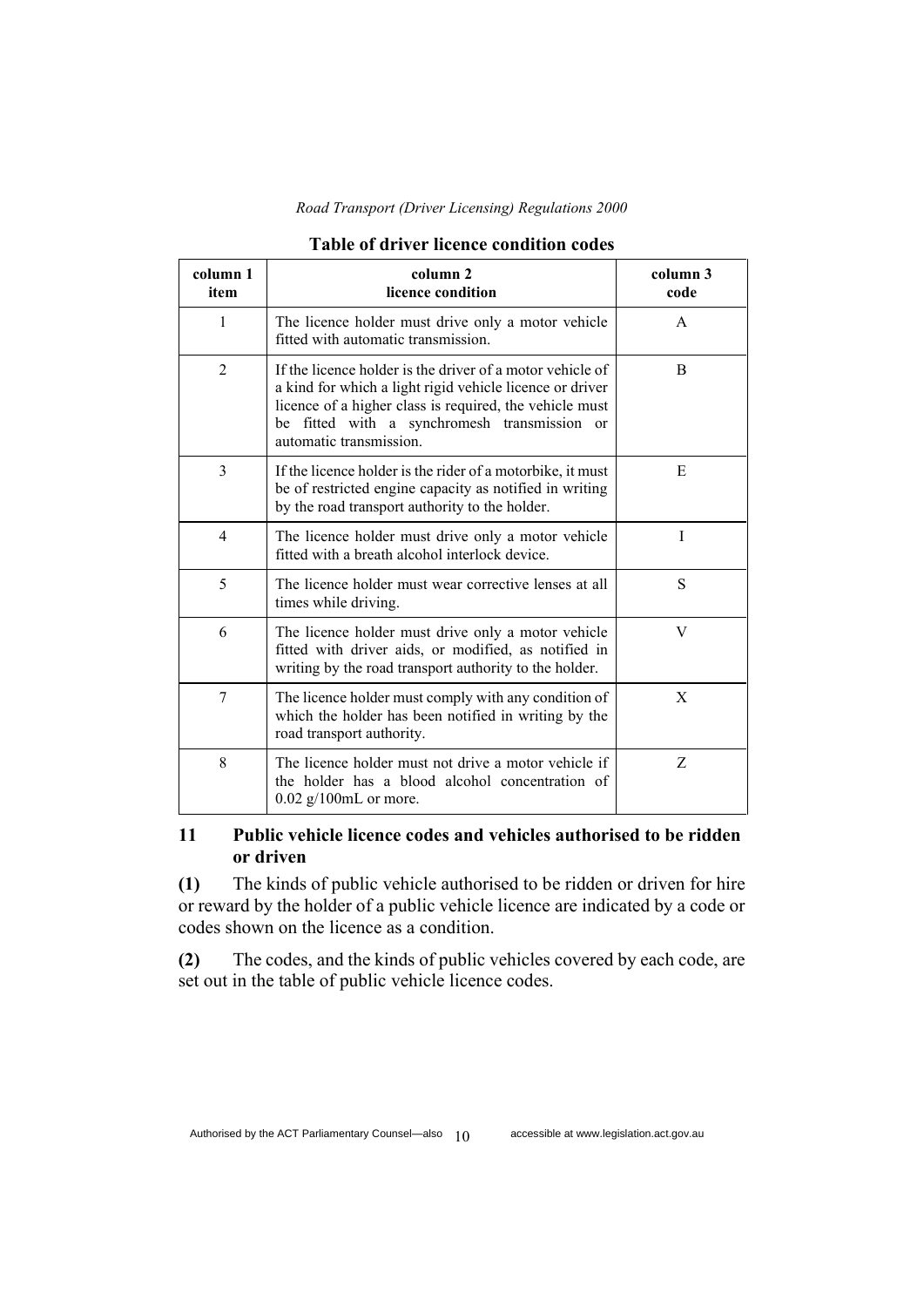*Road Transport (Driver Licensing) Regulations 2000*

| column 1<br>item            | column 2<br>kind of public vehicle                               | column 3<br>code |
|-----------------------------|------------------------------------------------------------------|------------------|
|                             | private hire car                                                 | Н                |
| $\mathcal{D}_{\mathcal{A}}$ | restricted hire vehicle that is a motorbike                      | M                |
|                             | public bus                                                       |                  |
|                             | taxi or restricted taxi                                          |                  |
|                             | restricted hire vehicle that is not a public bus or<br>motorbike |                  |

| <b>Table of public vehicle licence codes</b> |
|----------------------------------------------|
|----------------------------------------------|

### **12 Form of driver licences** (NSW cl 22, cl 28 (2))

- **(1)** A driver licence (including a driver licence receipt) must show—
	- (a) the licence number allocated to the person to whom it is issued; and
	- (b) the person's full name; and
	- (c) for a driver licence only—a photograph of the person; and
	- (d) the person's date of birth; and
	- (e) the person's home address; and
	- (f) the person's signature (or a reproduction of the signature); and
	- (g) the code of the class or classes of driver licence held by the person, as set out in the table of driver licence classes in regulation 7; and
	- (h) the expiry date of the licence; and
	- (i) if the licence shows a class as an additional provisional class—the date the class ceases to be a provisional class; and
	- (j) if the licence is also a conditional licence—the driver licence condition code for each condition imposed by the road transport authority to which the licence is subject, as set out in the table of driver licence condition codes in regulation 10; and
	- (k) if the licence is also a public vehicle licence—the code of each kind of public vehicle that the person is authorised to drive for hire or reward, as set out in the table of public vehicles licence codes in regulation 11.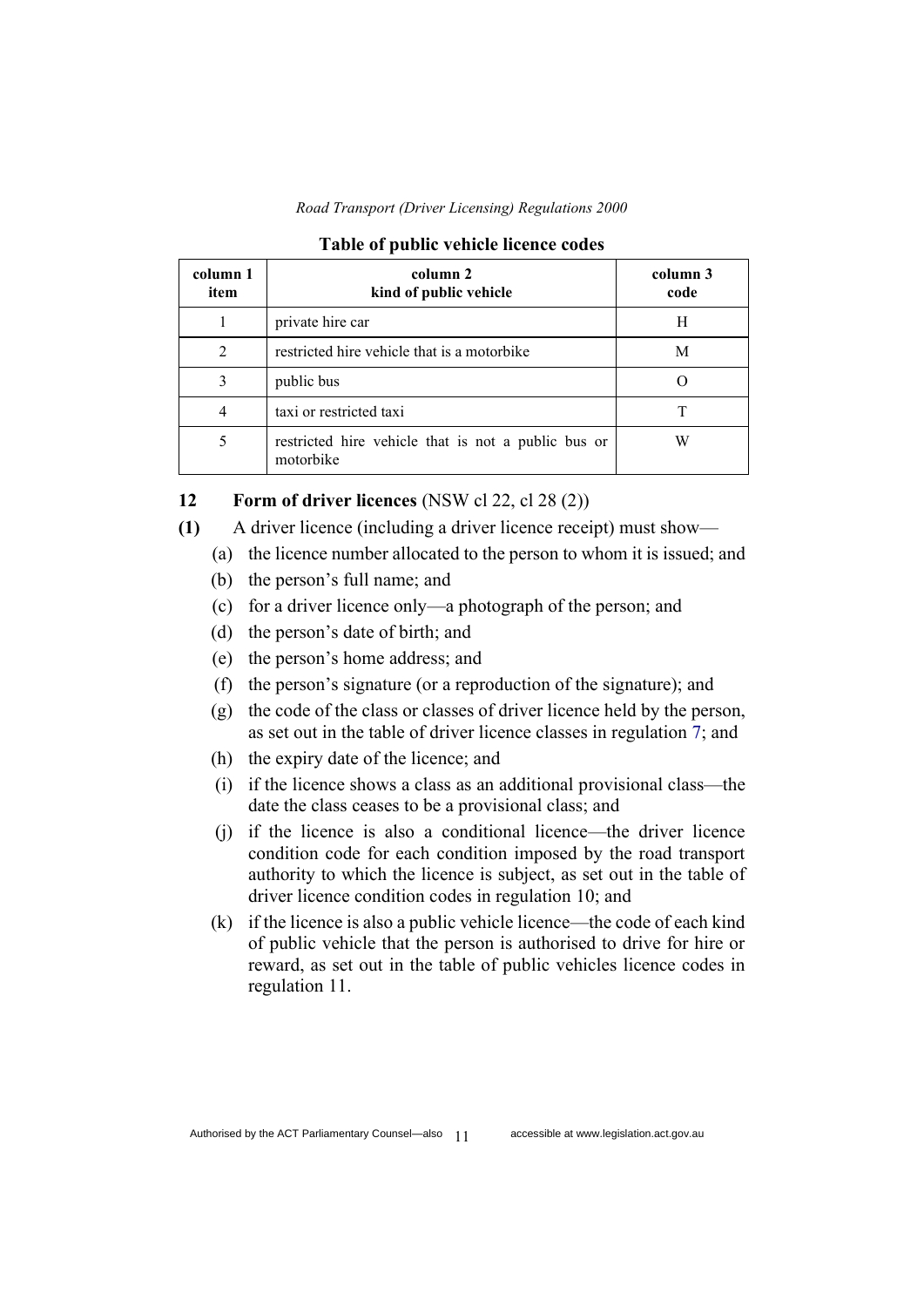**(2)** However, the road transport authority may issue a driver licence without a photograph, and with the space on the licence for the photograph marked 'Valid without photo', if—

- (a) in the authority's opinion it is impractical for the person to go to a place designated by the authority to have a photograph taken; and
- (b) the person cannot provide a photograph that the authority considers is suitable for use on a driver licence.

**(3)** If the person to whom a driver licence is issued holds 2 or more classes of driver licence included in the driver licence class hierarchy, the code of the highest of those classes only need be shown on the driver licence.

**(4)** A driver licence must be colour coded as follows:

- (a) learner licence—green;
- (b) provisional licence—red;
- (c) full licence—gold;
- (d) restricted licence—blue;
- (e) probationary licence—blue.

**(5)** However, a full heavy rigid vehicle, heavy combination vehicle or multi-combination vehicle licence may be coloured magenta.

**(6)** If a driver licence shows a code mentioned in subregulation (1), the licence must include a note to the effect that the meaning of the code can be found out by asking the road transport authority.

#### **13 Driver licence receipts** (NSW cl 20 (1)-(2))

**(1)** The road transport authority may issue a driver licence receipt to a person as an interim measure until the driver licence to which the receipt relates is issued to the person.

**(2)** However, subregulation (1) does not limit the circumstances in which the road transport authority may issue a driver licence receipt.

**(3)** A driver licence receipt ceases to be in force on the earlier of the expiry date indicated on it or the issue to a person of the driver licence to which it relates.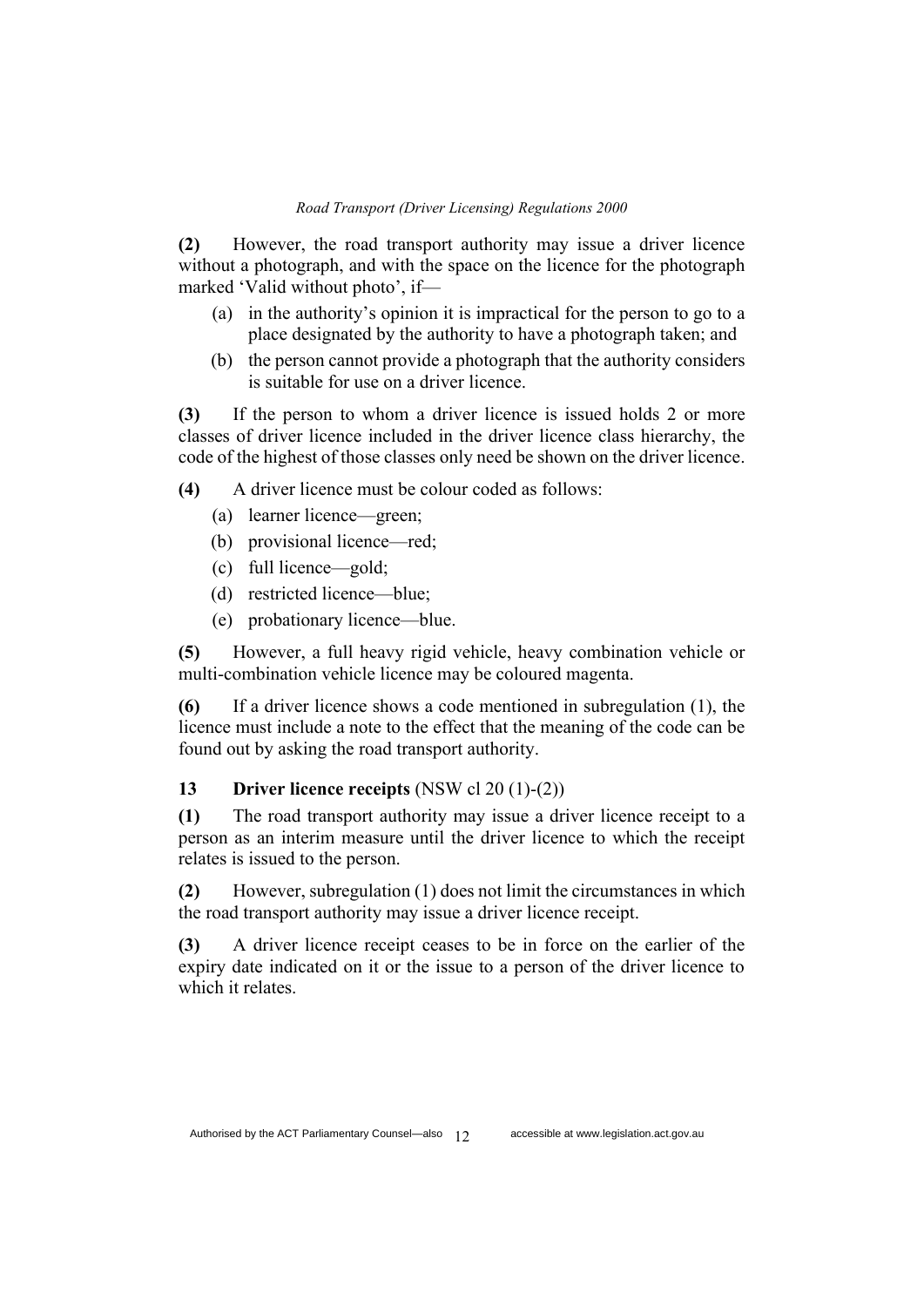#### **14 Driver licence register** (NSW cl 24)

*Note* The road transport authority has the function of keeping the driver licence register (see the Act, par  $6$  (b)).

**(1)** The road transport authority must record the following matters in the driver licence register in relation to each driver licence it issues:

- (a) the licence number allocated to the person to whom the licence is issued;
- (b) the person's full name;
- (c) the person's sex and date of birth;
- (d) the person's home address and, if applicable, address for service of notices;
- (e) the class or classes of driver licence held by the person;
- (f) the commencement and expiry dates of the licence;
- (g) if the licence shows a learner licence as an additional class—the expiry date of the class;
- (h) if the licence shows a class as an additional provisional class—the date the class ceases to be a provisional class;
- (i) if the licence is also a conditional licence—the conditions imposed by the road transport authority to which the licence is subject;
- (j) if the licence is also a public vehicle licence—the kinds of public vehicles that the holder is authorised to drive for hire or reward.
- **(2)** The holder of a driver licence may—
	- (a) inspect information in the driver licence register about the holder; and
	- (b) obtain a certificate of all or any of that information.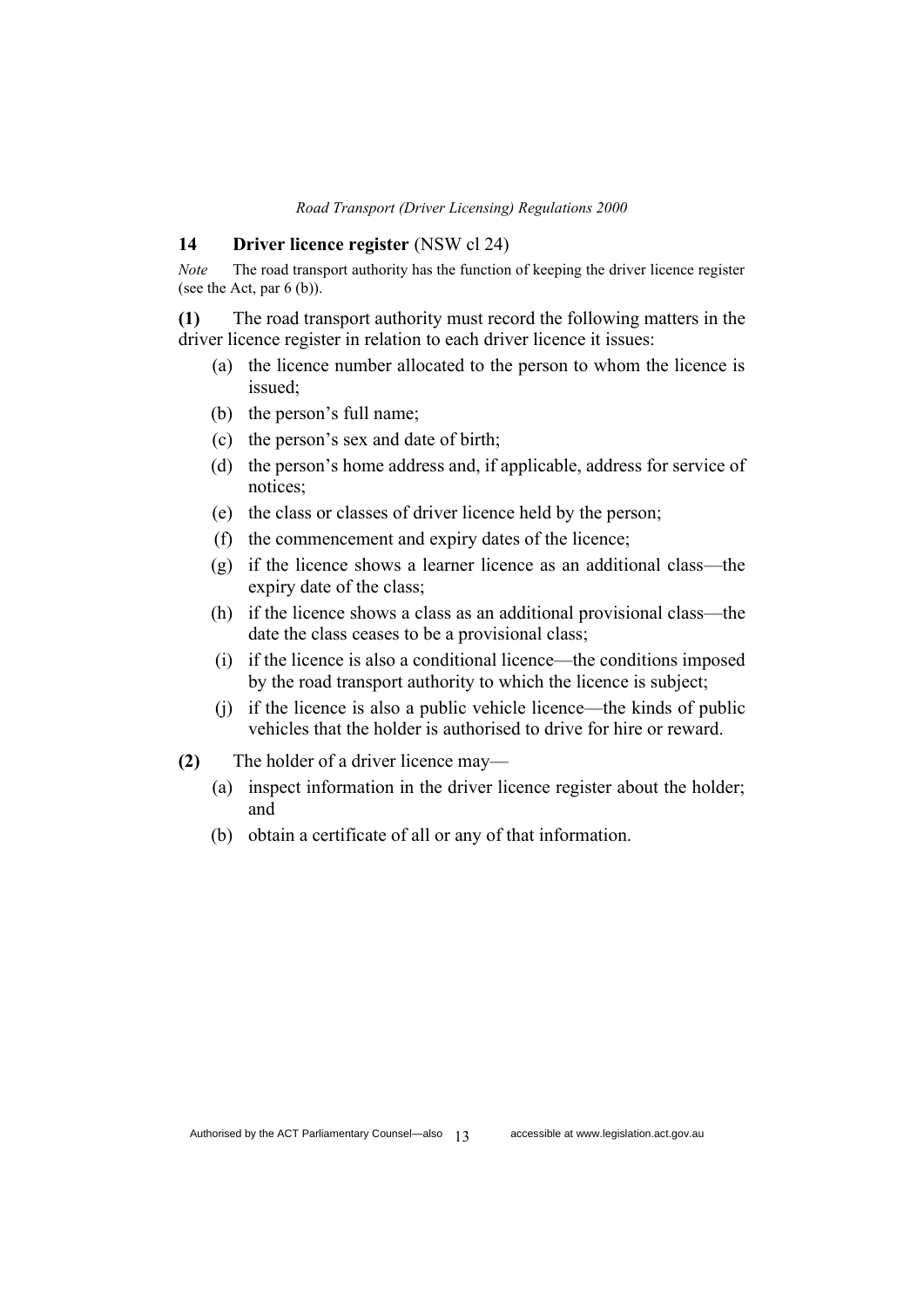#### **PART 3—ISSUE AND VARIATION OF DRIVER LICENCES**

#### *Division 3.1—Interpretation*

### **15 Meaning of** *disqualifying offence* **and** *required medical standards* (NSW cl 31 (2))

- **(1)** For these regulations, a *disqualifying offence* is—
	- (a) an offence against the *Road Transport (Alcohol and Drugs) Act 1977*, or a law of another jurisdiction, an external Territory or a foreign country corresponding to that Act, including any offence involving driving while affected by alcohol or a drug; or
	- (b) any of the following offences, or an offence against the law of another jurisdiction, an external Territory or foreign country corresponding to any of the following offences:
		- (i) an offence against section 29 (Culpable driving) of the *Crimes Act 1900*;
		- (ii) any other offence against the *Crimes Act 1900* where a necessary fact to constitute the offence is that someone dies or is injured because of, or as a result of, the way a person drove a motor vehicle;
		- (iii) an offence against subsection  $5A(1)$  or  $(5)$  of the *Road Transport (Safety and Traffic Management) Act 1999* (which are about races, attempts on speed records, speed trials etc);
		- (iv) an offence against subsection 5B (2) or (4) of the *Road Transport (Safety and Traffic Management) Act 1999* (which are about burnouts and other prohibited conduct);
		- (v) an offence against subsection 6 (1) of the *Road Transport (Safety and Traffic Management) Act 1999* (which is about negligent driving) that occasions death or grievous bodily harm (within the meaning of that subsection);
		- (vi) an offence against subsection 7 (1) of the *Road Transport (Safety and Traffic Management) Act 1999* (which is about furious, reckless or dangerous driving);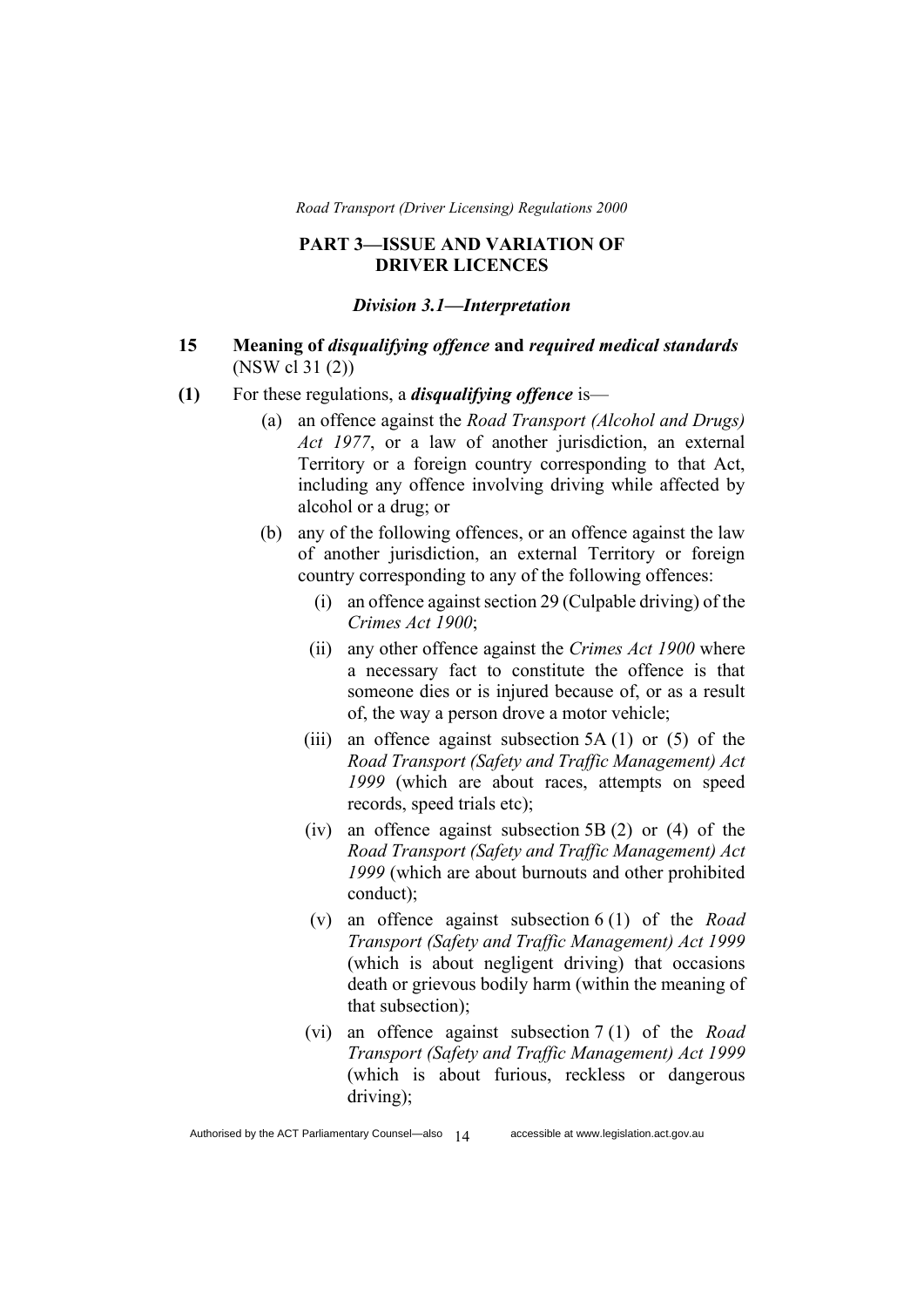- (vii) an offence against subsection 8 (1) or (2) of the *Road Transport (Safety and Traffic Management) Act 1999* (which are about menacing driving); or
- (c) an offence against Part 3 of the Act or these regulations; or
- (d) an offence against a law of any jurisdiction, an external Territory or foreign country—
	- (i) involving dishonesty, bribery, misrepresentation, blackmail, or actual or threatened violence; or
	- (ii) of a sexual nature; or
	- (iii) involving the use or possession, or the supply to another person, of a drug; or
- (e) an offence against a law of any jurisdiction, an external Territory or foreign country for which a person is sentenced to a term of imprisonment.

*Note* The definition of *disqualifying offence* is relevant to public vehicle licences (see regs 70 (3) and 87 (3)) and the accreditation of driving instructors (see regs 106 (2) and 111).

- **(2)** For these regulations, the *required medical standards* are—
	- (a) for a person who is the holder of, or an applicant for, a motorcycle, car or light rigid vehicle licence or the holder of a corresponding external driver licence—the medical standards set out in the publication *Assessing Fitness to Drive* (1998) published by Austroads Incorporated; and
	- (b) for a person who is the holder of, or an applicant for, a medium rigid vehicle, heavy rigid vehicle, heavy combination vehicle or multi-combination vehicle licence or the holder of a corresponding external driver licence—the medical standards set out in the publication *Medical Examinations of Commercial Vehicle Drivers* (November 1994) published by the National Road Transport Commission and the Federal Office of Road Safety and approved by the Australian Transport Council, as amended (and approved by the Australian Transport Council) from time to time; and
	- (c) for an applicant for a public vehicle licence or the holder of a public vehicle licence—the medical standards set out in the publication mentioned in paragraph (b); and
	- (d) for an applicant for accreditation under regulation 104 (Eligibility to apply for accreditation as driving instructor) or a driving instructor—the medical standards set out in the publication mentioned in paragraph (b).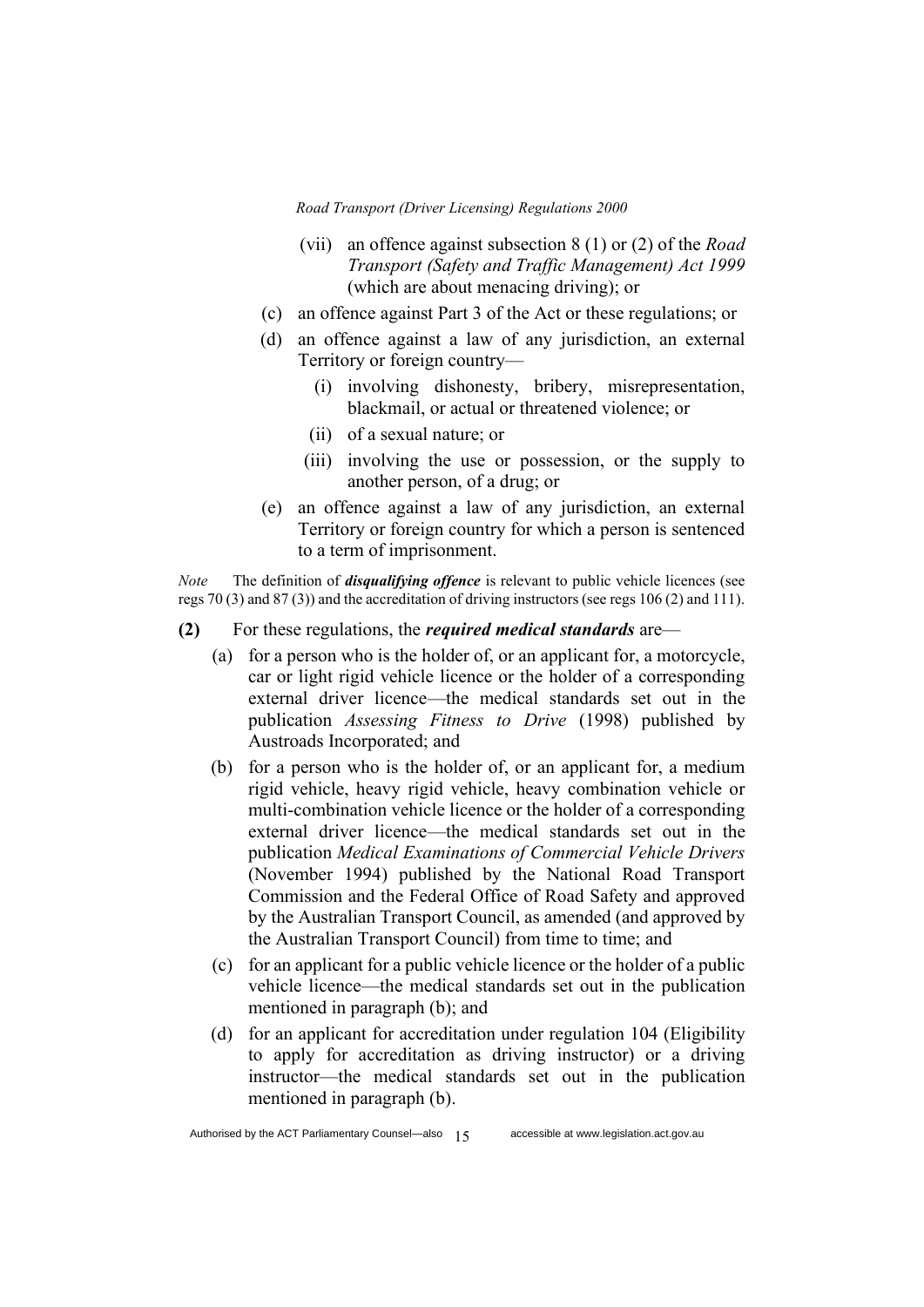#### *Division 3.2—Learner licences and heavy vehicle learners*

### **16 Eligibility to apply for learner licence**  (NSW cl 10, MTA s 7A (2)-(3))

**(1)** A person is eligible to apply to the road transport authority for the issue of a learner motorcycle or car licence, or the variation of a driver licence to include a learner motorcycle or car licence, if the person—

- (a) satisfies the eligibility requirements set out in subregulation (3) or (4) for the class of learner licence to which the application relates; or
- (b) is exempted by the road transport authority under regulation 67 (Authority may exempt person from certain eligibility requirements) from an eligibility requirement for the class of learner licence to which the application relates and satisfies the other eligibility requirements for that class.

**(2)** Subregulation (1) is subject to regulation 66 (Eligibility to apply for licence if disqualified or licence suspended).

**(3)** The eligibility requirements for a learner motorcycle licence are that the person—

- (a) is at least 16 years 9 months old; and
- (b) has passed an approved learner rider training course within 3 months before applying for the licence; and
- (c) has passed a test approved by the road transport authority to assess the person's knowledge of safe driving practices and road law.

**(4)** The eligibility requirements for a learner car licence are that the person—

- (a) is at least 15 years 9 months old; and
- (b) has passed a test approved by the road transport authority to assess the person's knowledge of safe driving practices and road law.

### **17 Issue of learner licences** (NSW cl 19 (1))

**(1)** If the road transport authority approves an application by a person for the issue of a learner motorcycle or car licence, the authority must issue a learner licence of that class to the person.

*Note 1* Regulation 69 deals with the application procedure and regulation 70 sets out when an application can be refused. If an application is not refused under regulation 70, it must be approved unless regulation 71 applies (see reg 72).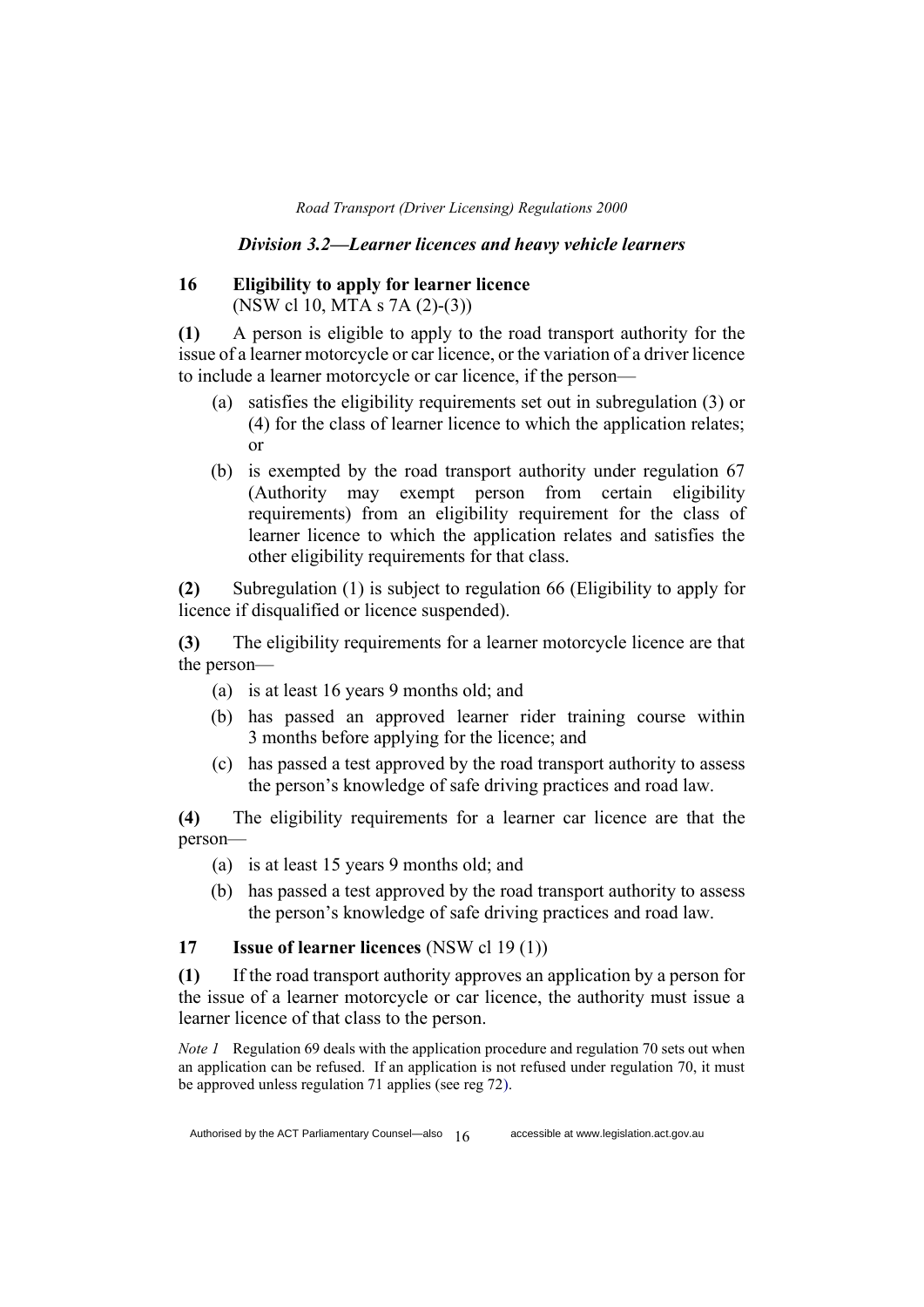*Note 2* If a person applies for a licence for which the person is not eligible to apply, regulation 71 enables the road transport authority, with the person's agreement, to deal with the application as if it were an application for a licence for which the person is eligible.

**(2)** If the road transport authority approves an application by a person for the variation of a driver licence to include a learner motorcycle or car licence, the authority must issue a driver licence that includes that class to the person.

### **18 Duration of learner licences** (MTA s 7A (7))

**(1)** A learner licence must be issued for 2 years.

**(2)** However, a driver licence issued to a person under subregulation 17 (2), other than the learner licence included in the licence, must be issued for the remainder of the period of the driver licence that it replaces.

### **19 Learner driver logbook to be issued to learner car drivers**  (MTA s 7A (1A))

The road transport authority must give a learner driver logbook to a person to whom it issues a learner car licence.

### **20 Restrictions on learner motorcycle licence riders**  (NSW cl 12 (2), cl 13, MTA s 7A (9)-(10))

**(1)** The holder of a learner motorcycle licence must not ride a motorbike on a road or road related area if the motorbike—

(a) has a power-to-weight ratio over 150kW/t; or

(b) is towing another vehicle (including a trailer).

Maximum penalty: 20 penalty units.

**(2)** The holder of a learner motorcycle licence must not ride a motorbike on a road or road related area unless an L-plate is conspicuously displayed, the correct way up, at the rear of the motorbike, and is clearly visible from behind the motorbike.

Maximum penalty: 20 penalty units.

**(3)** The holder of a learner motorcycle licence must not ride a motorbike on a road or road related area if the motorbike is carrying a pillion passenger. Maximum penalty: 20 penalty units.

**(4)** The holder of a learner motorcycle licence (the *learner rider*) must not ride a motorbike on a road or road related area if the motorbike is carrying a passenger in a sidecar attached to the motorbike (the *sidecar passenger*) unless the sidecar passenger holds a full motorcycle licence.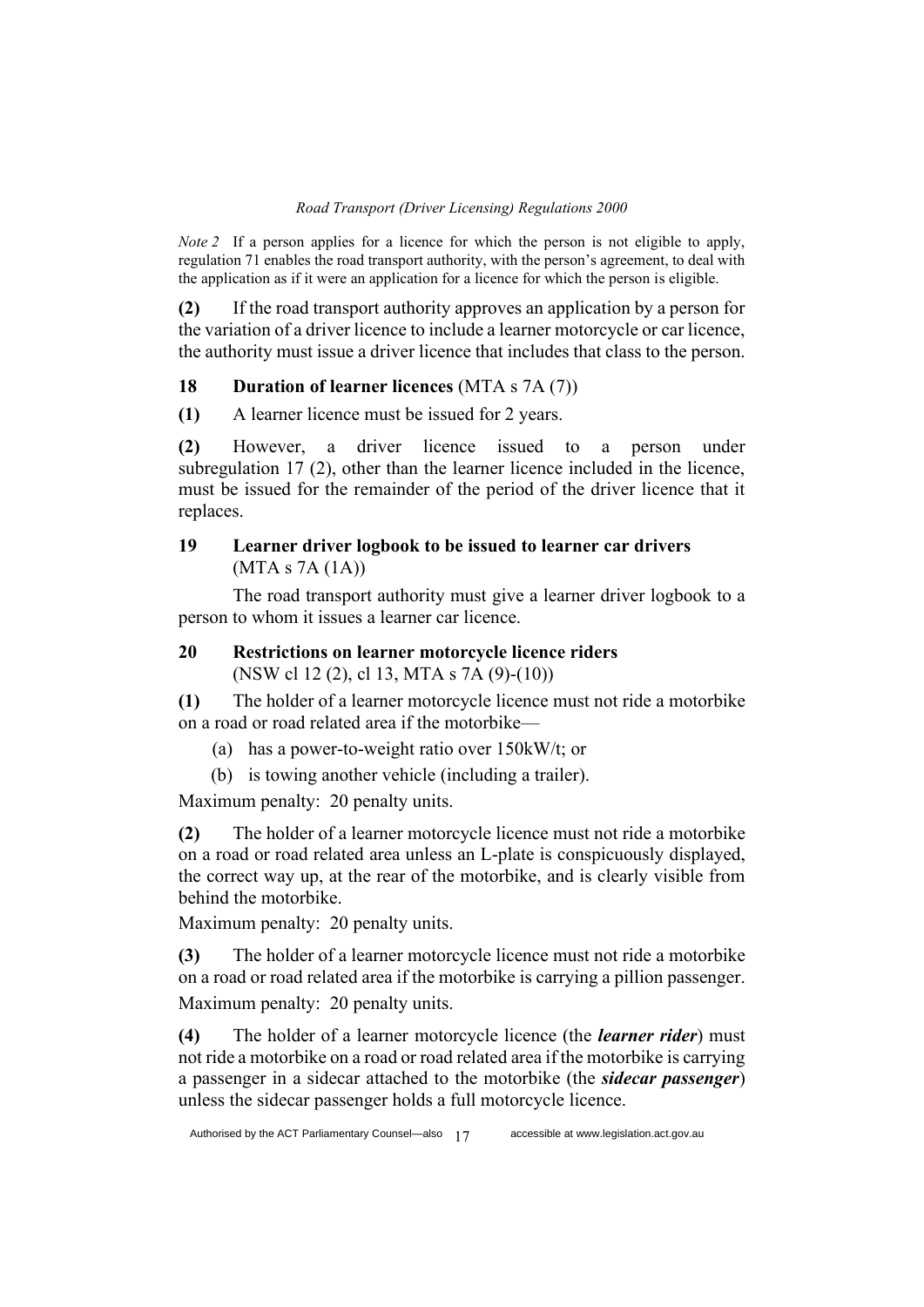Maximum penalty: 20 penalty units.

**(5)** The sidecar passenger must—

- (a) supervise the learner rider's riding of the motorbike; and
- (b) take all reasonable precautions to prevent a contravention of the road transport legislation by the learner rider.

Maximum penalty: 20 penalty units.

**(6)** Subregulation (5) does not apply to an authorised person testing or assessing the learner rider's riding ability.

*Note* It is an offence against the *Road Transport (Alcohol and Drugs) Act 1977* for the holder of a learner licence to drive with a blood alcohol concentration of 0.02g/100mL or more (see s 19 of that Act and the definitions of *special driver* (s 4B of that Act) and *prescribed concentration* (in the dictionary to that Act)).

### **21 Restrictions on learner car licence drivers**  (NSW cl 12 (1), (4)-(6), cl 13, MTA s 7A (8), (10))

**(1)** In this regulation—

*motor vehicle* does not include a motorbike.

**(2)** The holder of a learner car licence must not drive a motor vehicle that is towing another vehicle on a road or road related area unless the other vehicle is a trailer with a GVM not over 750kg.

Maximum penalty: 20 penalty units.

**(3)** The holder of a learner car licence must not drive a motor vehicle on a road or road related area unless L-plates are conspicuously displayed, the correct way up, at the front and rear of the vehicle or on its roof, and are clearly visible from ahead of and behind the vehicle.

Maximum penalty: 20 penalty units.

**(4)** The holder of learner car licence (the *learner driver*) must not drive a motor vehicle on a road or road related area unless the seat next to the learner driver is occupied by a person who holds a full car licence or a full licence of a higher class.

Maximum penalty: 20 penalty units.

**(5)** The person must—

(a) supervise the learner driver's driving of the motor vehicle; and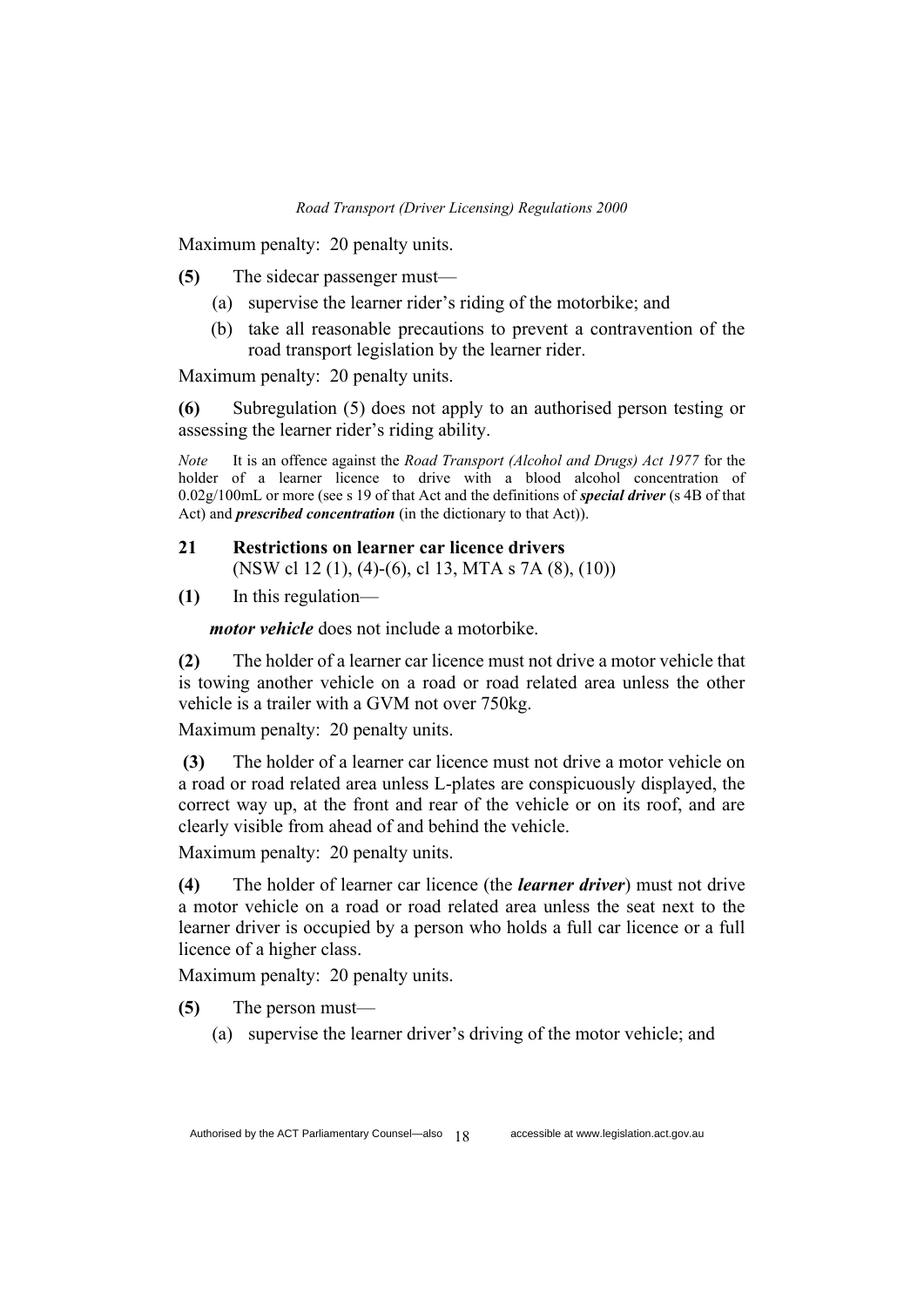(b) take all reasonable precautions to prevent a contravention of the road transport legislation by the learner driver.

Maximum penalty: 20 penalty units.

**(6)** Subregulation (5) does not apply to an authorised person testing or assessing the learner driver's driving ability.

*Note* It is an offence against the *Road Transport (Alcohol and Drugs) Act 1977* for the holder of a learner licence to drive with a blood alcohol concentration of 0.02g/100mL or more (see s 19 of that Act and the definitions of *special driver* (s 4B of that Act) and *prescribed concentration* (in the dictionary to that Act)).

### **22 Learning to drive manual transmission vehicles**

**(1)** This regulation applies to a person who is the holder of a driver licence that is subject to the condition shown by the driver licence condition code A (which requires the person to drive only a motor vehicle fitted with automatic transmission).

**(2)** The person may drive a motor vehicle with a manual transmission, of a kind that the person's licence authorises the person to drive, if—

- (a) the seat next to the person is occupied by a person who holds a full driver licence that authorises the person to drive the motor vehicle; and
- (b) L-plates are conspicuously displayed, the correct way up, at the front and rear of the vehicle or on its roof, and are clearly visible from ahead of and behind the vehicle.

### **23 Heavy vehicle learners** (NSW cl 14, MTA s 176 (5))

**(1)** This regulation applies to a person who is the holder of an Australian driver licence that—

- (a) authorises the person to drive a motor vehicle (other than a motorbike); and
- (b) is not a learner or restricted licence.

**(2)** The person may drive a motor vehicle for which a higher class of driver licence is required, and while driving the vehicle on a road or road related area is exempt under paragraph 31 (1) (b) (Driver must be licensed) of the Act from the requirement to hold the higher class, if—

(a) the higher class is a licence class for which the person is eligible to apply under these regulations; and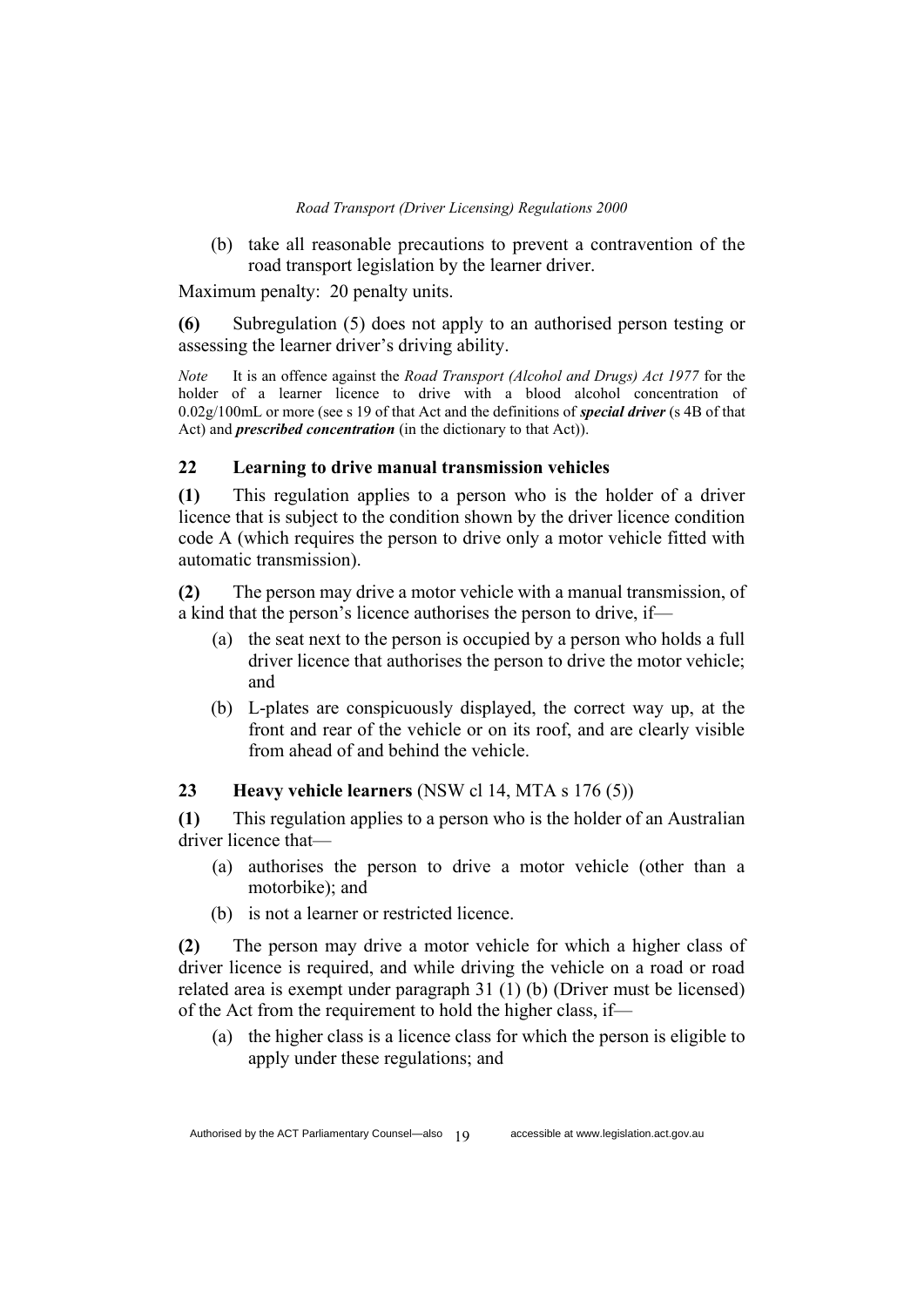- (b) the person (the *driver*) is accompanied by, and is receiving instruction from, a person (the *instructor*) who is the holder of a full licence of the higher class and has held the licence for at least 1 year; and
- (c) the driver and instructor are the only people in or on the vehicle; and
- (d) L-plates are conspicuously displayed, the correct way up, at the front and rear of the vehicle or on its roof, and are clearly visible from ahead of and behind the vehicle.

**(3)** However, paragraphs (2) (b) and (c) do not apply during a test or assessment of the driver's driving ability conducted by an authorised person.

*Note l* If the learner driver holds a provisional licence, the vehicle is also required to display P-plates (see reg 37).

*Note 2* If a person who is learning to drive a heavy vehicle does not comply with paragraphs (a) to (d), the person commits an offence (see the Act, s 31 (1)).

#### **24 Unauthorised use of L-plates** (MTA s 171A (1))

**(1)** A person must not drive a vehicle that is displaying an L-plate, or something that could reasonably be taken to be an L-plate, on a road or road related area unless the vehicle is required to display an L-plate or L-plates under regulation 20 (Restrictions on learner motorcycle licence riders), 21 (Restrictions on learner car licence drivers), 22 (Learning to drive manual transmission vehicles) or 23 (Heavy vehicle learners).

Maximum penalty: 20 penalty units.

**(2)** However, subregulation (1) does not apply to a person driving a motor vehicle owned or operated by a driving instructor.

#### **25 Approval of learner driver logbook** (MTA s 13R, MTR reg 12)

**(1)** The road transport authority must approve a learner driver logbook to be given to persons to whom the authority issues a learner car licence.

**(2)** The learner driver logbook must—

- (a) provide for the name and address and driver licence number of the person to whom it is issued (the *learner*); and
- (b) list the driving competencies to be achieved to obtain a provisional car licence; and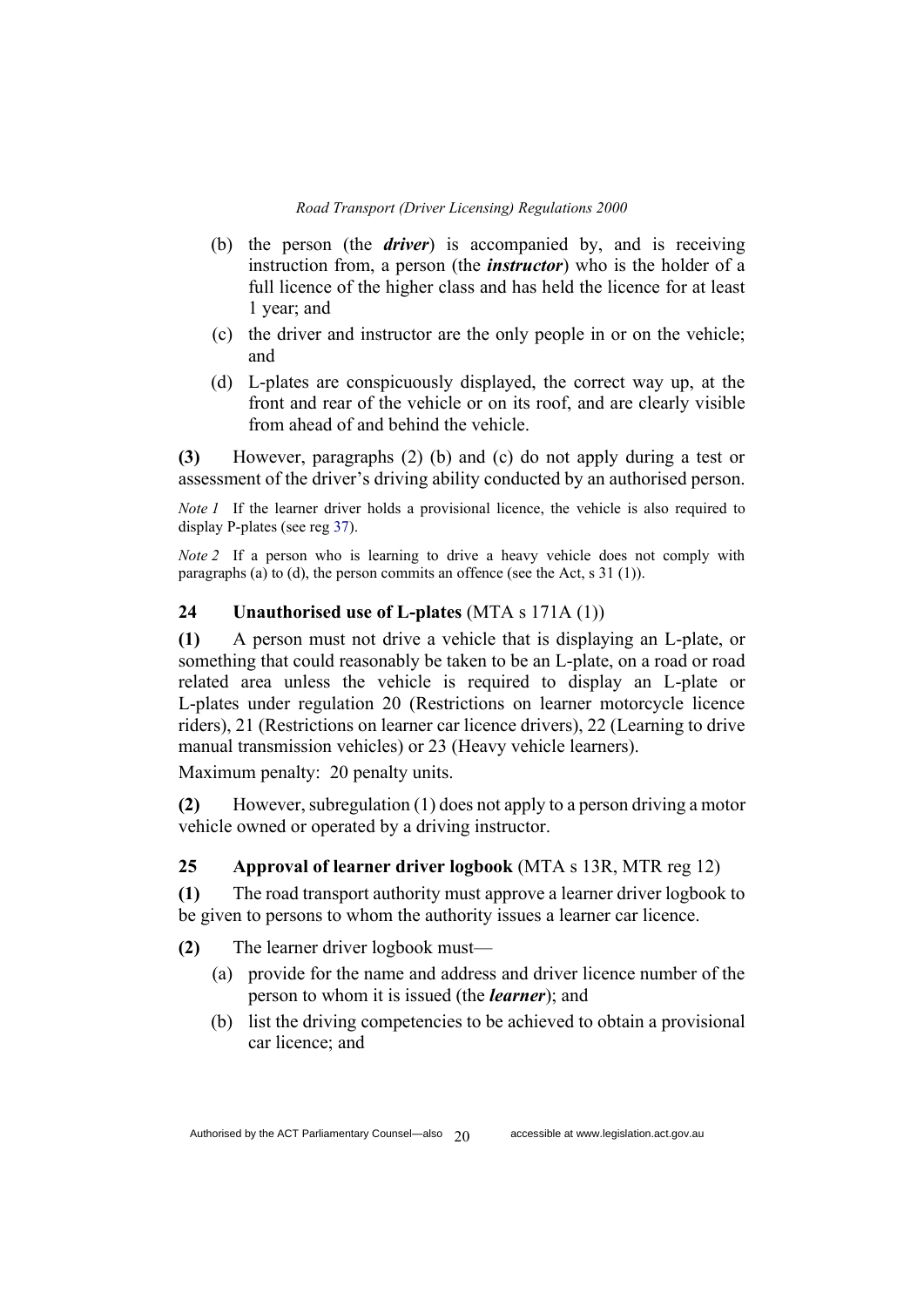- (c) provide for the recording and verification in the logbook of particulars of—
	- (i) the assessment and achievement of the driving competencies by the learner; and
	- (ii) the regular review of the competencies achieved by the learner.

### **26 Approval of learner rider and heavy vehicle driver training courses**

**(1)** The road transport authority may approve courses for the training of people to hold a learner motorcycle licence.

**(2)** The road transport authority may also approve courses for the training of drivers of vehicles that may be driven by the holder of a multi-combination vehicle licence.

*Note* See subparagraph 28 (2) (g) (ii) for the requirement to undertake the course.

**(3)** The road transport authority must notify the giving of an approval under this regulation in the Gazette.

### *Division 3.3—Licence class eligibility requirements and provisional licence requirements*

### **27 Purpose of div 3.3—eligibility to apply for provisional and full licences**

**(1)** Under regulation 31 (Eligibility to apply for provisional licence) a person is eligible to apply for the issue of a provisional licence of a particular class if the person satisfies the eligibility requirements for the class.

*Note* Under the eligibility requirements for a motorcycle licence a person must have held a learner motorcycle licence for at least 3 months (unless exempt). Under the eligibility requirements for a car licence a person must have held a learner car licence for at least 6 months (unless exempt). Under the eligibility requirements for any other class a person must have held a driver licence of a lower kind for a particular period (unless exempt).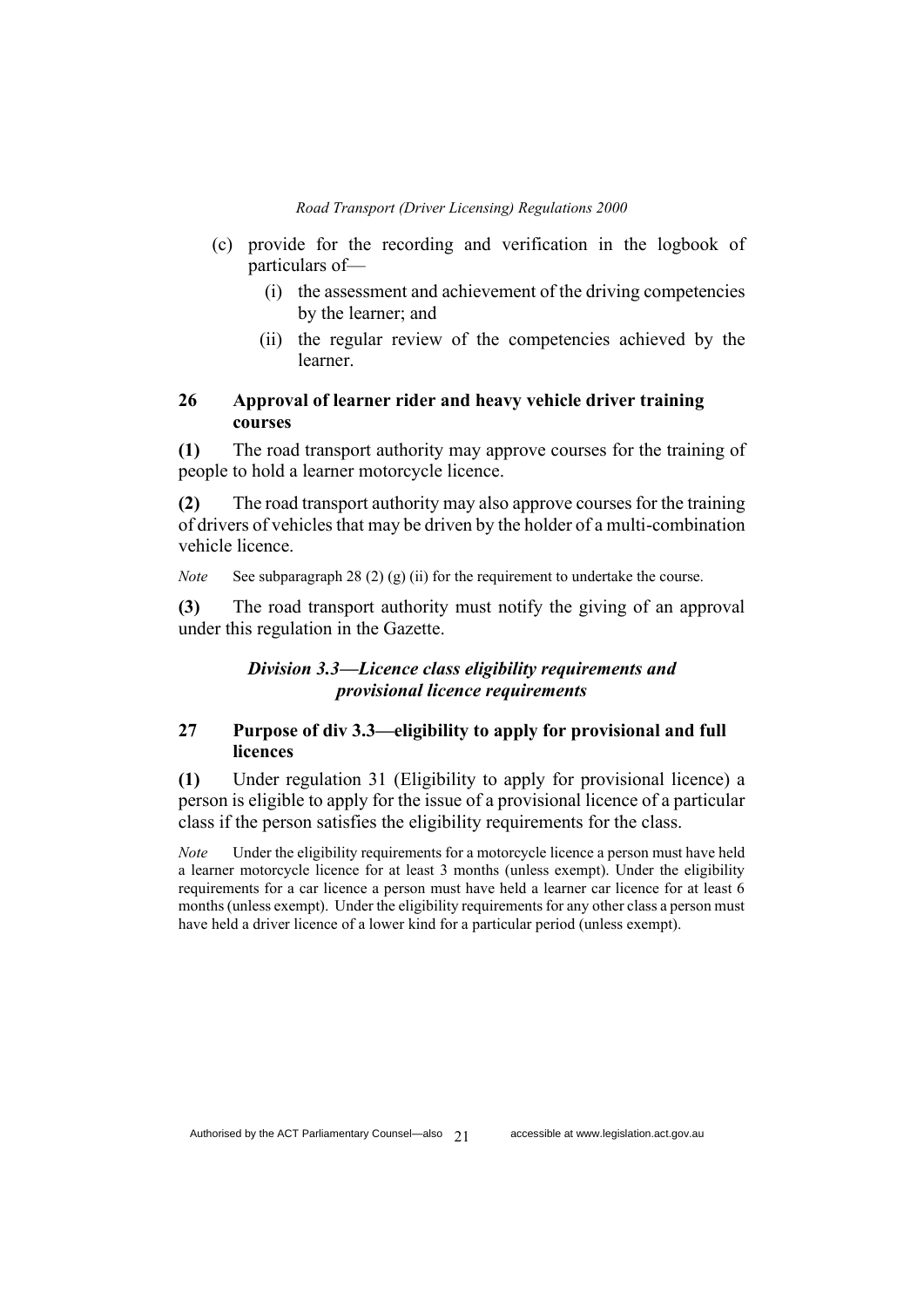**(2)** Under regulation 39 (Eligibility to apply for full licence) a person is eligible to apply for the issue of a full licence of a particular class if the person satisfies—

- (a) the eligibility requirements for the class; and
- (b) the provisional licence requirement for the issue of the licence.

*Note 1* Under the provisional licence requirement a person must have held a provisional licence for 3 years (unless exempt) before being issued with a full licence.

*Note 2* The eligibility requirements for a licence class are set out in regulation 28. The provisional licence requirement for a motorcycle licence is set out in regulation 29 and for a car licence or licence of a higher class in regulation 30.

**(3)** Under regulation 34 (When additional classes to be included as provisional classes), if a car licence is included as an additional class in a motorcycle licence, or a motorcycle licence is included as an additional class in a car licence or driver licence of a higher class, and the holder of the licence has not satisfied the provisional licence requirement for the additional class, the additional class must be shown on the licence as an additional provisional class.

- **(4)** This Division sets out—
	- (a) the eligibility requirements for driver licence classes; and
	- (b) the provisional licence requirements.

#### **28 Eligibility requirements for licence classes**

(NSW cl 6, cl 7, cl 8 (1), (3), MTA s 7B (2)-(5), s 8 (6))

**(1)** A person satisfies the eligibility requirements for a driver licence (other than a learner licence) of a particular class if the person—

- (a) satisfies the eligibility requirements mentioned in subregulation (2) for the class; or
- (b) is exempt under subregulation (3) from those eligibility requirements; or
- (c) is exempted by the road transport authority under regulation 67 (Authority may exempt person from certain eligibility requirements) from an eligibility requirement mentioned in subregulation (2) for the class and satisfies the other eligibility requirements for that class.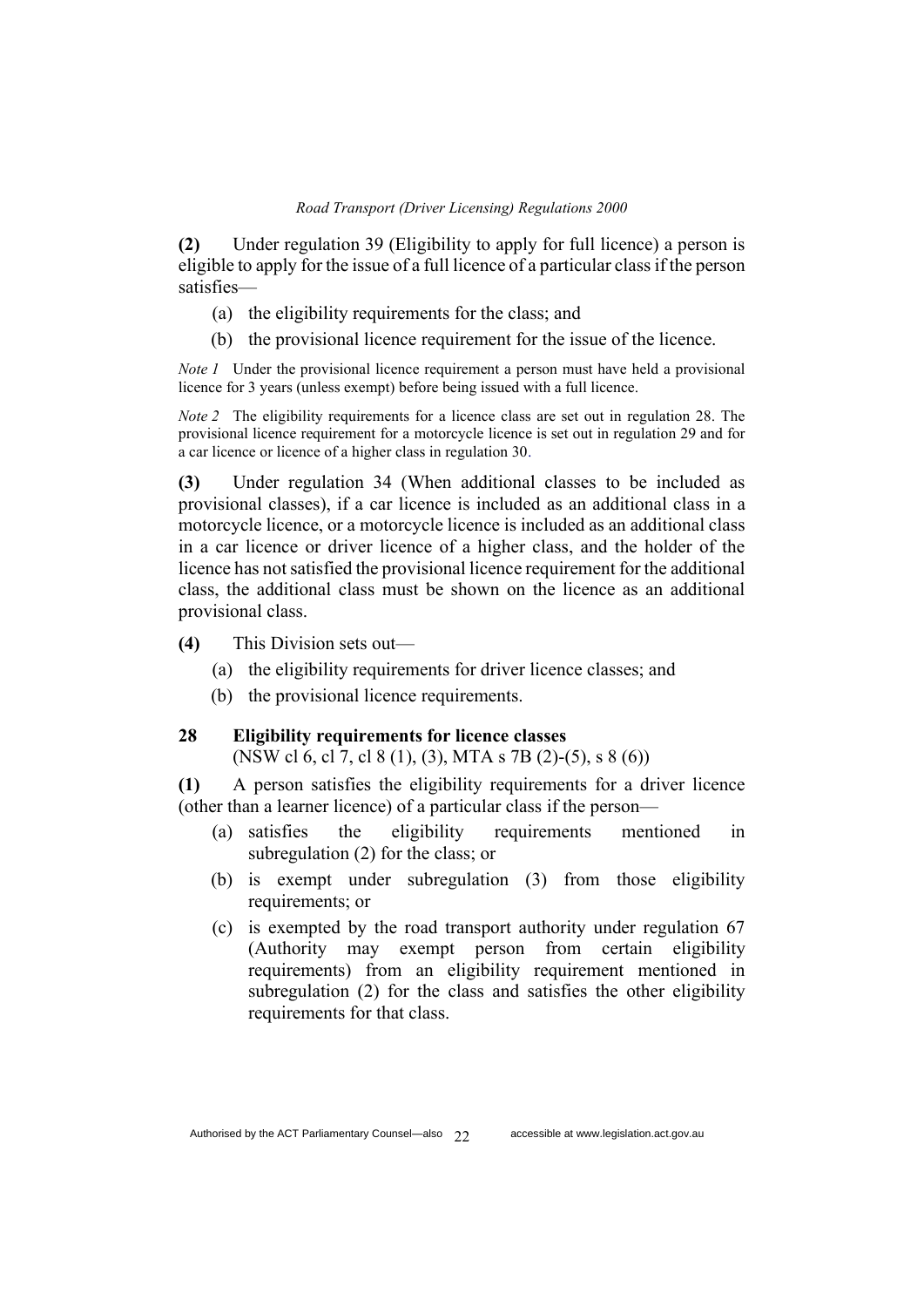**(2)** The eligibility requirements for a class of driver licence are as follows:

- (a) for a motorcycle licence—the person is at least 17 years old and has, at any time, held a learner motorcycle licence for at least 3 months (or, if a condition to which the licence is subject requires the licence to be held by the person for a longer period before a provisional motorcycle licence will be issued to the person, the longer period);
- (b) for a car licence—the person is at least 17 years old and has, at any time, held a learner car licence for at least 6 months (or, if a condition to which the licence is subject requires the licence to be held by the person for a longer period before a provisional car licence will be issued to the person, the longer period);
- (c) for a light rigid vehicle licence—the person has, at any time, held a provisional or full car licence (or both of them) for at least 1 year;
- (d) for a medium rigid vehicle licence—the person has, at any time, held a provisional or full car licence (or both of them) for at least 1 year;
- (e) for a heavy rigid vehicle licence—the person has, at any time, held a provisional or full car licence (or both of them) for at least 2 years;
- (f) for a heavy combination vehicle licence—the person has, at any time, held a provisional or full medium rigid vehicle or heavy rigid vehicle licence (or a mix of them) for at least 1 year;
- (g) for a multi-combination vehicle licence—
	- (i) the person has, at any time, held a provisional or full heavy rigid vehicle or heavy combination vehicle licence (or a mix of them) for at least 1 year; and
	- (ii) the person has successfully completed an approved heavy vehicle driver training course or a test or assessment of the person's driving ability set by the road transport authority.

*Note 1* Under subregulation 68 (1) periods of licence suspension or disqualification are not counted and every other period when the person has, at any time, held the relevant class of licence or a higher class is counted.

*Note 2* Under subregulation 68 (2) any period when the person has, at any time, held a probationary licence of the relevant class or a higher class is also counted.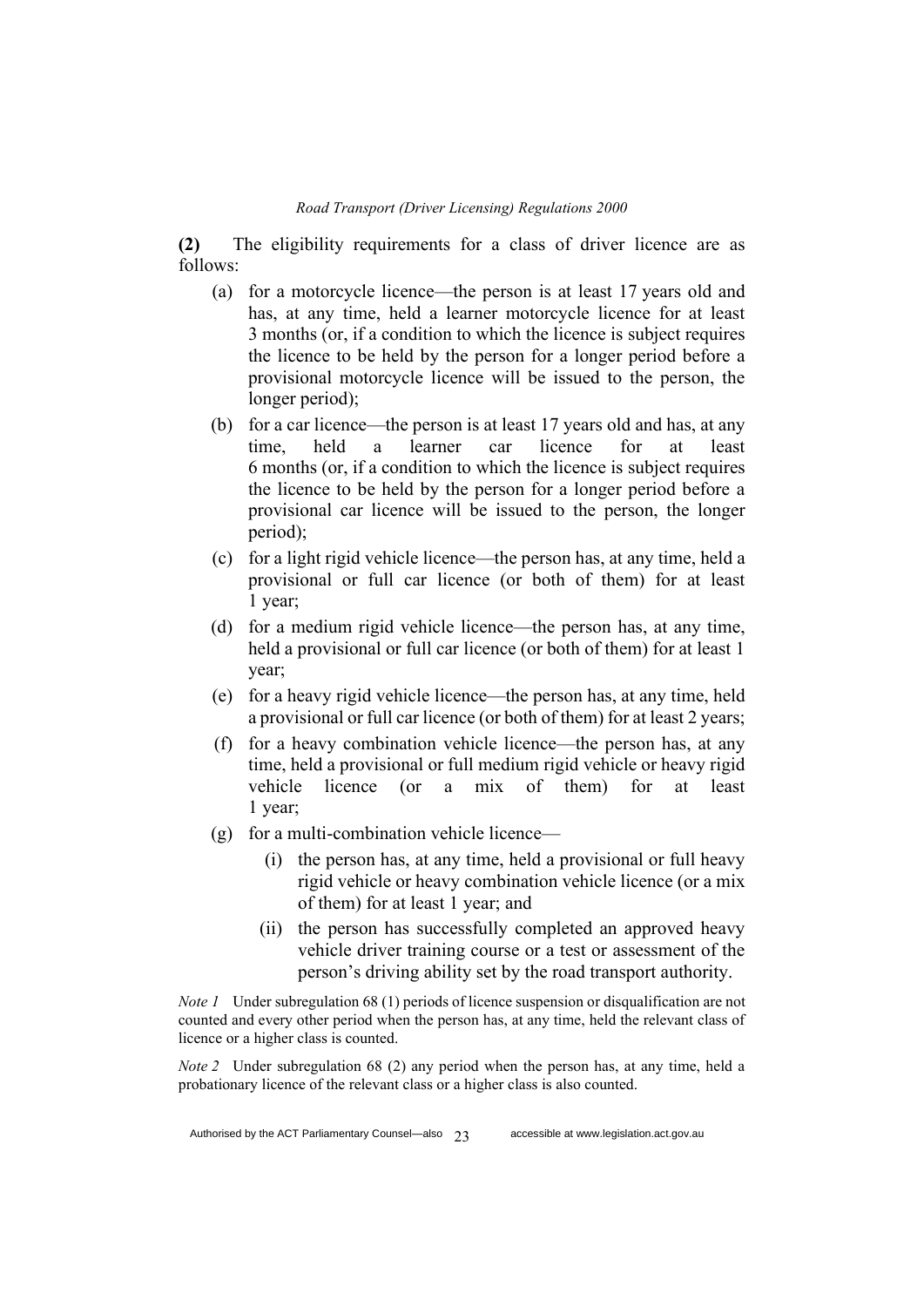**(3)** A person is exempt from the eligibility requirements for a class of licence applied for if the person holds, or has at any time held—

- (a) an Australian driver licence (other than a learner licence) of that class or a higher class; or
- (b) an external Territory driver licence corresponding to the Australian driver licence mentioned in paragraph (a); or
- (c) a foreign driver licence that corresponds to that class or a higher class.

*Note* A motorcycle licence is not part of the driver licence class hierarchy (see reg 8 (2)) and has no higher class.

### **29 Provisional licence requirement for motorcycle licences**  (NSW cl 15 (1), (3), MTA s 7B (1)-(3), s 8 (2), (4))

**(1)** A person satisfies the provisional licence requirement for the issue of a motorcycle licence if the person has held a provisional motorcycle licence for at least 3 years or is exempt from the requirement under subregulation (3).

*Note 1* Under subregulation 68 (1) periods of licence suspension or disqualification are not counted and every other period when the person has, at any time, held a provisional motorcycle licence is counted.

*Note 2* Under subregulation 68 (2) any period when the person has, at any time, held a probationary motorcycle licence is also counted.

**(2)** The holder of a driver licence (other than a motorcycle licence) satisfies the provisional licence requirement for the variation of the licence to include a motorcycle licence as an additional class if the person has held a provisional motorcycle licence for at least 1 year or is exempt from the requirement under subregulation (3).

*Note* A motorcycle licence is not part of the driver licence class hierarchy (see reg 8 (2)) and has no higher class.

**(3)** A person who applies for the issue of a motorcycle licence, or the variation of a driver licence (other than a motorcycle licence) to include a motorcycle licence as an additional class, is exempt from the provisional licence requirement if the person holds, or has at any time held—

- (a) a full motorcycle licence; or
- (b) an external Territory driver licence corresponding to a full motorcycle licence; or
- (c) a foreign driver licence corresponding to a full motorcycle licence.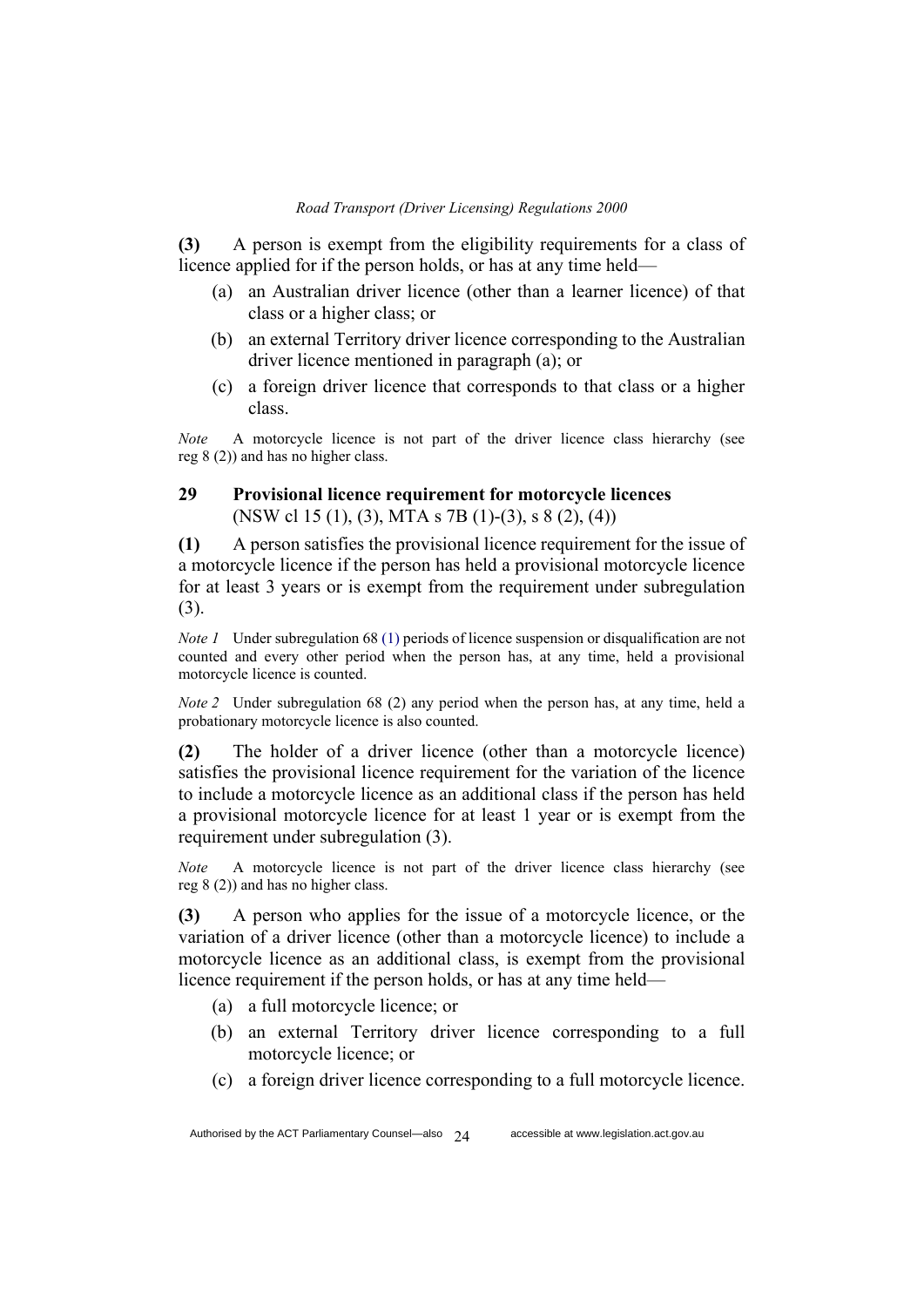#### **30 Provisional licence requirement for car licences etc** (NSW cl 15 (1), (3), MTA s 7B (1)-(3), s 8 (2)-(4))

**(1)** A person satisfies the provisional licence requirement for the issue of a car licence, or a driver licence of a higher class, if the person has held a provisional licence (other than a provisional motorcycle licence) for at least 3 years or is exempt from the requirement under subregulation (3).

*Note 1* A motorcycle licence is not part of the driver licence class hierarchy (see reg 8 (2)).

*Note 2* Under subregulation 68 (1) periods of licence suspension or disqualification are not counted and every other period when the person has, at any time, held a provisional licence of the relevant class or a higher class is counted.

*Note 3* Under subregulation 68 (2) any period when the person has, at any time, held a probationary licence of the relevant class or a higher class is also counted.

**(2)** The holder of a motorcycle licence satisfies the provisional licence requirement for the variation of the licence to include a car licence, or a driver licence of a higher class, as an additional class if the person has held a provisional licence (other than a provisional motorcycle licence) for at least 1 year or is exempt from the requirement under subregulation (3).

**(3)** A person who applies for the issue of a car licence or driver licence of a higher class, or the variation of a motorcycle licence to include a car licence or driver licence of a higher class as an additional class, is exempt from the provisional licence requirement if the person holds, or has at any time held—

- (a) a full licence of the class applied for or a higher class; or
- (b) an external Territory driver licence corresponding to a full licence of the class applied for or a higher class; or
- (c) a foreign driver licence corresponding to an Australian driver licence of the class applied for or a higher class.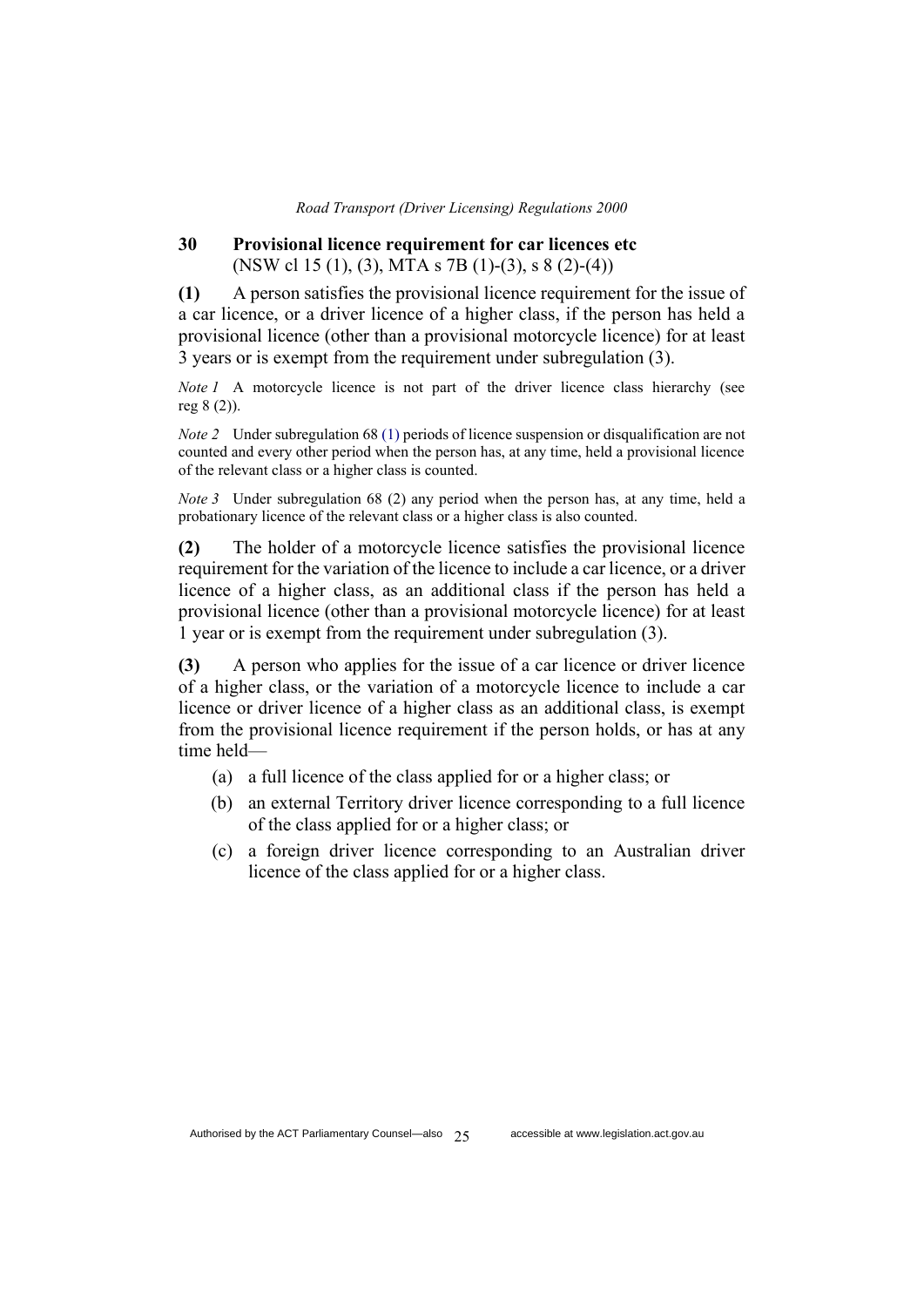### *Division 3.4—Provisional licences, additional provisional classes and provisional licence restrictions*

### **31 Eligibility to apply for provisional licence** (MTA s 7B (1)-(3))

**(1)** A person is eligible to apply to the road transport authority for the issue of a provisional licence of a particular class if the person satisfies the eligibility requirements for the class.

*Note* The eligibility requirements are set out in regulation 28.

**(2)** This regulation is subject to regulation 66 (Eligibility to apply for licence if disqualified or licence suspended).

### **32 Issue of provisional licences** (NSW cl 19 (1))

**(1)** If the road transport authority approves an application by a person for the issue of a provisional licence of a particular class, the authority must issue a provisional licence of that class to the person.

*Note 1* Regulation 69 deals with the application procedure and regulation 70 sets out when an application can be refused. If an application is not refused under regulation 70, it must be approved unless regulation 71 applies (see reg 72).

*Note 2* If a person applies for a licence for which the person is not eligible to apply, regulation 71 enables the road transport authority, with the person's agreement, to deal with the application as if it were an application for a licence for which the person is eligible.

**(2)** This regulation is subject to regulation 52 (When probationary licence must be issued).

#### **33 Duration of provisional licences** (NSW cl 15 (2), MTA s 7B (8))

**(1)** A provisional motorcycle licence must be issued to a person for—

- (a) if the person has never held a provisional motorcycle licence— 3 years; or
- (b) if the person holds, or has at any time held, a provisional motorcycle licence—the difference between 3 years and the period the person has held a provisional motorcycle licence.

*Note* Under subregulation 68 (2) any period when the person has, at any time, held a probationary motorcycle licence is also counted.

**(2)** A provisional licence (other than a provisional motorcycle licence) must be issued to a person for—

(a) if the person has never held a provisional licence (other than a provisional motorcycle licence)—3 years; or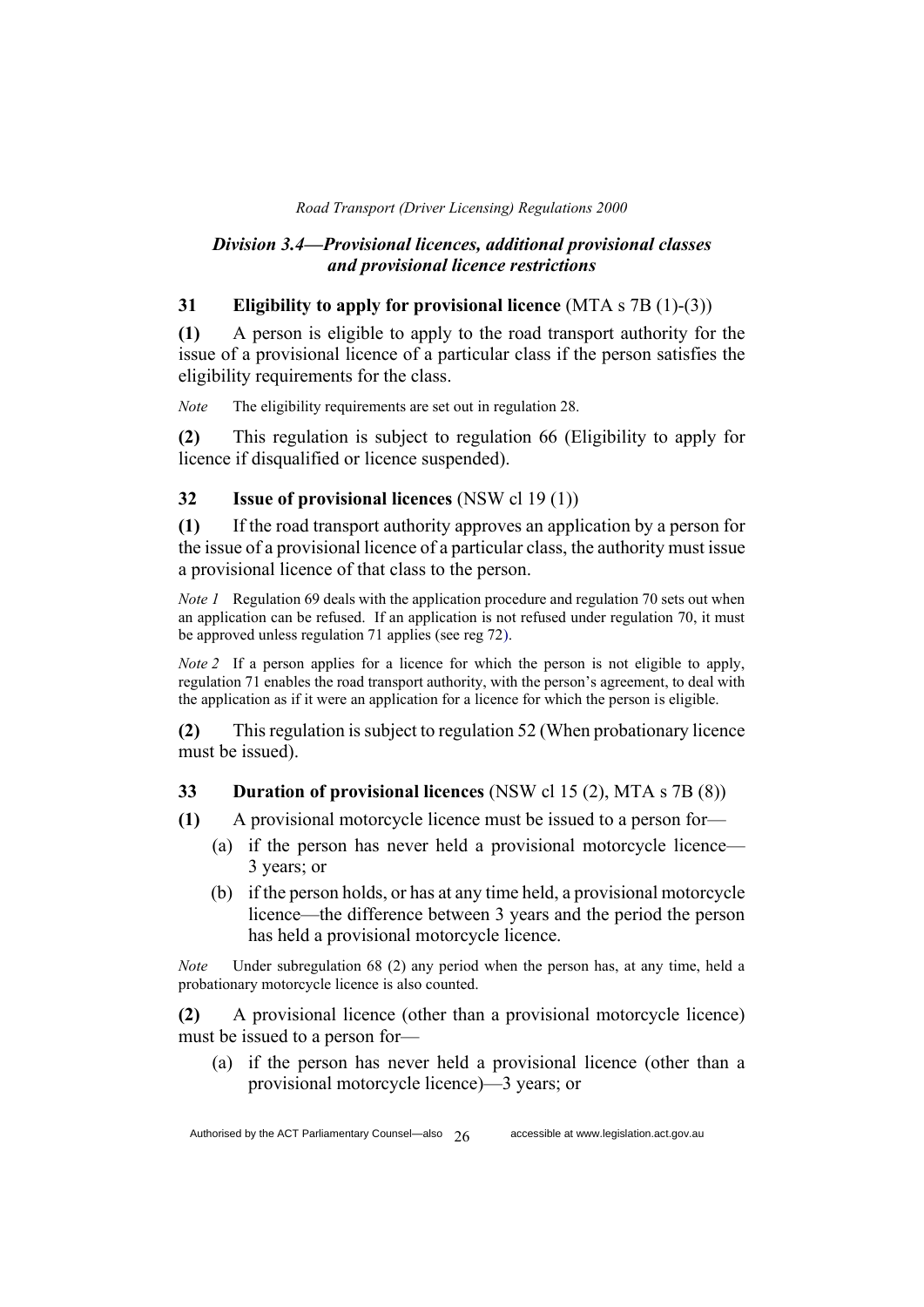(b) if the person holds, or has at any time held, a provisional licence (other than a provisional motorcycle licence)—the difference between 3 years and the period the person has held any such provisional licence.

*Note 1* Under subregulation 68 (1) periods of licence suspension or disqualification are not counted and every other period when the person has, at any time, held a provisional licence of the relevant class or a higher class is counted.

*Note 2* Under subregulation 68 (2) any period when the person has, at any time, held a probationary licence of the relevant class or a higher class is also counted.

*Note 3* A motorcycle licence is not part of the driver licence class hierarchy (see reg 8 (2)).

## **34 When additional class to be included as provisional class**  (MTA s 7B (1)-(2))

- **(1)** If—
	- (a) the road transport authority approves an application by the holder of a motorcycle licence for the variation of the licence to include another class as an additional class; and
	- (b) the person has not satisfied the provisional licence requirement for the inclusion of the other class as an additional class;

the authority must include the other class as an additional provisional class.

*Note 1* See regulation 42 for eligibility to apply for an additional class.

*Note 2* The provisional licence requirement for a car licence or licence of a higher class is set out in regulation 30.

- **(2)** If—
	- (a) the road transport authority approves an application by the holder of a driver licence (other than a motorcycle licence) for the variation of the licence to include a motorcycle licence as an additional class; and
	- (b) the person has not satisfied the provisional licence requirement for the inclusion of the motorcycle licence as an additional class;

the authority must include the motorcycle licence as an additional provisional class.

*Note* The provisional licence requirement for a motorcycle licence is set out in regulation 29.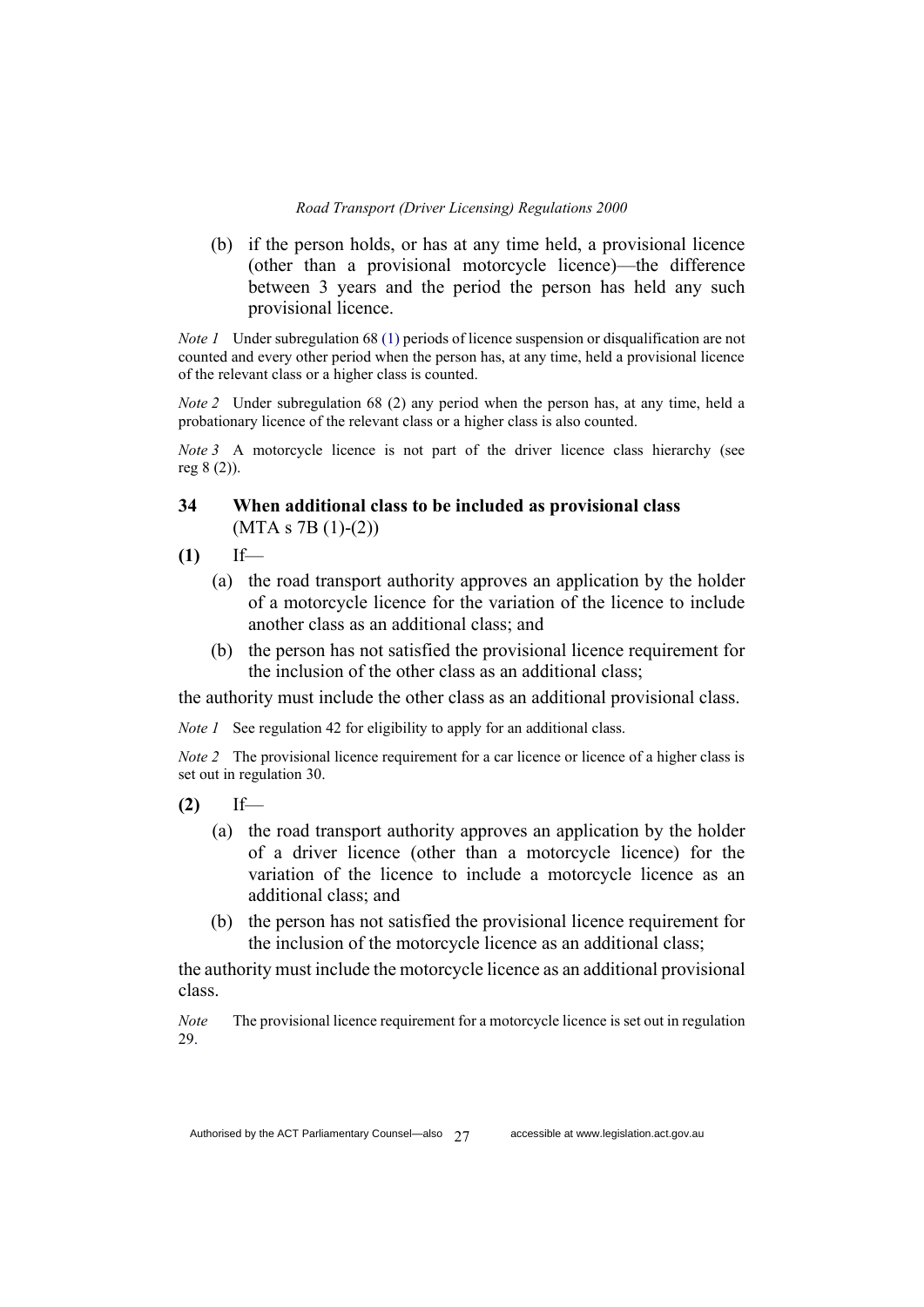#### **35 Duration of additional provisional classes** (MTA s 7B (9))

**(1)** If another class is included as an additional provisional class in a motorcycle licence (including a provisional licence) held by a person, the other class is an additional provisional class for—

- (a) if the person has never held a provisional licence (other than a motorcycle licence)—1 year; or
- (b) if the person holds, or has at any time held, a provisional licence (other than a motorcycle licence)—the difference between 1 year and the period the person has held any such provisional licence.

*Note 1* Under subregulation 68 (1) periods of licence suspension or disqualification are not counted and every other period when the person has, at any time, held a provisional licence of the relevant class or a higher class is counted.

*Note 2* Under subregulation 68 (2) any period when the person has, at any time, held a probationary licence of the relevant class or a higher class is also counted.

*Note 3* See regulations 43 and 44 for the issue and duration of driver licences with an additional class.

**(2)** If a motorcycle licence is included as an additional provisional class in another driver licence (including a provisional licence) held by a person, the motorcycle licence is an additional provisional class for—

- (a) if the person has never held a provisional motorcycle licence— 1 year; or
- (b) if the person holds, or has at any time held, a provisional motorcycle licence—the difference between 1 year and the period the person has held a provisional motorcycle licence.

*Note 1* Under subregulation 68 (1) periods of licence suspension or disqualification are not counted and every other period when the person has, at any time, held a provisional motorcycle licence is counted.

*Note 2* Under subregulation 68 (2) any period when the person has, at any time, held a probationary motorcycle licence is also counted.

*Note 3* A motorcycle licence is not part of the driver licence class hierarchy (see reg 8 (2)) and has no higher class.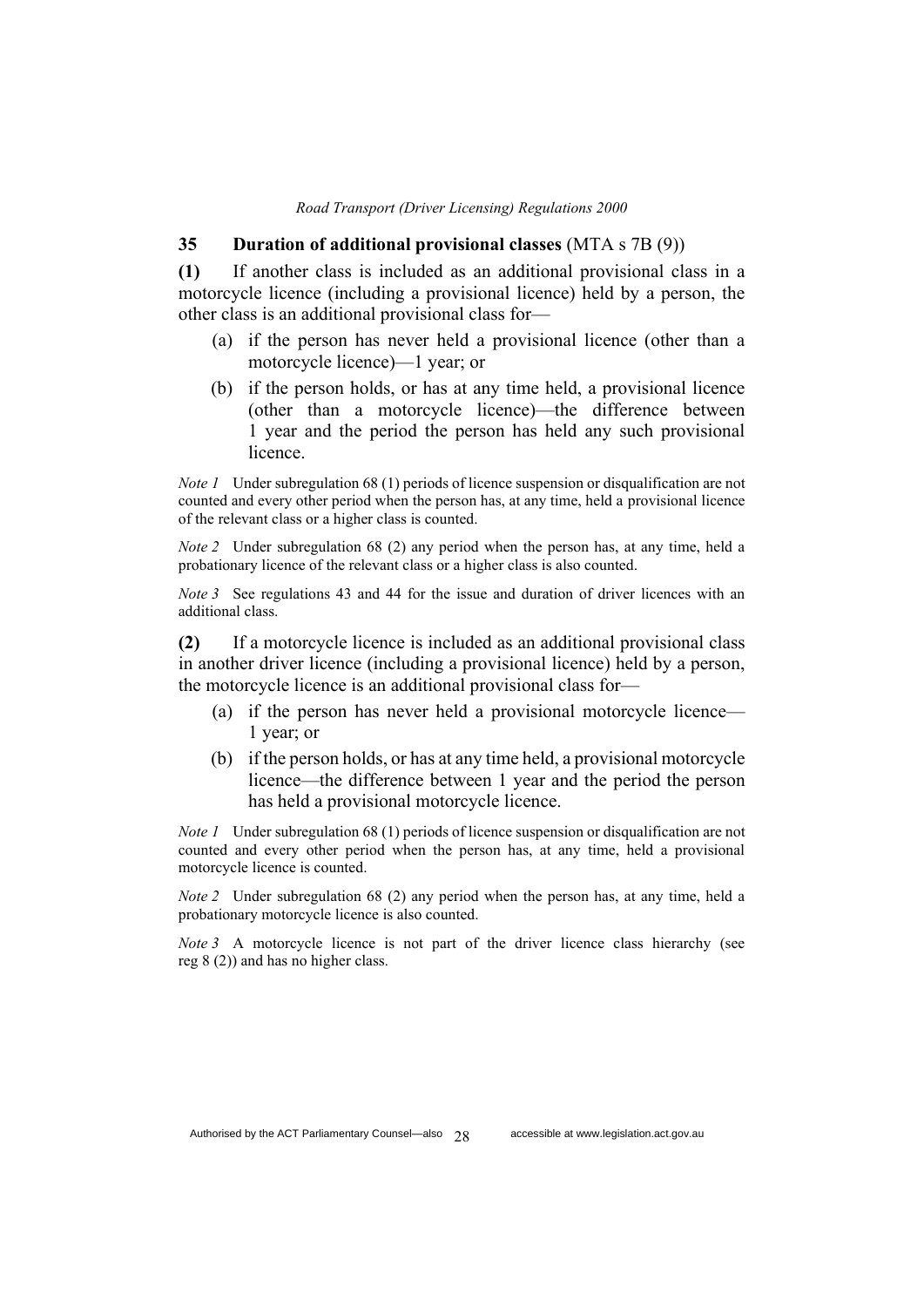### **36 Provisional motorcycle licence restrictions**  (NSW cl 15 (4), (6), MTA s 7B (22), s 191 (3) (d), (4))

**(1)** This regulation applies to a person who is the holder of a provisional motorcycle licence if the person has held the licence for less than 1 year.

*Note 1* The definition of *provisional licence* in the dictionary includes a class of driver licence held as an additional provisional class.

*Note 2* Under subregulation 68 (1) periods of licence suspension or disqualification are not counted and every other period when the person has, at any time, held a provisional motorcycle licence is counted.

*Note 3* Under subregulation 68 (2) any period when the person has, at any time, held a probationary motorcycle licence is also counted.

**(2)** If the provisional motorcycle licence held by a person to whom this regulation applies was issued in the ACT, the licence is subject to the following conditions:

- (a) the person must not ride a motorbike unless a P-plate is conspicuously displayed, the correct way up, at the rear of the motorbike, and is clearly visible from behind the motorbike;
- (b) the person must not ride a motorbike if the motorbike—
	- (i) has a power-to-weight ratio over 150kW/t; or
	- (ii) is carrying a pillion passenger.

*Note 1* The conditions apply while the person is riding on a road or road related area in the ACT or another jurisdiction (see reg 61).

*Note 2* It is an offence for the holder of a driver licence to contravene, without reasonable excuse, a condition to which the licence is subject (see reg 60).

**(3)** A person to whom this regulation applies must not ride a motorcycle on a road or road related area (in the ACT) if the motorbike is towing another vehicle (including a trailer).

Maximum penalty: 20 penalty units.

*Note* It is an offence against the *Road Transport (Alcohol and Drugs) Act 1977* for the holder of a provisional licence to drive with a blood alcohol concentration of 0.02g/100mL or more (see s 19 of that Act and the definitions of *special driver* (s 4B of that Act) and *prescribed concentration* (in the dictionary to that Act)).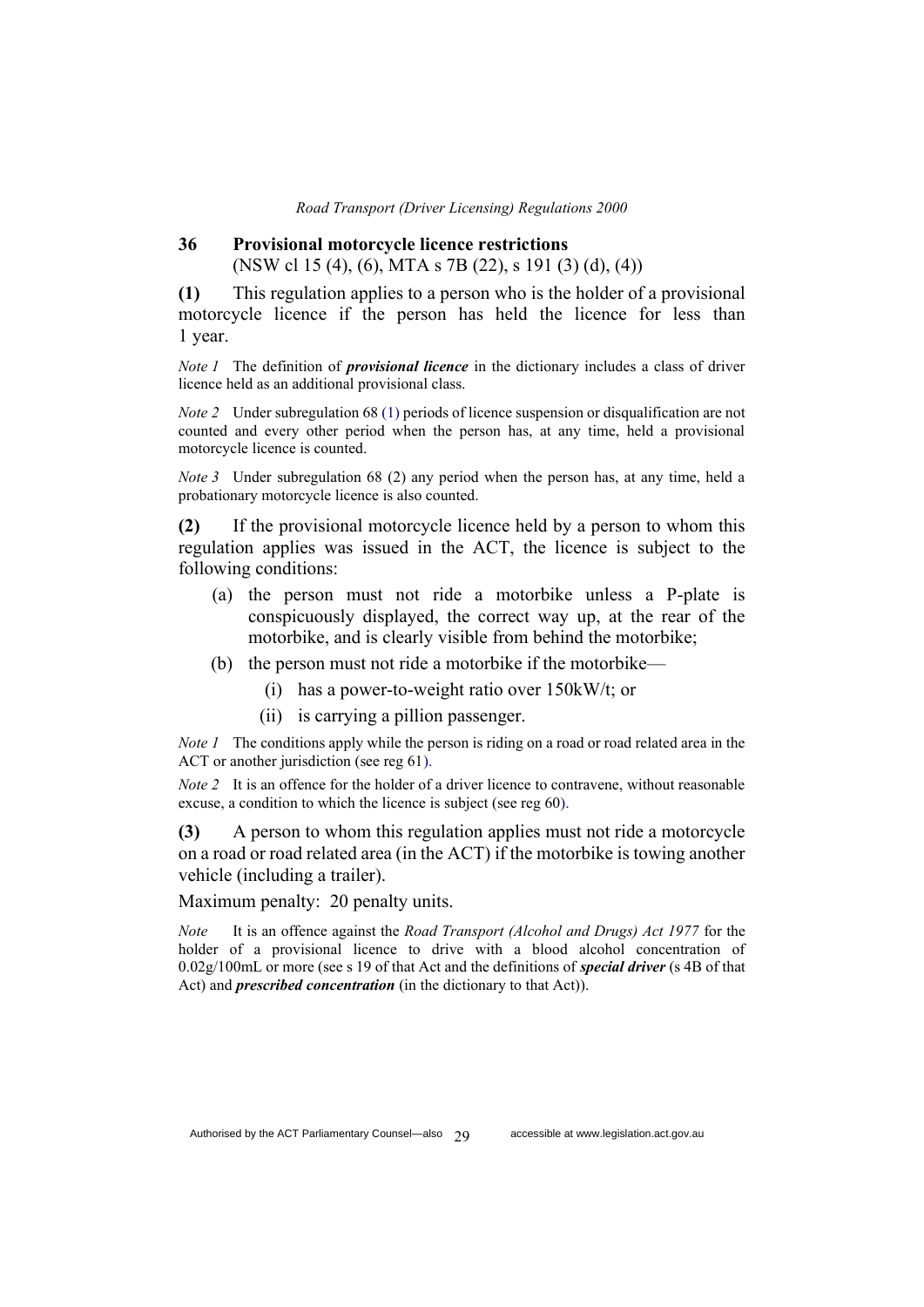- **37 Provisional licence restrictions for cars etc** (NSW cl 15 (4), (6), MTA s 7B (21))
- **(1)** In this regulation—

*motor vehicle* does not include a motorbike.

**(2)** This regulation applies to a person who is the holder of a provisional licence (other than a provisional motorcycle licence) if the person has held such a licence for less than 1 year.

*Note 1* The definition of *provisional licence* in the dictionary includes a class of driver licence held as an additional provisional class.

*Note 2* Under subregulation 68 (1) periods of licence suspension or disqualification are not counted and every other period when the person has, at any time, held a provisional car licence or licence of a higher class is counted.

*Note 3* Under subregulation 68 (2) any period when the person has, at any time, held a probationary car licence or licence of a higher class is also counted.

**(3)** If the provisional licence held by a person to whom this regulation applies was issued in the ACT, the licence is subject to the condition that the person must not drive a motor vehicle unless P-plates are conspicuously displayed, the correct way up, at the front and rear of the motor vehicle or on its roof, and are clearly visible from ahead of and behind the vehicle.

*Note 1* The condition applies while the person is driving on a road or road related area in the ACT or another jurisdiction (see reg 61).

*Note 2* It is an offence for the holder of a driver licence to contravene, without reasonable excuse, a condition to which the licence is subject (see reg 60).

**(4)** A person to whom this regulation applies must not drive a motor vehicle that is towing another vehicle on a road or road related area (in the ACT) unless the vehicle is a trailer with a GVM not over 750kg.

Maximum penalty: 20 penalty units.

**(5)** Subregulation (4) does not apply if the person is the holder of a light rigid vehicle licence or a driver licence of a higher class.

*Note* It is an offence against the *Road Transport (Alcohol and Drugs) Act 1977* for the holder of a provisional licence to drive with a blood alcohol concentration of 0.02g/100mL or more (see s 19 of that Act and the definitions of *special driver* (s 4B of that Act) and *prescribed concentration* (in the dictionary to that Act)).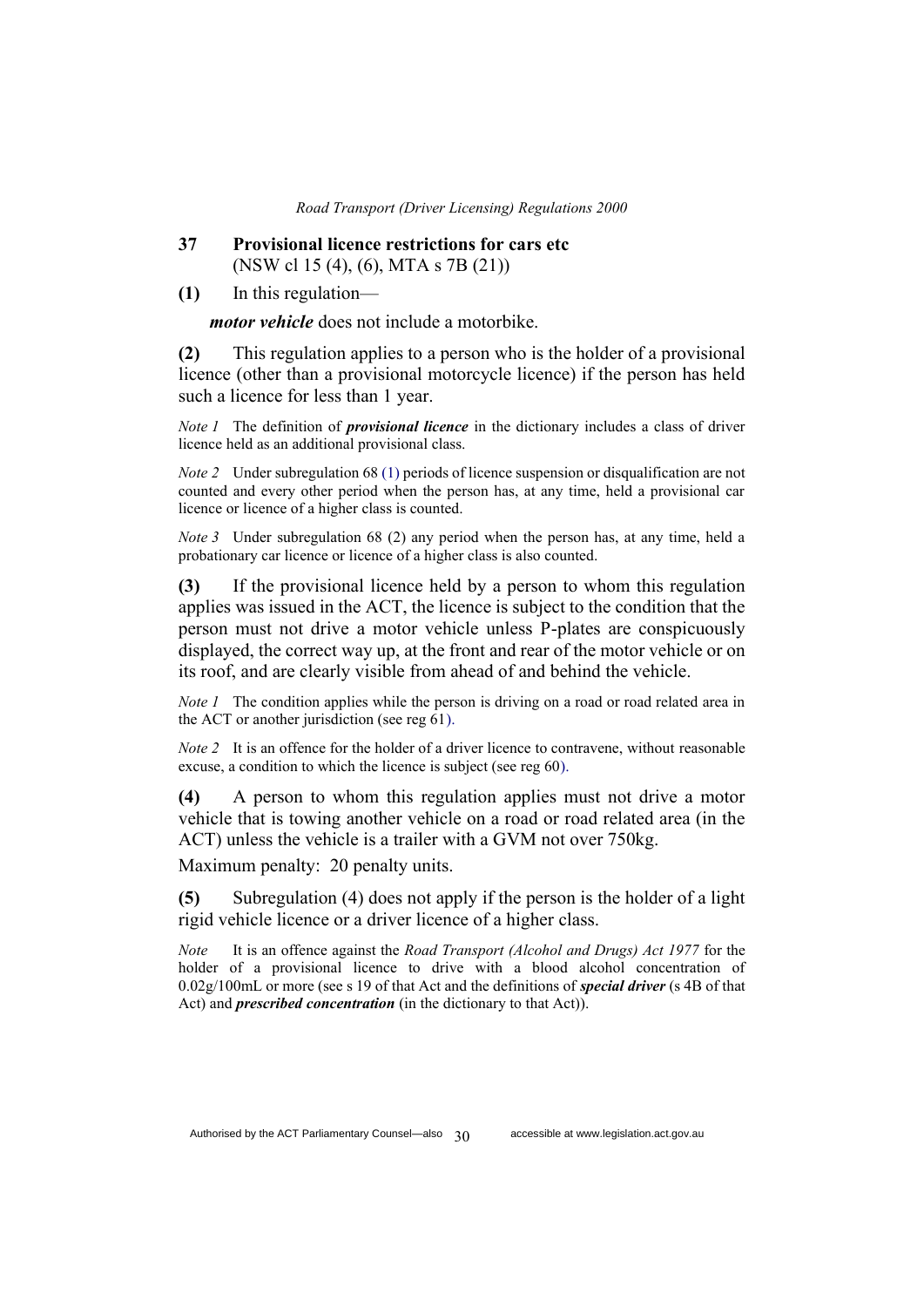### **38 Unauthorised use of P-plates** (MTA s 171A (2))

A person must not drive a vehicle that is displaying a P-plate, or something that could reasonably be taken to be a P-plate, on a road or road related area unless the vehicle is required to display a P-plate or P-plates under regulation 36 (Provisional motorcycle licence restrictions) or 37 (Provisional licence restrictions for cars etc) or a corresponding law of another jurisdiction.

Maximum penalty: 20 penalty units.

### *Division 3.5—Full licences*

## **39 Eligibility to apply for full licence** (MTA s 8 (2)-(4))

**(1)** A person is eligible to apply to the road transport authority for the issue of a full licence of a particular class if the person satisfies—

- (a) the eligibility requirements for the class; and
- (b) the provisional licence requirement for the issue of the licence.

*Note* The eligibility requirements are set out in regulation 28. The provisional licence requirement for a motorcycle licence is set out in regulation 29 and for a car licence, or a driver licence of a higher class, in regulation 30.

**(2)** This regulation is subject to regulation 66 (Eligibility to apply for licence if disqualified or licence suspended).

### **40 Issue of full licences** (NSW cl 19 (1), MTA s 8 (1))

**(1)** If the road transport authority approves an application by a person for the issue of a full licence of a particular class, the authority must issue a full licence of that class to the person.

*Note 1* Regulation 69 deals with the application procedure and regulation 70 sets out when an application can be refused. If an application is not refused under regulation 70, it must be approved unless regulation 71 applies (see reg 72).

*Note 2* If a person applies for a licence for which the person is not eligible to apply, regulation 71 enables the road transport authority, with the agreement of a person, to deal with the application as if it were an application for a licence for which the person is eligible.

**(2)** This regulation is subject to regulation 52 (When probationary licence must be issued).

### **41 Duration of full licences** (MTA s 105 (1A))

A full licence must be issued to a person for the period (not longer than 6 years) decided by the road transport authority.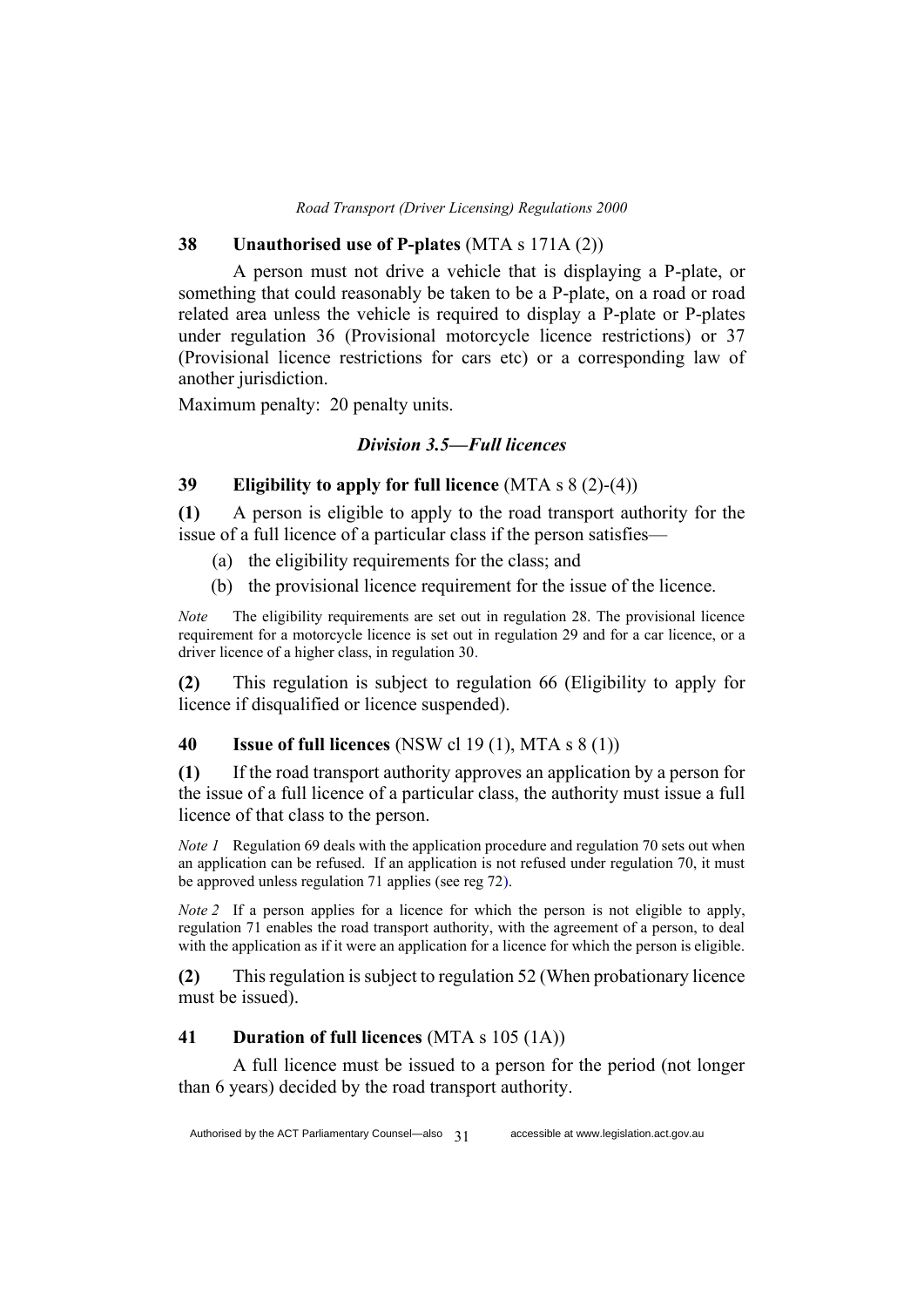### *Division 3.6—Additional licence classes*

### **42 Eligibility to apply for additional licence class**

**(1)** The holder of a driver licence (other than a restricted licence) is eligible to apply to the road transport authority for the variation of the licence to include an additional class if the person satisfies the eligibility requirements for the class.

*Note* The eligibility requirements are set out in regulation 28.

**(2)** This regulation is subject to regulation 66 (Eligibility to apply for licence if disqualified or licence suspended).

### **43 Issue of driver licence with additional class**

**(1)** If the road transport authority approves an application by a person for the variation of a driver licence to include an additional class, the authority must issue a driver licence that includes that class to the person.

*Note 1* Regulation 69 deals with the application procedure and regulation 70 sets out when an application can be refused. If an application is not refused under regulation 70, it must be approved unless regulation 71 applies (see reg 72).

*Note 2* If a person applies for a licence for which the person is not eligible to apply, regulation 71 enables the road transport authority, with the person's agreement, to deal with the application as if it were an application for a licence for which the person is eligible.

**(2)** This regulation is subject to regulation 34 (When additional class to be included as provisional class).

## **44 Duration of varied licence**

A driver licence issued to a person under regulation 43 must be issued for the remainder of the period of the driver licence that it replaces.

#### *Division 3.7—Restricted licences*

## **45 Eligibility to apply to Magistrates Court for order authorising issue of restricted licence** (MTA s 11A (1), (4))

**(1)** A person is eligible to apply to the Magistrates Court for an order authorising the road transport authority to issue a restricted licence to the person if the person is disqualified from holding or obtaining an Australian driver licence under the road transport legislation or any other Territory law.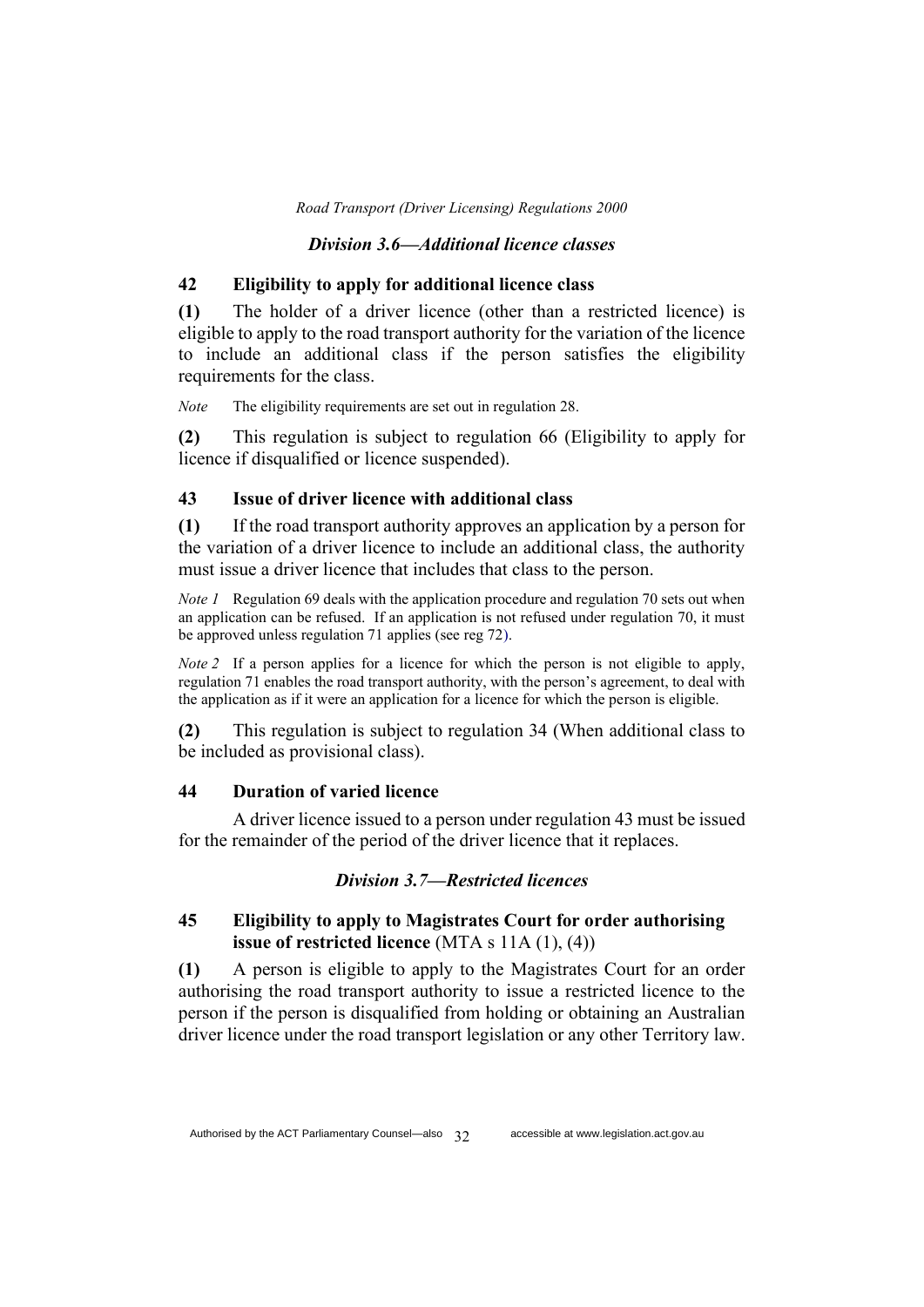**(2)** However, the person is not eligible to apply if a provision of the road transport legislation provides that a person is not entitled to apply for a restricted licence in relation to the disqualification.

*Note* A person is not eligible to apply for a restricted licence if any of the following provisions of the *Road Transport (General) Act 1999* apply to the person:

- subsection  $67$  (2) (which is about disqualification for certain serious offences)
- subsection 67 (4) (which is about disqualification until a court orders otherwise)
- subsection  $67$  (5) (which is about the disqualification under the law of any jurisdiction of a person who is the holder of a restricted licence)
- subsection 88 (4) (which is about suspension or disqualification for default in payment of an outstanding fine).

# **46 Application for order authorising issue of restricted licence**   $(MTA s 11A (2)-(3))$

**(1)** An application by a person for an order authorising the road transport authority to issue a restricted licence to the person must be supported by an affidavit of the person setting out the grounds of the application.

**(2)** The respondents to the application are the road transport authority and the chief police officer.

# **47 Circumstances in which court may give order authorising issue of restricted licence** (MTA s 11A (4)-(6))

**(1)** The Magistrates Court may make an order authorising the road transport authority to issue a restricted licence to a person only if the person establishes that there are exceptional circumstances justifying the issue of the licence.

**(2)** In deciding whether exceptional circumstances exist, the court must have regard to the following:

- (a) the person's history of offences (including offences for which infringement notices were served on the person)—
	- (i) against the road transport legislation or a law of another jurisdiction corresponding to it (or to any provision of it); or
	- (ii) against another law of any jurisdiction in relation to the use of motor vehicles;
- (b) any relevant rehabilitation or remedial action undertaken, or to be undertaken, by the person;
- (c) the risk to the safety of other road users;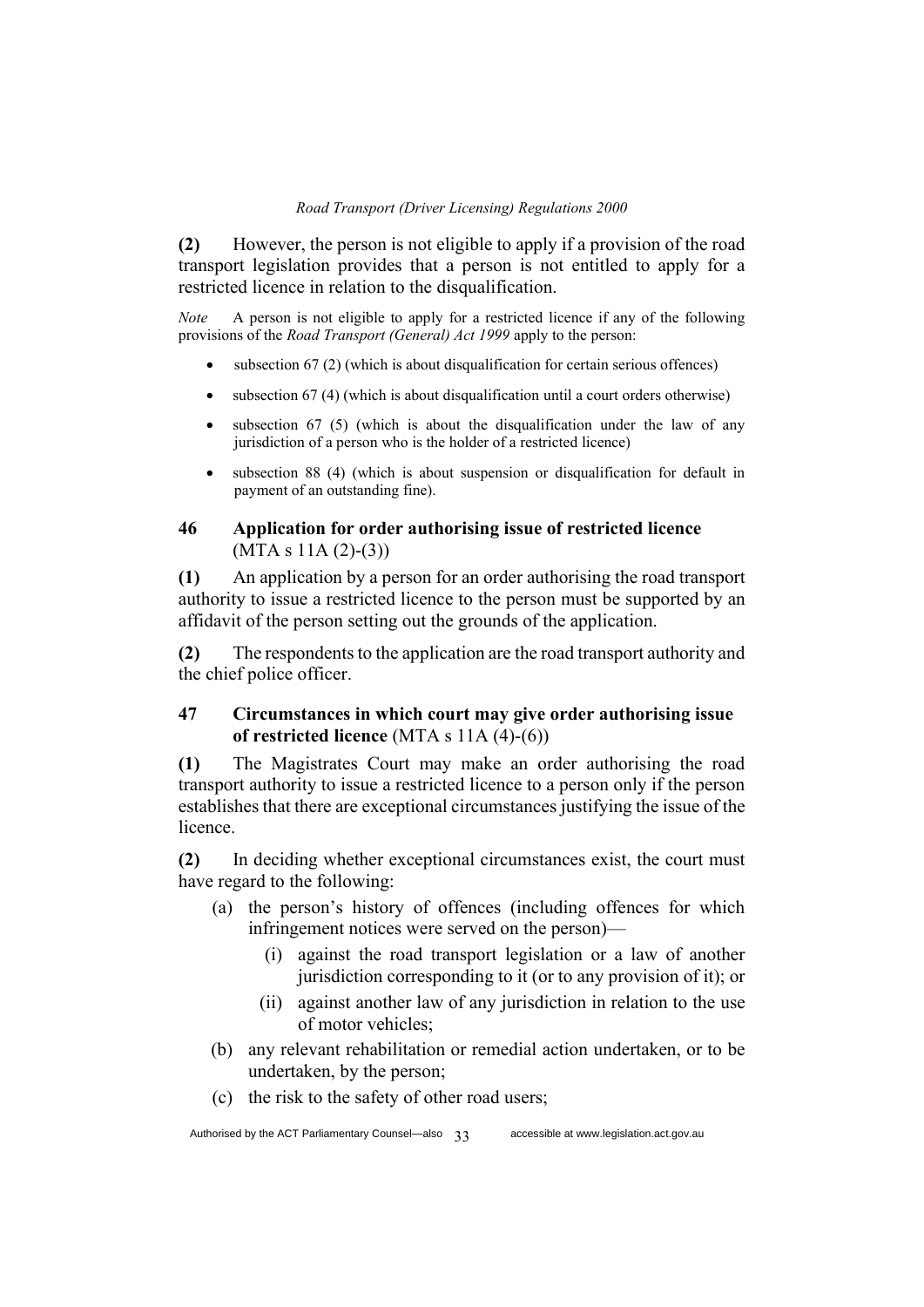- (d) the likelihood that the person, or anyone else affected by the outcome of the application, would suffer or incur any inconvenience or loss (actual or potential) that would be unreasonable if a restricted licence were not to be issued to the person;
- (e) whether it would be unreasonable for the person to use an alternative means of transport, including public transport, if a restricted licence were not to be issued to the person;
- (f) the likelihood of the person's health, or the health of a dependant of the person, suffering or being put at risk if a restricted licence were not to be issued to the person;
- (g) the likelihood of the person complying with any conditions of a restricted licence.

*Note* The definition of *infringement notice* in the Act includes a notice (however described) served on a person under the law of another jurisdiction that gives the person the option of paying an amount for an offence instead of being charged with the offence.

**(3)** Subregulation (2) does not limit the matters to which the court may have regard.

# **48 Authority by court to issue restricted licence**   $(MTA s 11A (7)-(9))$

**(1)** An order made by the Magistrates Court authorising the road transport authority to issue a restricted licence to a person must state—

- (a) the class of driver licence for which the restricted licence may be issued; and
- (b) the expiry date of the restricted licence.

**(2)** The class of driver licence stated by the court must be a class for which the person satisfies the eligibility requirements.

*Note* The eligibility requirements are set out in regulation 28.

**(3)** The expiry date stated by the court must be the date when, or a date before, the person's disqualification from holding or obtaining a driver licence ends.

**(4)** The court may include in the order conditions to which the restricted licence is to be subject.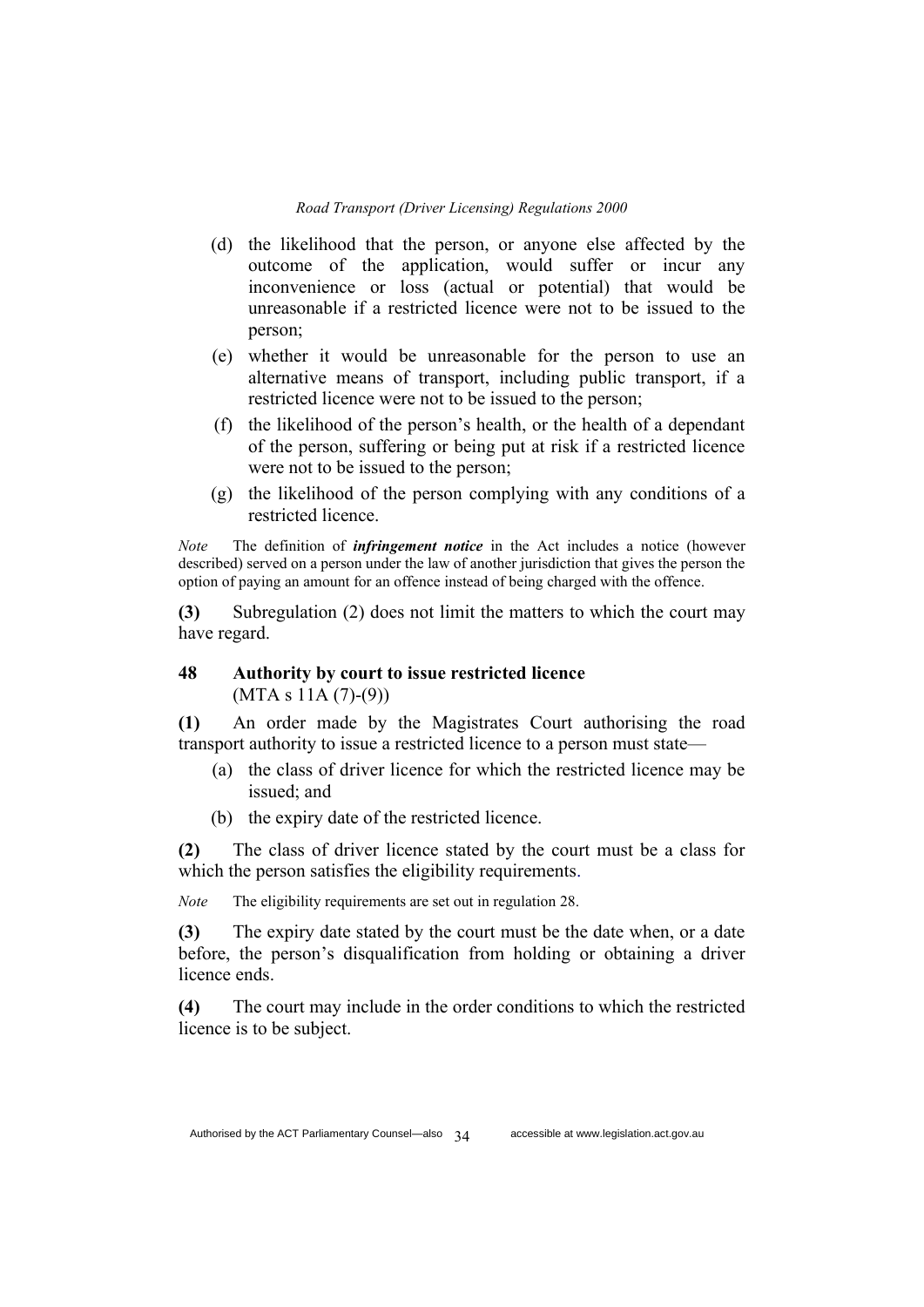**(5)** Without limiting subregulation (4), the conditions may include conditions about any of the following matters:

- (a) the times and days when the person may drive;
- (b) the journeys that the person may undertake;
- (c) the purposes for which the person may drive;
- (d) the consumption of alcohol, or use of a drug, by the person.

### **49 Issue of restricted licence by road transport authority**

**(1)** A person is eligible to apply to the road transport authority for the issue of a restricted licence if the Magistrates Court has made an order authorising the road transport authority to issue a restricted licence to the person.

**(2)** The road transport authority may not refuse to approve the application on a ground that was considered by the Magistrates Court in making the order.

*Note* Regulation 70 deals with when an application for a driver licence can be refused.

**(3)** If the road transport authority approves an application by a person for a restricted licence of a particular class, the authority must issue a restricted licence of that class to the person.

*Note* It is an offence against the *Road Transport (Alcohol and Drugs) Act 1977* for the holder of a restricted licence to drive with a blood alcohol concentration of 0.02g/100mL or more (see s 19 of that Act and the definitions of *special driver* (s 4B of that Act) and *prescribed concentration* (in the dictionary to that Act)).

### **50 Conditions of restricted licences** (MTA s 11A (8))

A restricted licence issued to a person by the road transport authority must be issued subject to—

- (a) the conditions (if any) included in the order of the Magistrates Court authorising the issue of the licence; and
- (b) the conditions (if any) to which the last Australian driver licence (other than a learner or restricted licence) held by the person was subject when it was last held by the person.

*Note 1* It is an offence against section 33 of the Act for the holder of a restricted licence to contravene, without reasonable excuse, a condition to which the licence is subject.

*Note 2* The person must be given a statement of the conditions and carry the statement whenever the person is driving on a road or road related area in the ACT or another jurisdiction (see reg 57).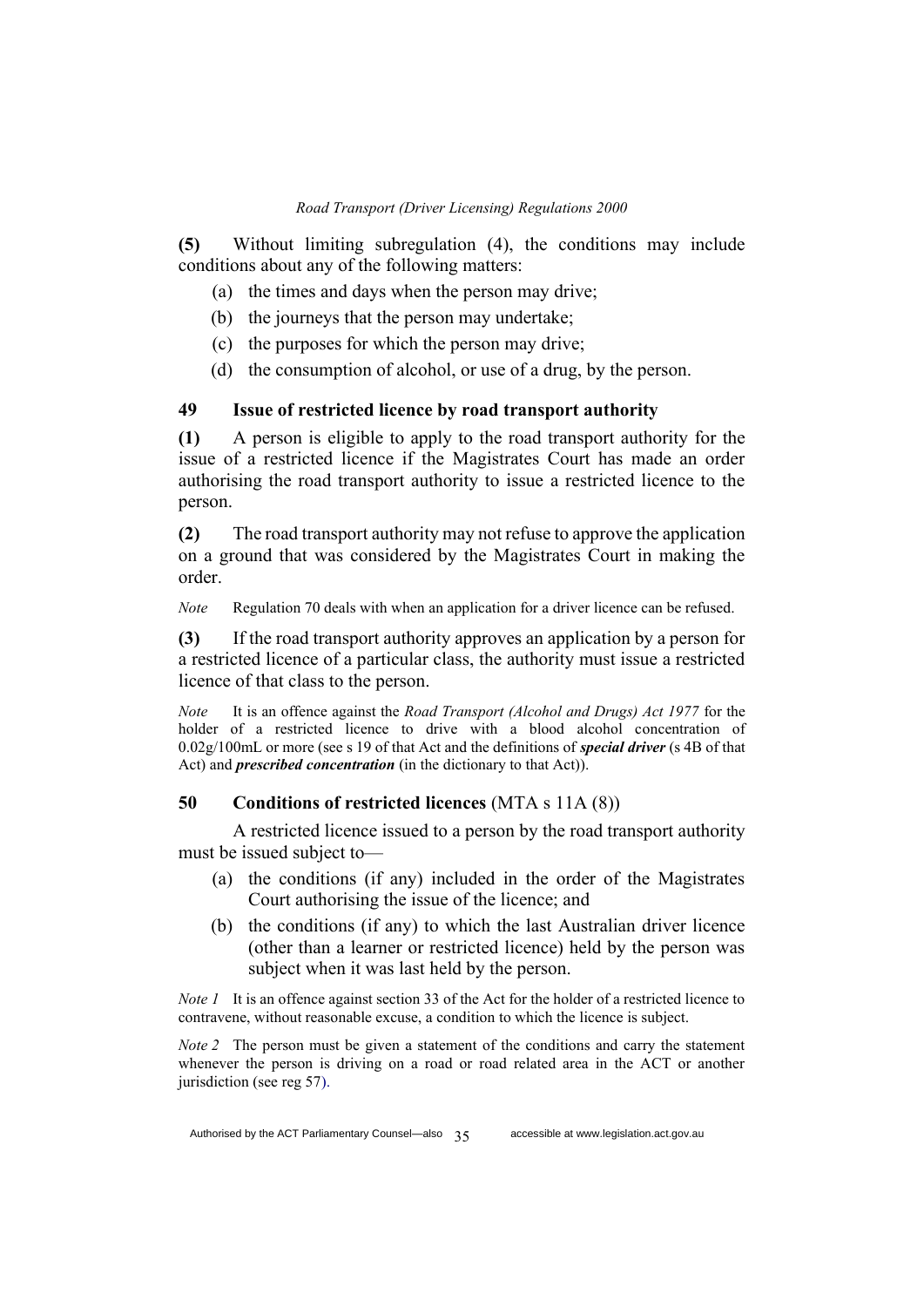*Note 3* The conditions apply while the person is driving on a road or road related area in the ACT or another jurisdiction (see reg 61).

### **51 Evidence of application for restricted licence inadmissible**  (MTA s 11B)

If a person's driver licence could be cancelled under a Territory law because the person is convicted or found guilty of an offence, evidence of the following is not admissible in a prosecution for the offence:

- (a) the making of an application under regulation 46 (Application for order authorising issue of restricted licence);
- (b) the contents of the application or supporting affidavit.

### *Division 3.8—Probationary licences*

### **52 When probationary licence must be issued**   $(MTA s 180V (1), (1A), (3)-(4))$

- **(1)** This regulation applies to a person if—
	- (a) the road transport authority approves an application by the person for the issue of a driver licence (other than a learner licence) of a particular class; and
	- (b) the person has been (but is no longer) disqualified (whether or not by court order) from holding or obtaining an Australian driver licence because of being convicted, or found guilty, by an Australian court of an offence against the law of any jurisdiction; and
	- (c) any of the following paragraphs apply:
		- (i) the person has not been the holder of another Australian driver licence since the end of the disqualification;
		- (ii) the person is the holder of a probationary licence issued under the law of any jurisdiction and has held the licence for less than 1 year;
		- (iii) the person has been (but is no longer) the holder of a probationary licence issued under the law of any jurisdiction since the end of the disqualification and held the licence for less than 1 year.

*Note* Subregulation 68 (1) provides that periods of licence suspension or disqualification are not counted and that every other period when the person has, during the particular period, held the licence is to be counted.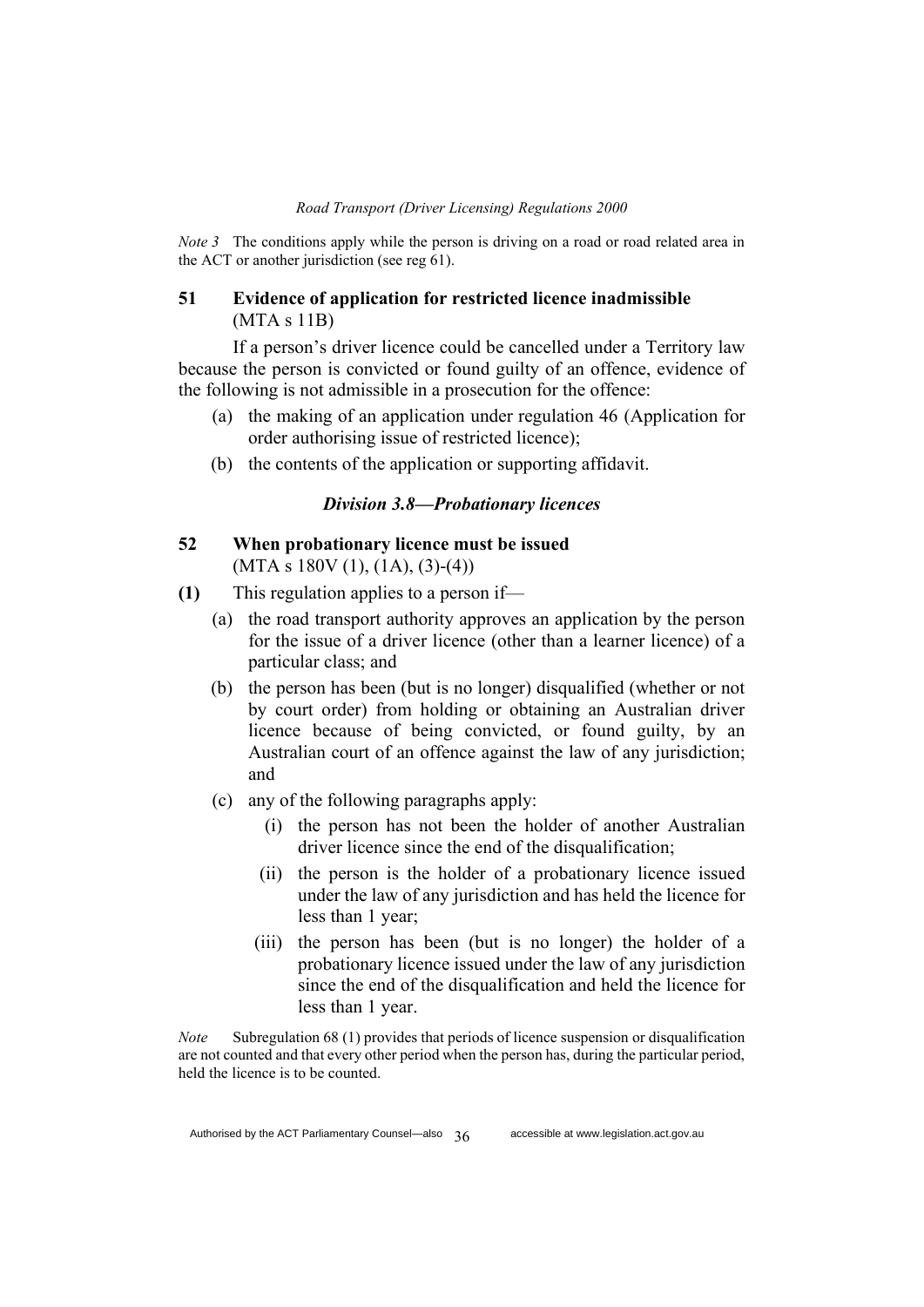**(2)** However, if subparagraph (1) (c) (ii) or (iii) applies to the person, this regulation does not apply to the person if the person's probationary licence was cancelled under Division 8.4 (which is about demerit points incurred by probationary licence holders) or the corresponding law of another jurisdiction since the end of the disqualification.

**(3)** If this regulation applies to the person, the road transport authority must issue a probationary licence of the class approved by the authority to the person.

# **53 Duration of probationary licences** (MTA s 180V (1A))

A probationary licence must be issued for the shorter of the following periods:

- (a) 1 year;
- (b) if subparagraph 52 (1) (c) (ii) or (iii) apply to the person—the difference between 1 year and the period the person has held or held a probationary licence since the end of the disqualification.

# **54 Conditions of probationary licences** (MTA s 180V (2))

A probationary licence issued to a person by the road transport authority must be issued subject to the conditions (if any) to which the last Australian driver licence (other than a learner or restricted licence) held by the person was subject when it was last held by the person.

*Note 1* It is an offence for the holder of a driver licence to contravene, without reasonable excuse, a condition to which the licence is subject (see reg 60).

*Note 2* It is an offence against the *Road Transport (Alcohol and Drugs) Act 1977* for the holder of a probationary licence to drive with a blood alcohol concentration of 0.02g/100mL or more (see s 19 of that Act and the definitions of *special driver* (s 4B of that Act) and *prescribed concentration* (in the dictionary to that Act)).

# *Division 3.9—Conditional licences*

# **55 Issue and variation of driver licences subject to conditions**  (NSW cl 19 (2)-(3), MTA s 8B (5))

**(1)** A driver licence may be issued or renewed subject to a condition imposed by the road transport authority when issuing or renewing the licence.

**(2)** A driver licence may be varied by the road transport authority to impose a condition to which the licence is to be subject or to vary or revoke a condition to which the licence is already subject.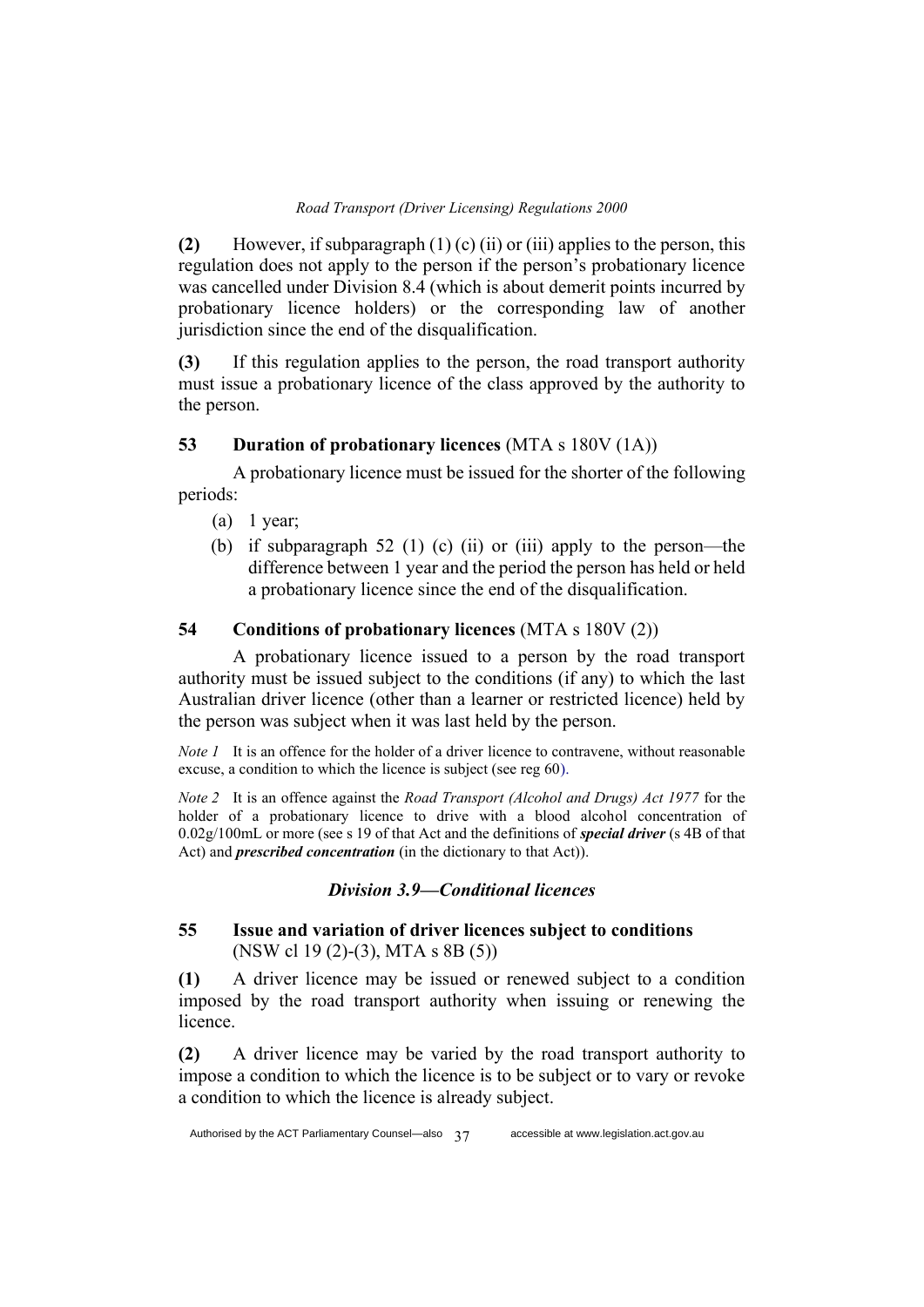**(3)** A condition mentioned in subregulation (1) or (2) may be imposed, revoked or varied by the road transport authority—

- (a) on the authority's own initiative or on the application of the applicant for, or the holder of, the driver licence; and
- (b) for a stated period or indefinitely.

*Note* If a condition expires, the licence holder may apply for the issue of a replacement licence without the driver licence condition code of the expired condition (see reg 89).

**(4)** A person applying for the imposition, revocation or variation of a condition must give the authority—

- (a) a completed application form for the imposition, revocation or variation of the condition; and
- (b) personal particulars necessary to identify the person, including any evidence that the authority may reasonably require to confirm the particulars.

**(5)** However, the road transport authority may dispense with the requirement for a completed application form if it would be unreasonable or impracticable to require the form.

**(6)** In deciding whether to impose a condition on a driver licence, or to vary or revoke a condition to which a licence is subject, the road transport authority must have regard to the interests of road safety and any other relevant matters.

**(7)** Another provision of these regulations that authorises or requires the road transport authority to impose a particular condition on a driver licence does not, by implication, limit the power of the authority under this regulation to impose a condition to which the licence is to be subject or to vary or revoke a condition to which the licence is subject.

**(8)** However, the road transport authority may not—

- (a) vary or revoke a condition imposed by these regulations; or
- (b) vary or revoke a condition included in a restricted licence because of an order by the Magistrates Court authorising the issue of the licence; or
- (c) issue a restricted licence subject to a condition, or vary a condition that a restricted licence is from time to time subject, if the imposition or variation of the condition is inconsistent with a condition included in the order of the Magistrates Court authorising the issue of the licence.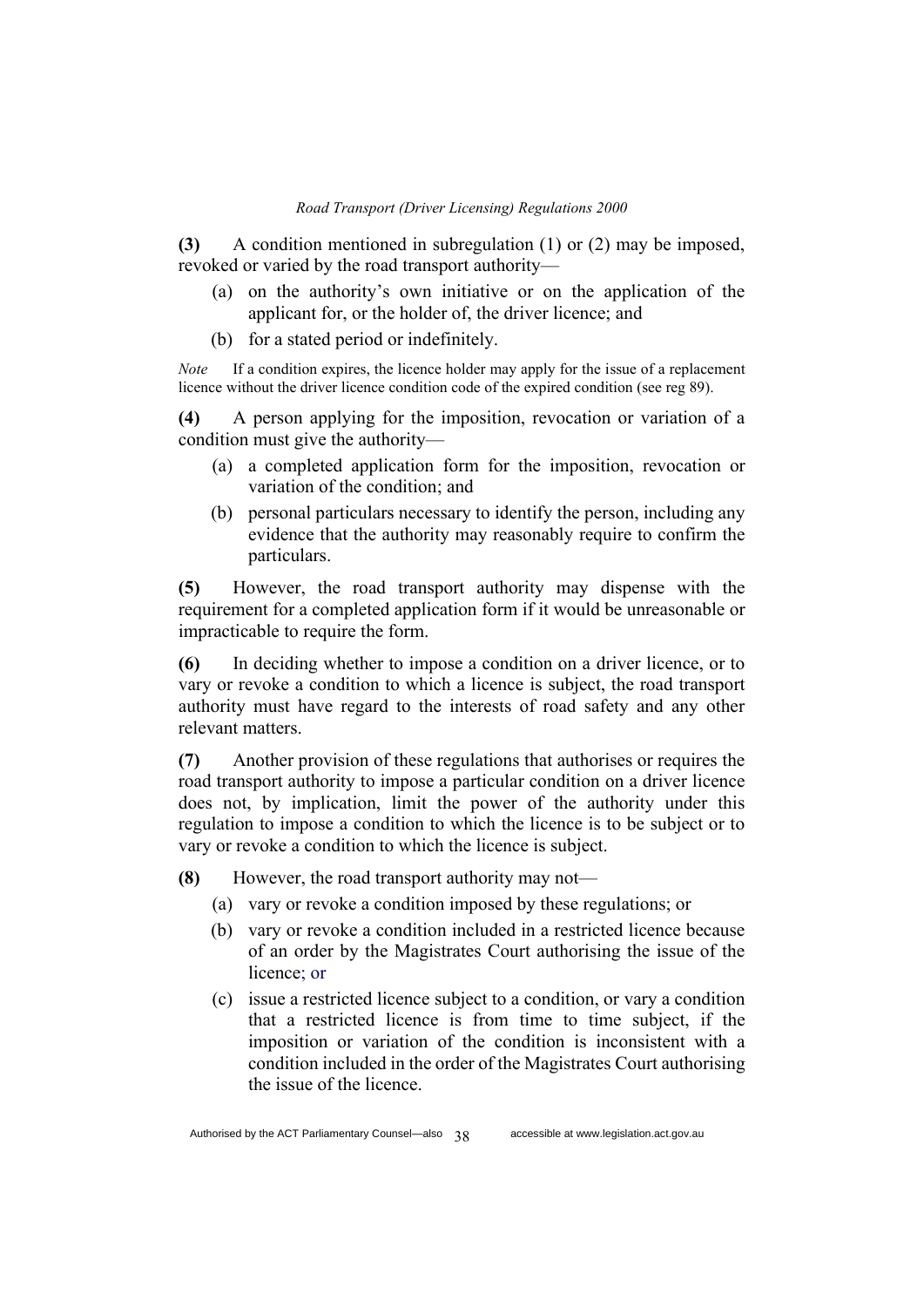### **56 Procedures for variation of driver licence conditions on authority's own initiative**

**(1)** This regulation applies to a person if the road transport authority proposes, on its own initiative, to vary a driver licence held by a person (the *proposed action*) to impose a condition to which the licence is to be subject or to vary or revoke a condition to which a driver licence held by a person is already subject.

**(2)** The road transport authority must give the person a written notice stating—

- (a) the proposed action; and
- (b) if the proposed action is to impose a condition to which the licence is to be subject—the proposed condition; and
- (c) if the proposed action is to vary a condition to which the licence is subject—the proposed condition as varied; and
- (d) the grounds for the proposed action; and
- (e) any action that must be taken by the person to avoid or reverse the proposed action; and
- (f) the date when the proposed imposition, variation or revocation of the condition takes effect (the *date of effect*); and
- (g) that the proposed action takes effect on the date of effect unless the notice is revoked by the authority before that date; and
- (h) whether and, if so, by when the person is required to return the driver licence to the authority if the proposed action takes effect.

*Note 1* In deciding whether to impose a condition on a driver licence, or to vary or revoke a condition to which a licence is subject, the road transport authority must have regard to the interests of road safety and any other relevant matters (see reg 55 (6)).

*Note 2* The notice must also be in accordance with the code of practice for notification of reviewable decisions and review rights (see s 91 of the *Road Transport (General) Act 1999* and sch 1 to the *Road Transport (General) Regulations 2000*).

**(3)** The notice may, but need not, provide an opportunity for the person to make representations why the proposed action should not be taken.

**(4)** The date of effect must not be earlier than 14 days after the notice is given to the person.

**(5)** However, the road transport authority may decide that the imposition or variation of the condition is to take effect on a date not earlier than the date when the notice is given to the person if the authority believes on reasonable grounds that—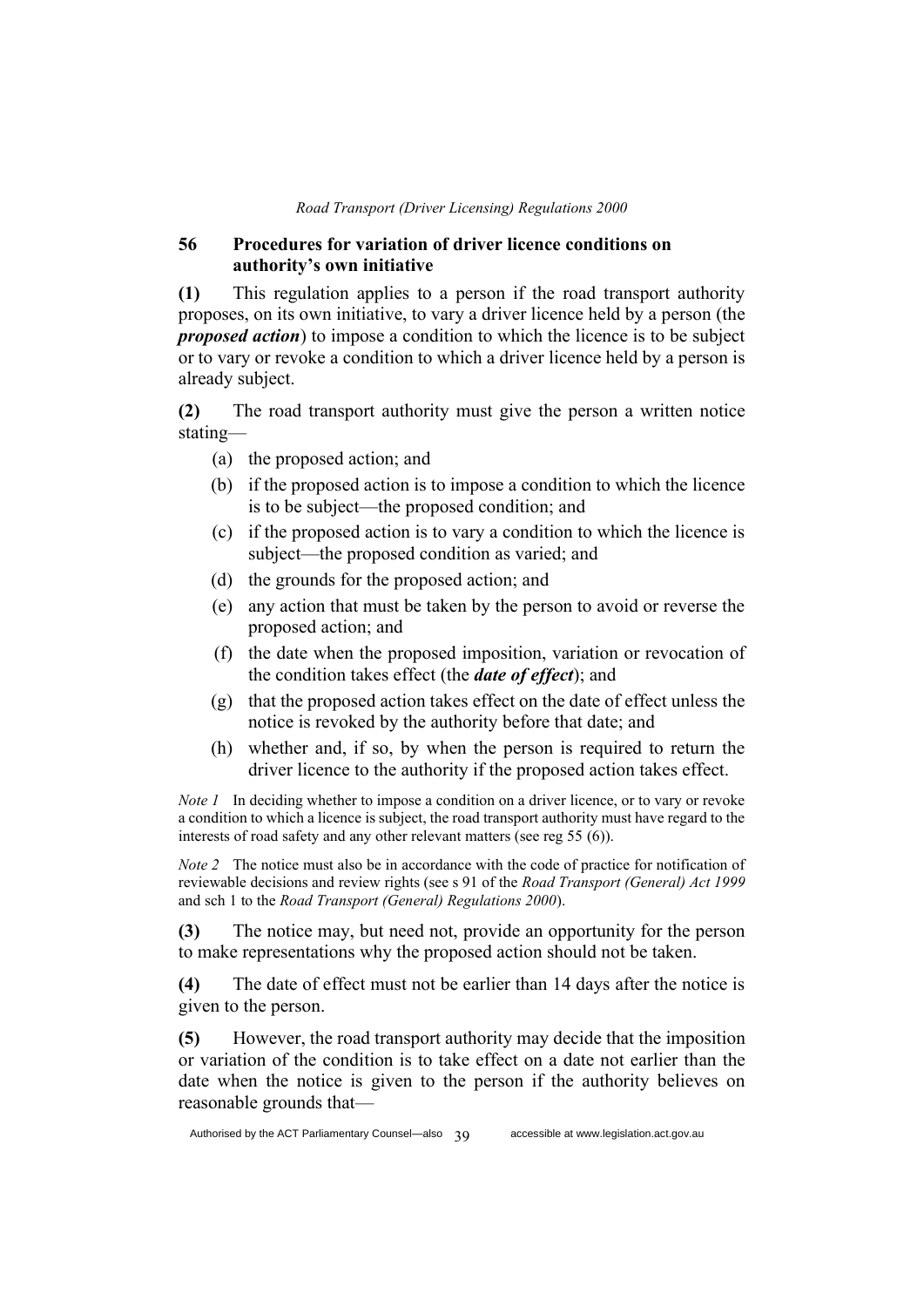- (a) the person does not have sufficient driving ability or knowledge of safe driving practices or road law; or
- (b) the person does not comply with the required medical standards; or
- (c) the person has failed to comply with a requirement under these regulations to—
	- (i) undergo a test or assessment of the person's driving ability or knowledge of safe driving practices or road law; or
	- (ii) undergo a medical examination by a doctor or allied medical professional; or
	- (iii) provide any documents in the person's possession or control relevant to the person's medical fitness to hold a driver licence or a driver licence of a particular class or kind; or
- (d) the person has failed to comply with a requirement under these regulations to provide information about—
	- (i) an illness, injury or incapacity suffered by the person; or
	- (ii) the effects on the person of treatment (including the taking of a drug) for an illness, injury or incapacity suffered by the person; or
- (e) the person has not complied with any requirements of a law of any jurisdiction relating to the assessment, treatment, supervision or education of drivers convicted or found guilty of offences involving alcohol or drugs that apply to the person.

*Note* See subregulation 15 (2) for the meaning of *required medical standards*.

**(6)** A person must not, without reasonable excuse, fail to return his or her driver licence to the road transport authority in accordance with a requirement under paragraph (2) (h).

Maximum penalty (for subregulation (6)): 20 penalty units.

## **57 Driver licence condition codes and explanatory notices**

**(1)** If the road transport authority decides to issue or renew a person's driver licence subject to conditions, the driver licence issued to the person must show the driver licence condition code for each condition imposed by the authority.

*Note* The driver licence condition codes are set out in the table of driver licence condition codes in regulation 10.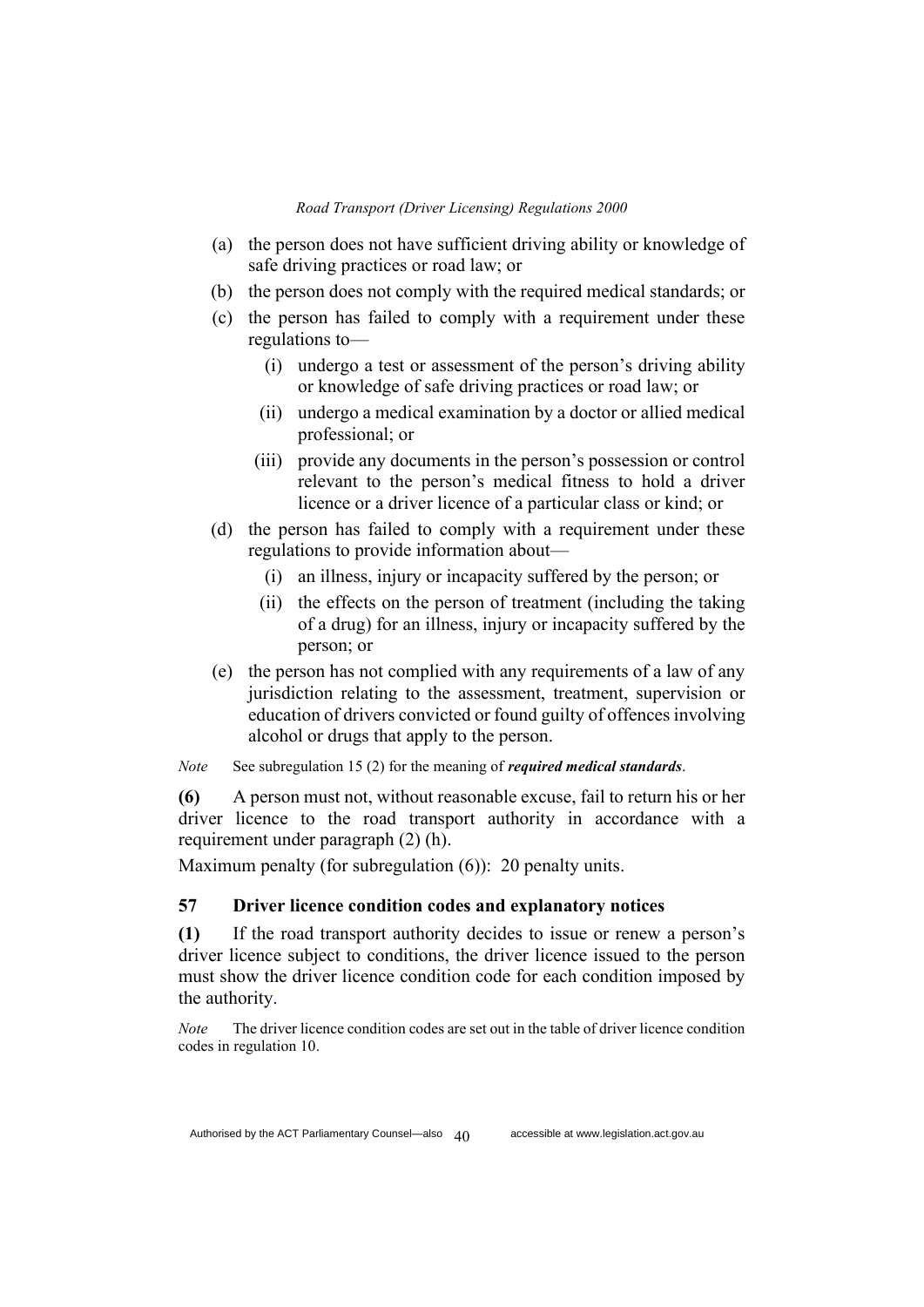**(2)** If the road transport authority decides to vary a person's driver licence to make it subject to conditions, or to vary or revoke a condition to which a person's driver licence is subject, the driver licence issued to the person—

- (a) if the driver licence is subject to conditions imposed by the authority—must show the driver licence condition code for each condition imposed by the authority; or
- (b) if the driver licence is no longer subject to conditions imposed by the authority—must not show a driver licence condition code.

**(3)** If a driver licence issued to a person is subject to conditions and 1 or more of the conditions must be shown on the licence by the driver licence condition code E, V or X, the road transport authority must, when issuing the licence to the person, give the person a written notice that contains a full explanation of the conditions to which the licence is subject because of the code.

*Note* A condition to which a person's driver licence is subject applies to the person when the person is driving on a road or road related area in the ACT or another jurisdiction, unless the condition otherwise expressly provides (see reg 61).

## **58 Duration of varied licence**

A driver licence issued to a person under subregulation 57 (2) must be issued for the remainder of the period of the driver licence that it replaces.

### **59 Duties of holders of conditional licences**

(NSW cl 28 (3), (4), cl 56, cl 57 (2), MTA s 8B (6))

**(1)** A person mentioned in subregulation 57 (3) (Issue of varied driver licence and explanatory notice) must carry, when driving on a road or road related area in the ACT or another jurisdiction, the notice given to the person under that subregulation.

**(2)** A person must not, without reasonable excuse, fail to comply with subregulation (1).

Maximum penalty: 20 penalty units.

**(3)** The holder of a conditional licence issued under the law of another jurisdiction that shows the driver licence condition code E, V or X must, when driving on a road or road related area in the ACT, carry any notice given to the person by the licensing authority that issued the licence that contains an explanation of the conditions to which the licence is subject.

**(4)** A person must not, without reasonable excuse, fail to comply with subregulation (3).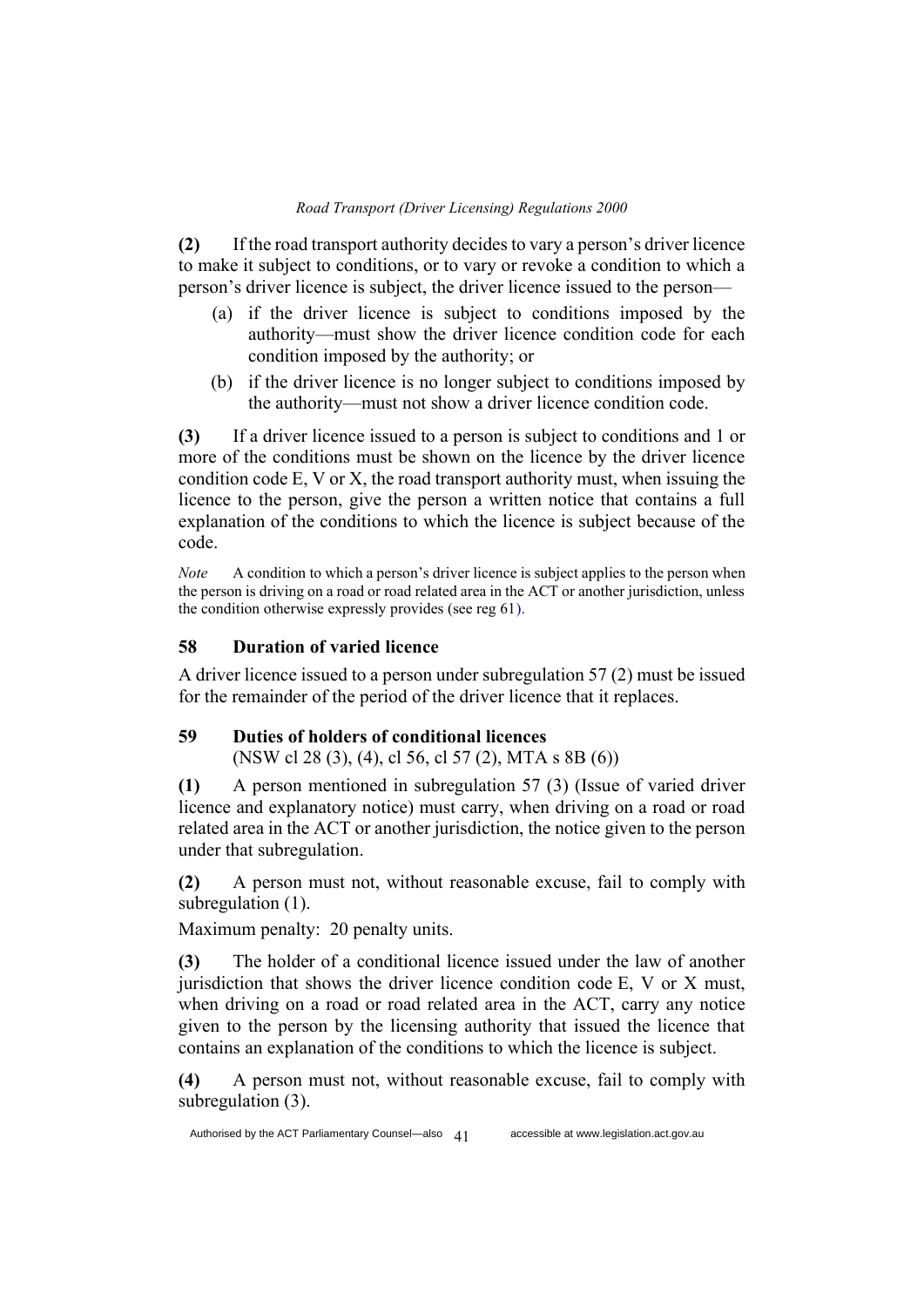Maximum penalty: 20 penalty units.

**(5)** If the holder of a conditional licence that shows the driver licence condition code E, V or X is required by a police officer or authorised officer to produce his or her licence under paragraph 58 (1) (a) of the *Road Transport (General) Act 1999*, the person must also produce, at the same time as the person produces his or her licence—

- (a) for the holder of a conditional licence issued in the ACT—the notice mentioned in subregulation 57 (3); or
- (b) for the holder of a conditional licence issued in any other jurisdiction—any notice mentioned in subregulation (3) of this regulation given to the person by the licensing authority of that jurisdiction.

Maximum penalty: 20 penalty units.

*Note* The driver licence condition codes are set out in the table of driver licence condition codes in regulation 10.

## **60 Conditional licence holders to comply with conditions**

**(1)** The holder of a conditional licence must not, without reasonable excuse, contravene a condition to which the licence is subject.

Maximum penalty: 20 penalty units.

**(2)** Subregulation (1) does not apply to the holder of a restricted licence.

*Note* It is an offence against section 33 of the Act for the holder of a restricted licence to contravene, without reasonable excuse, a condition to which the licence is subject.

## **61 Application of conditions when driving etc in other jurisdictions**

A condition to which a person's driver licence is subject (including a conditional licence) applies to the person when the person is driving on a road or road related area in the ACT or another jurisdiction, unless the condition otherwise expressly provides.

#### *Division 3.10—Public vehicle licences*

## **62 Eligibility to apply for public vehicle licence**   $(MTA s 8 (3), (6), (16)-(17))$

**(1)** A person is eligible to apply to the road transport authority for the variation of a driver licence to include a public vehicle licence of a particular kind if the person—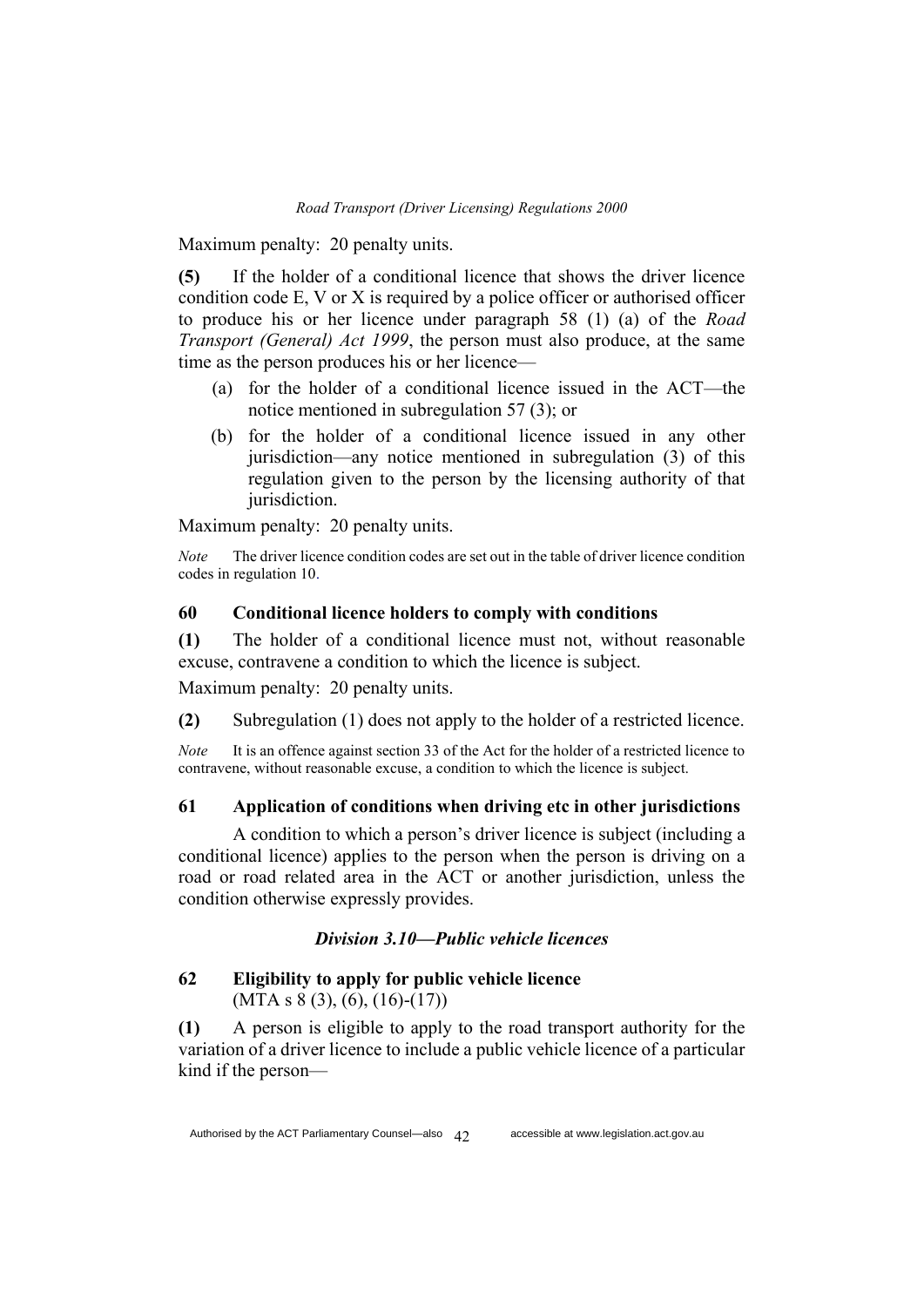- (a) satisfies the eligibility requirements set out in subregulation (3) for the kind of public vehicle licence; or
- (b) is exempted by the road transport authority under regulation 67 (Authority may exempt person from certain eligibility requirements) from an eligibility requirement for the kind of public vehicle licence and satisfies the other eligibility requirements for the kind of public vehicle licence.

**(2)** Subregulation (1) is subject to regulation 66 (Eligibility to apply for licence if disqualified or licence suspended).

- **(3)** The eligibility requirements for a public vehicle licence are—
	- (a) the person is at least 21 years old; and
	- (b) the person has the skills to drive a public vehicle of the kind to which the application relates; and
	- (c) the person is a suitable person to drive a public vehicle of the kind to which the application relates; and
	- (d) the person is medically fit to hold a public vehicle licence; and
	- (e) if the person does not hold a public vehicle licence to drive a public vehicle of the kind to which the application relates—the person has successfully completed an approved public vehicle driver training course for that kind of public vehicle licence within the last year; and
	- (f) for a public vehicle licence for a restricted hire vehicle that is a motorbike—the person holds a provisional or full motorcycle licence, and has held a provisional or full motorcycle licence (or both of them) for at least 1 year; and
	- (g) for a public vehicle licence for a public bus—the person holds, or is eligible to apply for, a provisional or full light rigid vehicle licence or driver licence of a higher class; and
	- (h) for a public vehicle licence to drive any other kind of public vehicle—the person holds a provisional or full car licence or driver licence of a higher class, and has held such a licence for at least 1 year.

*Note 1* Under subregulation 68 (1) periods of licence suspension or disqualification are not counted and every other period when the person has, at any time, held a provisional or full motorcycle licence is counted.

*Note 2* Under subregulation 68 (2) any period when the person has, at any time, held a probationary motorcycle licence is also counted.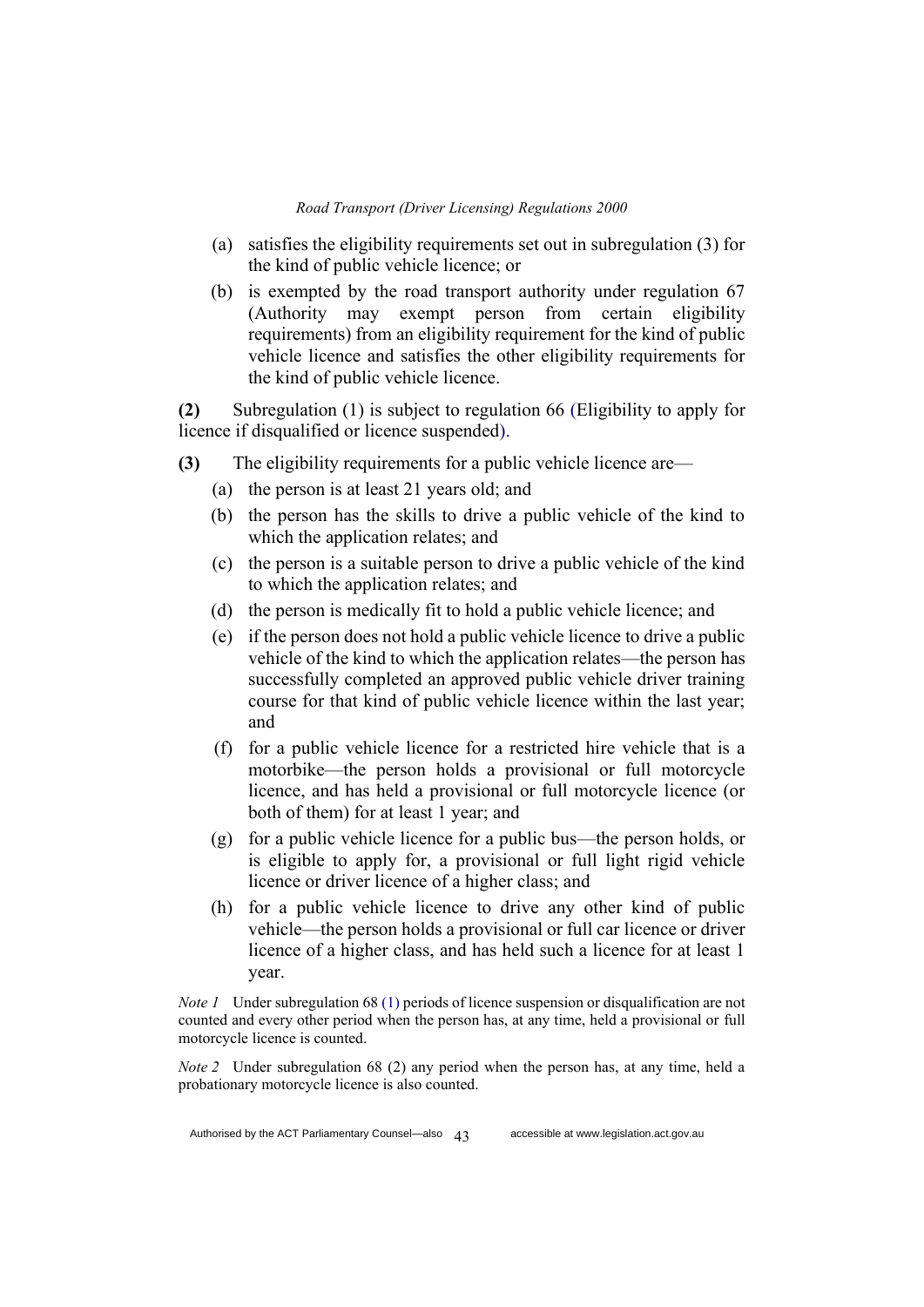*Note 3* Regulation 28 sets out he eligibility requirements for a light rigid vehicle licence or driver licence of a higher class.

**(4)** For paragraph (3) (d), a person is medically fit to hold a public vehicle licence if the person has been examined by a doctor within the last 6 months in accordance with the relevant publication mentioned in the definition of *required medical standards* in subregulation 15 (2) and the doctor certifies that—

- (a) the doctor has personally examined the person on a stated date; and
- (b) the person complies with the required medical standards.

## **63 Issue of driver licence that includes public vehicle licence**

**(1)** If the road transport authority approves an application by a person for the variation of a driver licence to include a public vehicle licence of a particular kind to the person, the authority must issue to the person a driver licence that includes that kind of public vehicle licence.

**(2)** A public vehicle licence is issued to a person subject to the condition that, if the road transport authority requires the person to show that he or she complies with the required medical standards, the person will—

- (a) arrange to be examined by a doctor in accordance with the relevant publication mentioned in the definition of *required medical standards* in subregulation 15 (2); and
- (b) give to the authority, within the period required by the authority, a certificate from the doctor certifying—
	- (i) that the doctor has personally examined the person on a stated date; and
	- (ii) whether or not the person complies with the required medical standards.

*Note 1* It is an offence for the holder of a driver licence to contravene, without reasonable excuse, a condition to which the licence is subject (see reg 60).

*Note 2* It is an offence against the *Road Transport (Alcohol and Drugs) Act 1977* for the driver of a public vehicle to drive with a blood alcohol concentration of 0.02g/100mL or more (see s 19 of that Act and the definitions of *special driver* (s 4B of that Act) and *prescribed concentration* (in the dictionary to that Act)).

### **64 Duration of driver licence that includes public vehicle licence**

A driver licence issued to a person under regulation 63 must be issued for the remainder of the period of the driver licence that it replaces.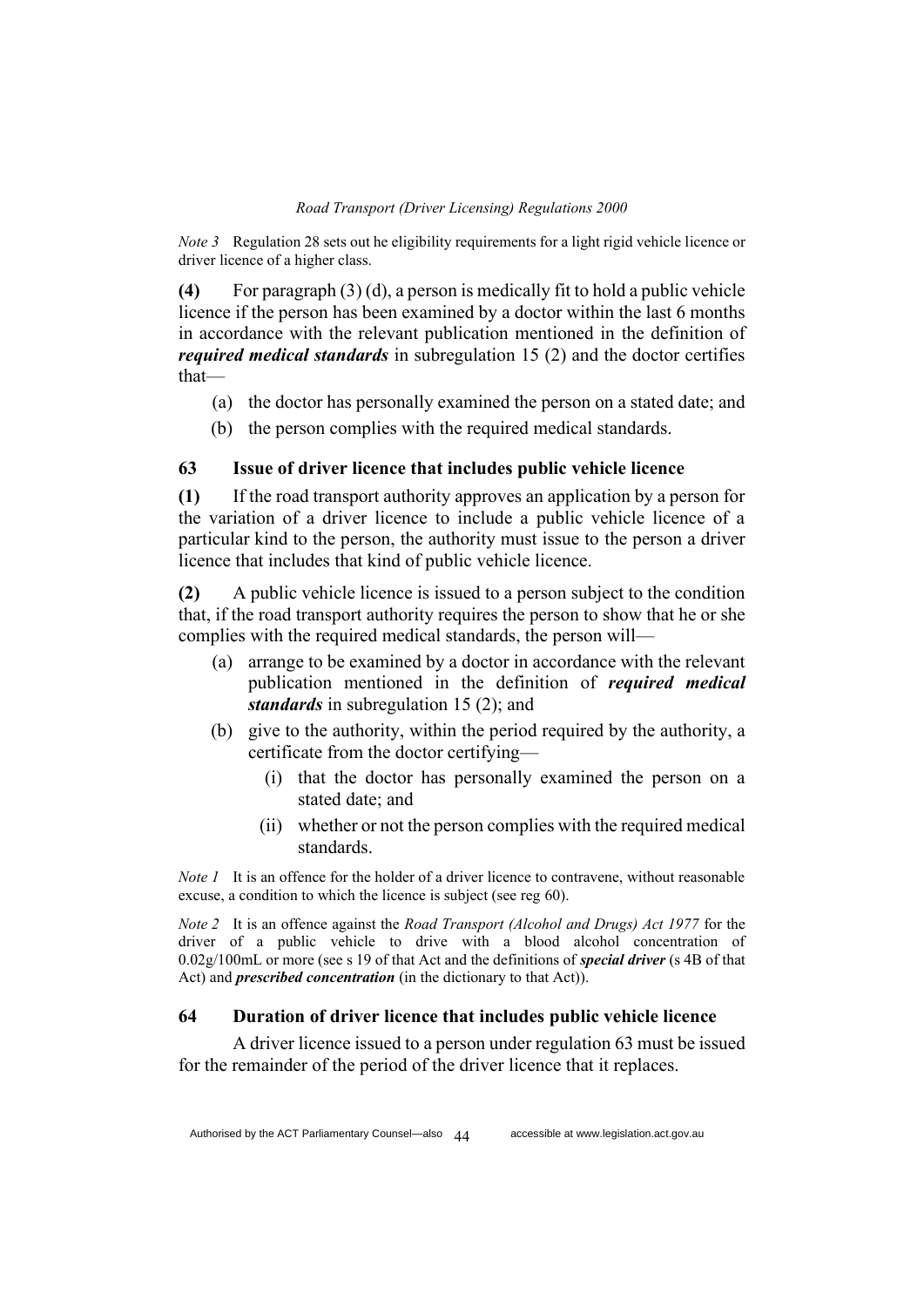### **65 Approval of public vehicle driver training courses**

**(1)** The road transport authority may approve courses for the training of people who wish to hold public vehicle licences and for holders of public vehicle licences.

**(2)** The road transport authority must notify the giving of an approval in the Gazette.

# *Division 3.11—Eligibility to apply for issue and variation of licences generally*

# **66 Eligibility to apply for licence if disqualified or licence suspended** (NSW cl 9)

**(1)** A person who is the holder of an Australian driver licence is not eligible to apply to the road transport authority for the issue or variation of a driver licence under this Part if the licence is suspended under the law of any jurisdiction.

**(2)** A person is not eligible to apply to the road transport authority for the issue or variation of a driver licence under this Part if the person is disqualified from holding or obtaining an Australian driver licence under the law of any jurisdiction.

**(3)** A person who is the holder of an external driver licence is not eligible to apply to the road transport authority for the issue or variation of a driver licence under this Part if—

- (a) the person's licence is suspended, or the person is disqualified from driving a motor vehicle, under the law of an external Territory or foreign country because the person has been convicted or found guilty of an offence against that law; and
- (b) the offence could, if committed in the ACT by the holder of a driver licence, have resulted in the driver licence being suspended or the holder being disqualified from holding or obtaining a driver licence.

**(4)** This regulation is subject to regulation 49 (Issue of restricted licence by road transport authority).

*Note* Regulation 45 deals with the circumstances in which a person may apply to the Magistrates Court for an order authorising the road transport authority to issue a restricted licence to a person.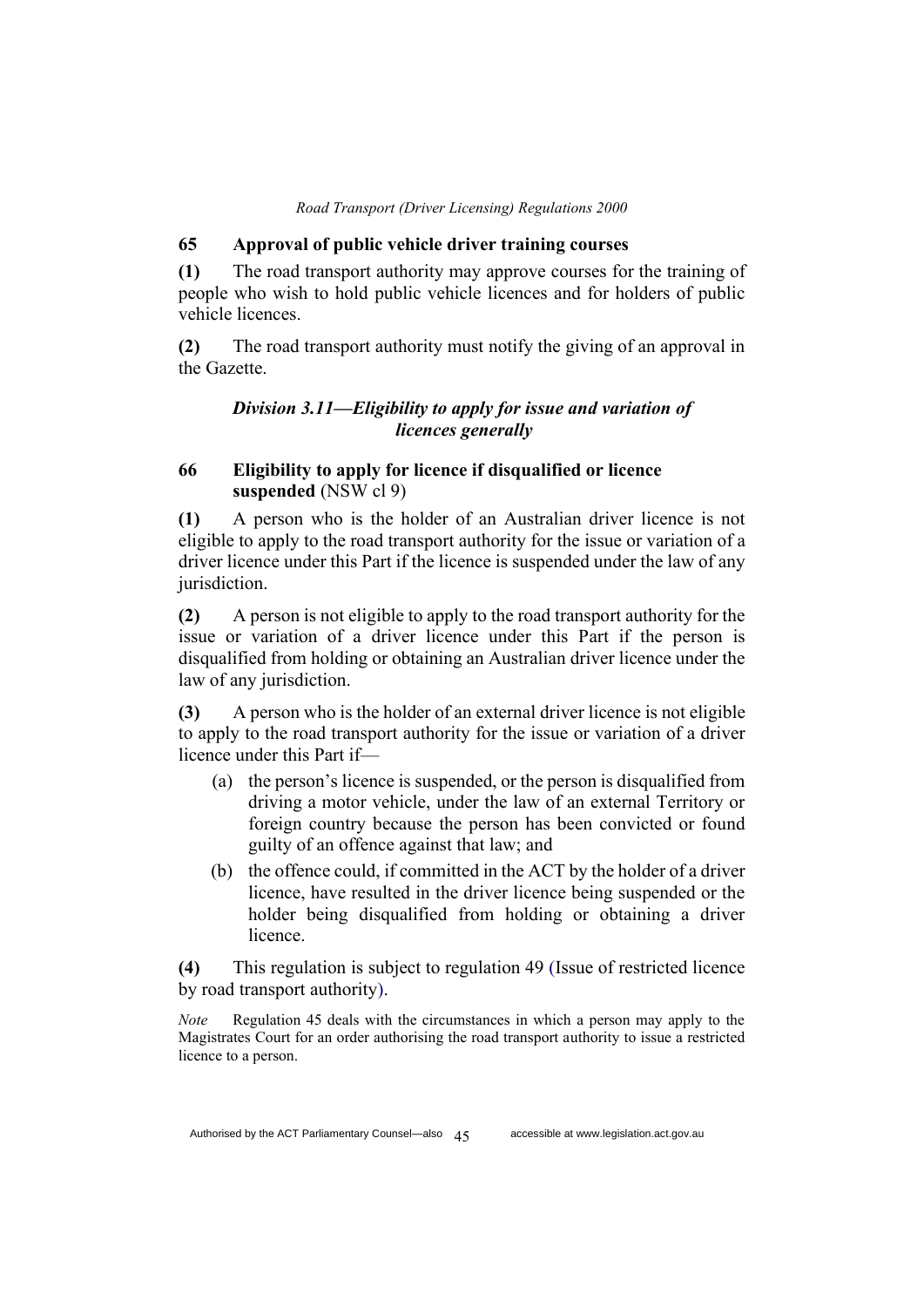# **67 Authority may exempt person from certain eligibility requirements** (NSW cl 8 (2), cl 10 (4), MTA s 7A (4)-(5), s 7B (11)-(12), s 8 (8)-(9))

**(1)** If the road transport authority is satisfied that because of a person's special circumstances, the person is a suitable person to be issued with a driver licence of a particular class or kind, the authority may exempt the person from an eligibility requirement provided in any of the following provisions:

- (a) paragraph 16 (3) (a) or (4) (a) (Eligibility to apply for learner licence);
- (b) paragraphs 28 (2) (a) to (f) or subparagraph 28 (2) (g) (i) (Eligibility requirements for licence classes);
- (c) paragraph 62 (3) (a) (Eligibility to apply for public vehicle licence).

**(2)** If the road transport authority issues a driver licence to a person because of an exemption given under subregulation (1), the authority must issue the licence subject to conditions that restrict the person to driving a motor vehicle only for purposes connected with the special circumstances.

#### *Examples of conditions*

The conditions may restrict the times when, and the places where, the person may drive a motor vehicle.

*Note* It is an offence for the holder of a driver licence to contravene, without reasonable excuse, a condition to which the licence is subject (see reg 60).

**(3)** However, if the person is already the holder of a driver licence, the conditions must apply only to the class or kind of driver licence issued because of the special circumstances.

**(4)** The road transport authority may exempt a person from the eligibility requirement mentioned in paragraph 62 (3) (e) (which is about the successful completion of an approved public vehicle driver training course).

**(5)** An exemption given under this regulation may be conditional.

**(6)** If an exemption under this regulation is given subject to conditions, the exemption applies only if all the conditions are being complied with.

## **68 Working out period a class or kind of licence has been held**  $(MTA s 7B (23), s 8 (5), s 8A (4))$

**(1)** In working out for this Part the period for which a person has, during a particular period or at any time, held an Australian driver licence of a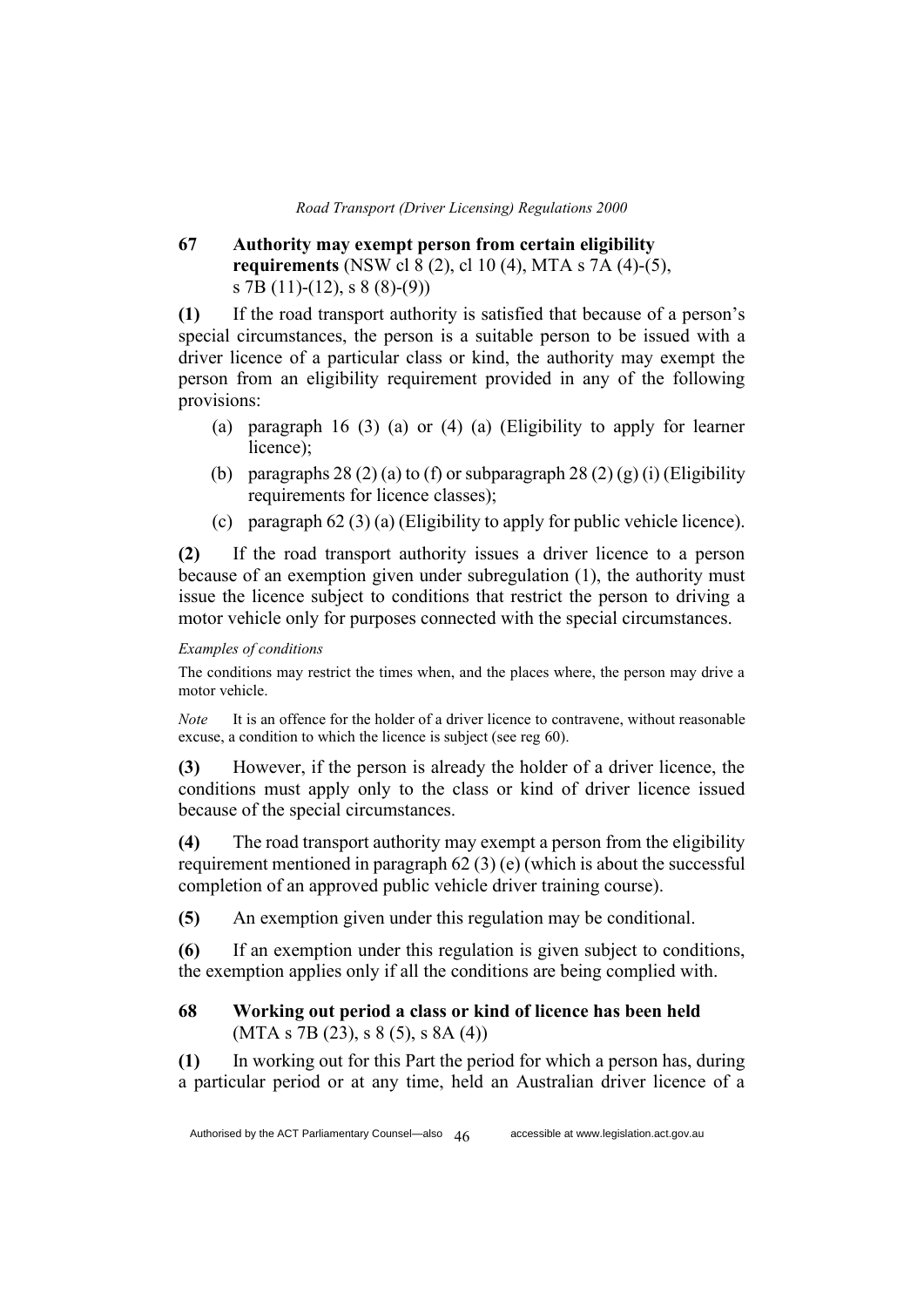particular class or kind (or an external driver licence corresponding to an Australian driver licence of a particular class or kind), the road transport authority must—

- (a) not count any period when the person's licence was suspended; and
- (b) not count any period when the person was disqualified from holding or obtaining an Australian driver licence (or an external driver licence); and
- (c) count every other period when the person has, during that particular period or at any time, held such a licence.

**(2)** In working out for this Part the period for which a person has, during a particular period or at any time, held a provisional licence of a particular class (or an external driver licence corresponding to a provisional licence of a particular class), the road transport authority must count as part of that period every period when the person has, during that particular period or at any time, held a probationary licence of that class (or an external driver licence corresponding to a probationary licence of that class).

**(3)** To remove any doubt, any period when the probationary licence (or the external driver licence) was suspended, or the person was disqualified from holding or obtaining an Australian driver licence (or external driver licence), is not to be counted under subregulation (2).

**(4)** A reference in this regulation to an Australian driver licence of a particular class includes a reference to an Australian driver licence of any class apart from a particular class.

*Example of application of subregulation (4)*

A reference to a provisional licence (other than a motorcycle licence).

## *Division 3.12—Applications to obtain or vary driver licences*

## **69 Application procedure for issue and certain variations of driver licences** (NSW cl 16, MTA s 7B (19), s 8 (16), s 10, s 94)

**(1)** This regulation applies to a person who applies to the road transport authority for the issue or variation (other than a condition variation) of a driver licence under this Part.

*Note 1* Condition variations are made under Division 3.9.

*Note 2* A replacement licence is issued if the holder of the licence changes his or her name or surrenders a class of licence or a public vehicle licence (see regs 74 and 82).

**(2)** The person must give the authority—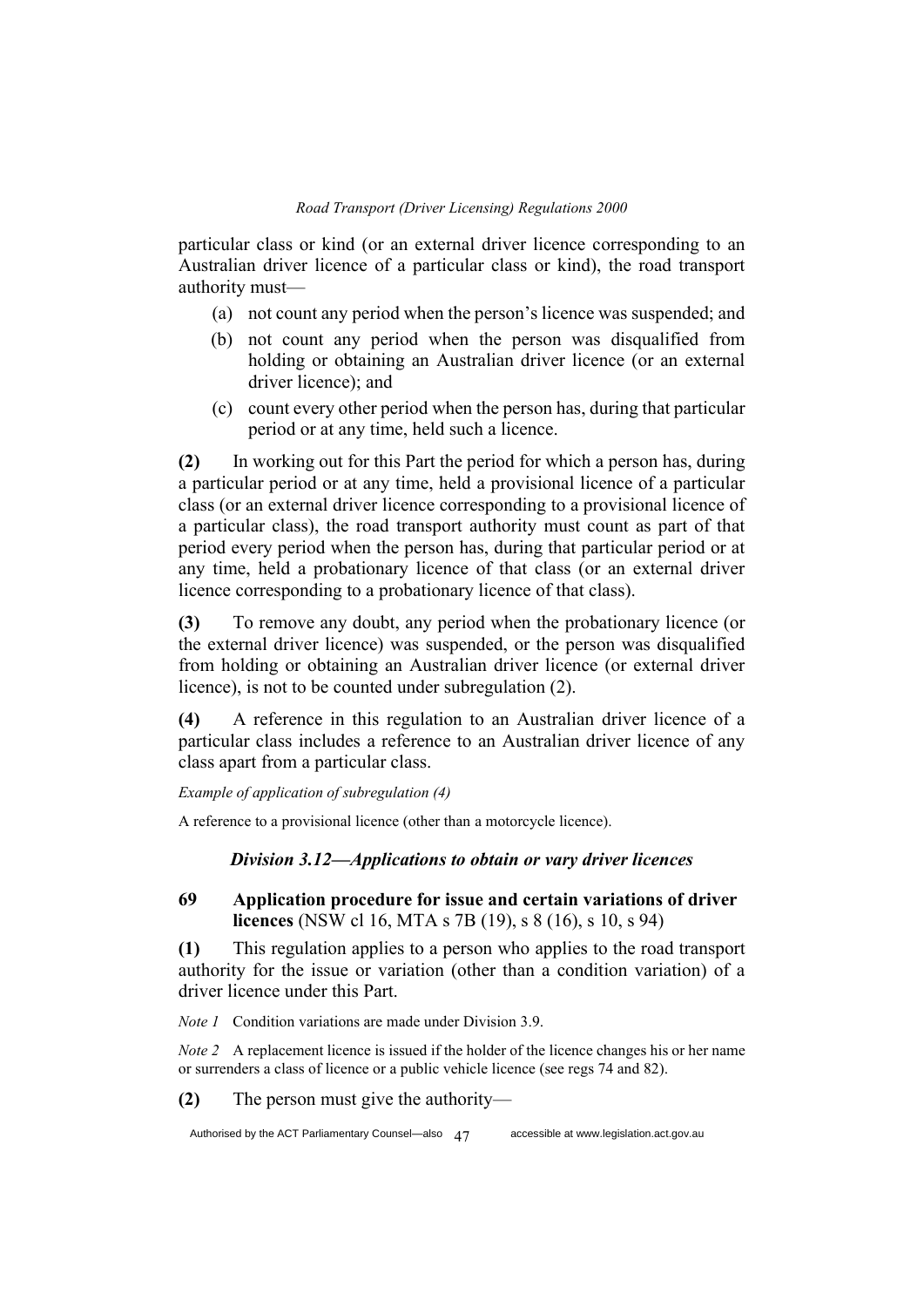- (a) a completed application form for the issue or variation of the licence; and
- (b) personal particulars necessary to identify the person, including any evidence that the authority may reasonably require to confirm the particulars (for example, a birth certificate).

**(3)** However, the road transport authority may dispense with the requirement for a completed application form if it would be unreasonable or impracticable to require the form.

**(4)** If the application is for the variation of a driver licence to include a public vehicle licence, the person must also give the road transport authority a consent signed by the person for a police officer to make inquiries about any criminal record of the person and any infringement notices served on the person.

*Note* The definition of *infringement notice* in the dictionary to the Act includes a notice (however described) served on a person under the law of another jurisdiction that gives the person the option of paying an amount for an offence instead of being charged with the offence.

**(5)** The road transport authority may, by written notice given to the person, require the person to do all or any of the following:

- (a) provide evidence that the person is eligible to apply for, or be issued with, the class or kind of driver licence applied for;
- (b) undergo tests or assessments, or provide other evidence, of the person's driving ability or knowledge of safe driving practices or road law to hold a driver licence or a driver licence of the class or kind applied for;
- (c) provide other evidence of the person's suitability to hold a driver licence or a driver licence of the class or kind applied for;
- (d) undergo, at the person's own cost, a medical examination by a doctor or allied medical professional (or a stated doctor or allied medical professional) in accordance with the relevant publication mentioned in the definition of *required medical standards* in subregulation 15 (2);
- (e) provide a report of the examination or other evidence of compliance with the required medical standards;
- (f) provide information about—
	- (i) an illness, injury or incapacity suffered by the person; or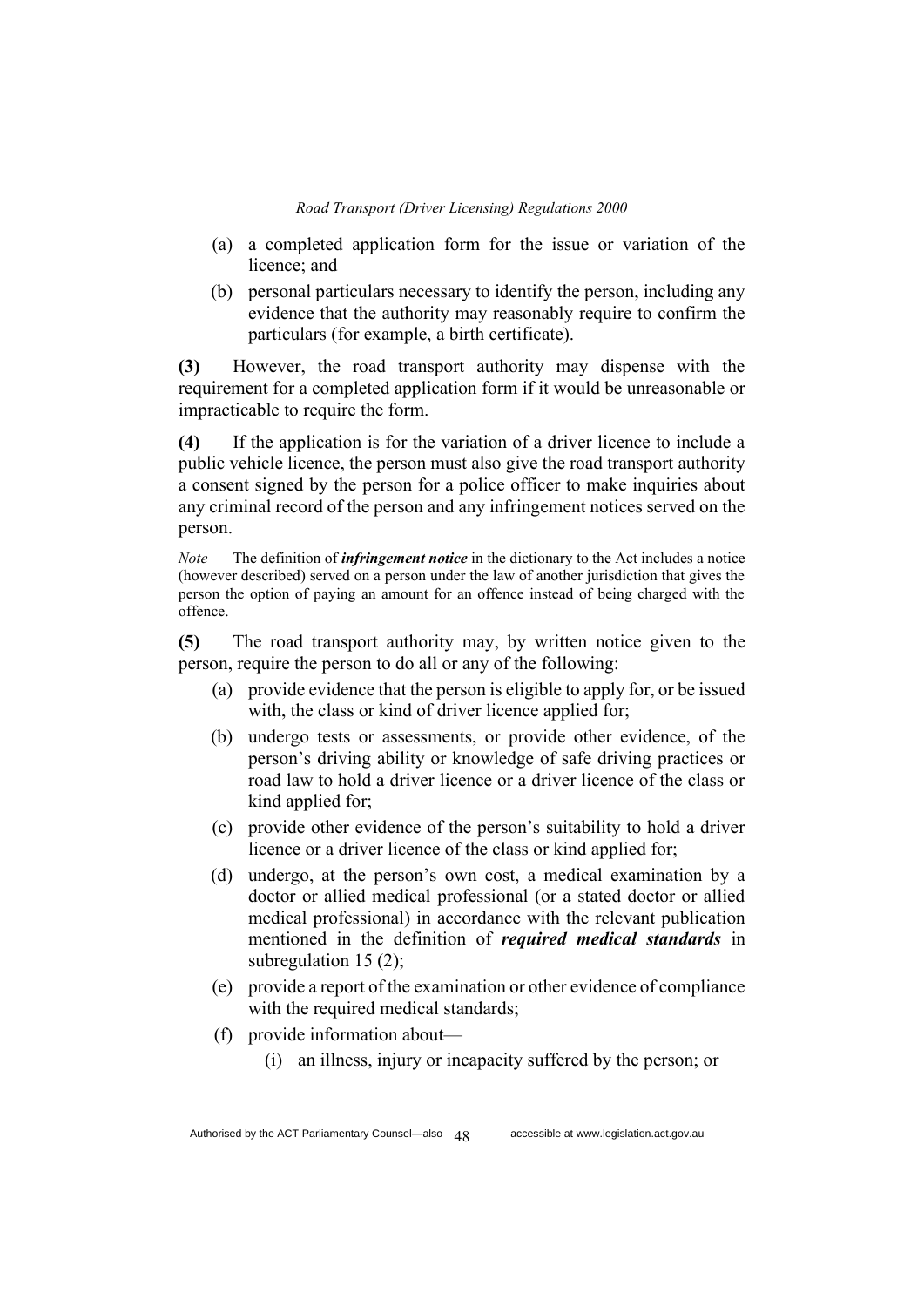- (ii) the effects on the person of treatment (including the taking of a drug) for any illness, injury or incapacity suffered by the person;
- (g) provide any documents in the person's possession or control relevant to the person's medical fitness to hold a driver licence or a driver licence of the class or kind applied for;
- (h) if the person has been disqualified in any jurisdiction from holding or obtaining an Australian driver licence—provide evidence of the person's compliance with the requirements of a law relating to the assessment, treatment, supervision or education of drivers convicted or found guilty of offences involving alcohol or drugs that is in force in the jurisdiction where the person was last disqualified from holding or obtaining an Australian driver licence;
- (i) have his or her photograph taken, or provide a photograph suitable for use on a driver licence;
- (j) provide a specimen signature.

**(6)** The road transport authority may accept evidence of compliance with a requirement in paragraphs (5) (b) to (e) or (h) that the person has obtained in another jurisdiction.

**(7)** If the road transport authority is satisfied that it is not practicable for the person to comply with the requirements under the law of another jurisdiction that are mentioned in paragraph (5) (h), the authority may require the person to comply with equivalent requirements.

# **70 When applications for issue and certain variations of driver licences can be refused** (NSW cl 18, MTA s 7B (19)-(20), s 8 (16)-  $(17), (19)$

**(1)** The road transport authority may refuse an application for the issue or variation of a driver licence under this Part (other than an application for a condition variation) if the authority is satisfied on reasonable grounds that—

- (a) the person is not eligible to apply for, or be issued with, the class or kind of driver licence applied for; or
- (b) the person does not have sufficient driving ability or knowledge of safe driving practices or road law to hold a driver licence or a driver licence of the class or kind applied for; or
- (c) the person is not a suitable person to hold a driver licence or a driver licence of the class or kind applied for; or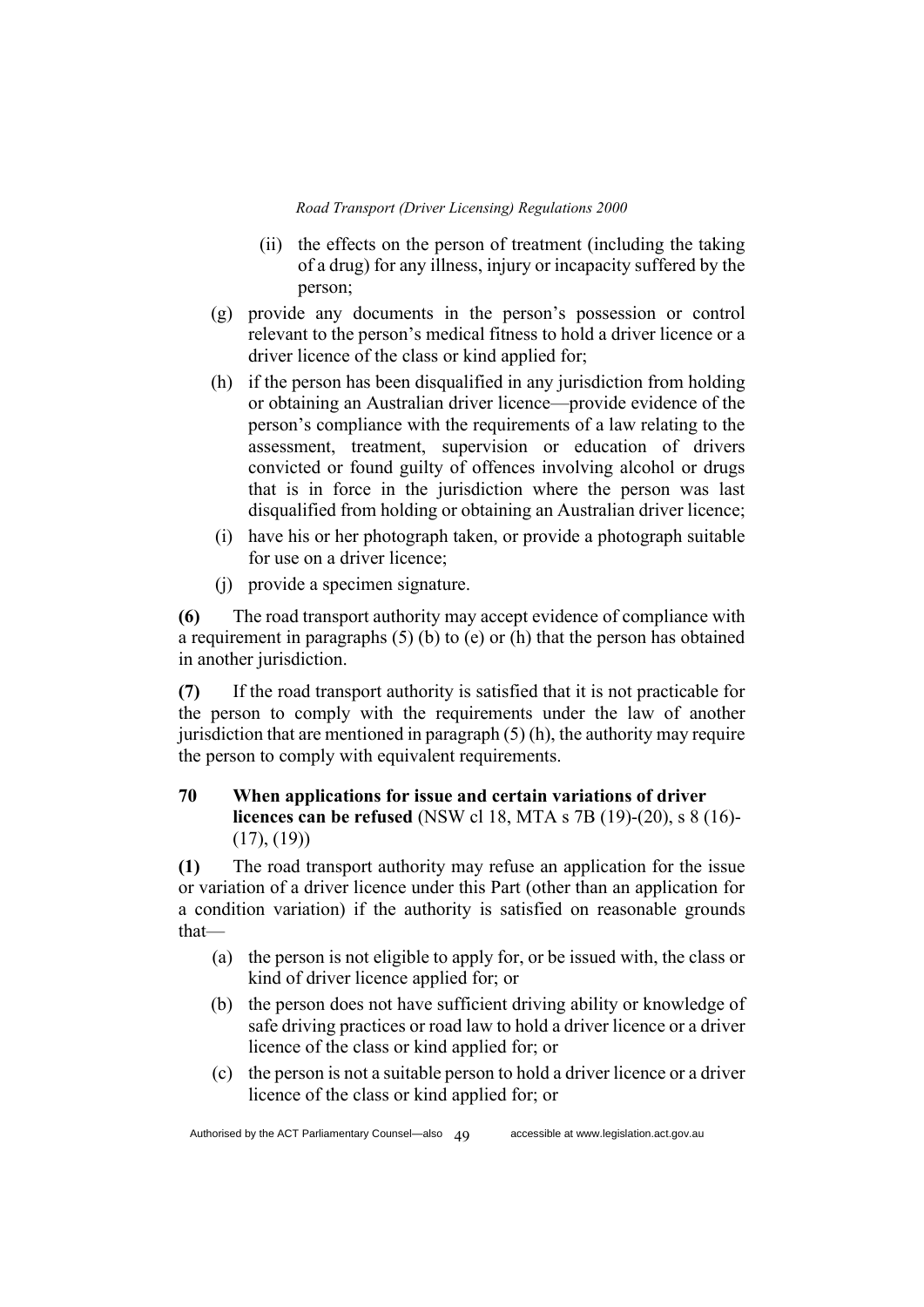- (d) the person does not comply with the required medical standards; or
- (e) the person's ability to drive safely is impaired by—
	- (i) an illness, injury or incapacity suffered by the person; or
	- (ii) the effects on the person of treatment (including the taking of a drug) for an illness, injury or incapacity suffered by the person; or
- (f) the person has not complied with any requirements of a law of any jurisdiction relating to the assessment, treatment, supervision or education of drivers convicted or found guilty of offences involving alcohol or drugs that apply to the person; or
- (g) a provision of the Act prevents approval of the application; or
- (h) the person has not complied with a requirement made by the authority in relation to the application or a requirement of the Act relating to the application.

#### *Note 1* See subregulation 15 (2) for the meaning of *required medical standards*.

*Note 2* Section 10 of the Act (When road transport authority may issue or renew driver licences) sets out the residency requirements for the issue of a driver licence.

**(2)** The road transport authority may also refuse an application for the issue or variation of a driver licence under this Part in accordance with—

- (a) an order made by an Australian court; or
- (b) another provision of the road transport legislation or any other Territory law.

**(3)** Without limiting paragraph (1) (c), the road transport authority may refuse an application for a public vehicle licence because the person is not a suitable person to drive a public vehicle of the kind to which the application relates if, within the last 5 years before the application—

- (a) the person has been convicted or found guilty of a disqualifying offence; or
- (b) the person has been disqualified (whether or not by court order) from holding or obtaining an Australian driver licence under the law of any jurisdiction; or
- (c) the person's Australian driver licence has been suspended under the law of any jurisdiction, other than for the nonpayment of an infringement notice penalty or under Part 6 (Fine defaulters) of the *Road Transport (General) Act 1999* or a corresponding law of any other jurisdiction.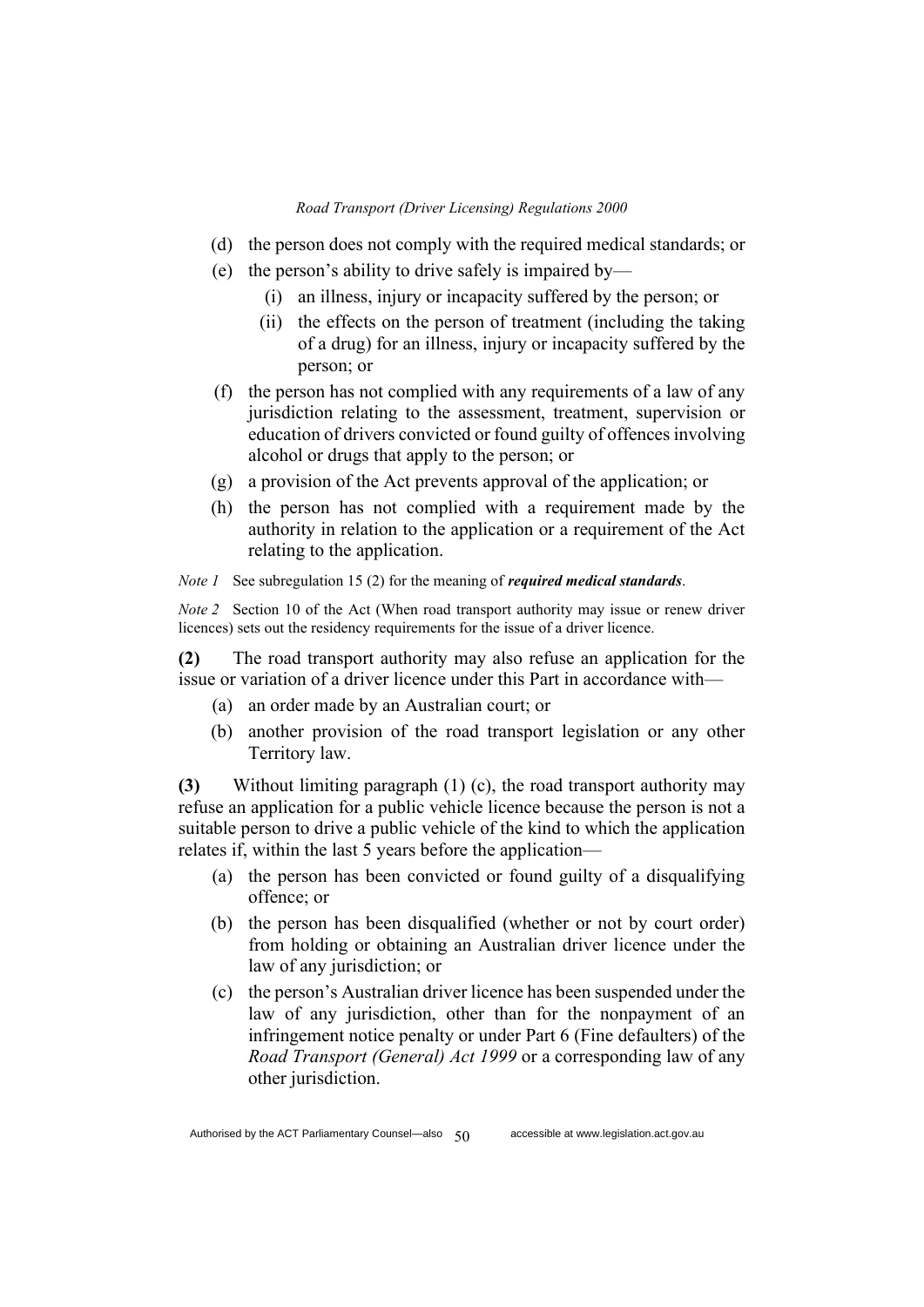*Note 1* See subregulation 15 (1) for the meaning of *disqualifying offence*.

*Note 2* The definition of *infringement notice* in the dictionary to the Act includes a notice (however described) served on a person under the law of another jurisdiction that gives the person the option of paying an amount for an offence instead of being charged with the offence.

**(4)** This regulation is subject to regulation 49 (Issue of restricted licence by road transport authority).

## **71 How certain applications may be dealt with**

If a person applies to the road transport authority for the issue or variation under this Part of a driver licence of a class or kind for which the person is not eligible to apply, the authority may, if the person agrees—

- (a) accept the application and issue the driver licence when the person becomes eligible to make the application; or
- (b) deal with the application as if it were an application for the issue of a driver licence of a class or kind for which the person is eligible to apply.

## **72 Application must be approved if not refused**

The road transport authority must approve an application by a person for the issue or variation of a driver licence under this Part (other than a condition variation) if—

- (a) the person makes an application to the authority under this Part; and
- (b) the authority does not refuse the application under regulation 70 or deal with the application under regulation 71.

# **73 Surrender of current driver licence and duration of replacement licence** (NSW cl 17)

**(1)** If a person who applies for the issue or variation of a driver licence under this Part is the holder of a current Australian driver licence or external driver licence, the person must surrender the licence to the road transport authority before the issue of a driver licence (including a driver licence as varied) to the person.

*Note* Under subsection 10 (2) of the Act the road transport authority may issue the licence if the authority is satisfied the current licence has been stolen, lost or destroyed.

**(2)** However, a person who is the holder of a current external driver licence may keep the licence if the road transport authority is satisfied that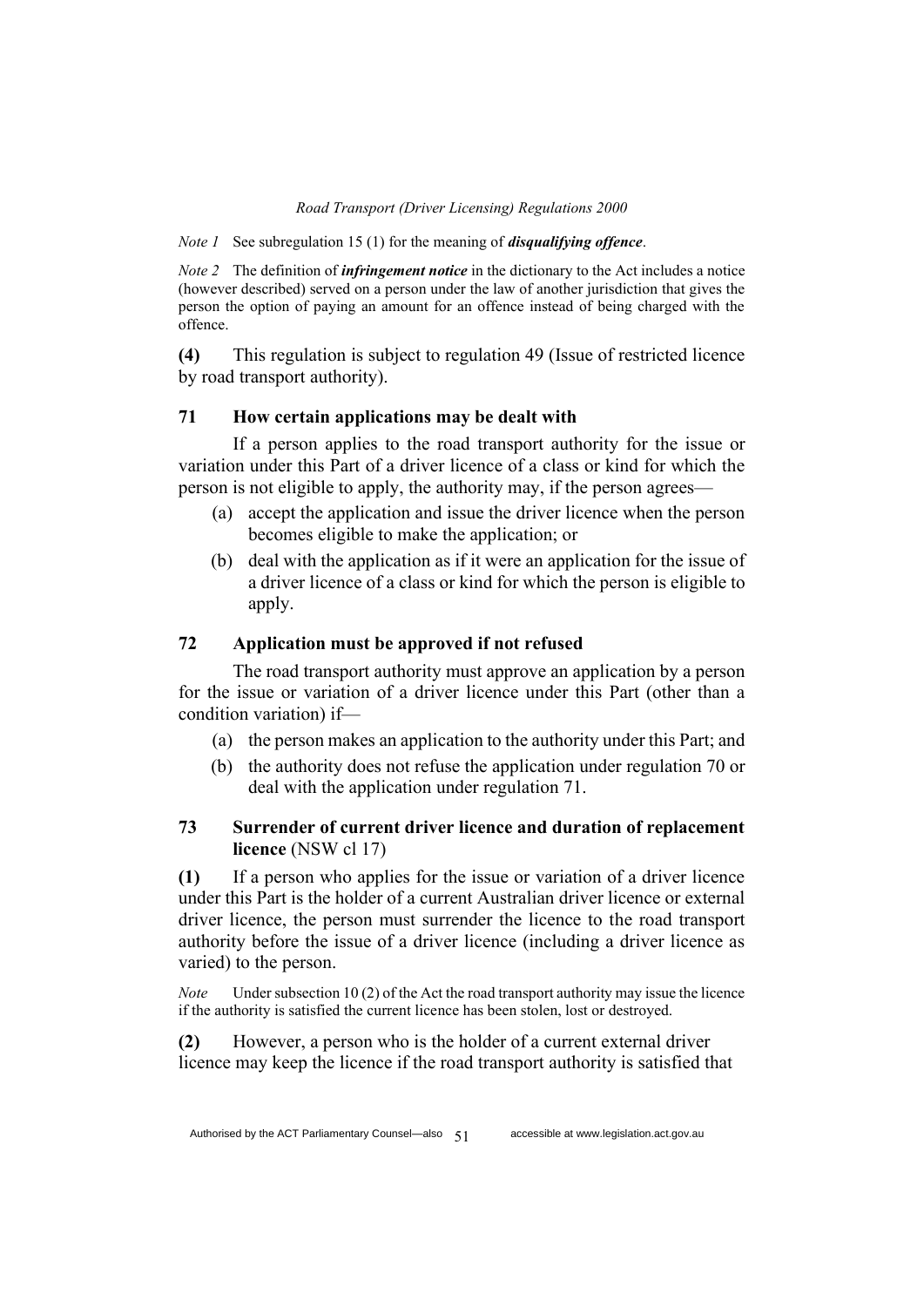it would be unreasonable, in the circumstances, to require the licence to be surrendered.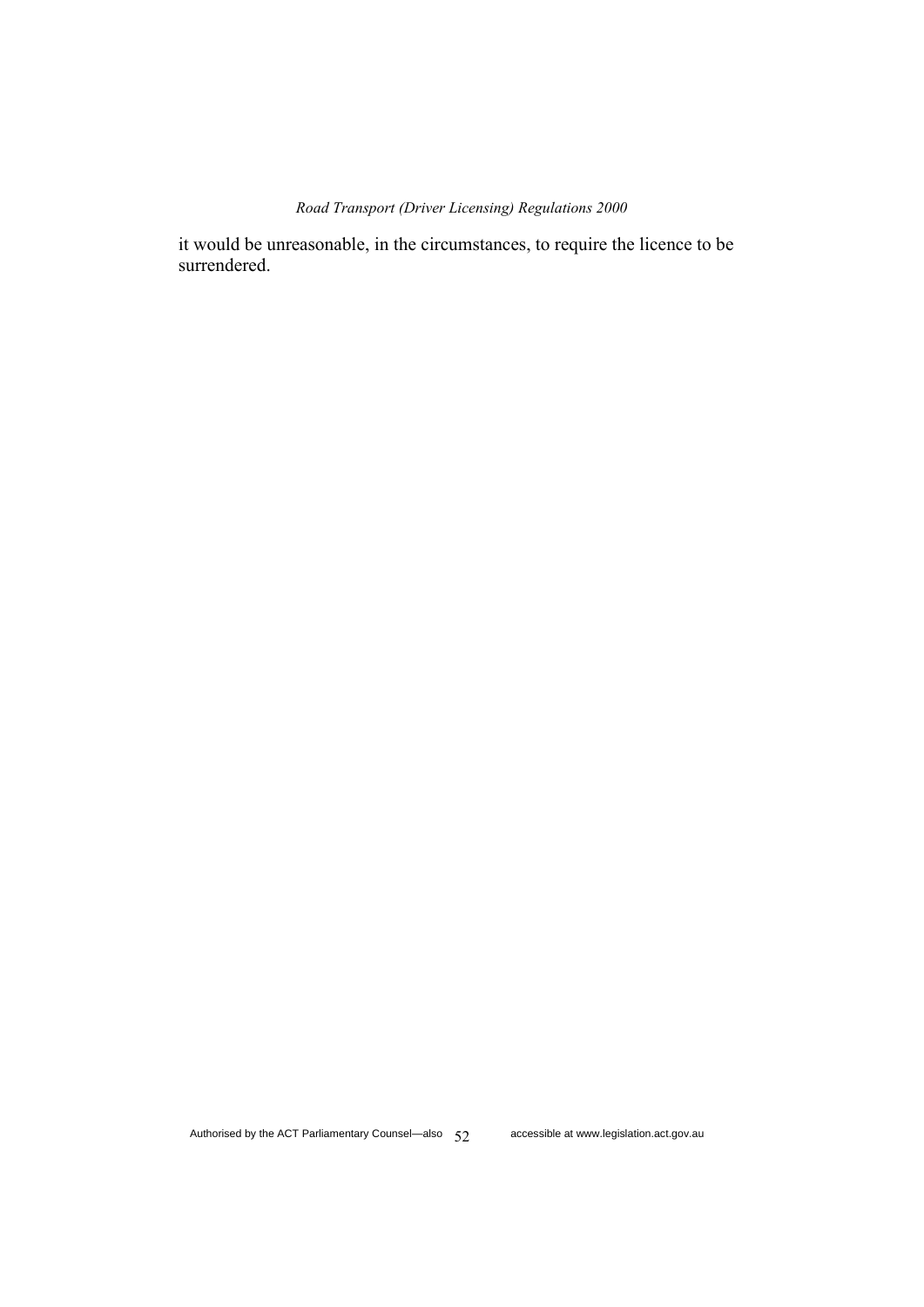## **PART 4—OBLIGATIONS OF DRIVER LICENCE HOLDERS AND EXEMPT DRIVERS**

## **74 Change of name or address**

(NSW cl 30 (1)-(2), cl 58, MTA s 97)

**(1)** If a person who is the holder of a driver licence changes his or her name, the person must apply in accordance with regulation 89 (Procedure for issue of replacement driver licences) for the issue of a replacement driver licence as soon as practicable (but within 14 days) after the change of name. Maximum penalty: 20 penalty units.

**(2)** If a person who is the holder of a driver licence changes his or her home address or address for service of notices, the person must tell the road transport authority about the change—

- (a) orally not later than 14 days after the change; and
- (b) if the authority asks the person to tell the authority about the change in writing—in writing within the period (not less than 14 days) required by the authority.

Maximum penalty: 20 penalty units.

## **75 Damaged, stolen, lost or destroyed licences** (NSW cl 29 (2), cl 58)

**(1)** If a person's driver licence has been damaged in a material respect or is stolen, lost or destroyed, the person must apply in accordance with regulation 89 (Procedure for issue of replacement driver licences) for the issue of a replacement driver licence as soon as practicable (but within 14 days) after the licence is damaged, stolen, lost or destroyed.

Maximum penalty: 20 penalty units.

**(2)** For this regulation, a driver licence is damaged in a *material respect* if anything that is required under regulation 12 (Form of driver licences) to be shown on the licence is missing or cannot be readily read.

*Note* A driver licence that is damaged in a material respect is of no effect (see reg 90).

## **76 Authority may request suspended or cancelled licence to be returned** (MTA s 100 (1), s 191Q)

**(1)** The road transport authority may, by written notice given to a person whose driver licence is suspended or cancelled under the road transport legislation or any other Territory law, require the person to return the licence to the authority as soon as practicable (but within 7 days).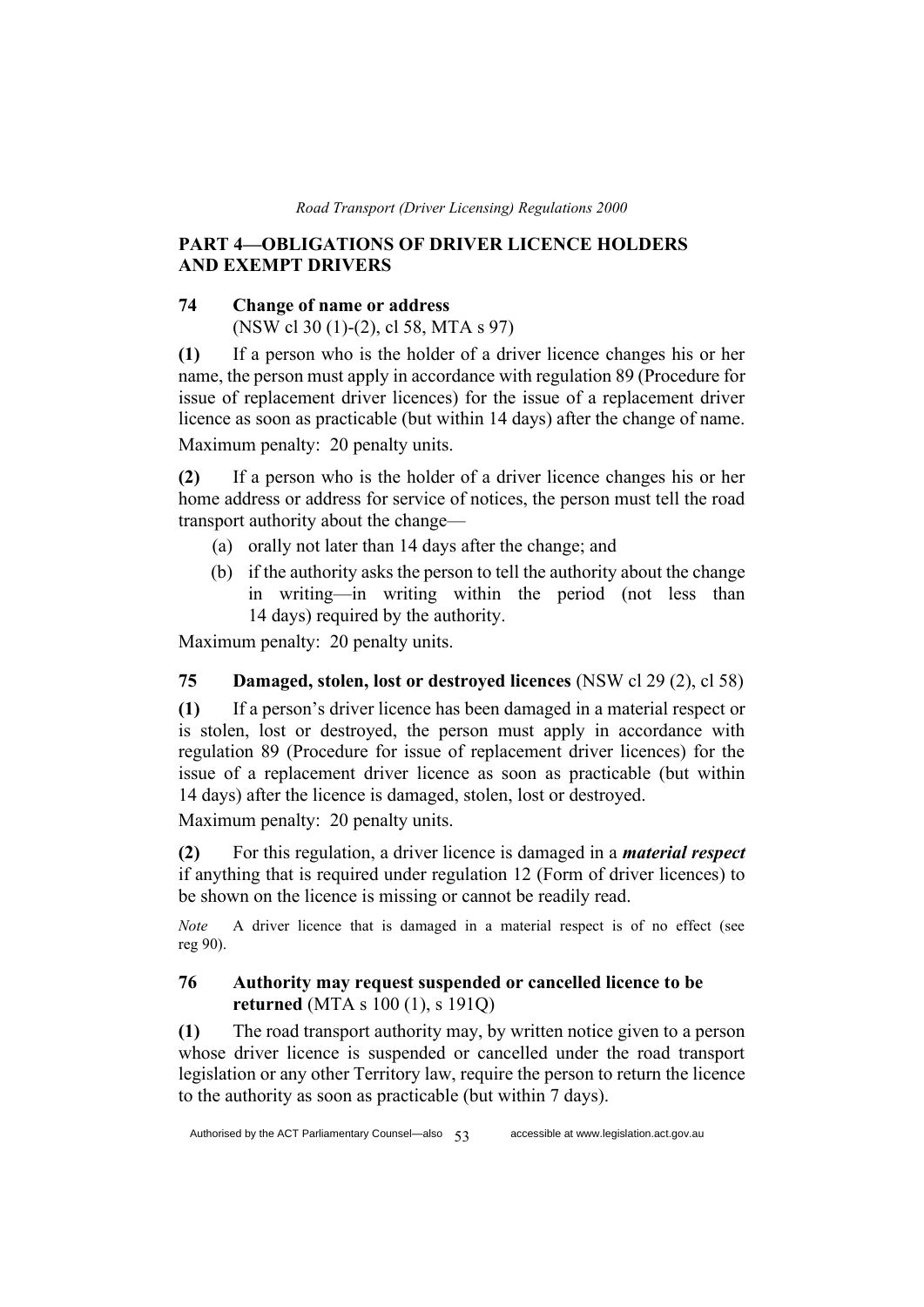**(2)** The road transport authority may, by written notice given to a person whose driver licence is being, or is about to be, suspended or cancelled under the road transport legislation or any other Territory law, require the person to return the licence to the authority as soon as practicable (but within 7 days) after the suspension or cancellation takes effect.

**(3)** A notice to a person under subregulation (1) or (2) may be included in another notice (however described) given to the person under the road transport legislation or any other Territory law.

**(4)** A person must not, without reasonable excuse, fail to comply with a notice given to the person under subregulation (1) or (2).

Maximum penalty (for subregulation (4)): 20 penalty units.

# **77 Medical condition or treatment affecting driving ability**  (NSW cl 30 (5))

**(1)** A person must not drive a motor vehicle on a road or road related area if the person's ability to drive safely is impaired by—

- (a) an illness, injury or incapacity suffered by the person; or
- (b) the effects on the person of treatment for any illness, injury or incapacity suffered by the person.

Maximum penalty: 20 penalty units.

**(2)** If a person who is the holder of a driver licence suffers any permanent or long-term illness, injury or incapacity that may impair his or her ability to drive safely, the person must tell the road transport authority as soon as practicable (but within 7 days).

Maximum penalty: 20 penalty units.

**(3)** It is a defence to the prosecution of a person for an offence against this regulation if the person establishes—

- (a) that the person was unaware that his or her ability to drive safely had been impaired; or
- (b) that the person had another reasonable excuse for contravening the subregulation.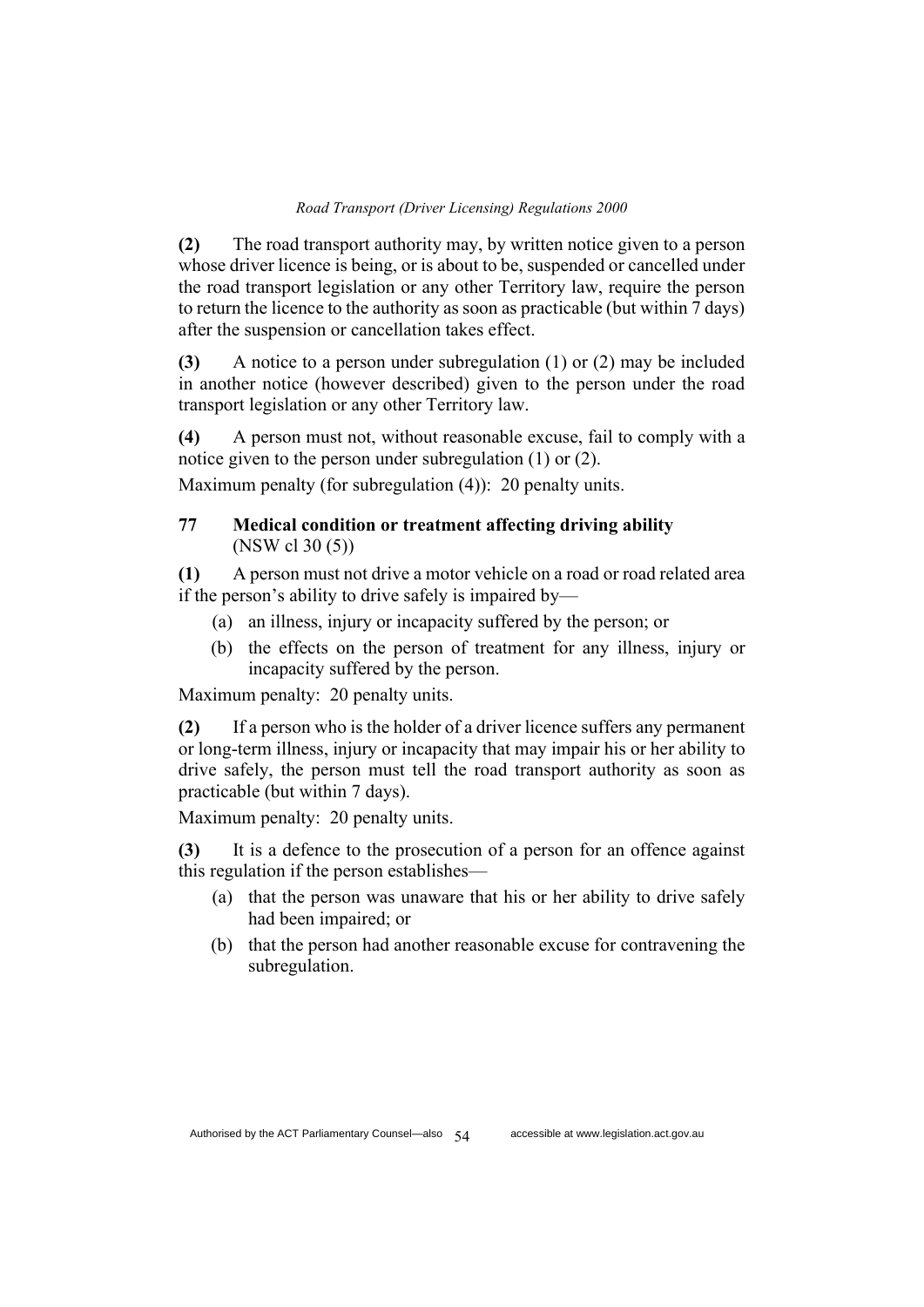- **78 Tests and medical examinations of drivers etc**  (NSW cl 31 (1), (3), cl 58)
- **(1)** In this regulation—

*exempt driver* means—

- (a) the holder of an Australian driver licence issued under the law of another jurisdiction; or
- (b) the holder of an external driver licence.

**(2)** The road transport authority may, by written notice given to a person who is the holder of a driver licence or an exempt driver, require the person, within the reasonable time stated in the notice, to do all or any of the following:

- (a) undergo tests or assessments, or provide other evidence, of the person's driving ability or knowledge of safe driving practices or road law;
- (b) provide other evidence of the person's suitability—
	- (i) for the holder of a driver licence—to hold the driver licence; or
	- (ii) for an exempt driver—to drive a particular class or kind of motor vehicle in the Territory;
- (c) undergo, at the person's own cost, a medical examination by a doctor or allied medical professional (or a stated doctor or allied medical professional) in accordance with the relevant publication mentioned in the definition of *required medical standards* in subregulation 15 (2);
- (d) if the person has undergone a medical examination mentioned in paragraph (d)—provide a report of the examination;
- (e) provide other evidence of compliance with the required medical standards;
- (f) provide information about—
	- (i) an illness, injury or incapacity suffered by the person; or
	- (ii) the effects on the person of treatment (including the taking of a drug) for any illness, injury or incapacity suffered by the person;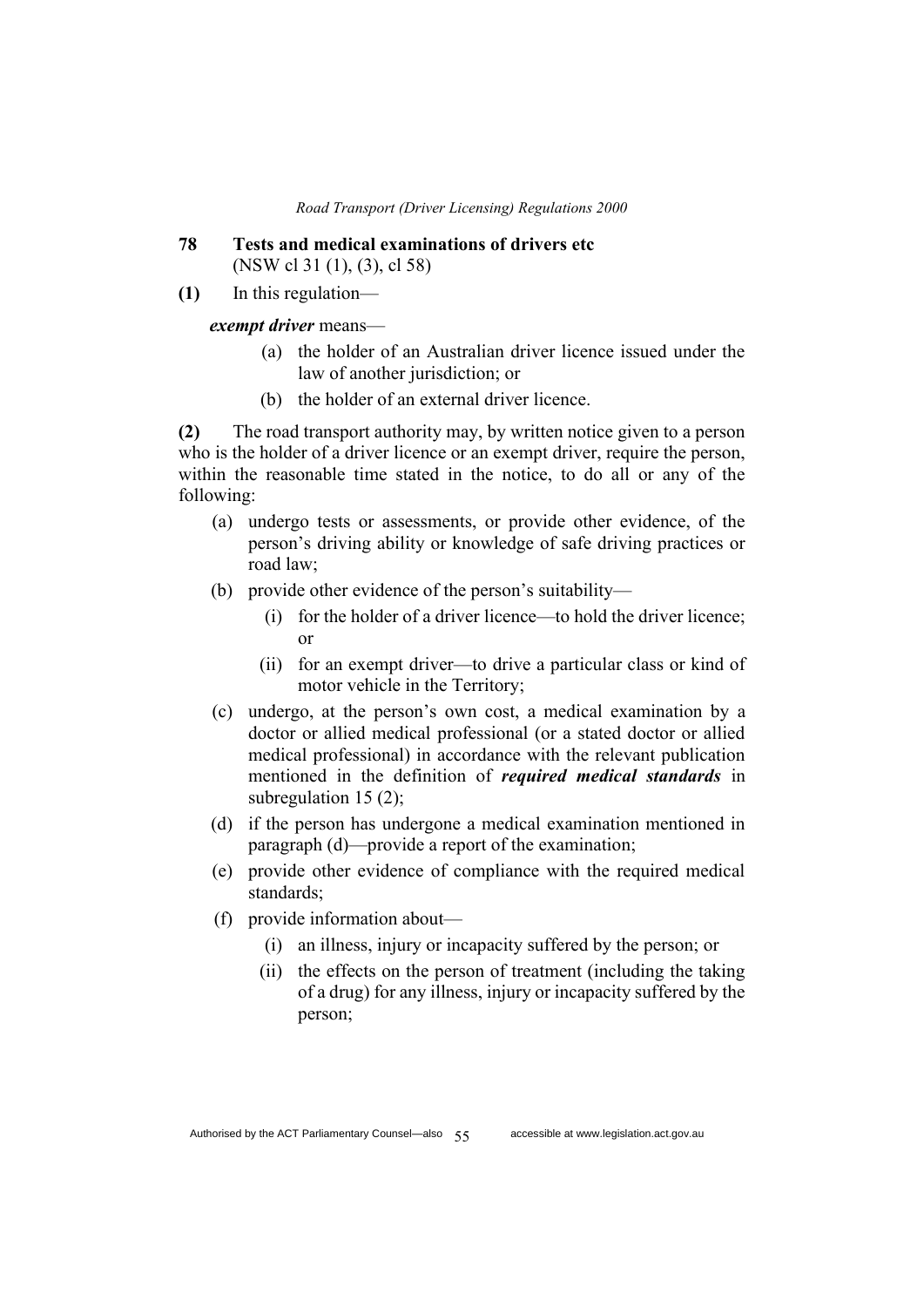- (g) provide any documents in the person's possession or control relevant to the person's medical fitness—
	- (i) for the holder of a driver licence—to hold the driver licence; or
	- (ii) for an exempt driver—to drive a particular class or kind of motor vehicle in the Territory;
- (h) if the person has been disqualified in any jurisdiction from holding or obtaining an Australian driver licence—provide evidence of the person's compliance with the requirements of a law relating to the assessment, treatment, supervision or education of drivers convicted or found guilty of offences involving alcohol or drugs that is in force in the jurisdiction where the person was last disqualified from holding or obtaining an Australian driver licence.

**(3)** For paragraph (2) (c) or (d), the road transport authority may accept a certificate of the results of a medical examination conducted in another jurisdiction if the examination was conducted in accordance with the relevant publication mentioned in the required medical standards.

**(4)** The road transport authority may accept evidence of compliance with a requirement in paragraph (2) (a), (b) or (h) that the person has obtained in another jurisdiction.

**(5)** If the road transport authority is satisfied that it is not practicable for the person to comply with the requirements under the law of another jurisdiction that are mentioned in paragraph  $(2)$  (h), the authority may require the person to comply with equivalent requirements.

# **79 Authority may require public vehicle driver to undertake training**

The road transport authority may, by written notice given to a person who is the holder of a public vehicle licence, require the person, within a stated period—

- (a) to undertake an approved public vehicle driver training course or a part of such a course, or another form of training; and
- (b) to provide evidence to the authority, in a form acceptable to the authority, that the person has successfully completed the training.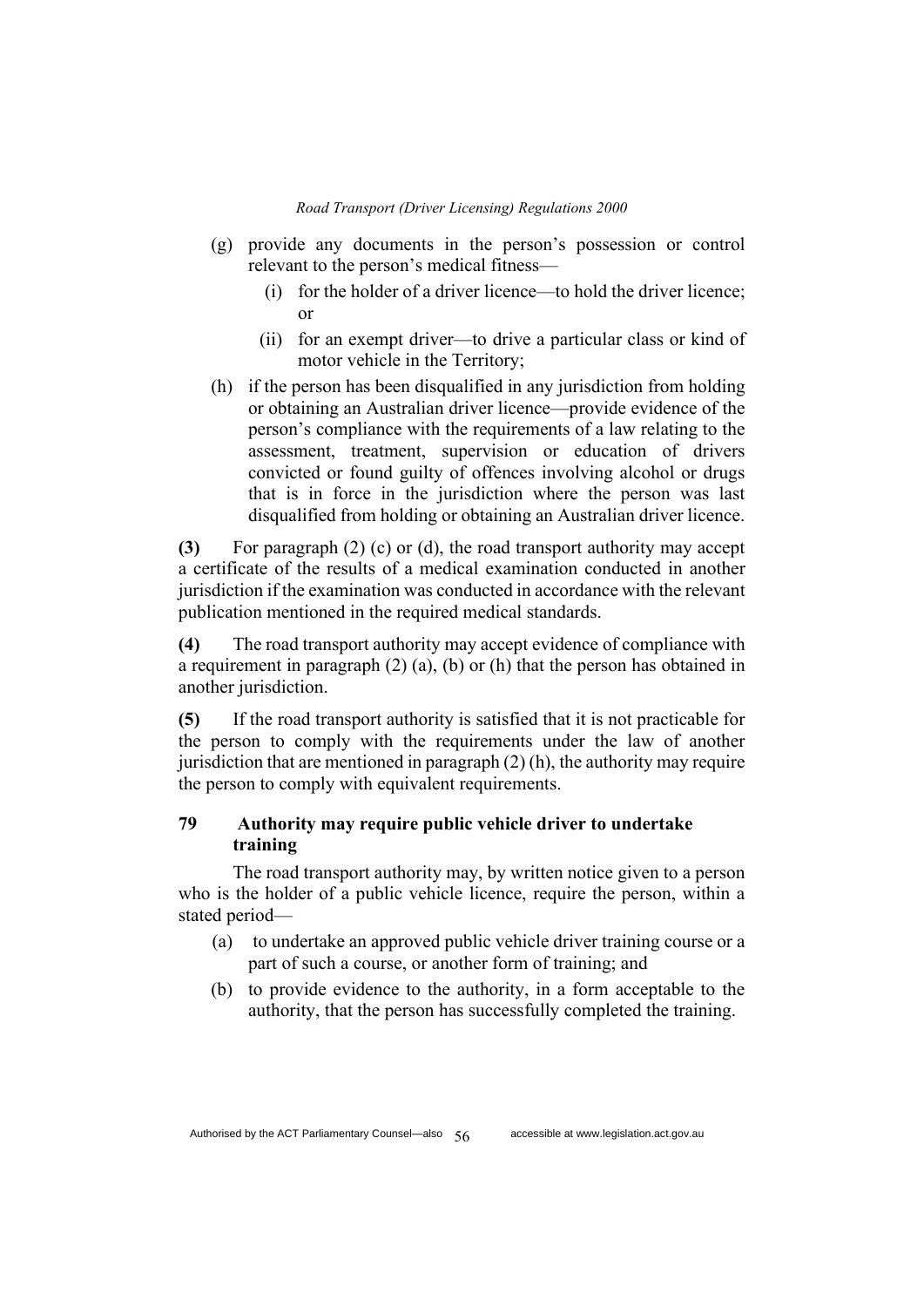### **80 Verification of driver licence register and monitoring of compliance** (NSW cl 32, cl 57 (3))

**(1)** If the road transport authority suspects on reasonable grounds that information in the driver licence register in relation to a driver licence may be inaccurate or misleading, the authority may, by written notice given to the person who is the holder of the licence, require the person to provide evidence to the authority, in a stated form, about anything relevant to the issuing, variation or continuation of the licence, including, for example—

- (a) the person's personal details; and
- (b) the person's home address or address for service of notices.

**(2)** The notice may require the person to—

- (a) provide a stated document that is in the person's possession or control for inspection; or
- (b) attend at a stated time and place for identification.

**(3)** If a person who is required to attend for identification asks the road transport authority for a change to the time or place stated in the notice, the authority must consider the request and may, by written notice given to the person, change the time or place in accordance with the request.

**(4)** A person must not, without reasonable excuse, fail to comply with a notice given to the person under this regulation.

Maximum penalty (for subregulation (4)): 20 penalty units.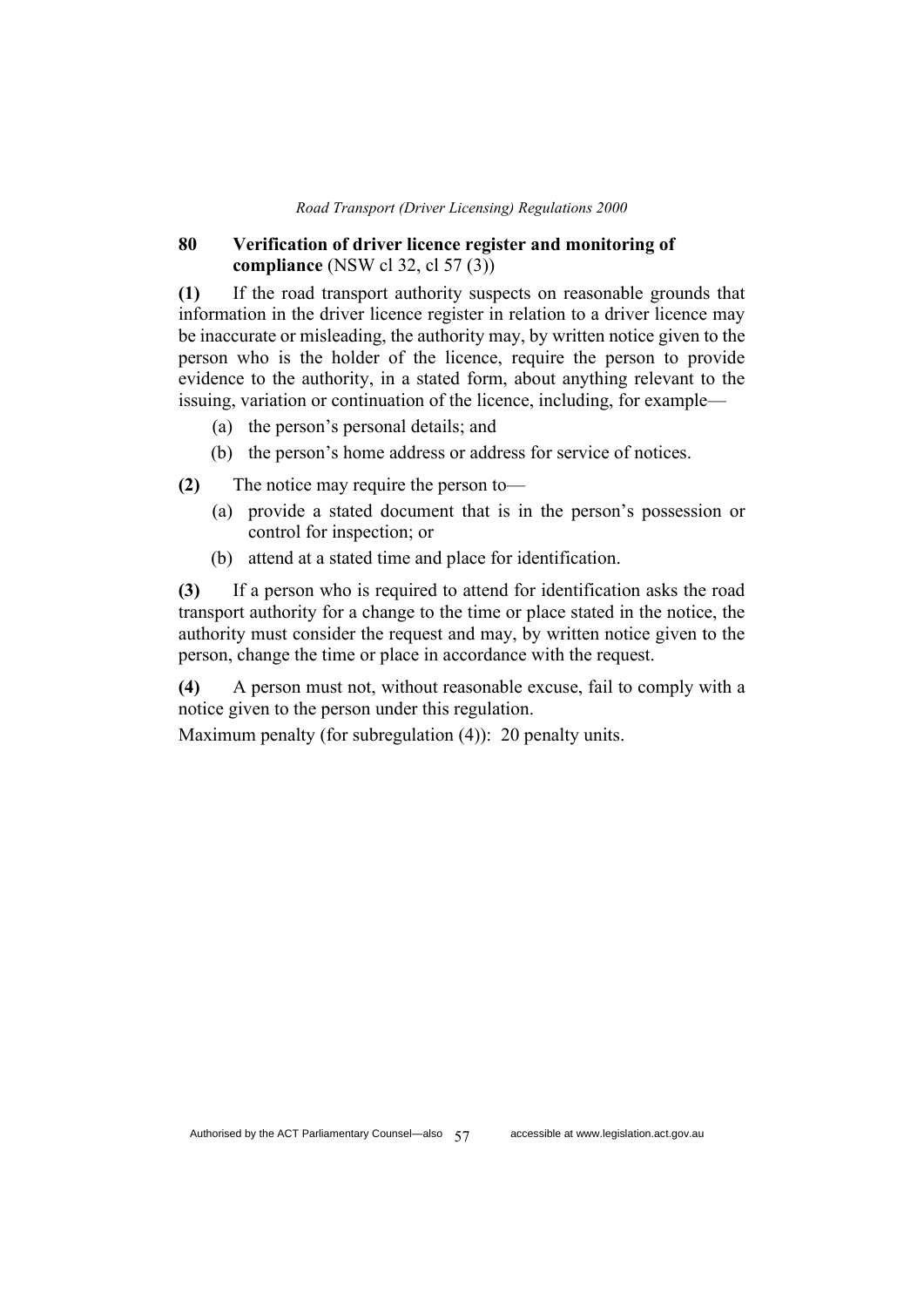## **PART 5—OTHER PROVISIONS ABOUT DRIVER LICENCES**

### *Division 5.1—Surrender, expiry and renewal of driver licences*

### **81 Surrender of driver licence** (NSW cl 37, MTA s 98)

**(1)** A person who is the holder of a driver licence may apply to the road transport authority to surrender the licence.

**(2)** The application may be made personally by the person or by an agent who produces written evidence of his or her appointment as agent.

- **(3)** The applicant must, with the application—
	- (a) return the driver licence to the road transport authority; or
	- (b) if the licence has been stolen, lost or destroyed—give the authority a statement, signed by the person or agent, that the licence has been stolen, lost or destroyed.

**(4)** If the applicant complies with this regulation, the road transport authority must approve the application unless the authority is taking action to suspend, vary or cancel the licence.

*Note* The regulations under the *Road Transport (General) Act 1999* provide for a refund of fees for surrendered licences.

## **82 Surrender of licence class or public vehicle licence**

A person who is the holder of a driver licence that includes 2 classes of licence, or a public vehicle licence, may apply in accordance with regulation 89 (Procedure for issue of replacement driver licences) to surrender a licence class, or the public vehicle licence, and for the issue of a replacement driver licence.

**83 When licences expire** (NSW cl 33)

A driver licence expires at the end of the day recorded in the driver licence register as its expiry date (the *licence expiry date*).

### **84 Notice of renewal for driver licence** (NSW cl 34)

**(1)** A *notice of renewal* for a driver licence is a notice—

- (a) addressed to the holder of the licence; and
- (b) stating that the licence will expire if the licence is not renewed on or before a date stated in the notice.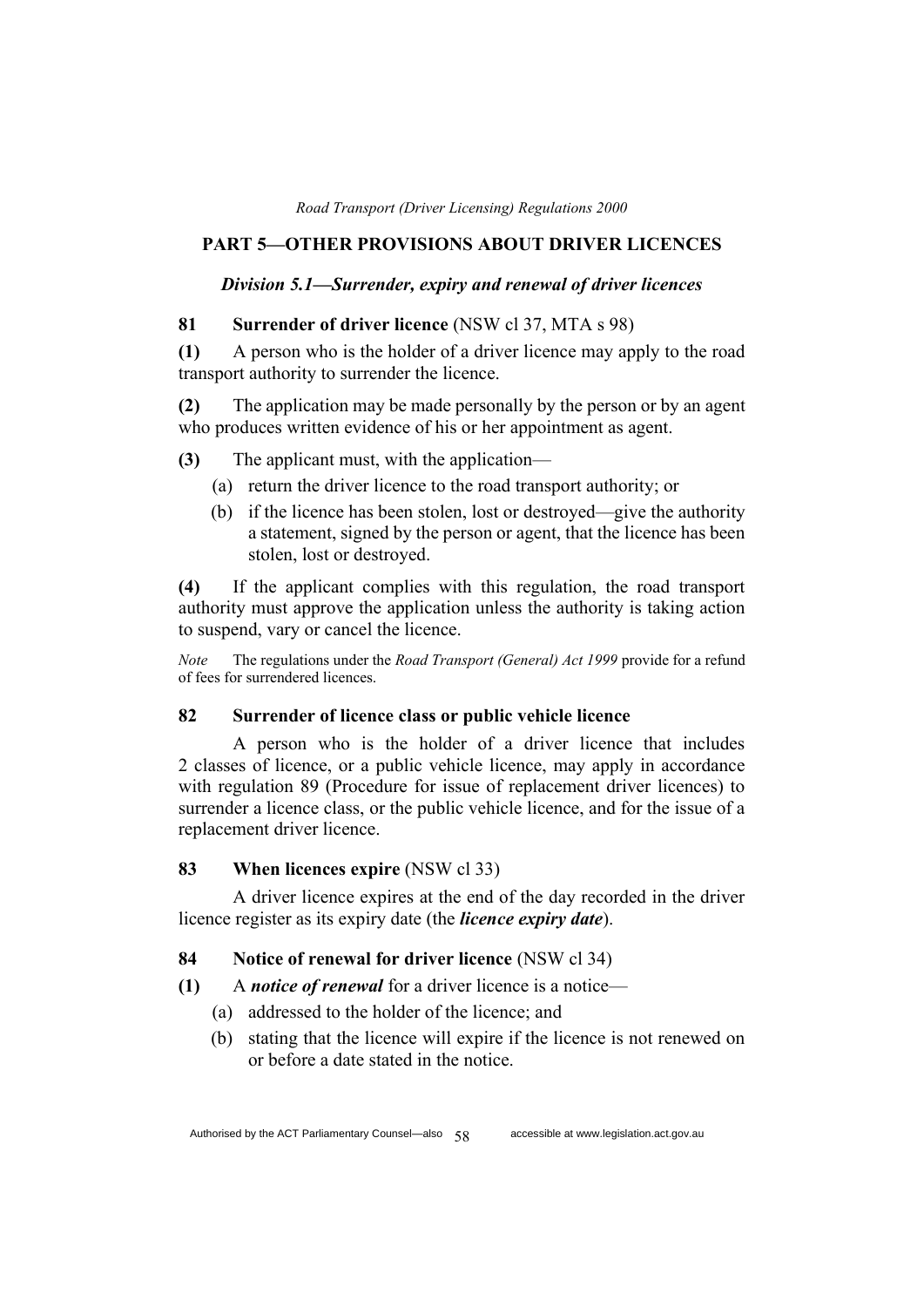**(2)** If the road transport authority fails to send a notice of renewal for a driver licence, or the notice is not received by the holder of the licence, the failure or nonreceipt does not affect—

- (a) the expiry of the licence; or
- (b) the obligation of the holder to renew the licence if the holder wishes to continue to drive a motor vehicle on a road or road related area after the licence expiry date.

# **85 Application procedure for renewal of driver licence** (NSW cl 35)

**(1)** A person may apply to the road transport authority to renew a driver licence (other than a restricted licence) issued to the person at any time within 5 years after its licence expiry date, by giving the authority—

- (a) a completed application form for the renewal of the licence; and
- (b) personal particulars necessary to identify the person, including any evidence that the authority may reasonably require to confirm the particulars.

**(2)** However, the road transport authority may dispense with the requirement for a completed application form if it would be unreasonable or impracticable to require the form.

**(3)** If the person's driver licence includes a public vehicle licence, the person must also give the road transport authority a consent signed by the person for a police officer to make inquiries about any criminal record of the person and any infringement notices served on the person.

*Note* The definition of *infringement notice* in the dictionary to the Act includes a notice (however described) served on a person under the law of another jurisdiction that gives the person the option of paying an amount for an offence instead of being charged with the offence.

**(4)** The road transport authority may require the person to comply with a requirement mentioned in subregulation 69 (5) (Application procedure for issue and certain variations of driver licences) as if the person were an applicant for the issue or variation of a driver licence.

**(5)** For subregulation (4), subregulations 69 (6) and (7) apply in relation to the person.

**(6)** The road transport authority must renew the driver licence if the person complies with this regulation.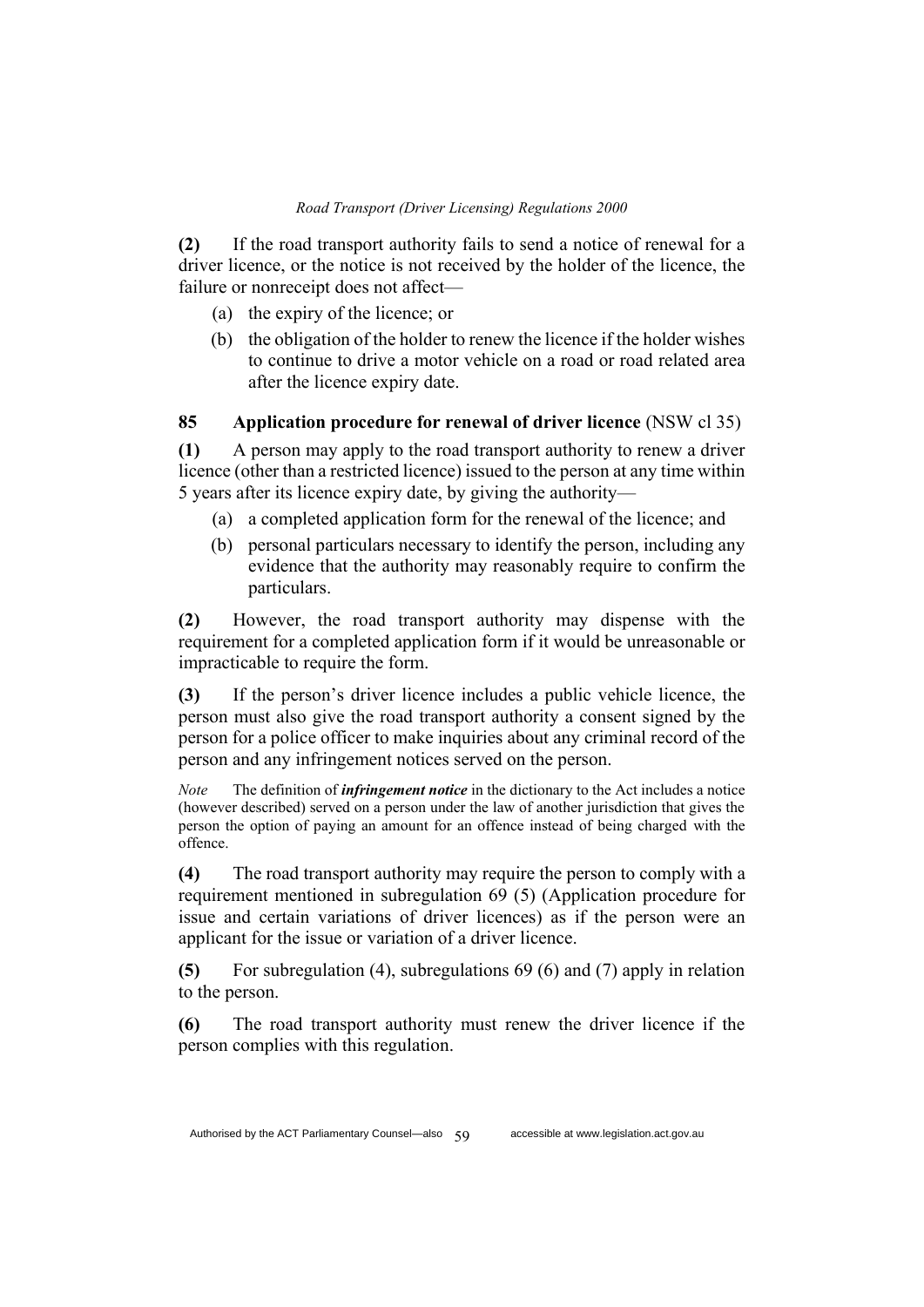**(7)** However, the road transport authority may refuse to renew the driver licence if the authority could have refused, under regulation 70 (When applications for issue and variations of driver licences can be refused), an application by the person for the issue or variation of the licence.

*Note* The road transport authority must not renew a person's driver licence if the authority is satisfied the person is no longer a resident of the ACT (see s 10 (4) of the Act).

**(8)** A person whose driver licence is not renewed within 5 years after its licence expiry date is not entitled to apply for the renewal of the driver licence but may apply for the issue of a new driver licence in accordance with regulation 69.

## **86 Duration of renewed driver licences** (MTA s 105 (1)-(3))

**(1)** A driver licence must be renewed for the period decided by the road transport authority.

- **(2)** However, a driver licence may not be renewed for longer than—
	- (a) for a learner licence—2 years; or
	- (b) for a provisional licence—3 years; or
	- (c) for a full licence—5 years; or
	- (d) for a probationary licence—1 year.

# *Division 5.2—Variation, suspension or cancellation of driver licences*

# **87 When authority may vary, suspend or cancel driver licences**  (NSW cl 38)

**(1)** The road transport authority may vary, suspend or cancel a person's driver licence on its own initiative under regulation 88 (Procedures for variation, suspension or cancellation of driver licences) if the authority is satisfied on reasonable grounds that—

- (a) the person is not eligible to apply for, or be issued with, a class or kind of driver licence held by the person; or
- (b) the person does not have sufficient driving ability or knowledge of safe driving practices or road law to hold a driver licence or a driver licence of the class or kind applied for; or
- (c) the person is not a suitable person to hold a driver licence or a driver licence of the class or kind held by the person; or
- (d) the person does not comply with the required medical standards; or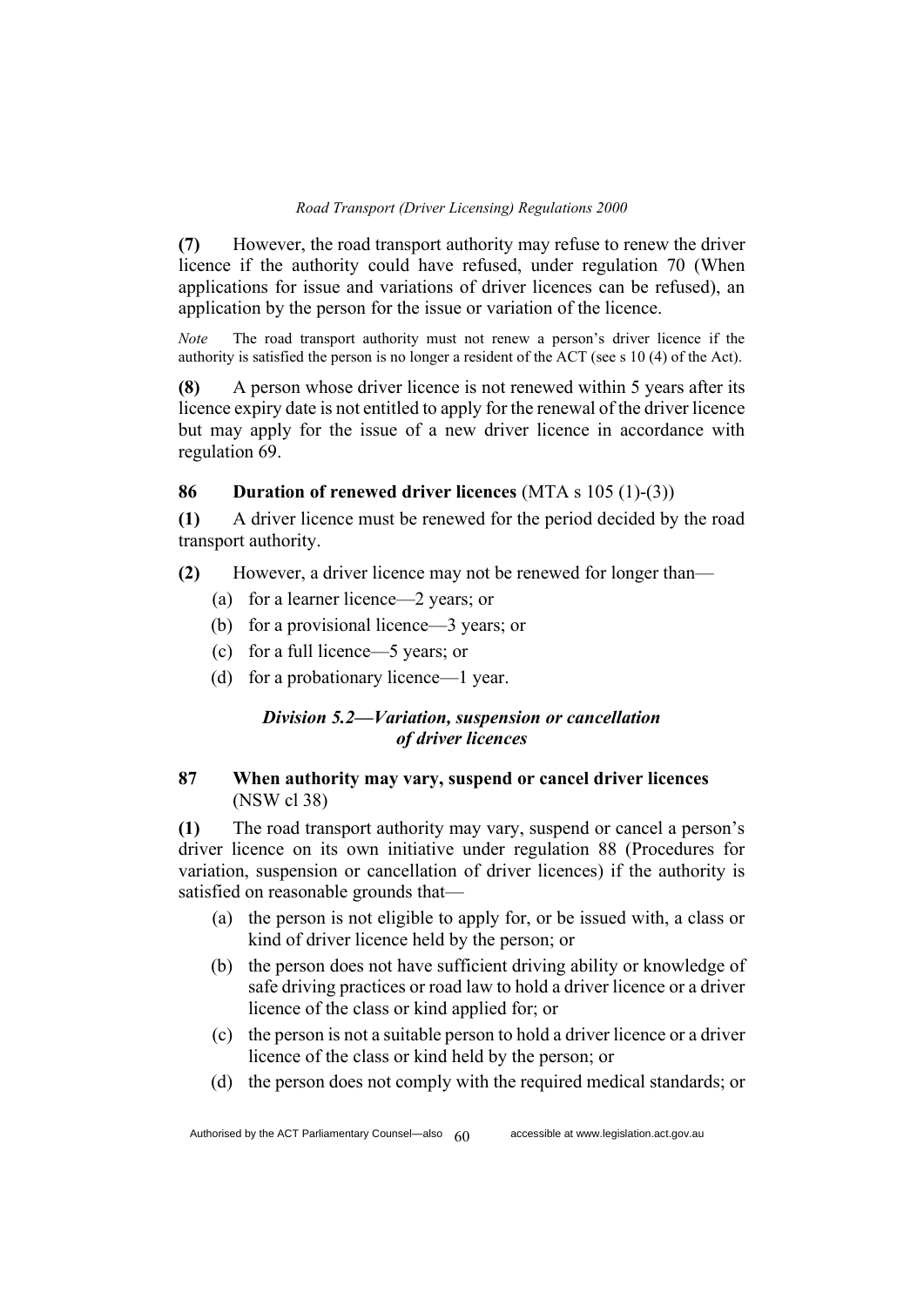- (e) the person's ability to drive safely is impaired by—
	- (i) an illness, injury or incapacity suffered by the person; or
	- (ii) the effects on the person of treatment (including the taking of a drug) for an illness, injury or incapacity suffered by the person; or
- (f) the person has not complied with any requirements of a law of any jurisdiction relating to the assessment, treatment, supervision or education of drivers convicted or found guilty of offences involving alcohol or drugs that apply to the person; or
- (g) the person has been convicted or found guilty in another jurisdiction, an external Territory or a foreign country of an offence because of which the licensing authority of the other jurisdiction, external Territory or foreign country could have varied, suspended or cancelled the person's licence if it had issued the licence; or
- (h) the licence was issued or renewed in error; or
- (i) the licence is incorrect in any material respect; or
- (j) the person has failed to comply with a condition to which the licence is subject; or
- (k) the person has not complied with a requirement made by the authority in relation to the licence or a requirement of the Act relating to the licence; or
- (l) the photograph contained in the licence is no longer a true likeness of the person; or
- (m) if the licence was issued endorsed with 'Valid without photo'—the person has unreasonably refused to go to a place designated by the authority to have a photograph taken or provide a photograph that is suitable for use on a driver licence.

*Note* See subregulation 15 (2) for the meaning of *required medical standards*.

**(2)** The road transport authority may also suspend or cancel a person's driver licence under regulation 88 in accordance with—

- (a) an order made by an Australian court; or
- (b) another provision of the road transport legislation or any other Territory law.

*Note* If a payment for the issue or renewal of a driver licence is dishonoured, the licence is cancelled under regulation 17 of the *Road Transport (General) Regulations 2000*.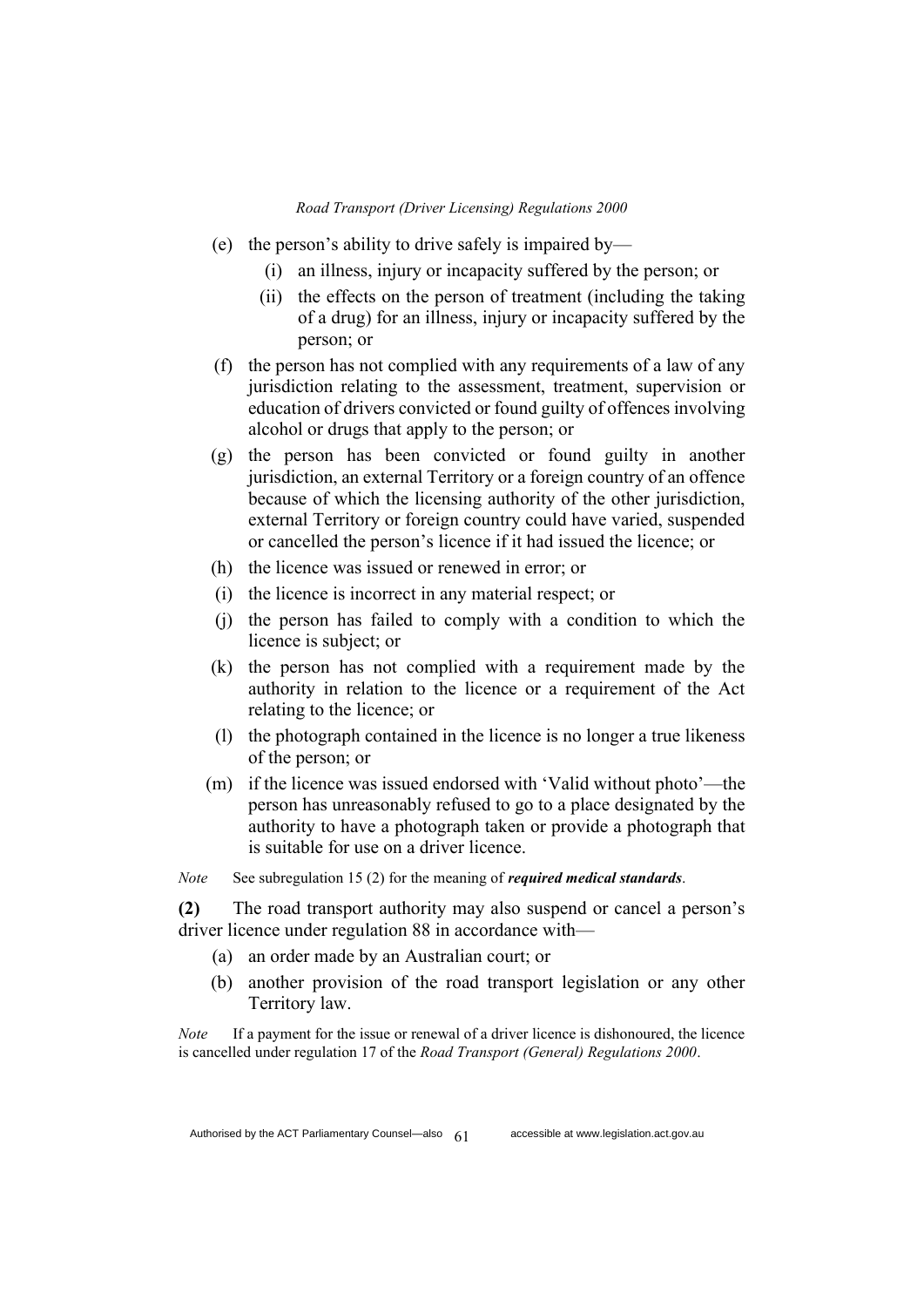**(3)** Without limiting paragraph (1) (c), the road transport authority may suspend or cancel a person's public vehicle licence under regulation 88 because the person is not a suitable person to hold a public vehicle licence of the kind held by the person if—

- (a) the person is convicted or found guilty of a disqualifying offence; or
- (b) the person has contravened the public vehicle regulations.

*Note* See subregulation 15 (1) for the meaning of *disqualifying offence*.

**(4)** For paragraph (1) (i), a driver licence is incorrect in a *material respect* if anything that is required under regulation 12 (Form of driver licences) to be shown on the licence is incorrect.

**(5)** This regulation does not apply to the making of a condition variation.

*Note* Condition variations are made under Division 3.9.

## **88 Procedures for variation, suspension and cancellation of driver licences** (NSW cl 39, cl 57 (1), MTA s 8B (3)-(4))

**(1)** If the road transport authority proposes to vary, suspend or cancel a person's driver licence (the *proposed action*) on its own initiative, the authority must give the person a written notice stating—

- (a) the proposed action; and
- (b) if the proposed action is to vary the licence—the proposed variation; and
- (c) if the proposed action is to suspend the licence—the proposed suspension period; and
- (d) the grounds for the proposed action; and
- (e) any action that must be taken by the person to avoid or reverse the proposed action; and
- (f) the date when the variation, suspension or cancellation takes effect (the *date of effect*); and
- (g) whether and, if so, by when the person is required to return the licence to the authority if the proposed action takes effect.

**(2)** The notice must also state that, unless the notice is revoked by the road transport authority before the date of effect—

(a) if the proposed action is to vary the person's driver licence—the person must not drive a motor vehicle of a stated kind on a road or road related area on or after the date of effect; or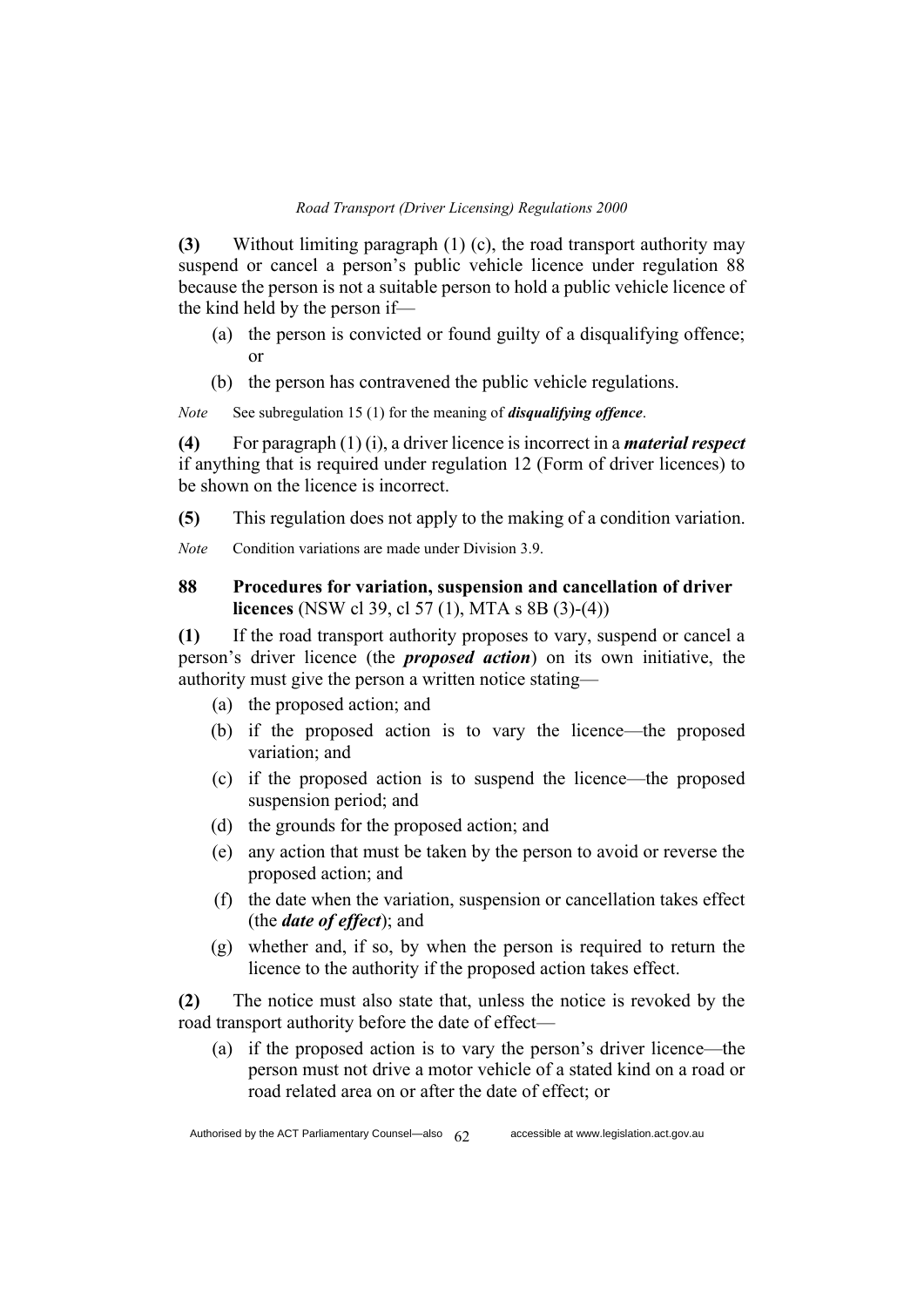- (b) if the proposed action is to suspend the person's driver licence the person must not drive a motor vehicle on a road or road related area for the period of suspension stated in the notice; or
- (c) if the proposed action is to cancel a person's driver licence—the person must not drive a motor vehicle on a road or road related area on or after the date of effect.

*Note* The notice must also be in accordance with the code of practice for notification of reviewable decisions and review rights (see s 91 of the *Road Transport (General) Act 1999* and sch 1 to the *Road Transport (General) Regulations 2000*).

**(3)** The notice may, but need not, provide an opportunity for the person to make representations why the proposed action should not be taken.

**(4)** The date of effect must not be earlier than 14 days after the notice is given to the person.

**(5)** However, the road transport authority may decide that the variation, suspension or cancellation is to take effect on a date not earlier than the date when the notice is given to the person if the authority proposes to vary, suspend or cancel the person's driver licence on the ground that—

- (a) the person does not have sufficient driving ability or knowledge of safe driving practices or road law to hold a driver licence or a driver licence of the class or kind applied for; or
- (b) the person does not comply with the required medical standards; or
- (c) the person has failed to comply with a requirement under these regulations to—
	- (i) undergo a test or assessment of the person's driving ability or knowledge of safe driving practices or road law; or
	- (ii) undergo a medical examination by a doctor or allied medical professional; or
	- (iii) provide any documents in the person's possession or control relevant to the person's medical fitness to hold a driver licence or a driver licence of a particular class or kind; or
- (d) the person has failed to comply with a requirement under these regulations to provide information about—
	- (i) an illness, injury or incapacity suffered by the person; or
	- (ii) the effects on the person of treatment (including the taking of a drug) for an illness, injury or incapacity suffered by the person; or

Authorised by the ACT Parliamentary Counsel—also  $63$  accessible at www.legislation.act.gov.au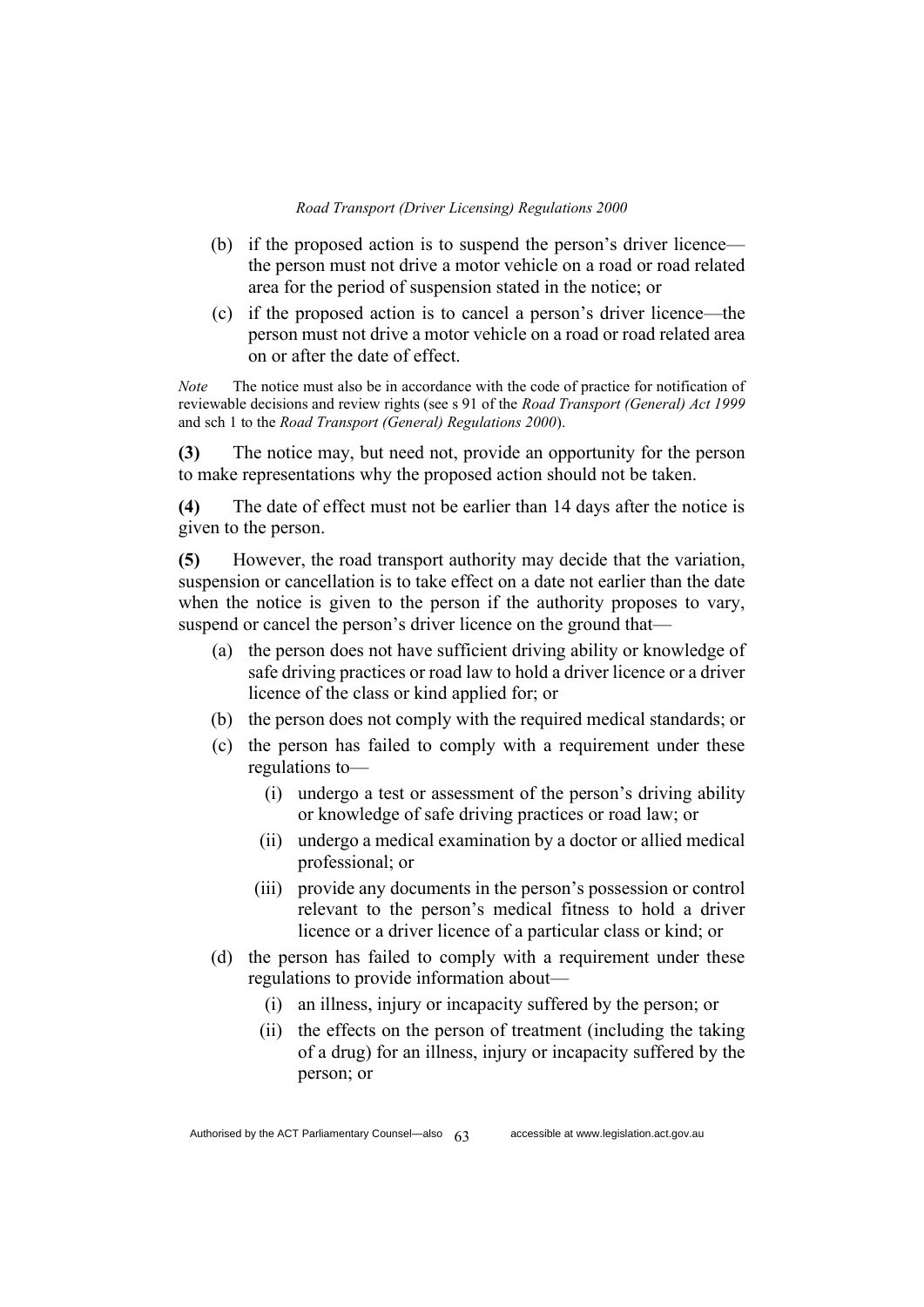(e) the person has not complied with any requirements of a law of any jurisdiction relating to the assessment, treatment, supervision or education of drivers convicted or found guilty of offences involving alcohol or drugs that apply to the person.

*Note* See subregulation 15 (2) for the meaning of *required medical standards*.

**(6)** A person must not, without reasonable excuse, fail to return his or her driver licence to the road transport authority in accordance with a requirement under paragraph (1) (g).

Maximum penalty: 20 penalty units.

**(7)** If the road transport authority varies a person's driver licence under this regulation, the authority must issue a varied driver licence to the person.

**(8)** A driver licence issued to a person under subregulation (7) must be issued for the remainder of the period of the driver licence that it replaces.

**(9)** This regulation does not apply to the making of a condition variation.

*Note* Condition variations are made under Division 3.9.

## *Division 5.3—Replacement of driver licences*

## **89 Procedure for issue of replacement driver licences** (NSW cl 23)

**(1)** This regulation applies to an application by a person for the issue of a replacement driver licence—

- (a) if the person is the holder of a driver licence and has changed his or her name; or
- (b) if the person is the holder of a driver licence that includes 2 classes of licence, or a public vehicle licence and the person surrenders a licence class, or the public vehicle licence; or
- (c) if the person is the holder of a driver licence and the licence has been damaged, stolen, lost or destroyed; or
- (d) if a condition imposed by the road transport authority on a driver licence has expired.

*Note 1* The holder of a driver licence who changes his or her name must apply to the road transport authority for the issue of a replacement licence (see reg 74).

*Note 2* Regulation 82 permits the making of an application for the surrender of a class of licence or a public vehicle licence.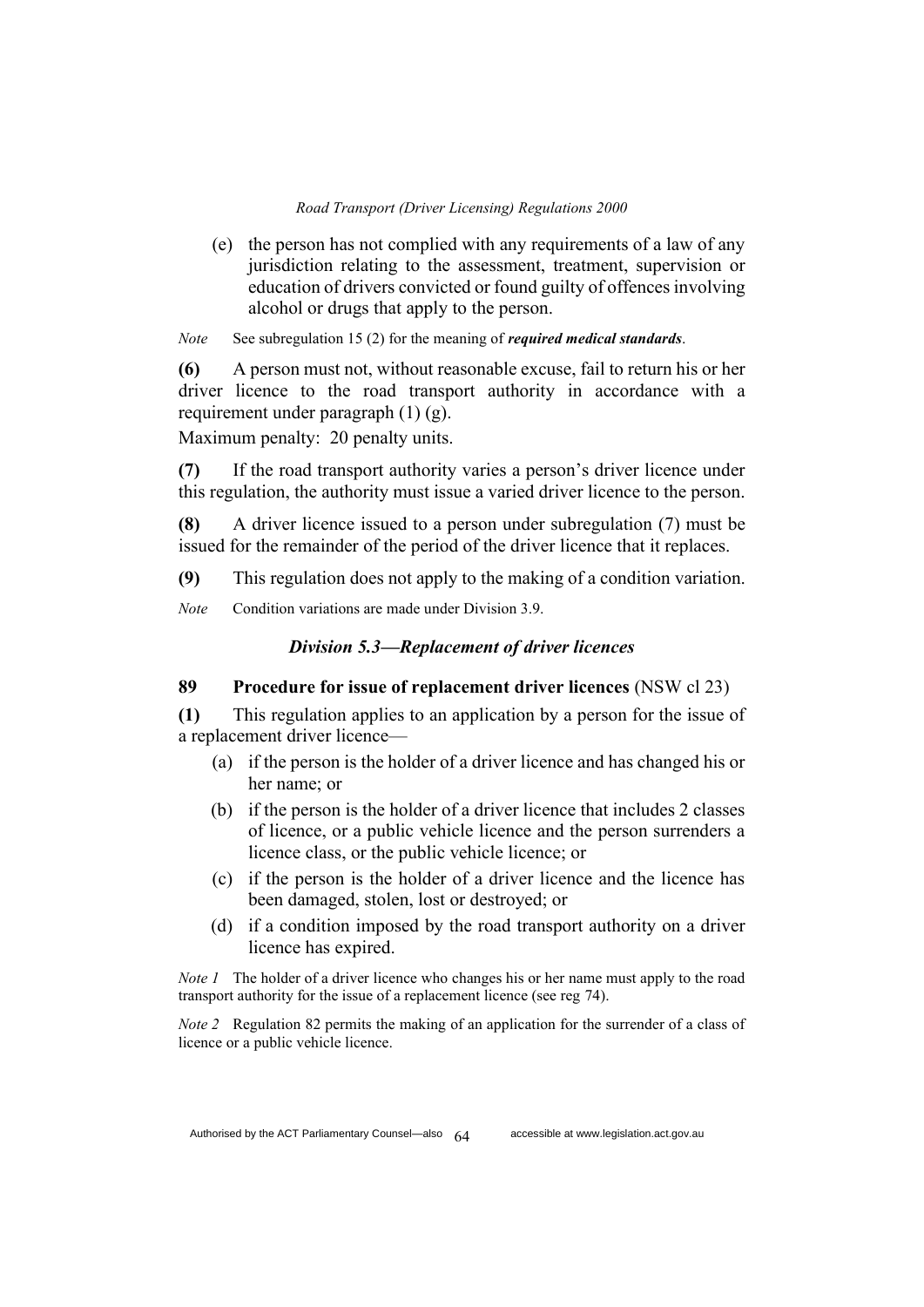*Note 3* If a person's driver licence is damaged in a material particular, stolen, lost or destroyed, the person must apply to the road transport authority for the issue of a replacement licence (see reg 75).

- **(2)** The person must give the road transport authority—
	- (a) a completed application form; and
	- (b) personal particulars necessary to identify the person, including any evidence that the authority may reasonably require to confirm the particulars.

**(3)** However, the road transport authority may dispense with the requirement for a completed application form if it would be unreasonable or impracticable to require the form.

- **(4)** The person must, with the application—
	- (a) return the driver licence to the road transport authority; or
	- (b) if the licence has been stolen, lost or destroyed—give the authority a signed statement that the licence has been stolen, lost or destroyed.

*Note* Under subsection 10 (2) of the Act the road transport authority may issue a licence if the authority is satisfied the current licence has been stolen, lost or destroyed.

**(5)** If the person complies with this regulation (and any other relevant provisions of the road transport legislation), the road transport authority must approve the application unless the authority is taking action to suspend, vary or cancel the licence.

**(6)** If the road transport authority approves the application, the authority must issue a replacement driver licence to the person.

**(7)** A driver licence issued to a person under subregulation (6) must be issued for the remainder of the period of the driver licence that it replaces.

### *Division 5.4—Other matters*

## **90 Damaged licences of no effect** (NSW cl 29 (1))

**(1)** A driver licence is of no effect if it is damaged in a material respect.

**(2)** For subregulation (1), a driver licence is damaged in a *material respect* if anything that is required under regulation 12 (Form of driver licences) to be shown on the licence is missing or cannot readily be read.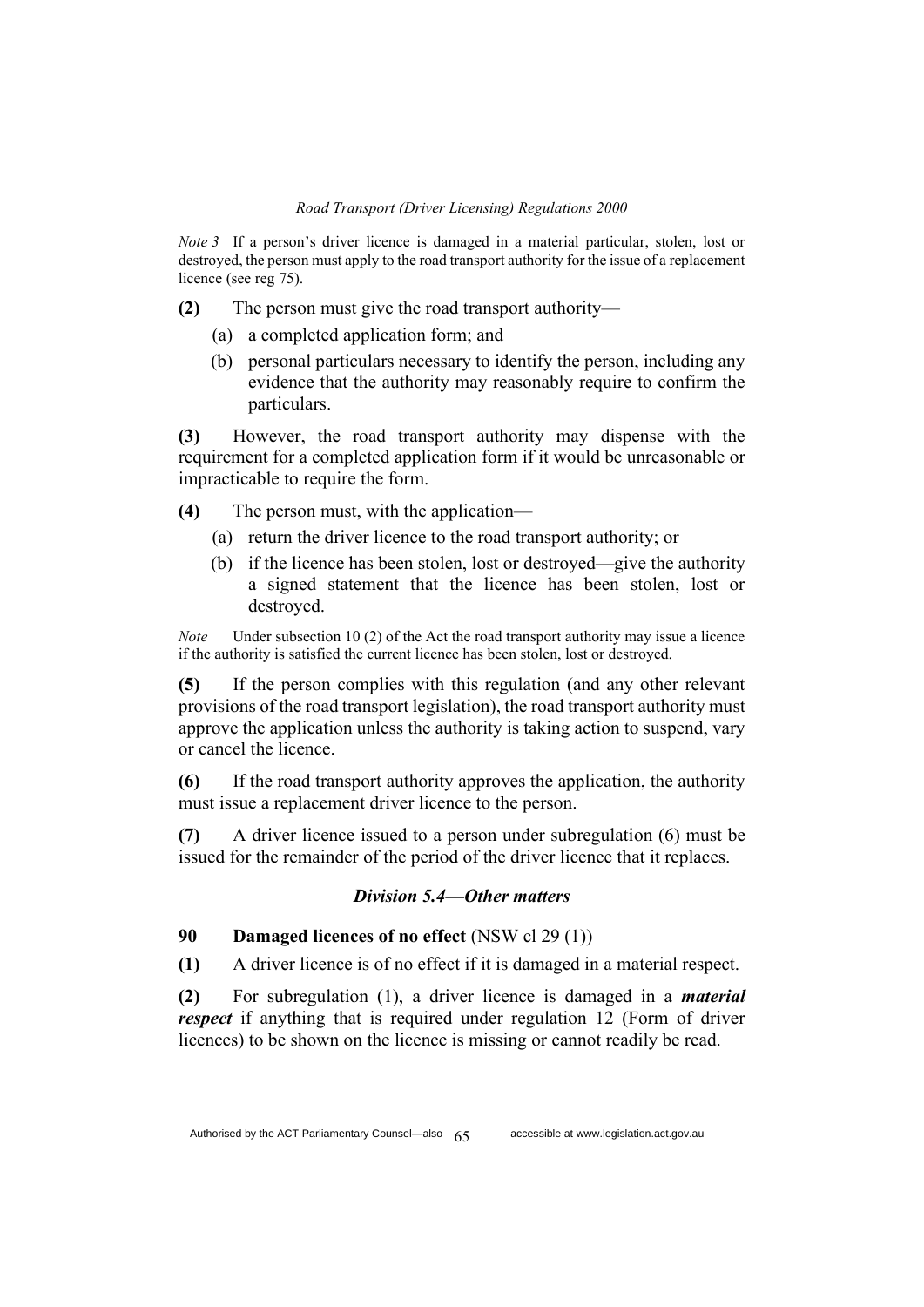### **PART 6—INTERSTATE DRIVERS, OVERSEAS DRIVERS AND OTHER EXEMPTIONS**

#### *Division 6.1—General*

### **91 Meaning of** *automatic disqualifying circumstance* (NSW cl 55 (2))

For this Part, an *automatic disqualifying circumstance* applies to a person if any of the following things happen:

- (a) if the person is the holder of an Australian driver licence issued under the law of another jurisdiction, an external Territory driver licence or a New Zealand driver licence and is not the holder of a driver identification document issued by the Commonwealth Department of Defence—the person resides in the ACT for a continuous period of longer than 3 months;
- (b) if the person is the holder of a foreign driver licence—the person holds a permanent visa under the *Migration Act 1958* (Cwlth) for longer than 3 months;
- (c) if the person is the holder of an Australian driver licence issued under the law of another jurisdiction—the licence is suspended under the law of any jurisdiction, or the person is disqualified from holding or obtaining an Australian driver licence under the law of any jurisdiction;
- (d) if the person is the holder of an external driver licence—
	- (i) the person's licence is suspended, or the person is disqualified from driving a motor vehicle, under the law of an external Territory or foreign country because the person has been convicted or found guilty of an offence against that law; and
	- (ii) the offence could, if committed in the ACT by the holder of a driver licence, have resulted in the driver licence being suspended or the holder being disqualified from holding or obtaining a driver licence.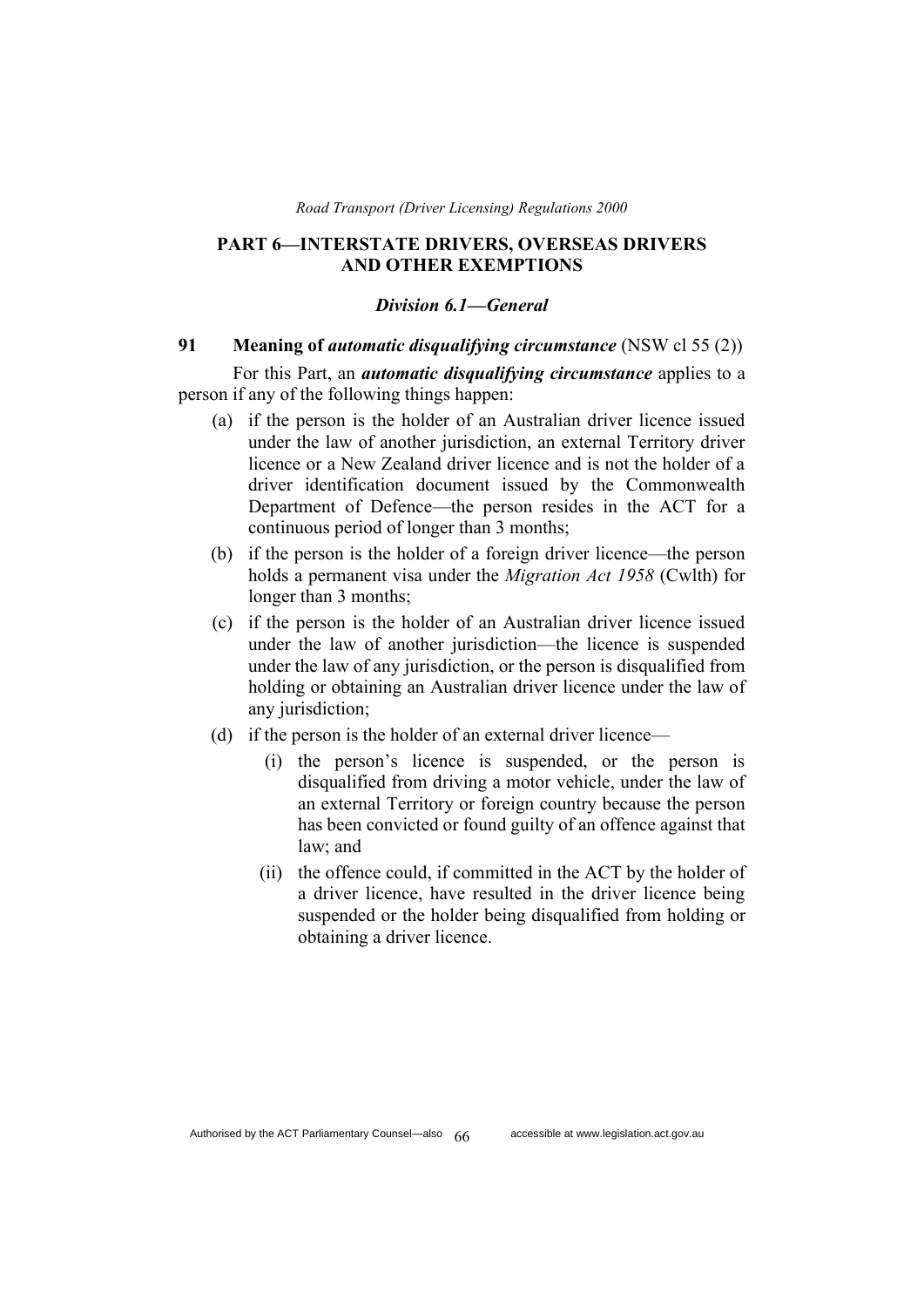### **92 Non-ACT licence holders to hold driver licence in certain circumstances**

- **(1)** In this regulation
	- *non-ACT licence holder* means a person who is the holder of an Australian driver licence issued under the law of another jurisdiction, an external Territory driver licence or a New Zealand driver licence and is not the holder of a driver identification document issued by the Commonwealth Department of Defence.

**(2)** A non-ACT licence holder who has resided in the ACT for a continuous period of longer than 3 months must not drive a motor vehicle on a road or road related area in the ACT unless the person holds a driver licence that authorises the person to drive a motor vehicle of that kind.

Maximum penalty: 20 penalty units.

**(3)** A holder of a foreign driver licence who has held a permanent visa under the *Migration Act 1958* (Cwlth) for longer than 3 months must not drive a motor vehicle on a road or road related area in the ACT unless the person holds an Australian driver licence that authorises the person to drive a motor vehicle of that kind.

Maximum penalty: 20 penalty units.

## *Division 6.2—Exemptions*

*Note* For the consequences of nonpayment of an infringement notice or fine by a person who is exempt under this Division, see sections 44 and 84 of the *Road Transport (General) Act 1999*.

## **93 Exemption by authority from requirement to hold licence**  (NSW cl 54)

**(1)** The road transport authority may exempt a person from the requirement to hold a driver licence, or a particular class or kind of driver licence.

**(2)** An exemption under this regulation may be subject to conditions stated in the exemption.

**(3)** The road transport authority must publish notice of an exemption under this regulation in the Gazette.

**(4)** If an exemption is given subject to conditions, the exemption applies only if all the conditions of the exemption are being complied with.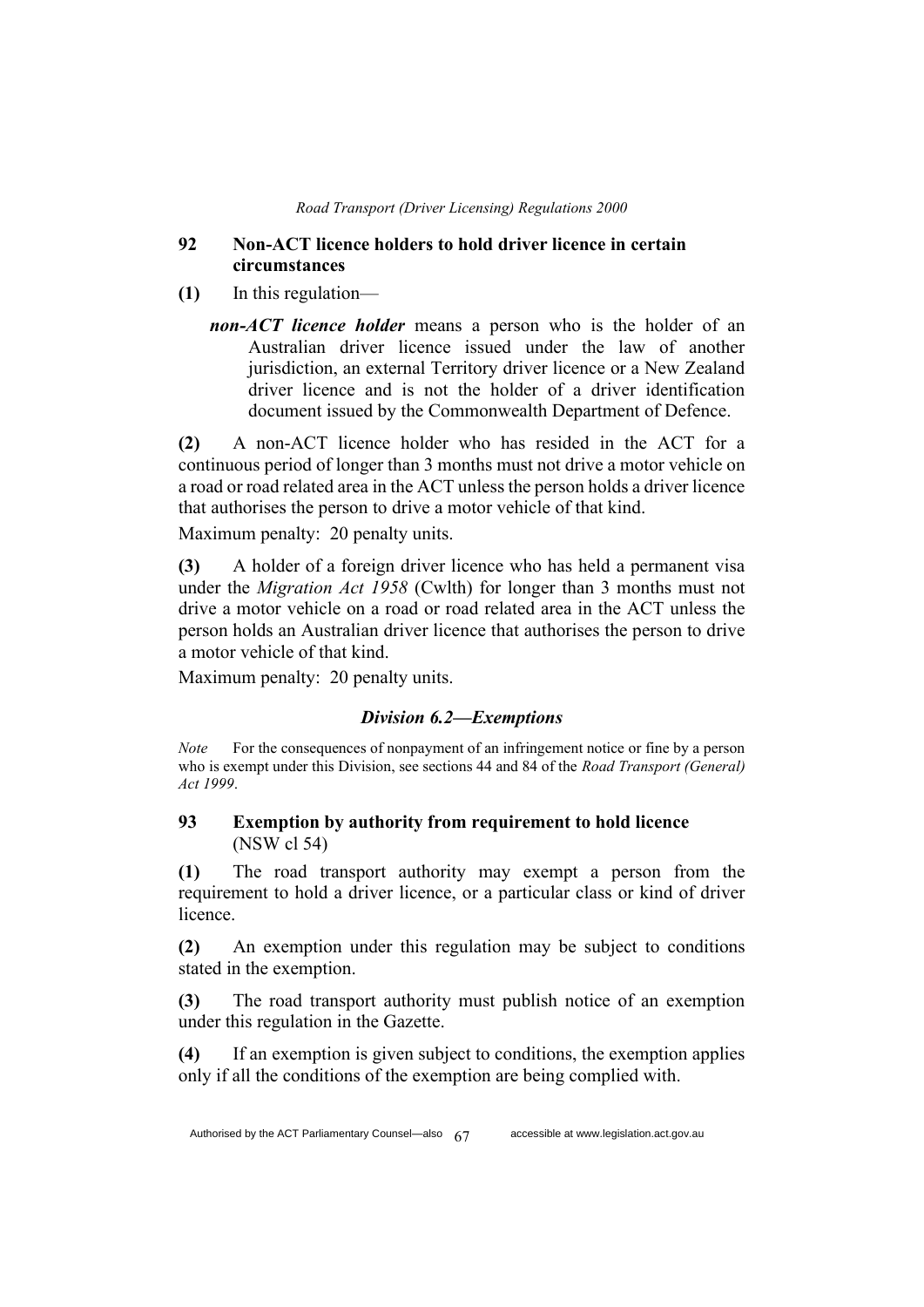### **94 Exemption of overseas drivers** (NSW cl 55 (1))

- **(1)** This regulation applies to a person who is the holder of—
	- (a) an external Territory driver licence or New Zealand driver licence; or
	- (b) a foreign driver licence (other than a New Zealand driver licence) and an international driving permit; or
	- (c) another foreign driver licence that is written in English or, if the licence is not written in English, the licence and an official English translation of it.

**(2)** For paragraph 31 (1) (b) (Driver must be licensed) of the Act, the person is exempt from holding an Australian driver licence while driving, on a road or road related area (in the ACT), a motor vehicle of the kind that the licence held by the person authorises the person to drive.

- **(3)** However, the person ceases to be exempt if—
	- (a) an automatic disqualifying circumstance applies to the person; or
	- (b) the person is disqualified by the road transport authority from driving a motor vehicle on a road or road related area (in the ACT) under regulation 103 (Procedure to disqualify holders of interstate or external licences from driving).

## **95 Exemption of drivers of vehicles used for agricultural work**

**(1)** This regulation applies to a person who is driving an agricultural machine, or driving a motor vehicle that is towing an agricultural implement, on a road or road related area.

**(2)** For paragraph 31 (1) (b) (Driver must be licensed) of the Act, the person is exempt from holding an Australian driver licence of a class that authorises the person to drive the agricultural machine, or drive a motor vehicle that is towing the agricultural implement, if the person is the holder of an Australian driver licence, other than a motorcycle licence or a learner or restricted licence.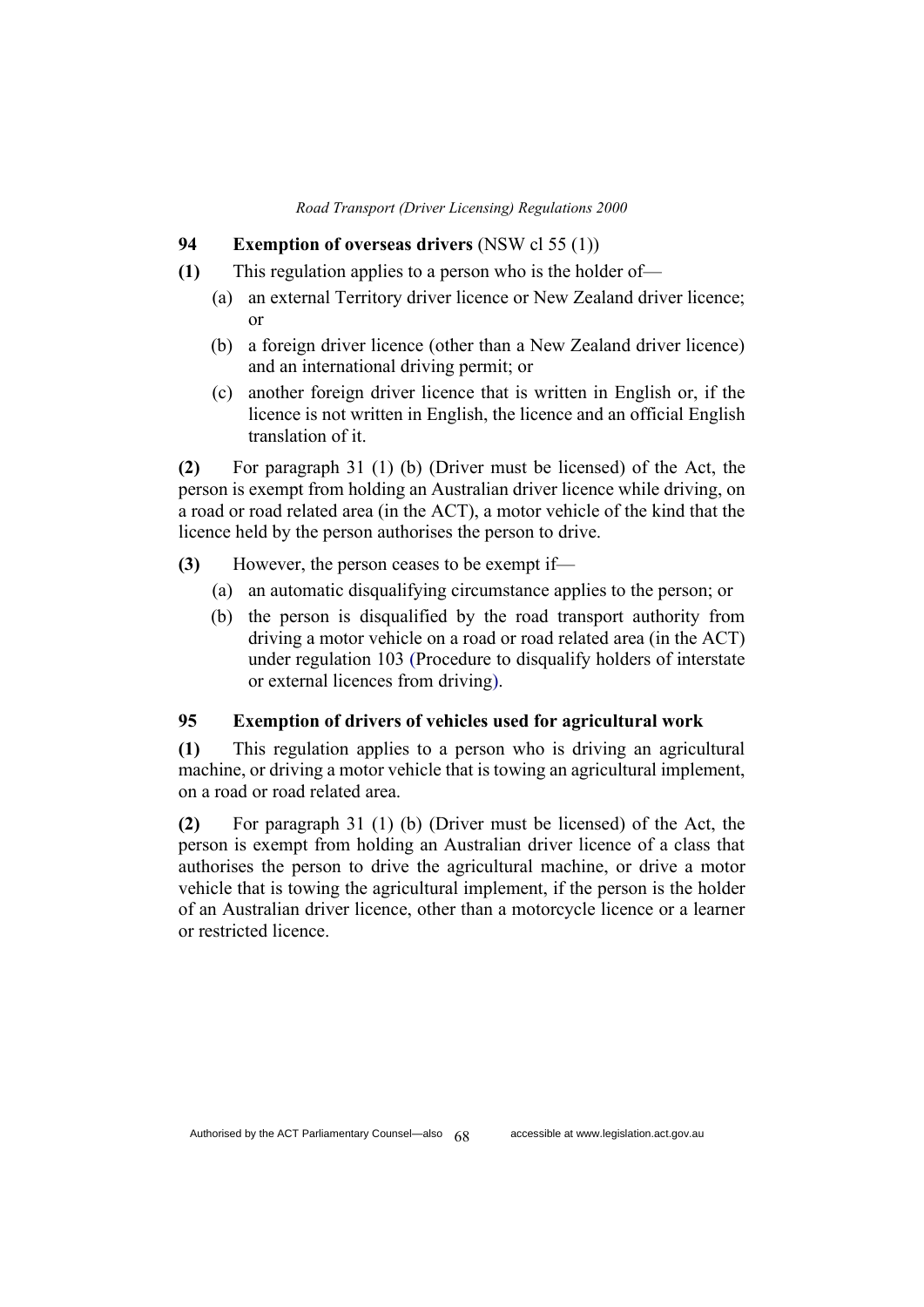- **(3)** In this regulation
	- *agricultural implement* means a vehicle without its own automotive power, built to perform agricultural tasks.

*agricultural machine* means a machine with its own automotive power, built to perform agricultural tasks.

#### *Examples of agricultural implements*

Irrigating equipment, augers, conveyors, harvester fronts, harvest bins and machinery fully carried on the three-point linkage of a tractor.

*Examples of agricultural machines*

Tractors and harvesters.

## **96 Exemption of drivers of certain vehicles used for primary production**

For paragraph 31 (1) (b) (Driver must be licensed) of the Act, a person who is driving a vehicle being driven directly across a road or road related area and is travelling directly to or from land that is used only or mainly for primary production is exempt from holding an Australian driver licence.

### **97 Exemption of drivers of self-propelled elevated work platforms**

**(1)** For paragraph 31 (1) (b) (Driver must be licensed) of the Act, a person who is driving a self-propelled elevated work platform on a road or road related area is exempt from holding an Australian driver licence.

## **(2)** In this regulation—

## *self-propelled elevating work platform* means a vehicle that—

- (a) is self-propelled; and
- (b) is used for construction, maintenance or warehouse operations; and
- (c) is designed mainly for use outside a road or road related area; and
- (d) cannot travel faster than 10km/h; and
- (e) is being used for the purpose for which it was built; and
- (f) is not used for transport on a road or road related area other than for the purposes of loading or unloading the vehicle onto another vehicle or repositioning the vehicle at a work site.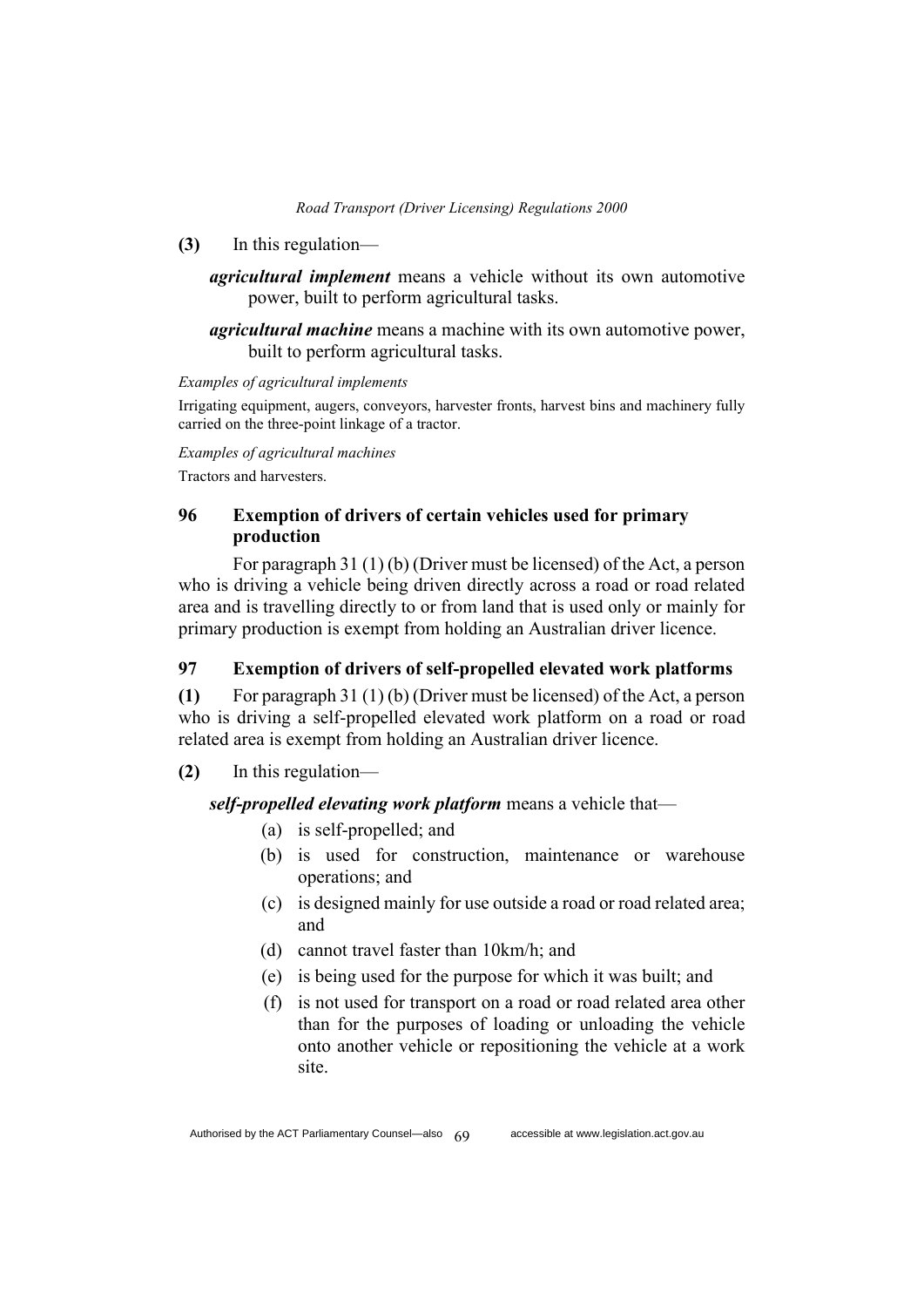## **98 Exemption of drivers of golf and green keeping vehicles**  (NSW cl 55A)

**(1)** For paragraph 31 (1) (b) (Driver must be licensed) of the Act, a person who is driving a golf vehicle or green keeping vehicle being driven directly across a road or road related area that intersects with or crosses a golf course is exempt from holding an Australian driver licence if the vehicle—

- (a) is being used in the course of, or as an incident to, a game of golf or to watch a game of golf; or
- (b) is travelling to or from the golf course to be used for or in relation to the rolling or maintenance or surface improvement of part of the golf course; or
- (c) is travelling to or from a car park or storage building that is separated from the golf course by the road or road related area.
- **(2)** In this regulation
	- *golf course* means an area of land designed and used for playing golf, and includes any tee, fairway, green, rough, pathway, bunker and bridge forming part of the golf course.

*golf vehicle* means—

- (a) a motorised buggy or cart designed and used to carry a golfer, spectator or golfing equipment on a golf course; or
- (b) a motorbike with an engine capacity not over 50mL used to carry a golfer, spectator or golf equipment on a golf course; or
- (c) a trailer being towed by such a vehicle.
- *green keeping vehicle* means a vehicle used only or mainly for or in relation to the rolling, maintenance or surface improvement of part of a golf course.

## **99 Other exemptions from requirement to hold driver licence**  (NSW cl 55D, MTA s 176 (2))

**(1)** For paragraph 31 (1) (b) (Driver must be licensed) of the Act, a person is exempt from holding an Australian driver licence while driving a motor vehicle on a road or road related area during a test or assessment of the person's driving ability conducted by an authorised person.

*Note* Regulation 23 sets out the circumstances in which a person is exempt under paragraph 31 (1) (b) of the Act while learning to drive a heavy vehicle.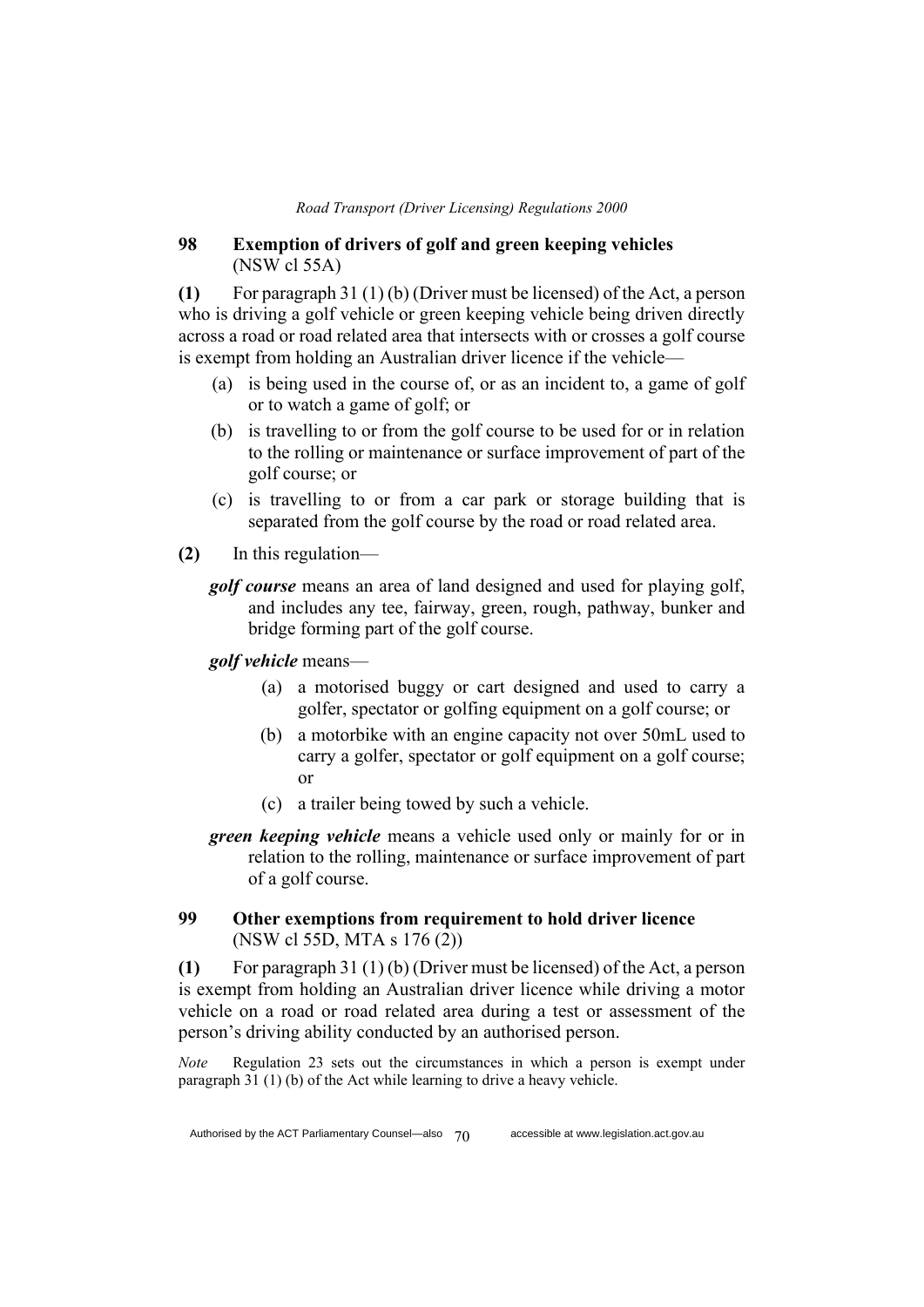**(2)** For paragraph 31 (1) (b) of the Act, a person is exempt from holding an Australian driver licence while driving, on a road or road related area—

- (a) a motor vehicle weighing not more than 250kg when unladen that is built or used only for cutting grass or for purposes incidental to cutting grass; or
- (b) a bicycle; or
- (c) a motor vehicle that—
	- (i) is designed, and while on a road or road related area is used only, to carry a person with a disability that substantially impairs the person's mobility; and
	- (ii) cannot travel faster than 10km/h on level ground.

**(3)** Paragraphs 32 (1) (a) and (3) (a) of the Act do not apply to a person driving a motor vehicle on a road or road related area—

- (a) during a test or assessment of the person's driving ability conducted by an authorised person; or
- (b) if the motor vehicle is a motor vehicle mentioned in subregulation (2).

*Note 1* Paragraph 32 (1) (a) of the Act creates an offence of driving a motor vehicle on a road or road related area while disqualified except in accordance with a restricted licence.

*Note 2* Paragraph 32 (3) (a) of the Act makes it an offence for a person to drive a motor vehicle on a road or road related area if the person has been refused a licence or the person's licence has been cancelled in certain circumstances and the person has not subsequently obtained a licence.

**(4)** In this regulation—

*bicycle*—Australian Road Rules, dictionary.

*Note* Under the definition in the Australian Road Rules a bicycle does not include any vehicle with an auxiliary motor capable of generating a power output over 200W.

## **100 Production of English translation of foreign driver licence to police officer etc**

If the holder of a foreign driver licence is required by a police officer or authorised officer to produce his or her licence under paragraph 58 (1) (a) of the *Road Transport (General) Act 1999* and the licence is not written in English, the person must also produce, at the same time the person produces his or her licence—

(a) an international driving permit; or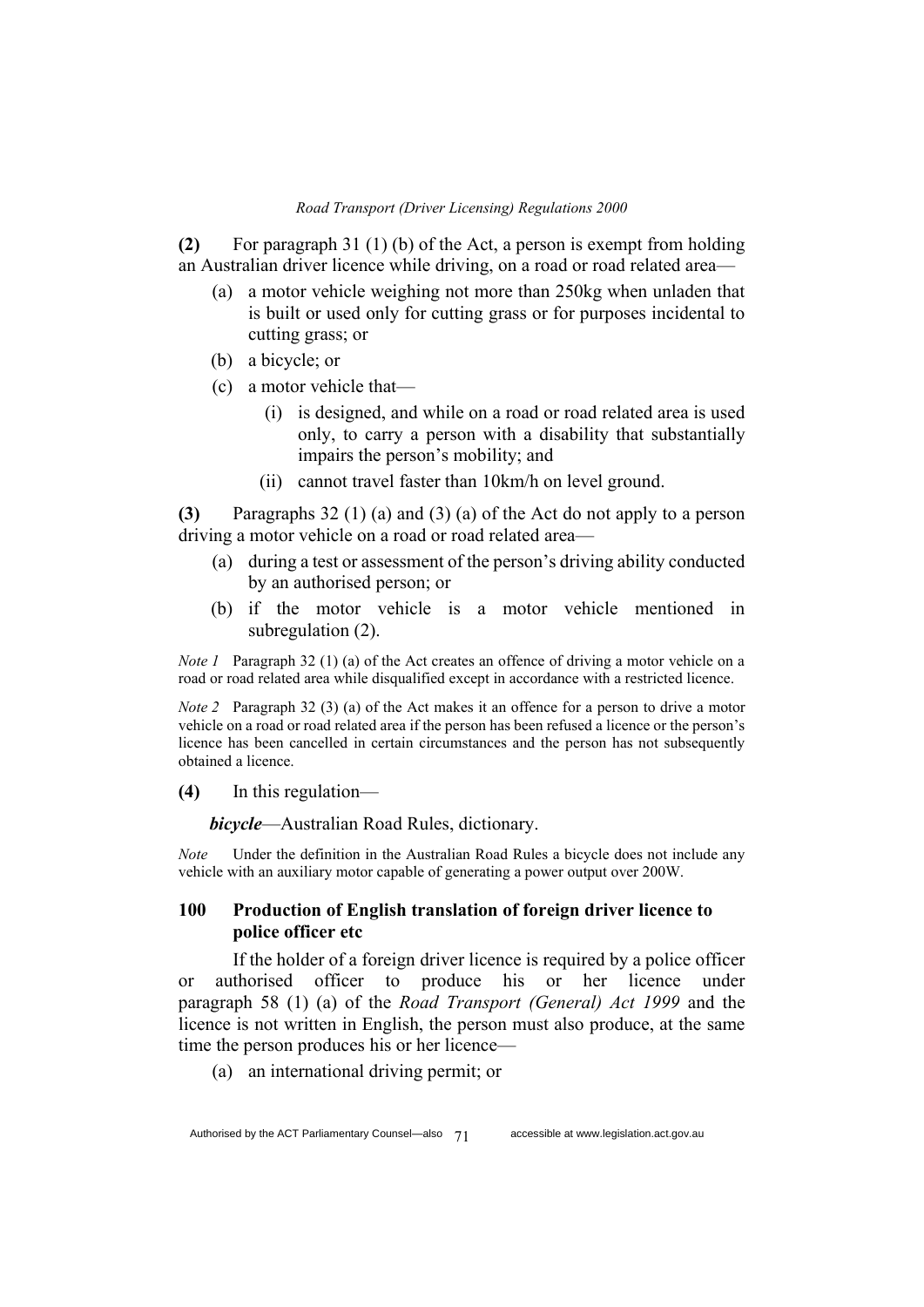(b) an official English translation of the licence. Maximum penalty: 20 penalty units.

### *Division 6.3—When visiting interstate licence holders cannot drive*

## **101 When holders of interstate licences cannot drive** (NSW cl 55 (2))

Paragraph 31 (1) (a) of the Act (Driver must be licensed) ceases to apply to a person who is the holder of an Australian driver licence issued under the law of another jurisdiction if—

- (a) an automatic disqualifying circumstance applies to the person; or
- (b) the person is disqualified by the road transport authority from driving a motor vehicle on a road or road related area (in the ACT) under regulation 103 (Procedure to disqualify holders of interstate or external licences from driving).

*Note 1* Paragraph 31 (1) (a) of the Act allows the holder of an Australian driver licence issued under the law of another jurisdiction to drive in the ACT. This regulation states when the holder of such a licence ceases to be able to drive in the ACT *.*

*Note 2* For the consequences of nonpayment of an infringement notice or fine by the holder of an Australian driver licence issued under the law of another jurisdiction, see sections 44 and 84 of the *Road Transport (General) Act 1999*.

## *Division 6.4—Disqualification of interstate and overseas licence holders*

## **102 When authority may disqualify interstate and overseas licence holders from driving in ACT** (NSW cl 55 (2))

The road transport authority may disqualify under regulation 103 a person who is the holder of an Australian driver licence issued under the law of another jurisdiction, or an external driver licence, from driving a motor vehicle on a road or road related area (in the ACT) if the authority is satisfied on reasonable grounds that—

- (a) the person does not have sufficient driving ability or knowledge of safe driving practices or road law; or
- (b) the person is not a suitable person to drive a motor vehicle in the ACT; or
- (c) the person does not comply with the required medical standards; or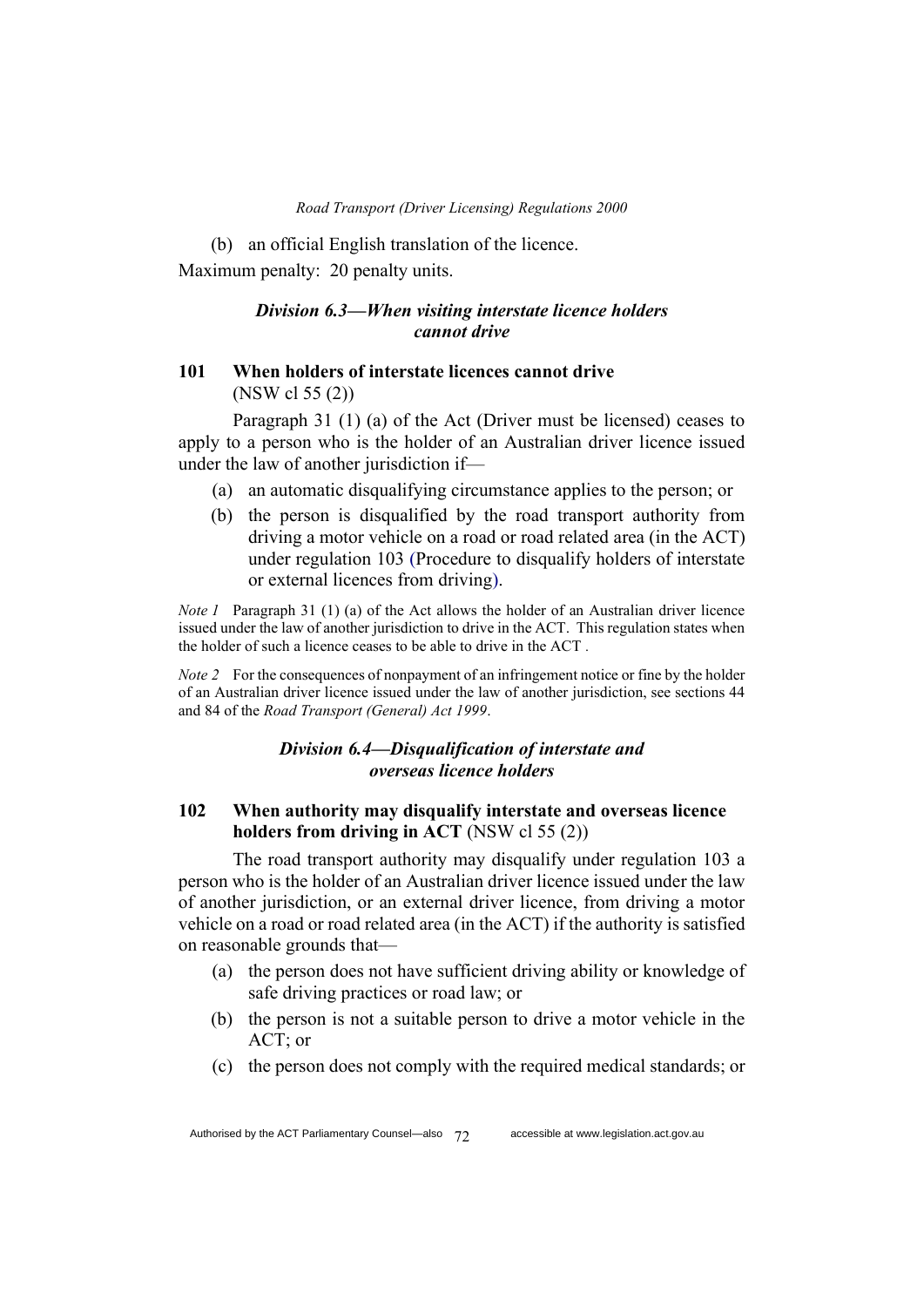- (d) the person's ability to drive safely is impaired by—
	- (i) an illness, injury or incapacity suffered by the person; or
	- (ii) the effects on the person of treatment (including the taking of a drug) for an illness, injury or incapacity suffered by the person; or
- (e) the person fails to comply with a requirement under regulation 78 (Tests and medical examinations of drivers etc); or
- (f) the person has not complied with any requirements of a law of any jurisdiction relating to the assessment, treatment, supervision or education of drivers convicted or found guilty of offences involving alcohol or drugs that apply to the person; or
- (g) the person has been convicted or found guilty of an offence in the ACT, and the offence could, if committed by the holder of a driver licence, have resulted in the driver licence being suspended or the holder being disqualified from holding or obtaining a driver licence; or
- (h) the person has failed to comply with a condition to which the licence is subject.

*Note* See subregulation 15 (2) for the meaning of *required medical standards*.

## **103 Procedure to disqualify holders of interstate or external licences from driving**

**(1)** If the road transport authority proposes to disqualify a person who is the holder of an Australian driver licence issued under the law of another jurisdiction or an external driver licence from driving a motor vehicle on a road or road related area in the ACT (the *proposed action*), the authority must give the person a written notice stating—

- (a) the proposed action; and
- (b) the grounds for the proposed action; and
- (c) any action that must be taken by the person to avoid or reverse the proposed action; and
- (d) the date when the disqualification takes effect (the *date of effect*).

*Note* The notice must also be in accordance with the code of practice for notification of reviewable decisions and review rights (see s 91 of the *Road Transport (General) Act 1999* and sch 1 to the *Road Transport (General) Regulations 2000*).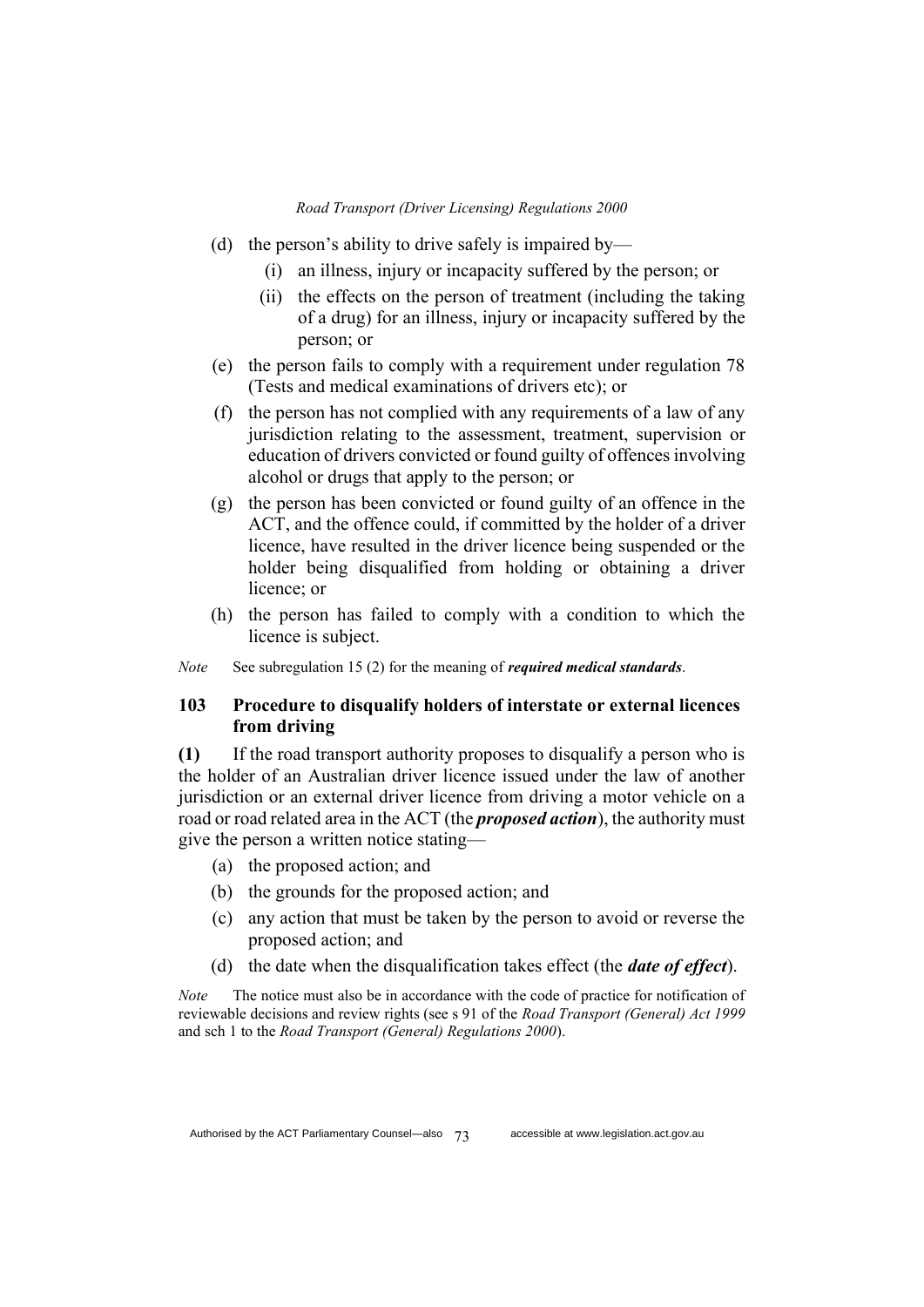**(2)** The notice must also state that, unless the notice is revoked by the road transport authority before the date of effect, the person must not drive a motor vehicle on a road or road related area in the ACT on or after the date of effect.

**(3)** The notice may, but need not, provide an opportunity for the person to make representations why the proposed action should not be taken.

**(4)** The date of effect must not be earlier than 14 days after the notice is given to the person.

**(5)** However, the road transport authority may decide that the disqualification is to take effect on a date not earlier than the date when the notice is given to the person if the authority proposes to disqualify the person from driving on a road or road related area in the ACT on the ground that—

- (a) the person does not have sufficient driving ability or knowledge of safe driving practices or road law; or
- (b) the person does not comply with the required medical standards; or
- (c) the person has failed to comply with a requirement under these regulations to—
	- (i) undergo a test or assessment of the person's driving ability or knowledge of safe driving practices or road law; or
	- (ii) undergo a medical examination by a doctor or allied medical professional; or
	- (iii) provide any documents in the person's possession or control relevant to the person's medical fitness to hold a driver licence or a driver licence of a particular class; or
- (d) the person has failed to comply with a requirement under these regulations to provide information about—
	- (i) an illness, injury or incapacity suffered by the person; or
	- (ii) the effects on the person of treatment (including the taking of a drug) for an illness, injury or incapacity suffered by the person; or
- (e) the person has not complied with any requirements of a law of any jurisdiction relating to the assessment, treatment, supervision or education of drivers convicted or found guilty of offences involving alcohol or drugs that apply to the person.

*Note* See subregulation 15 (2) for the meaning of *required medical standards*.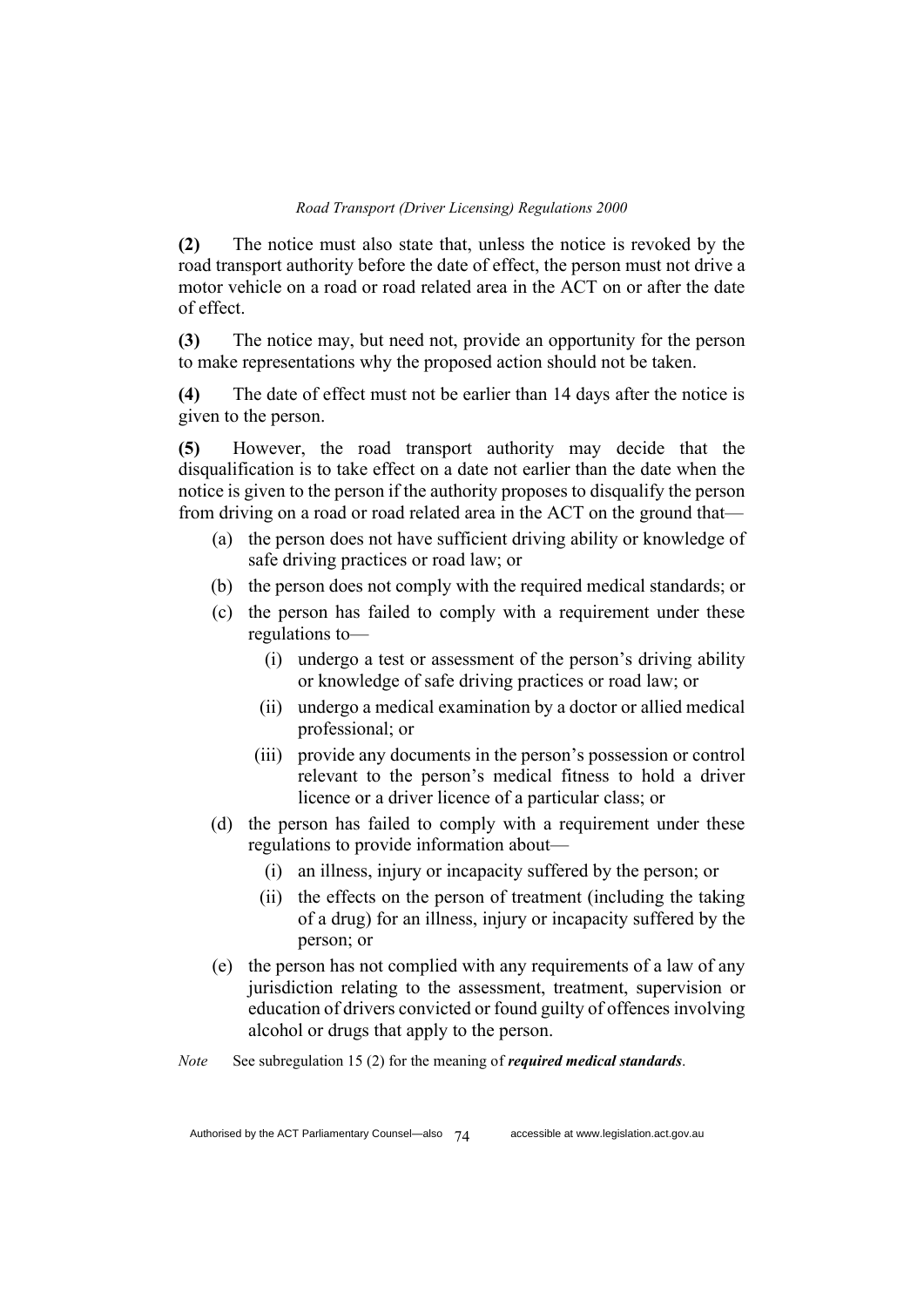### **PART 7—ACCREDITATION OF DRIVING INSTRUCTORS**

#### *Division 7.1—Accreditation of driving instructors*

## **104 Eligibility to apply for accreditation as driving instructor**  (MTA s 13B (1), (3))

**(1)** A person is eligible to apply for accreditation (including for the renewal of an accreditation) if—

- (a) the person is at least 21 years old; and
- (b) the person holds a full car licence or full licence of a higher class; and
- (c) the person has the skills to provide driver instruction and assessment; and
- (d) the person is a suitable person to be accredited; and
- (e) the person is medically fit to be accredited; and
- (f) for a person who is not accredited—the person has successfully completed an approved driving instructors training course within the last year; and
- (g) the person is not disqualified under regulation 112 (Procedures for authority taking action in relation to accreditation) from applying for accreditation.

**(2)** For paragraph (1) (e), a person is medically fit to be accredited if the person has been examined by a doctor within the last 6 months in accordance with the relevant publication mentioned in the definition of *required medical standards* in subregulation 15 (2) and the doctor certifies that—

- (a) the doctor has personally examined the person on a stated date; and
- (b) the person complies with the required medical standards.

**(3)** The road transport authority may exempt a person from the eligibility requirement mentioned in paragraph (1) (f).

**(4)** An exemption given under subregulation (3) may be conditional.

**(5)** If an exemption under subregulation (3) is given subject to conditions, the exemption applies only if all the conditions of the exemption are being complied with.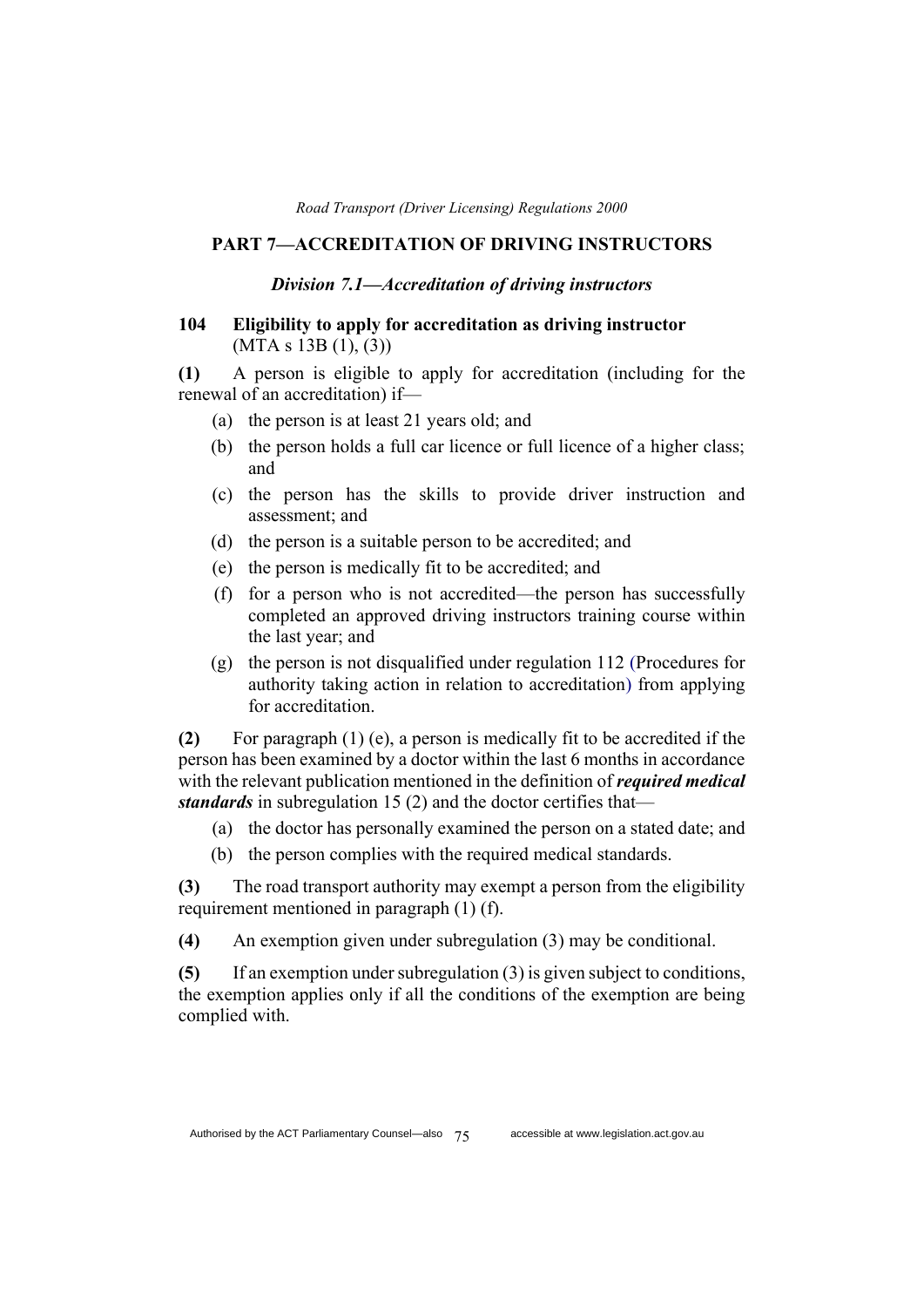#### **105 Application procedure for accreditation** (MTA s 13B (2), s 13C))

**(1)** A person who applies to the road transport authority for accreditation (including for the renewal of an accreditation) must give the authority—

- (a) a completed application form for accreditation; and
- (b) a medical certificate in accordance with subregulation 104 (2); and
- (c) a consent signed by the person for a police officer to make inquiries about any criminal record of the person and any infringement notices served on the person.

*Note* The definition of *infringement notice* in the dictionary to the Act includes a notice (however described) served on a person under the law of another jurisdiction that gives the person the option of paying an amount for an offence instead of being charged with the offence.

**(2)** The road transport authority may require the person to give the authority any additional documents or other information that the authority reasonably needs to decide the application.

### **106 When applications for accreditation can be refused**

**(1)** The road transport authority may refuse to approve an application by a person for accreditation (including for the renewal of an accreditation) if the authority believes on reasonable grounds that—

- (a) the person is not eligible to apply for accreditation; or
- (b) the person does not have sufficient driving ability, or knowledge of safe driving practices or road law, to provide driver instruction and assessment; or
- (c) the person does not have the other skills needed to provide driver instruction and assessment; or
- (d) the person did not successfully complete any training that the authority has, under regulation 121, required the person to undertake; or
- (e) the person has not complied with a requirement made by the authority in relation to the application; or
- (f) the person has breached a code of practice approved under regulation 118 (Code of practice for driving instruction).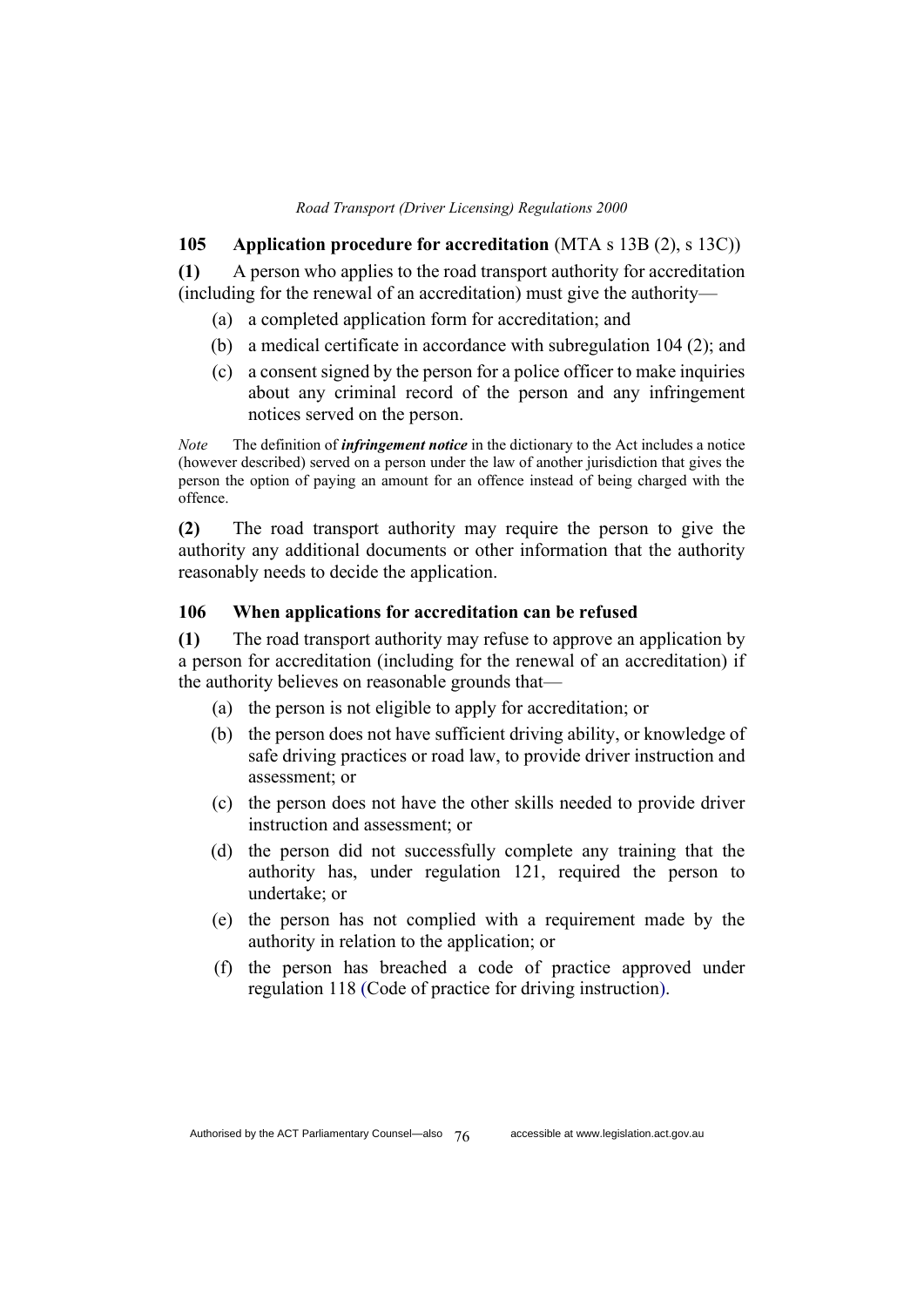**(2)** Without limiting paragraph (1) (a), the road transport authority may refuse to approve the application because the person is not a suitable person to be accredited if, within the last 5 years before the application—

- (a) the person has been convicted or found guilty of a disqualifying offence; or
- (b) the person has been disqualified (whether or not by court order) from holding or obtaining an Australian driver licence under the law of any jurisdiction; or
- (c) the person's Australian driver licence has been suspended under the law of any jurisdiction, other than for the nonpayment of an infringement notice penalty or under Part 6 (Fine defaulters) of the *Road Transport (General) Act 1999* or a corresponding law of any other jurisdiction.

*Note 1* See subregulation 15 (1) for the meaning of *disqualifying offence*.

*Note 2* The definition of *infringement notice* in the dictionary to the Act includes a notice (however described) served on a person under the law of another jurisdiction that gives the person the option of paying an amount for an offence instead of being charged with the offence.

## **107 Accreditation and certificates of accreditation**  (MTA s 13B (1), s 13D, s 13E)

**(1)** If the road transport authority approves an application by a person for accreditation, the authority must give the person a certificate of accreditation.

- **(2)** The certificate of accreditation must show—
	- (a) the accreditation number allocated to the person; and
	- (b) the person's full name; and
	- (c) a photograph of the person; and
	- (d) the person's signature (or a reproduction of the signature); and
	- (e) the expiry date of the accreditation.
- **(3)** An accreditation is for 1 year.
- **108 Display and production of certificate of accreditation**  (MTA s 13F, s 13G)

**(1)** If a driving instructor is using a motor vehicle for driver instruction or driver assessment, the instructor must not, without reasonable excuse, fail to display his or her certificate of accreditation.

Maximum penalty: 5 penalty units.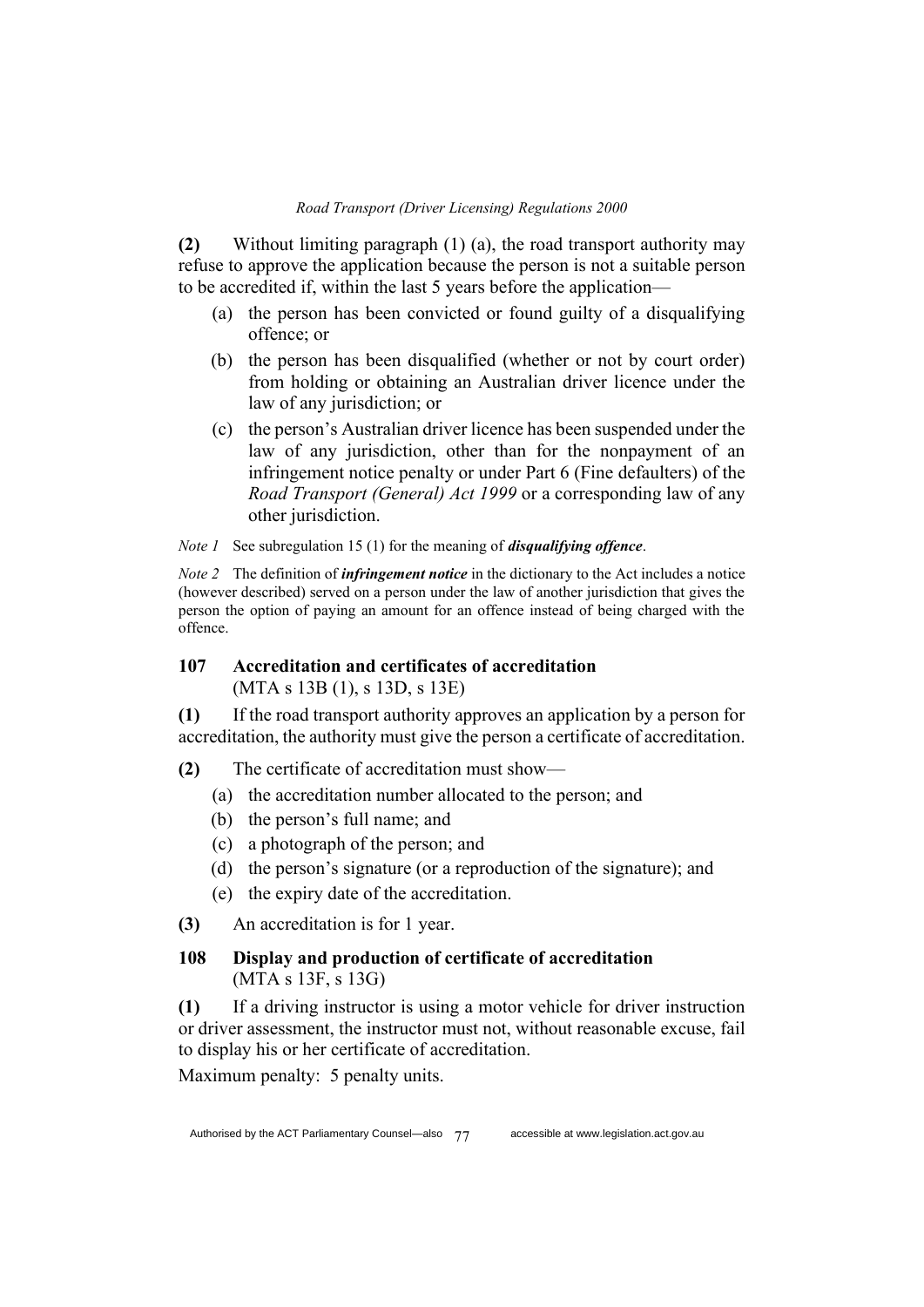**(2)** A driving instructor must not, without reasonable excuse, fail to produce his or her certificate of accreditation for inspection when required to do so by a police officer or authorised person.

Maximum penalty: 5 penalty units.

#### **109 Surrender of accreditation** (MTA s 13H (6))

**(1)** A person who is accredited may apply to the road transport authority to surrender the person's accreditation.

**(2)** The application may be made personally by the person or by an agent who produces written evidence of his or her appointment as agent.

**(3)** The person must, with the application—

- (a) return the certificate to the road transport authority; or
- (b) if the certificate has been stolen, lost or destroyed—give the authority a statement, signed by the person or agent, that the certificate has been stolen, lost or destroyed.

**(4)** If the person complies with this regulation, the road transport authority must approve the application unless the authority is taking action to suspend or cancel the person's accreditation.

## *Division 7.2—Suspension, cancellation and other action in relation to accreditation*

**110 Automatic suspension or cancellation of accreditation**  (MTA s 13H (4))

A person's accreditation is automatically—

- (a) suspended during any period when the person's Australian driver licence is suspended; or
- (b) cancelled if the person's Australian driver licence is cancelled.
- **111 When authority may take action in relation to accreditation**  (MTA s 13H (1), (5), s 13J (1), s 13K)

The road transport authority may take action under regulation 112 (Procedures for authority taking action in relation to accreditation) in relation to a person's accreditation if—

(a) the person has been convicted or found guilty of a disqualifying offence; or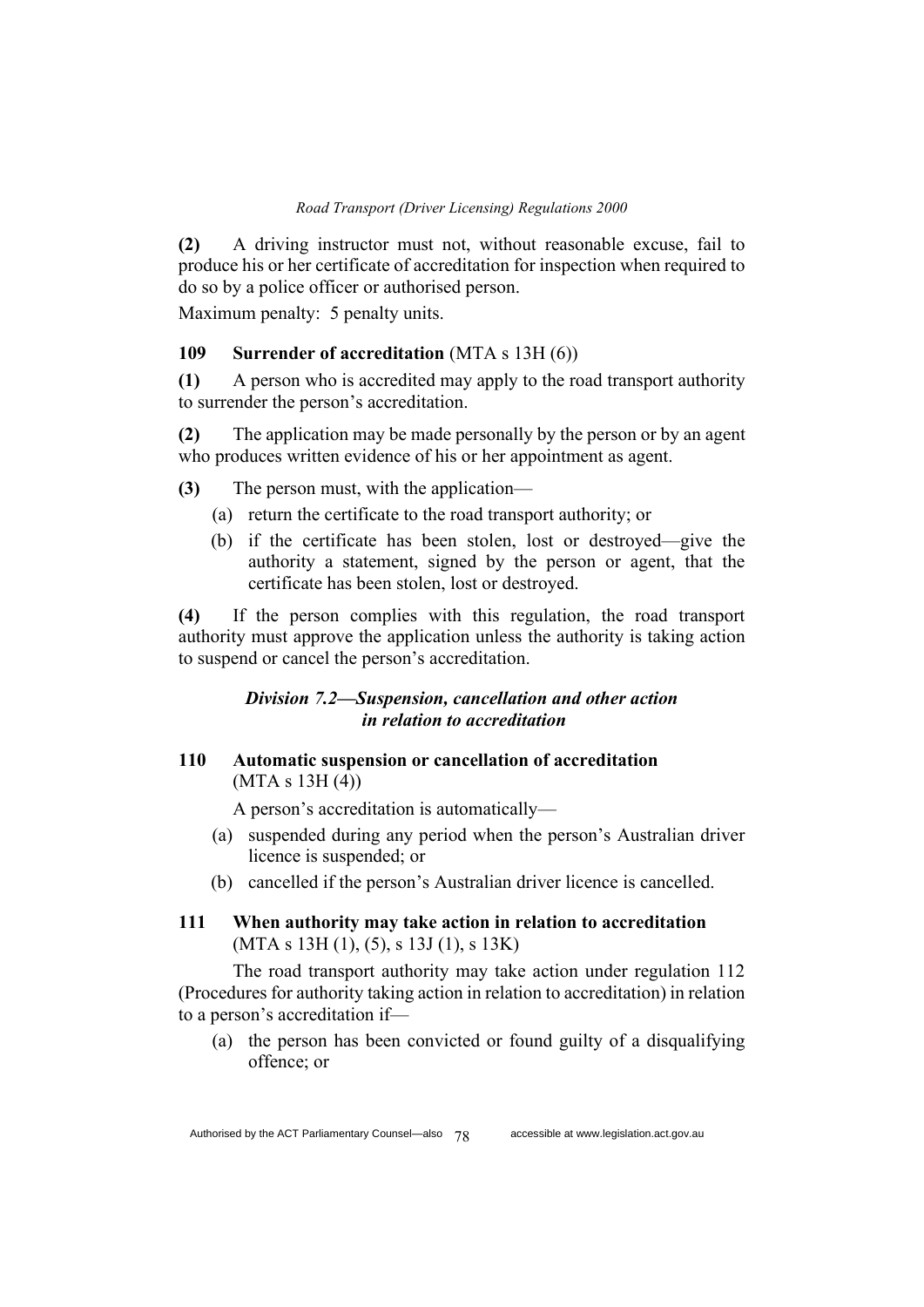- (b) the person does not hold a full car licence or full licence of a higher class; or
- (c) the person obtained accreditation because of a false or misleading statement made, or false or misleading information supplied, by the person in or in relation to the application for (or for renewal of) accreditation; or
- (d) the person does not have sufficient driving ability or knowledge of safe driving practices or road law to provide driver instruction and assessment; or
- (e) the person does not have the other skills to provide driver instruction and assessment; or
- (f) the person is not a suitable person to be accredited; or
- (g) the person does not comply with the required medical standards; or
- (h) the person did not, without reasonable excuse, successfully complete any training that the authority has, under regulation 121 (Authority may require instructor to undertake training), required the person to undertake; or
- (i) the person has breached a code of practice approved under regulation 118 (Code of practice for driving instruction).

*Note* See subregulation 15 (1) for the meaning of *disqualifying offence*.

## **112 Procedures for authority taking action in relation to accreditation** (MTA s 13H (1)-(2), (7), s 13J, s 13K, s 13N)

**(1)** The road transport authority may take the following action under this regulation in relation to a person's accreditation:

- (a) cancel the accreditation and disqualify the person from applying for accreditation for a period of not longer than 2 years;
- (b) suspend the accreditation for a period of not longer than 1 year and, if the authority considers appropriate, disqualify the person from applying for accreditation for a period of not longer than 1 year;
- (c) if the accreditation is already suspended—do either of the following:
	- (i) cancel the accreditation and disqualify the person from applying for accreditation for a period of not longer than 2 years;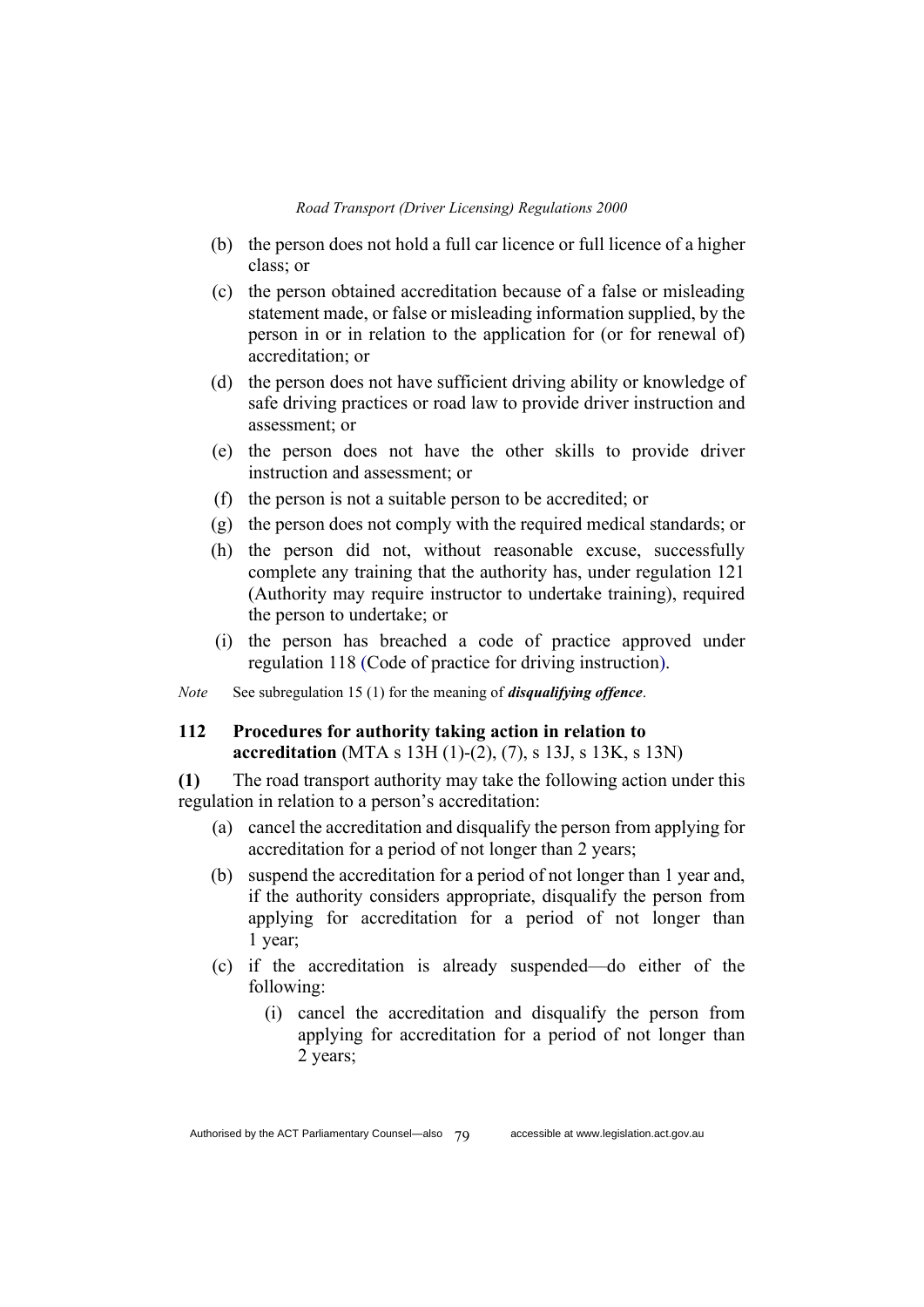(ii) suspend the accreditation for an additional period of not longer than 1 year and, if the authority considers appropriate, disqualify the person from applying for accreditation for a period, or an additional period, of not longer than 1 year.

**(2)** If the road transport authority proposes to take action under this regulation in relation to a person's accreditation, the authority must give the person a notice that—

- (a) states the proposed action, including any proposed suspension (or additional suspension) period and any proposed period of disqualification (or additional disqualification) from applying for accreditation; and
- (b) states the grounds for the proposed action; and
- (c) invites the person to make written representations, within a stated period of at least 14 days after the person is given the notice, why the proposed action should not be taken.

*Note* The notice must also be in accordance with the code of practice for notification of reviewable decisions and review rights (see s 91 of the *Road Transport (General) Act 1999* and sch 1 to the *Road Transport (General) Regulations 2000*).

**(3)** If, after considering any written representations made by the person within the stated period, the road transport authority is satisfied on reasonable grounds that a ground mentioned in regulation 111 (When authority may take action in relation to accreditation) exists to take action under this regulation, the authority may take any of the following action:

- (a) if the proposed action included cancelling the accreditation—either cancel the accreditation or suspend the accreditation for a period of not longer than 1 year;
- (b) if the proposed action included suspending the accreditation for a stated period or a stated additional period—suspend the accreditation for a period of not longer than that period;
- (c) if the proposed action included disqualifying the person from applying for accreditation for a stated period or stated additional period—disqualify the person from applying for accreditation for not longer than that period.

**(4)** The road transport authority must tell the person in writing of the decision.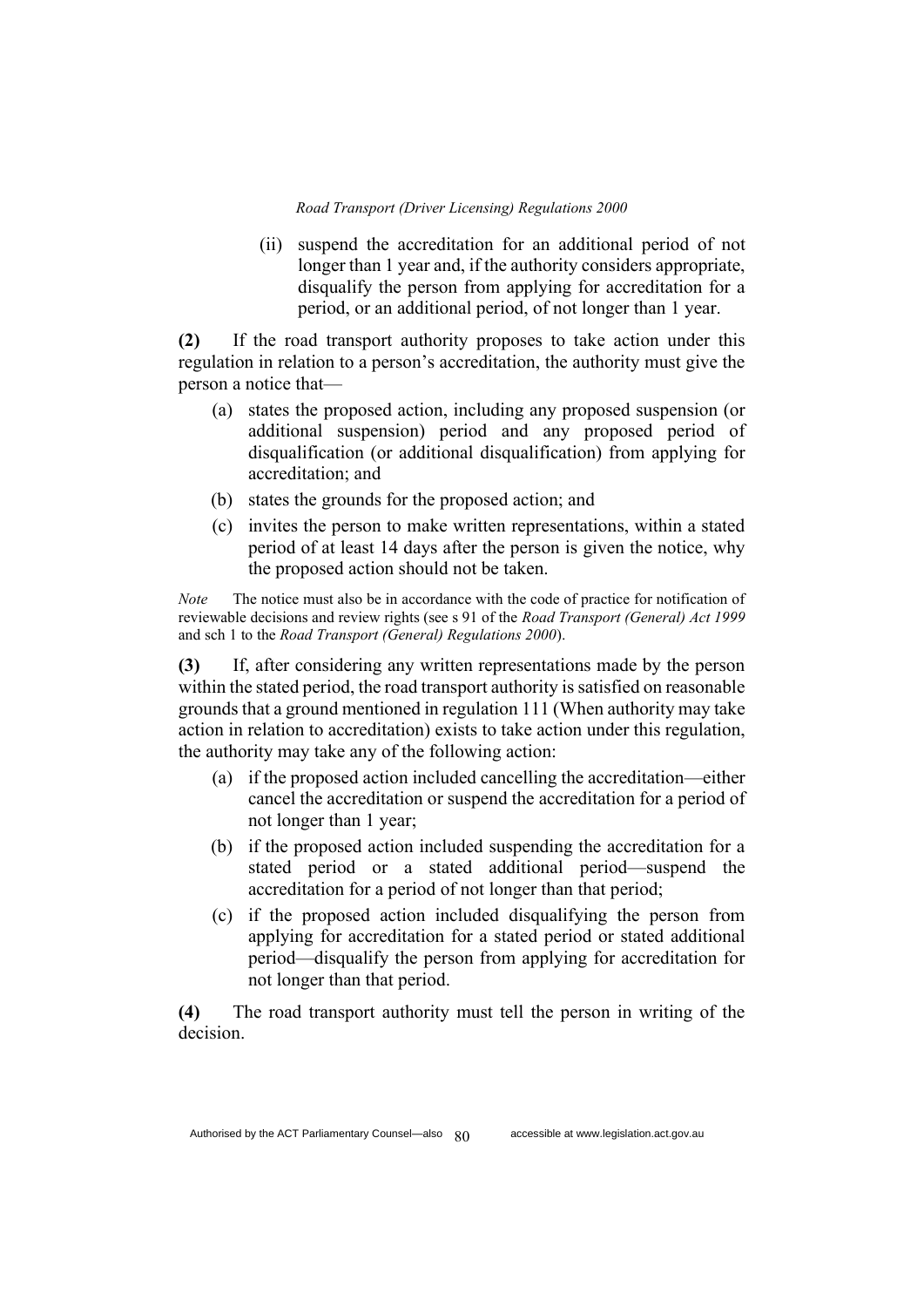**(5)** If the road transport authority decides to suspend or cancel the accreditation, or disqualify the person from applying for accreditation, the authority must also tell the person in writing when the suspension, cancellation or disqualification takes effect.

**(6)** A suspension or cancellation must not take effect earlier than 7 days after the person is told about the decision.

**(7)** If the road transport authority suspends a person's accreditation, the person is, during the period of the suspension—

- (a) taken not to be accredited as a driving instructor; and
- (b) disqualified from applying for accreditation as a driving instructor.

### **113 Return of certificate of accreditation** (MTA s 13M)

**(1)** If a person's accreditation is suspended or cancelled, the person must not fail, without reasonable excuse, to return his or her certificate of accreditation to the road transport authority as soon as practicable (but within 7 days) after the suspension or cancellation takes effect.

Maximum penalty: 20 penalty units.

**(2)** If the person's accreditation is suspended and the accreditation has not expired when the suspension ends, the road transport authority must return the certificate of accreditation to the person if the person asks for its return.

### *Division 7.3—Driving instruction*

### **114 Use of vehicle for instruction** (MTA s 13P)

**(1)** A driving instructor must not use a motor vehicle for driving instruction or driver assessment if the vehicle—

- (a) does not display L-plates in accordance with subregulation 21 (3); or
- (b) does not have an internal mirror (in addition to a rear-vision mirror for use by the driver) that enables the instructor to clearly see by reflection the road behind the vehicle and any following or overtaking vehicle; or
- (c) does not have controls (in addition to those for use by the driver) by which the instructor can operate the brake pedal and, for a manual transmission vehicle, the clutch pedal; or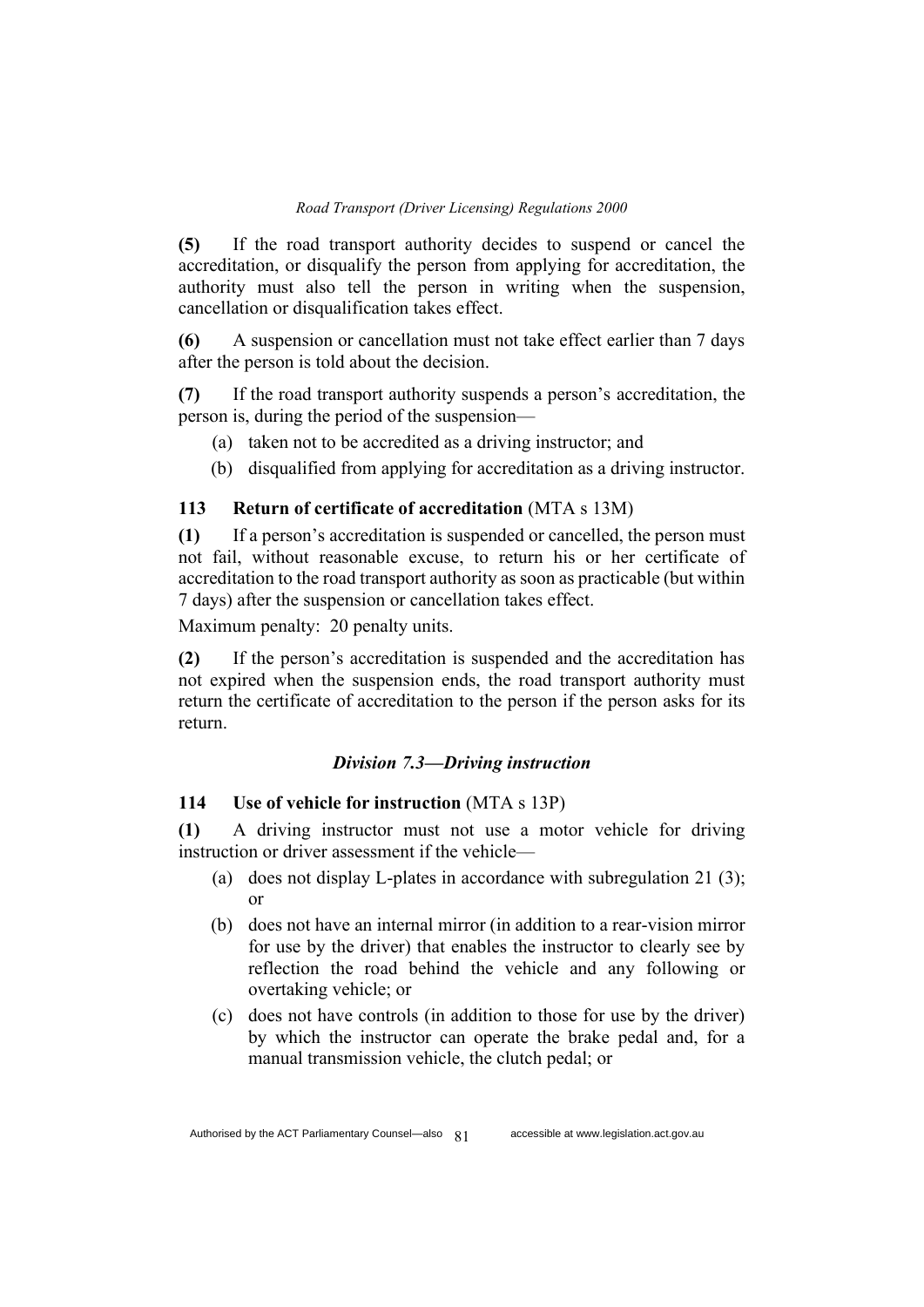(d) has a foot-operated accelerator on the passenger side. Maximum penalty: 20 penalty units.

**(2)** Paragraph (1) (c) does not apply if the motor vehicle is provided by the person being instructed or assessed.

# **115 Instructor to maintain liability insurance** (MTA s 13Q)

**(1)** A driving instructor must, at all times, maintain an insurance policy that insurers the instructor against liability, to the extent of \$5,000,000, in relation to the death of, or bodily injury to, a person caused by, or arising out of the use of, a motor vehicle (whether or not on a road or road related area) for providing driver instruction and assessment.

Maximum penalty: 20 penalty units.

**(2)** The road transport authority may, by written notice given to a driving instructor, require the instructor to produce evidence to the authority, within a stated reasonable time, that the instructor holds the insurance policy required by subregulation (1).

**(3)** A person must not, without reasonable excuse, fail to comply with a notice under subregulation (2).

Maximum penalty: 5 penalty units.

# **116 Completion of learner driver logbooks** (MTA s 13S)

**(1)** A person must not make an entry in a part of a learner driver logbook that is required to be completed by a driving instructor unless the person is a driving instructor or an authorised person.

Maximum penalty: 20 penalty units.

**(2)** A driving instructor must not make an entry in a learner driver logbook about driver instruction and assessment provided by the instructor to the person to whom the book is issued unless the instructor has personally provided the driver instruction and assessment.

Maximum penalty: 20 penalty units.

**(3)** A person must not—

- (a) make an entry in a learner driver logbook that the person knows is false, misleading or incomplete in a material particular; or
- (b) change a learner driver logbook in a way that is calculated to deceive; or
- (c) forge, or fraudulently change or use, a learner driver logbook; or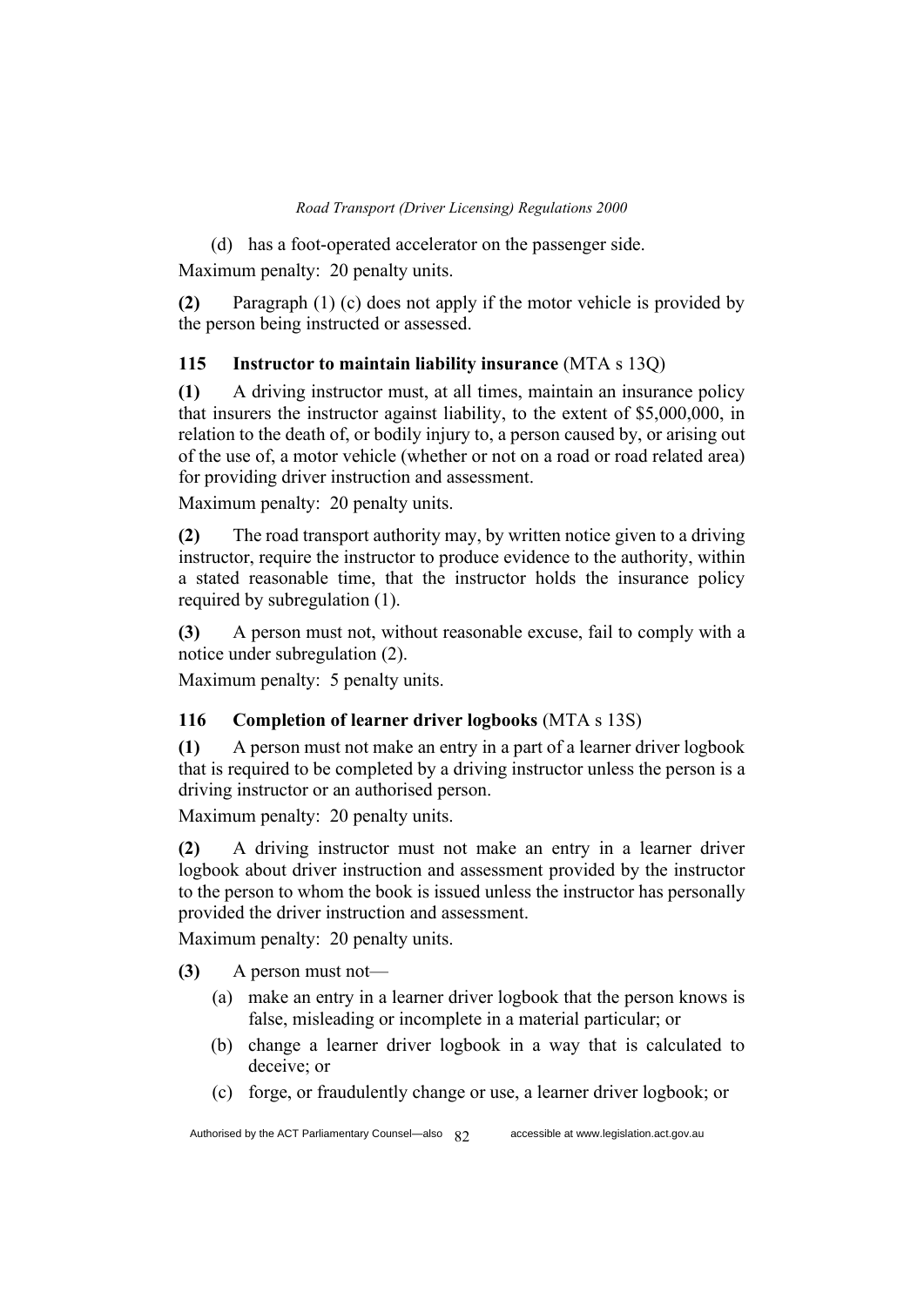(d) fraudulently lend or allow to be used by someone else a learner driver logbook.

Maximum penalty: 20 penalty units.

## **117 Pretending to be accredited** (MTA s 13T)

A person must not pretend to be accredited.

Maximum penalty: 20 penalty units.

## **118 Code of practice for driving instruction**  (MTA s 13U, s 13V, s 13W)

**(1)** The road transport authority may approve a code of practice about any of the following:

- (a) the skills required by a person to provide driver instruction and assessment;
- (b) motor vehicles to be used for driver instruction and assessment;
- (c) the assessment, achievement and review by a driving instructor of a person's suitability to be issued with a provisional car licence;
- (d) the review by an authorised person of driver instruction and assessment provided by a driving instructor.

**(2)** An approval under subregulation (1) is a disallowable instrument for the *Subordinate Laws Act 1989*.

**(3)** The road transport authority must ensure that people may inspect, free of charge, any code of practice.

**(4)** A person may buy a copy of a code of practice from the road transport authority.

# **119 Approval of learner driver standards**

**(1)** The road transport authority must approve standards for the assessment of a person's suitability to be issued with a provisional car licence.

**(2)** The road transport authority must notify the giving of an approval in the Gazette.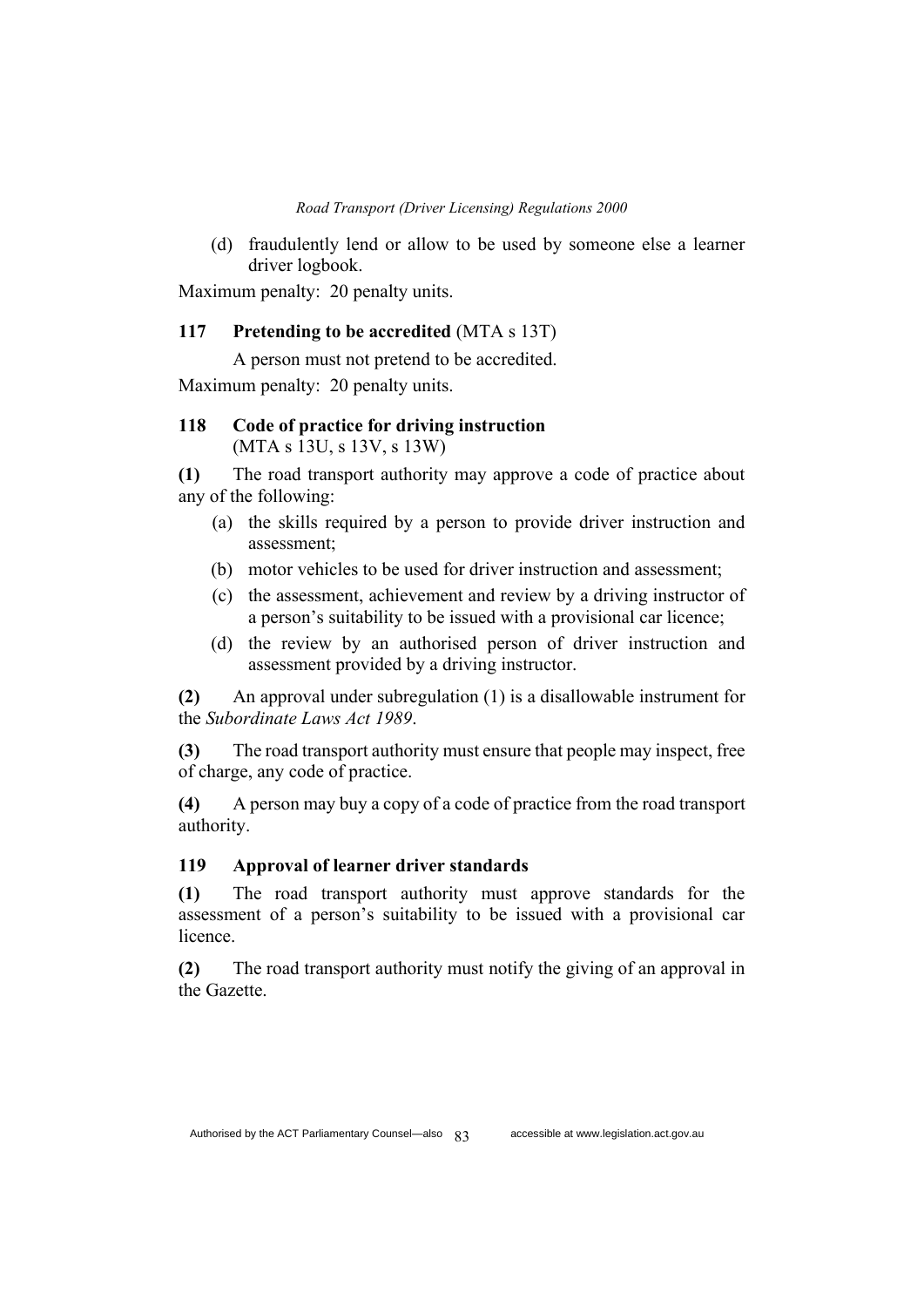#### *Division 7.4—Other matters*

### **120 Tests and medical examinations of driving instructors etc**

**(1)** The road transport authority may, by written notice given to a person, require the person, within the reasonable time stated in the notice, to do all or any of the following:

- (a) if the person is an applicant for accreditation or a driving instructor—
	- (i) undergo tests or assessments, or provide other evidence, of the person's driving ability or knowledge of safe driving practices or road law to provide driver instruction and assessment; or
	- (ii) provide other evidence of the person's suitability to be accredited;
- (b) if the person is a driving instructor—
	- (i) undergo tests or assessments, or provide other evidence, of the person's driving ability or knowledge of safe driving practices or road law to continue to be accredited; or
	- (ii) provide other evidence of the person's suitability to continue to be accredited; or
	- (iii) undergo, at the person's own cost, a medical examination by a doctor or allied medical professional (or a stated doctor or allied medical professional) in accordance with the relevant publication mentioned in the definition of *required medical standards* in subregulation 15 (2); or
	- (iv) if the person has undergone a medical examination mentioned in subparagraph (i)—provide a report of the examination; or
	- (v) provide other evidence of compliance with the required medical standards; or
	- (vi) provide information about—
		- (A) an illness, injury or incapacity suffered by the person; or
		- (B) the effects on the person of treatment (including the taking of a drug) for any illness, injury or incapacity suffered by the person; or
	- (vii) provide any documents in the person's possession or control relevant to the person's medical fitness to be accredited.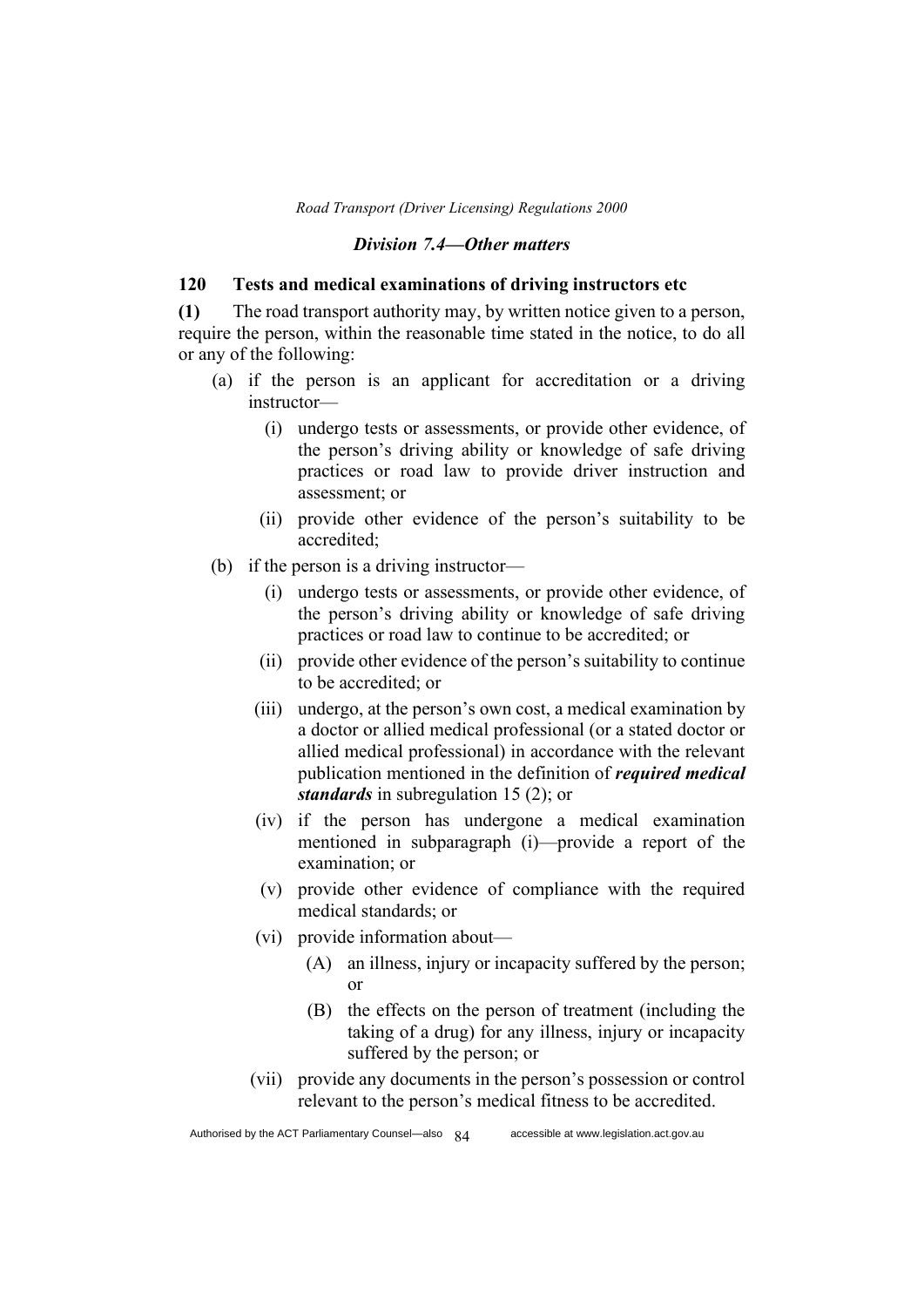**(2)** For subparagraph (1) (b) (i) or (ii), the road transport authority may accept a certificate of the results of a medical examination conducted in another jurisdiction if the examination was conducted in accordance with the relevant publication mentioned in the required medical standards.

**(3)** The road transport authority may accept evidence of compliance with a requirement in subparagraph (1) (a) (i) or (ii) or subparagraph  $(1)$   $(b)$   $(i)$ ,  $(ii)$  or  $(v)$  that the person has obtained in another jurisdiction.

## **121 Authority may require instructor to undertake training**

The road transport authority may, by written notice given to a driving instructor, require the instructor, within a stated period—

- (a) to undertake an approved driving instructors training course or a part of such a course, or another form of training; and
- (b) to provide evidence to the authority, in a form acceptable to the authority, that the instructor has successfully completed the training.

## **122 Approval of driving instructors training courses** (MTA s 13Y)

**(1)** The road transport authority may approve courses for the training of people who wish to become driving instructors and for driving instructors.

**(2)** The road transport authority must notify the giving of an approval in the Gazette.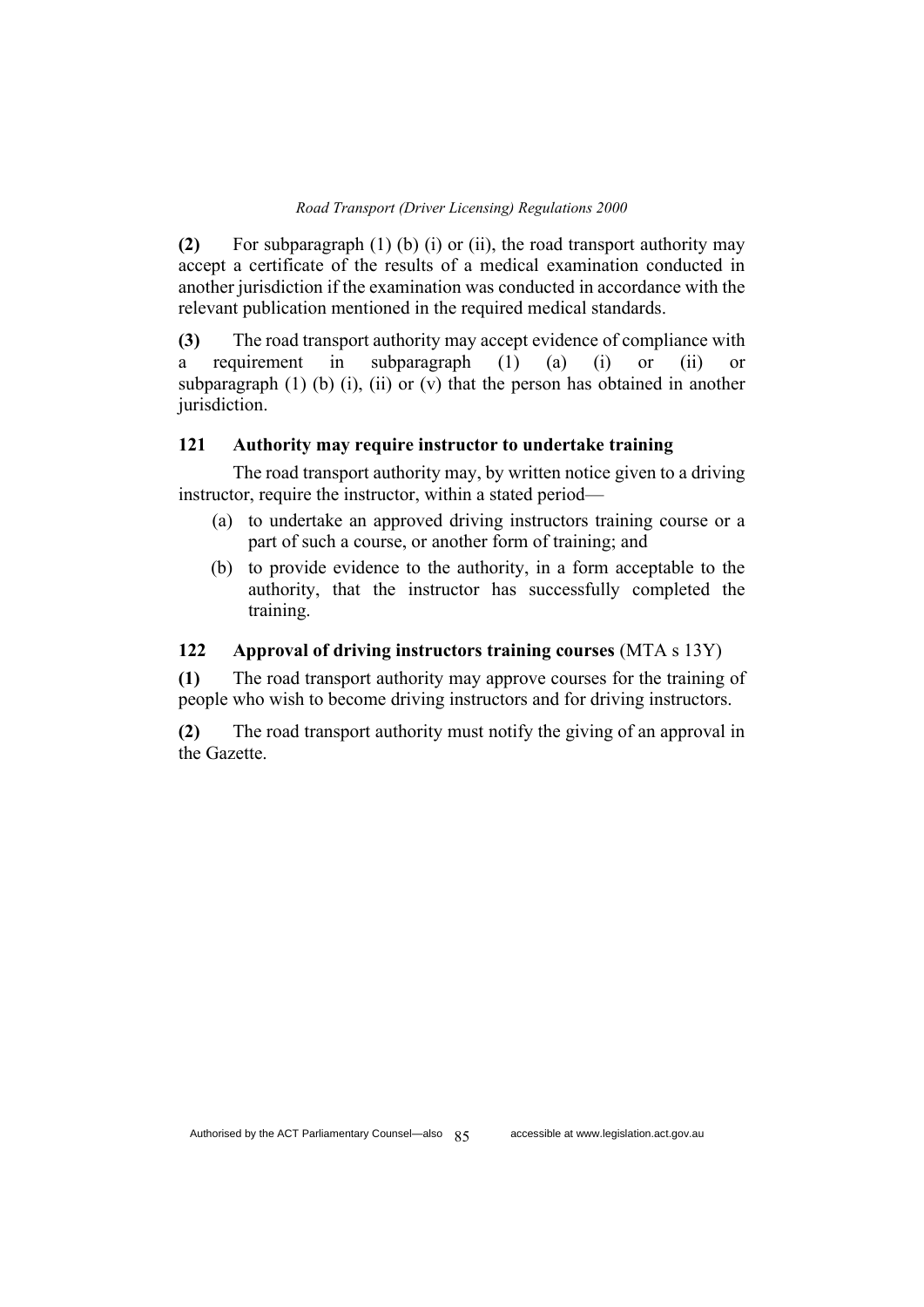## **PART 8—DEMERIT POINTS IN RELATION TO SPECIFIC KINDS OF LICENCES**

### *Division 8.1—Learner and provisional licences*

## **123 Demerit points incurred by applicant for issue or renewal of learner or provisional licences**

**(1)** This regulation applies to a person who applies to the road transport authority for the issue or renewal of a learner or provisional licence if the person has incurred demerit points within the previous 3 years.

**(2)** If the person has not at any time held a licence of the kind applied for, the road transport authority may approve the application and issue a licence of that kind to the person despite the demerit points that the person has incurred in the previous 3 years.

**(3)** If the road transport authority issues a learner or provisional licence to the person under subregulation (2), all demerit points recorded in the demerit points register against the person on the issue of the licence are taken to be deleted.

**(4)** If the person is the holder of the licence of the kind applied for, or has at any time held such a licence, the road transport authority may approve the application and issue a licence of that kind to the person, or renew the licence, despite the demerit points that the person has incurred in the previous 3 years.

**(5)** However, if the road transport authority issues a learner or provisional licence to the person under subregulation (4), or renews the person's licence under the subregulation, and the person has incurred the relevant number or more demerit points within the previous 3 years, the authority must serve a notice of licence suspension on the person under regulation 125 (Notice of suspension of learner and provisional licences).

**(6)** Subregulation (3) does not prevent the road transport authority from keeping records of deleted demerit points.

- **(7)** In this regulation
	- *previous 3 years* means the 3 year period ending on the day when the person last committed an offence for which demerit points have been recorded against the person.

*relevant number*, of demerit points, means—

(a) for a learner licence—12; or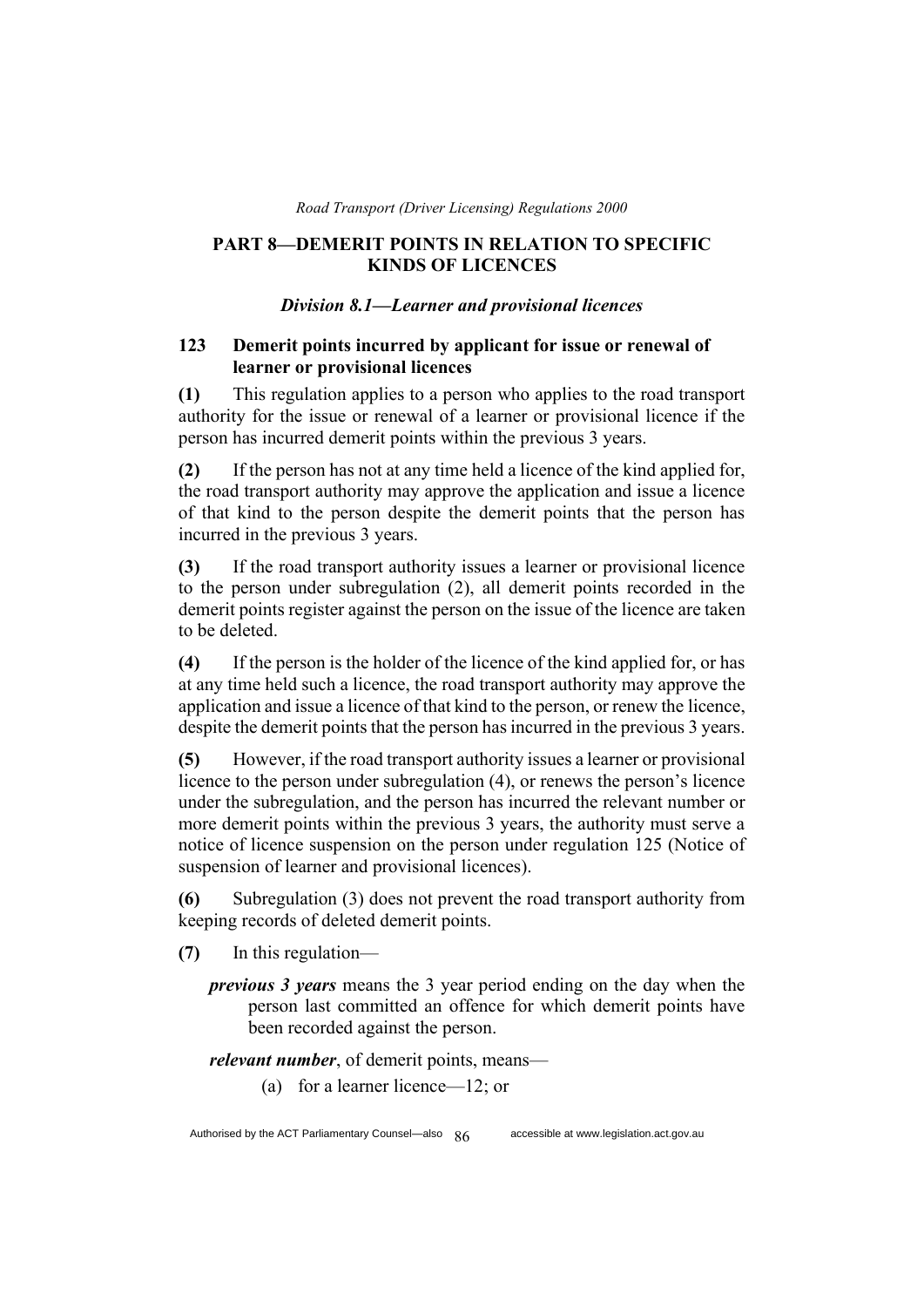- (b) for a provisional licence—8.
- **124 Demerit points incurred by learner and provisional licence holders** (NSW Act s 17, MTA s 180X, s 180Y)
- **(1)** This regulation applies to a person if—
	- (a) the person is the holder of a learner or provisional licence issued by the road transport authority; and
	- (b) the person incurs the relevant number or more demerit points within the 3 year period ending on the day when the person last committed an offence for which demerit points have been recorded against the person.

**(2)** The road transport authority must serve a notice of licence suspension on the person under regulation 125 (Notice of suspension of learner and provisional licences).

**(3)** In this regulation—

*relevant number*, of demerit points, means—

- (a) for a learner licence—12; or
- (b) for a provisional licence—8.

## **125 Notice of suspension of learner and provisional licences**

**(1)** A notice of licence suspension served on a person by the road transport authority under this regulation—

- (a) must state the date of the notice; and
- (b) must state details of the demerit points recorded in the demerit points register taken into account for the notice; and
- (c) must state the date, not earlier than 21 days after the notice is served on the person, when the suspension of the person's driver licence is to begin (the *date of effect*); and
- (d) must state the period of licence suspension; and
- (e) may include any additional information the road transport authority considers appropriate.

**(2)** The period of licence suspension is 3 months, beginning on the date of effect.

**(3)** If the person is served with a notice of licence suspension under this regulation, the person's driver licence is suspended for the period of licence suspension.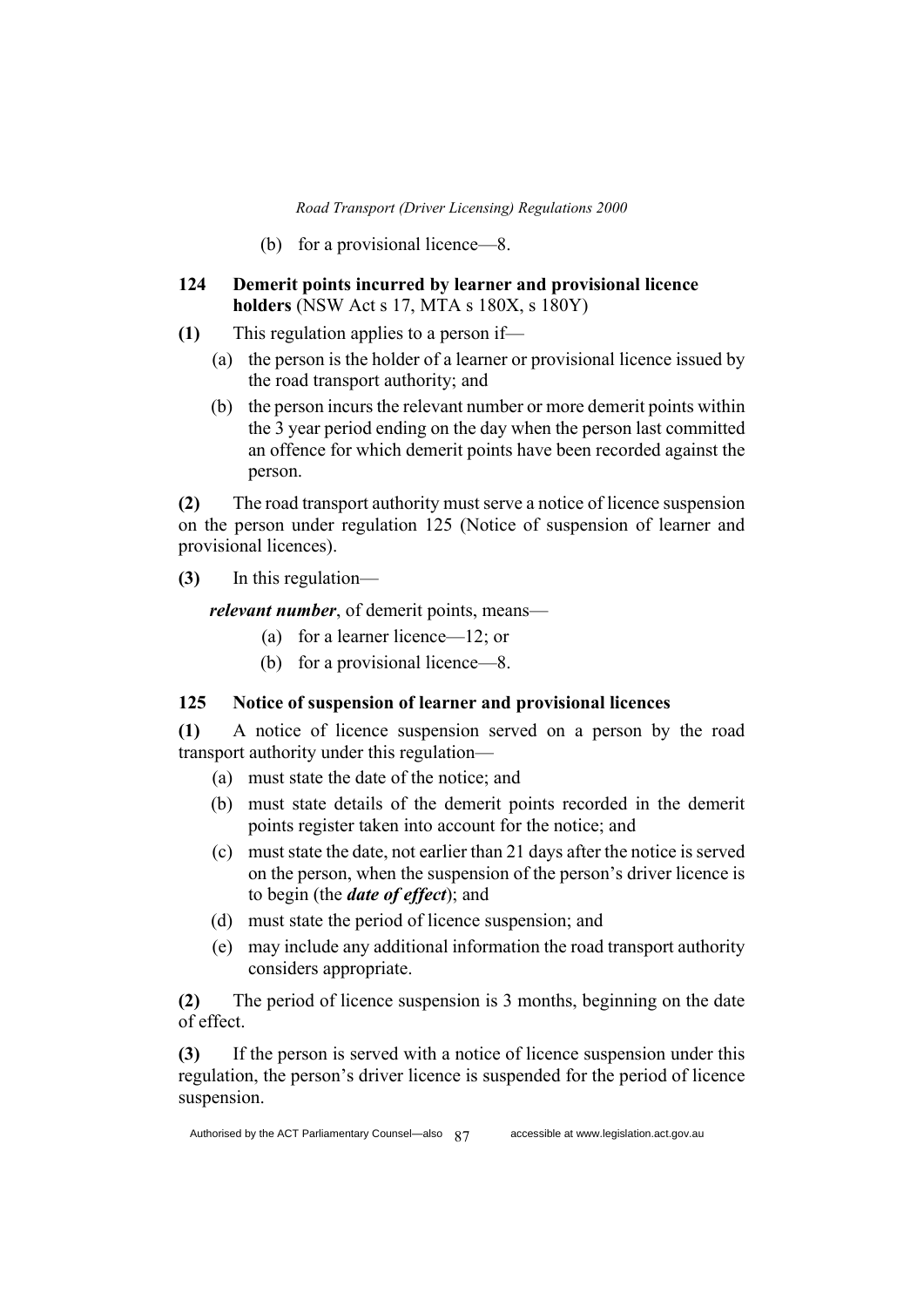**(4)** At the beginning of the period of licence suspension under this regulation, all demerit points recorded in the demerit points register on the date of the notice of licence suspension under this regulation, and taken into account for the notice, are taken to be deleted.

**(5)** Subregulation (4) does not prevent the road transport authority from keeping records of deleted demerit points.

## *Division 8.2—Additional provisional class*

## **126 Demerit points incurred by applicant for issue or renewal of additional provisional class**

**(1)** This regulation applies to a person who applies to the road transport authority for the variation of a driver licence to include an additional class, or the renewal of a driver licence with an additional provisional class, if the person has incurred demerit points within the previous 3 years.

**(2)** If the person has not at any time held an Australian driver licence of the additional class and regulation 34 (When additional class to be included as provisional class) requires the road transport authority to include the additional class in the licence as an additional provisional class, the authority may approve the application and vary the licence despite the demerit points that the person has incurred in the previous 3 years.

**(3)** If the person is the holder of an Australian driver licence that includes the additional class as an additional provisional class, or has at any time held an Australian driver licence of that class, the road transport authority may approve the application and issue to the person a driver licence that includes the additional provisional class, or renew the licence, despite the demerit points that the person has incurred in the previous 3 years.

**(4)** However, if the road transport authority issues a driver licence that includes the additional provisional class to the person under subregulation (3), or renews the person's driver licence that includes an additional provisional class under the subregulation, and the person has incurred 4 or more demerit points since the person was issued with the driver licence with the additional provisional class, the authority must serve a notice of licence suspension on the person under regulation 128 (Notice of suspension of additional provisional class).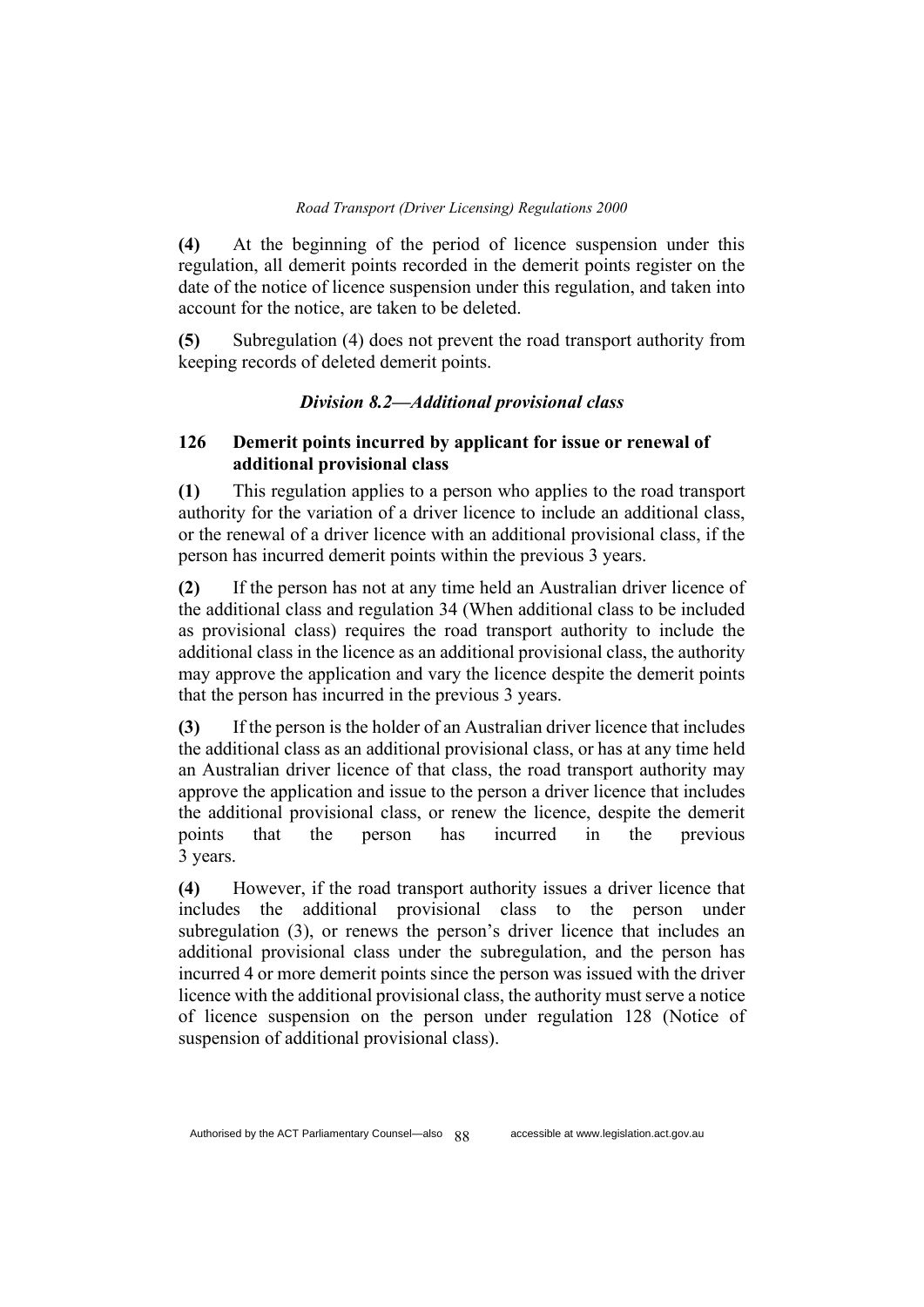- **(5)** In this regulation
	- *previous 3 years* means the 3 year period ending on the day when the person last committed an offence for which demerit points have been recorded against the person.

## **127 Demerit points incurred by holder of licence with additional provisional class** (MTA s 180ZA)

- **(1)** This regulation applies to a person if—
	- (a) the person is the holder of a driver licence (including a provisional licence) with an additional provisional class; and
	- (b) the person incurs 4 or more demerit points since the person was issued with a driver licence with the additional provisional class.

**(2)** To remove any doubt, the reference in paragraph (1) (b) to *demerit points* includes demerit points incurred for an offence committed while driving a motor vehicle that the person is permitted to drive under another class or kind of driver licence held by the person.

**(3)** The road transport authority must serve a notice of additional provisional class suspension on the person under regulation 128.

## **128 Notice of suspension of additional provisional class**

**(1)** A notice of additional provisional class suspension under this regulation—

- (a) must state the date of the notice; and
- (b) must state details of the demerit points recorded in the demerit points register taken into account for the notice; and
- (c) must state the date, not earlier than 21 days after the notice is served on the person, when the suspension of the additional provisional class is to begin (the *date of effect*); and
- (d) must state the period of suspension of the additional provisional class (the *suspension period*); and
- (e) may include any additional information the road transport authority considers appropriate.
- **(2)** The suspension period is 3 months, beginning on the date of effect.

**(3)** If the person is served with a notice of additional provisional class suspension under this regulation, the person's additional provisional class is suspended for the suspension period.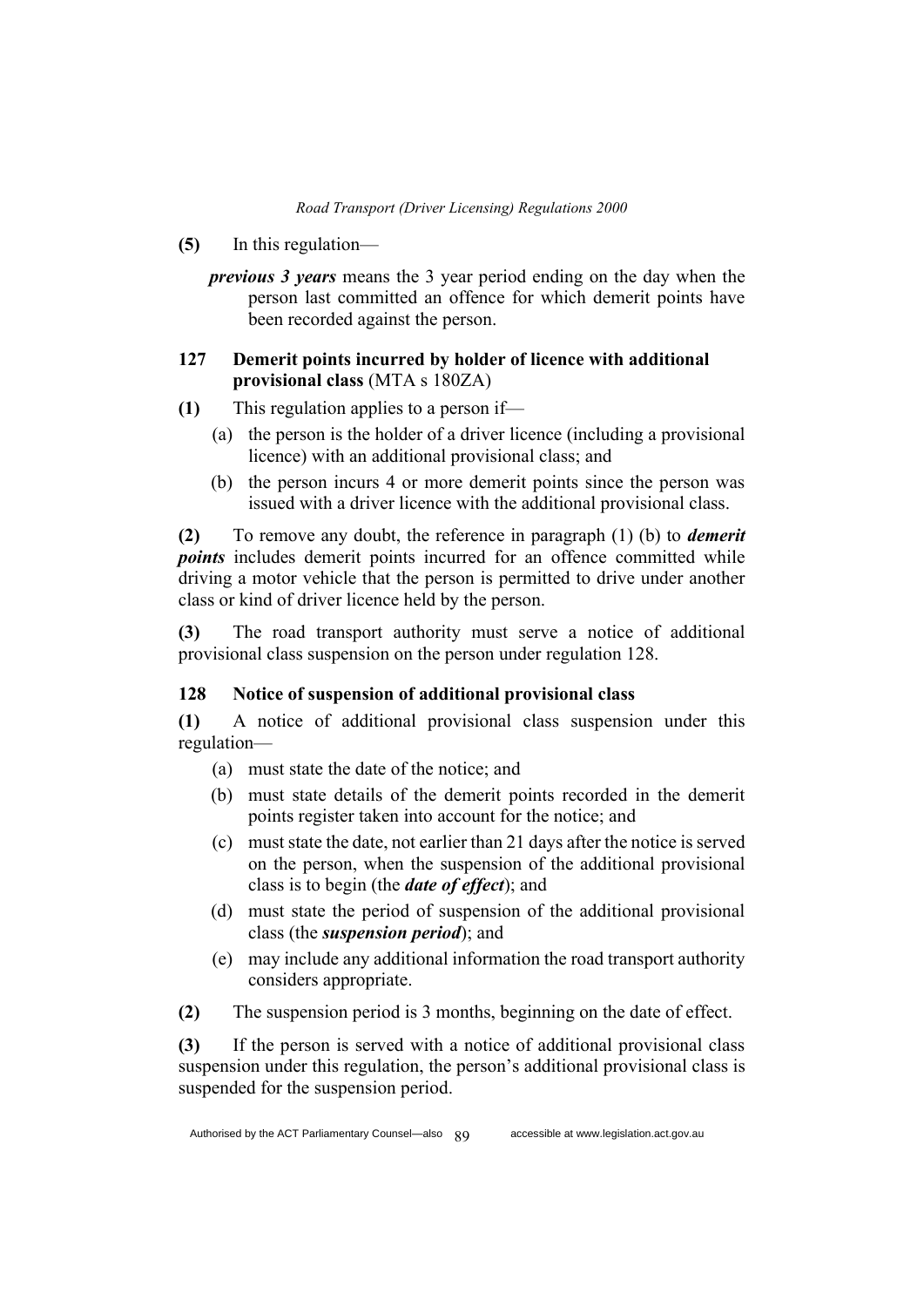**(4)** During the suspension period the person is not authorised to drive, on a road or road related area, a motor vehicle that the additional provisional class authorised the person to drive.

**(5)** To remove any doubt, the suspension of the additional provisional class under this regulation does not affect the person's authority to drive, on a road or road related area, a motor vehicle that the person is authorised to drive under another class or kind of driver licence held by the person.

**(6)** At the end of the suspension period, all demerit points recorded in the demerit points register on the date of the notice of additional provisional licence class suspension under this regulation, and taken into account for the notice, are taken to be deleted.

**(7)** Subregulation (6) does not prevent the road transport authority from keeping records of deleted demerit points.

## *Division 8.3—Restricted licences*

### **129 Demerit points incurred by applicant for restricted licence**

**(1)** This regulation applies to a person who applies to the road transport authority for the issue of a restricted licence if the person has incurred demerit points within the previous 3 years.

**(2)** The road transport authority may approve the application and issue the licence despite the demerit points that the person has incurred within the previous 3 years.

- **(3)** In this regulation
	- *previous 3 years* means the 3 year period ending on the day when the person last committed an offence for which demerit points have been recorded against the person.

## **130 Demerit points incurred by restricted licence holders**  (MTA s 180Z)

- **(1)** This regulation applies to a person if—
	- (a) the person is the holder of a restricted licence issued by the road transport authority; and
	- (b) the person incurs 2 or more demerit points since the person was issued with the restricted licence.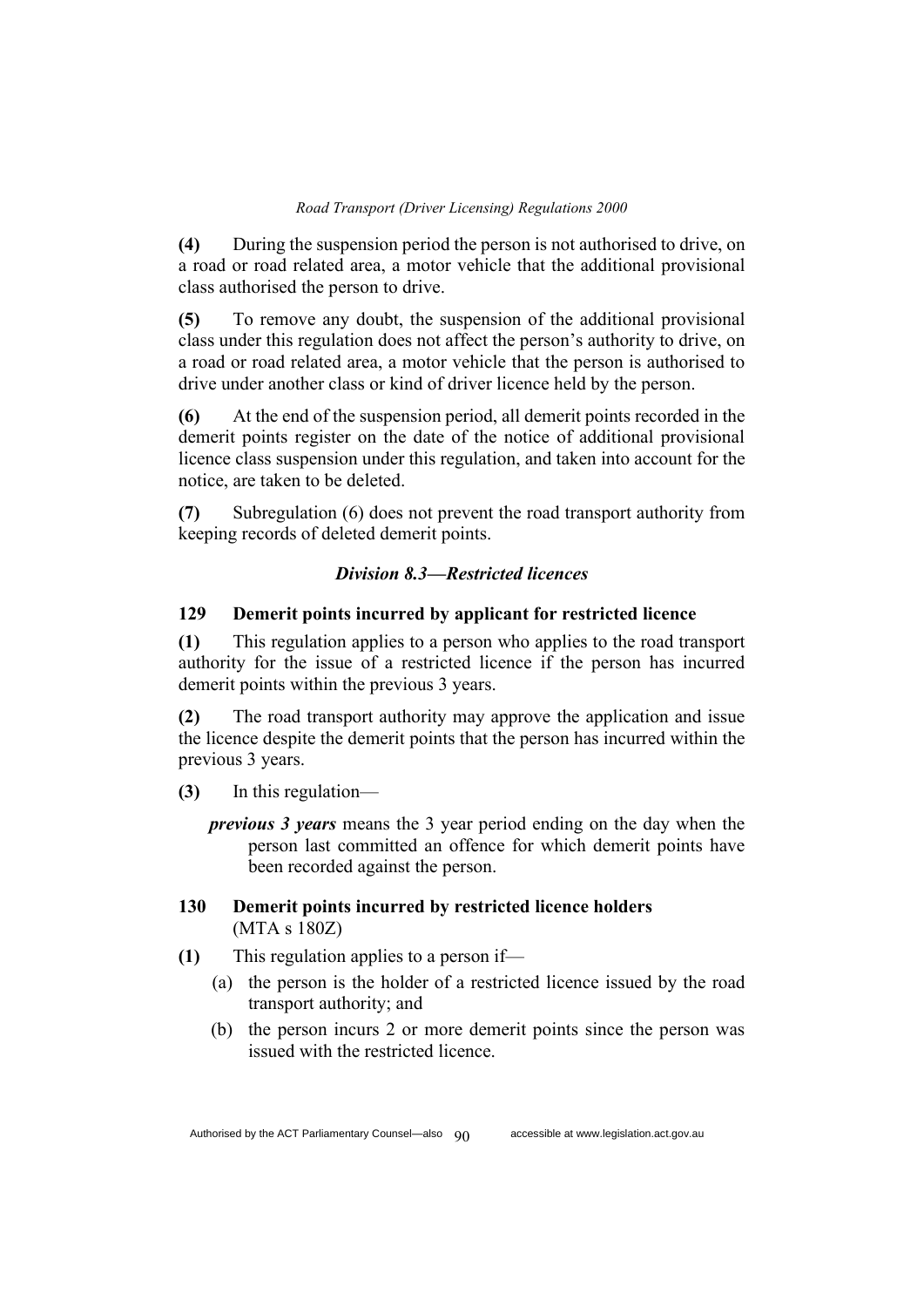**(2)** The road transport authority must serve a notice of licence cancellation on the person.

**(3)** The notice of licence cancellation—

- (a) must state the date of the notice; and
- (b) must state details of the demerit points recorded in the demerit points register taken into account for the notice; and
- (c) must state the date, not earlier than 21 days after the notice is served on the person, when the cancellation of the person's restricted licence takes effect (the *date of effect*); and
- (d) must state that the person is disqualified from applying for, or being issued with, a driver licence (including another restricted licence) for the remainder of the period for which the person was originally disqualified from holding or obtaining a driver licence; and
- (e) may include any additional information the road transport authority considers appropriate.

**(4)** If the person is served with a notice of licence cancellation under this regulation—

- (a) the person's restricted licence is cancelled on the date of effect; and
- (b) the person is disqualified from applying for, or being issued with, a driver licence (including a restricted licence) for the remainder of the period for which the person was originally disqualified from holding or obtaining a driver licence.

**(5)** On the date of effect, all demerit points recorded in the demerit points register on the date of the notice of licence cancellation under this regulation, and taken into account for the notice, are taken to be deleted.

**(6)** Subregulation (5) does not prevent the road transport authority from keeping records of deleted demerit points.

### *Division 8.4—Probationary licences*

## **131 Demerit points incurred by applicant for issue or renewal of probationary licence** (MTA s 180V (5))

**(1)** This regulation applies to a person who applies to the road transport authority for the issue or renewal of a probationary licence if the person has incurred demerit points within the previous 3 years.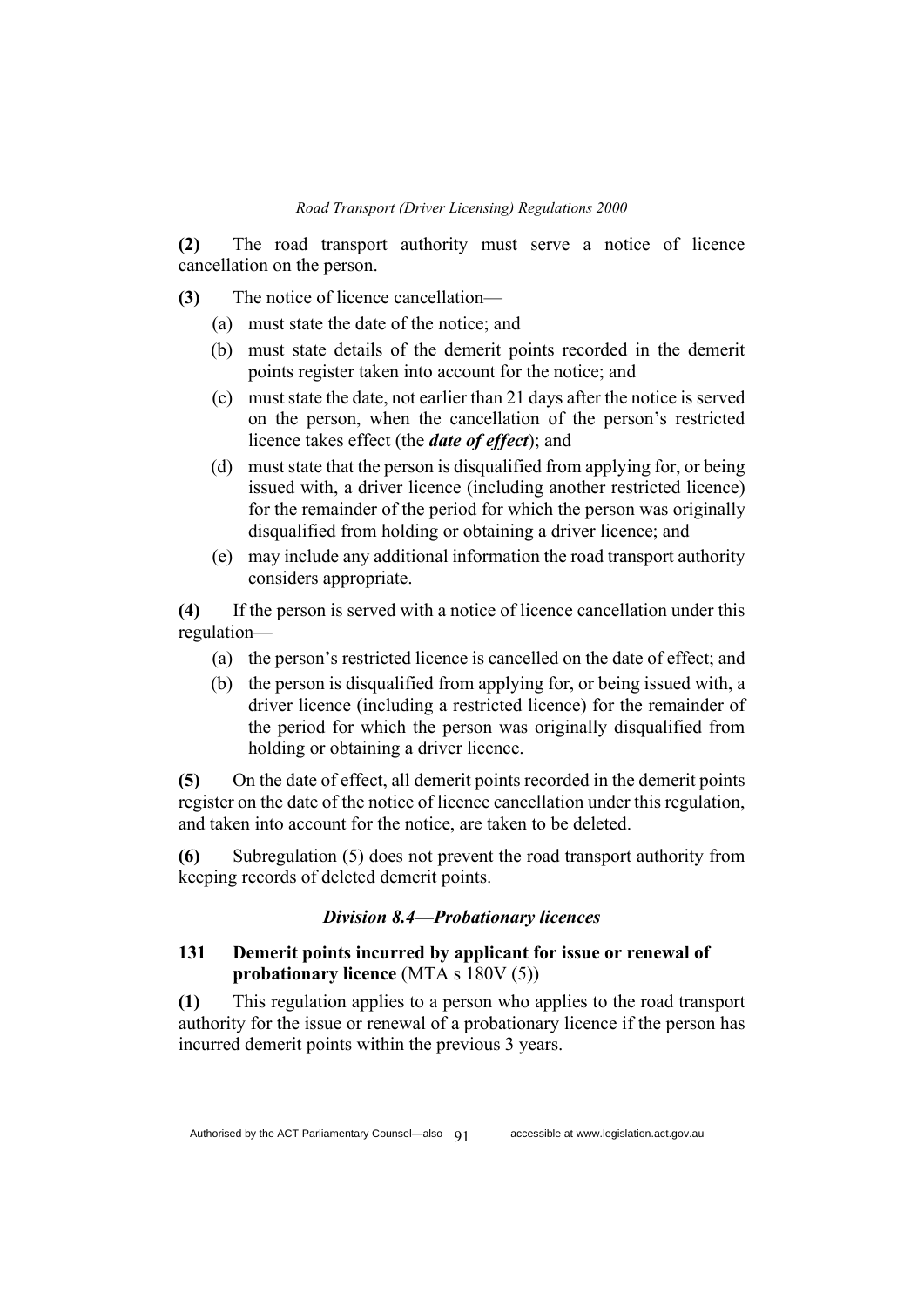**(2)** If subparagraph 52 (1) (c) (i) (When probationary licence must be issued) applies to the person, the road transport authority may approve the application and issue the probationary licence despite the demerit points that the person has incurred in the previous 3 years.

**(3)** If the road transport authority issues a probationary licence under subregulation (2), all demerit points recorded in the demerit points register against the person on the issue of the licence are taken to be deleted.

**(4)** If subparagraph 52 (1) (c) (ii) or (iii) apply to the person, the road transport authority may approve the application and issue a probationary licence to the person despite the demerit points that the person has incurred in the previous 3 years.

**(5)** However, if the road transport authority issues a probationary licence to the person under subregulation (4) and the person has incurred 2 or more demerit points since the person was issued with the probationary licence, the authority must serve a notice of licence cancellation under regulation 133 (Notice of cancellation of probationary licence).

**(6)** Subregulation (3) does not prevent the road transport authority from keeping records of deleted demerit points.

- **(7)** In this regulation
	- *previous 3 years* means the 3 year period ending on the day when the person last committed an offence for which demerit points have been recorded against the person.

## **132 Demerit points incurred by probationary licence holders**  (MTA s 180W, s 180WA)

- **(1)** This regulation applies to a person if—
	- (a) the person is the holder of a probationary licence issued by the road transport authority; and
	- (b) the person incurs 2 or more demerit points since the person was issued with the probationary licence.

**(2)** The road transport authority must serve a notice of licence cancellation on the person under regulation 133.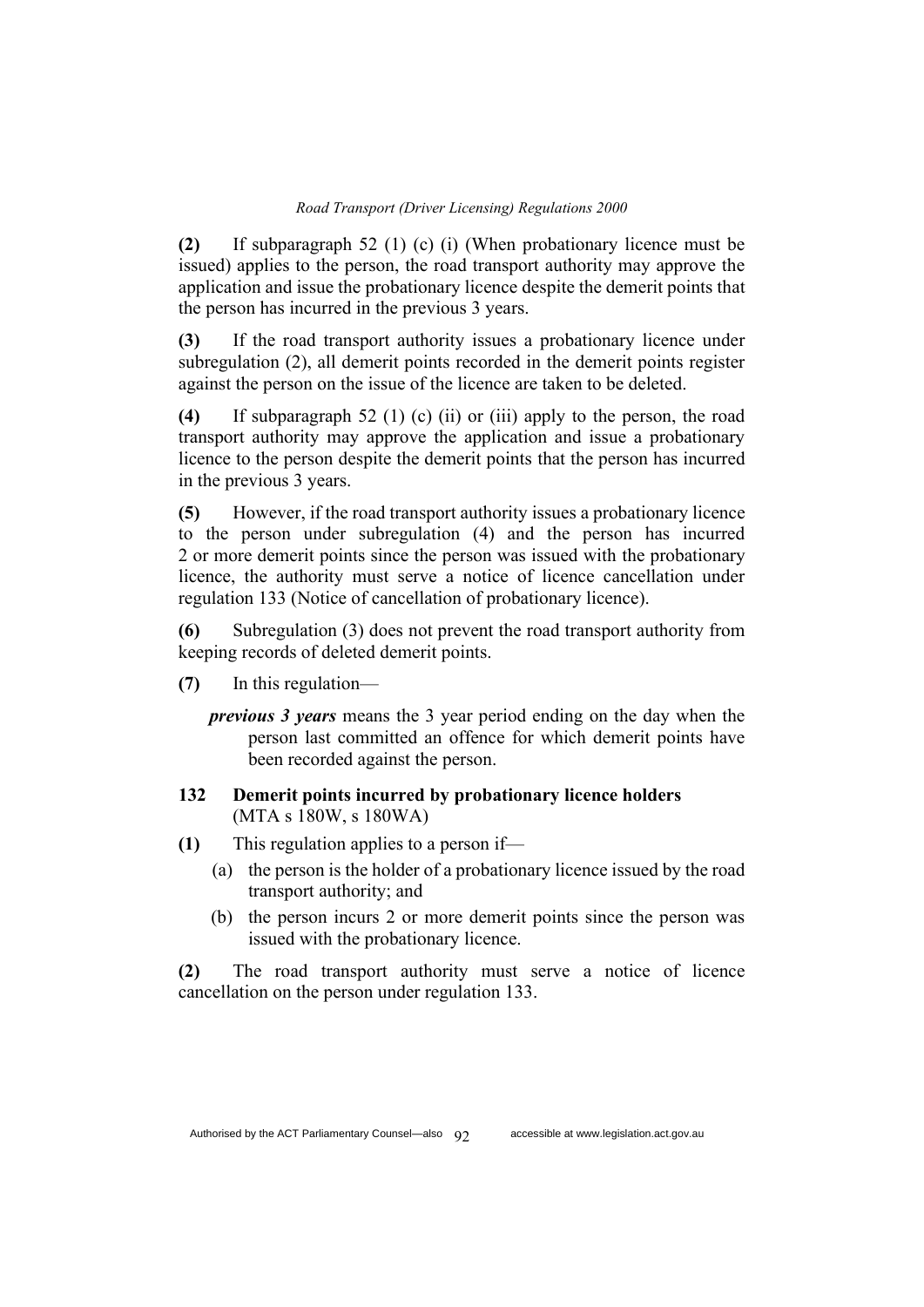#### **133 Notice of cancellation of probationary licence**

**(1)** A notice of licence cancellation served on a person by the road transport authority under this regulation—

- (a) must state the date of the notice; and
- (b) must state details of the demerit points recorded in the demerit points register taken into account for the notice; and
- (c) must state the date, not earlier than 21 days after the notice is served on the person, when the cancellation of the person's probationary licence takes effect (the *date of effect*); and
- (d) must state that the person is disqualified from applying for or being issued with a driver licence (including a restricted licence) for 6 months from the date of effect; and
- (e) may include any additional information the road transport authority considers appropriate.

**(2)** If the person is served with a notice of licence cancellation under this regulation—

- (a) the person's probationary licence is cancelled on the date of effect; and
- (b) the person is disqualified from applying for, or being issued with, a driver licence (including a restricted licence) for 6 months after the date of effect.

**(3)** On the date of effect, all demerit points recorded in the demerit points register on the date of the notice of licence cancellation, and taken into account for the notice, are taken to be deleted.

**(4)** Subregulation (3) does not prevent the road transport authority from keeping records of deleted demerit points.

## *Division 8.5—Other matters*

## **134 Notices in relation to demerit points**

A notice under Division 2.3 (Demerit points system) of the Act must set out details of the demerit points recorded in the demerit points register in relation to the person on whom the notice is served and taken into account for the issue of the notice.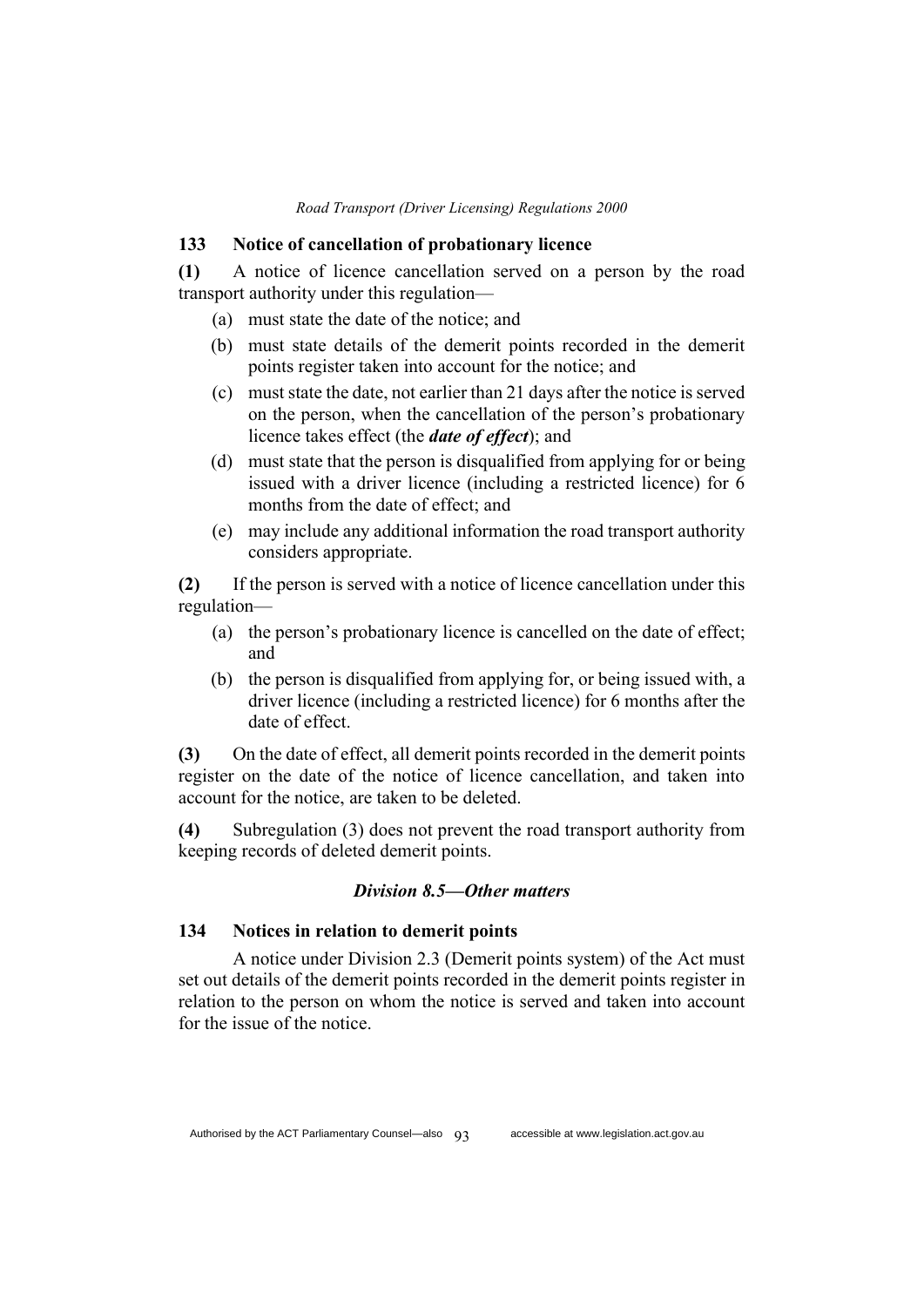- **135 Demerit points incurred but not taken into account for notice of licence suspension etc** (NSW Act s 16 (11), s 16A (10))
- **(1)** This regulation applies to—
	- (a) demerit points incurred by a person on or before the date of a notice of licence suspension, additional provisional class suspension or licence cancellation (a *relevant notice*) served on the person under this Part and that were not taken into account for the notice; and
	- (b) demerit points incurred by the person after the date of the relevant notice and before the suspension or cancellation applying under the relevant notice begins.

**(2)** The demerit points are only taken into account in relation to the person from the end of the period of suspension or disqualification from holding or obtaining a driver licence applying under the relevant notice.

## **136 Demerit points not affected by licence suspension etc under another law** (NSW Act s 18 (1)-(3))

**(1)** A period of licence suspension under this Part is additional to any period of licence suspension otherwise imposed under Territory law.

**(2)** A period of disqualification from holding or obtaining a driver licence under this Part is additional to any period of disqualification otherwise imposed under Territory law.

**(3)** Demerit points recorded in the demerit points register against a person are not affected by a period of licence suspension, additional provisional class suspension or disqualification from holding or obtaining a driver licence imposed by a court in Australia or under any other Territory law.

## **137 Issue of licence suspension notice etc** (NSW Act s 18 (4))

The road transport authority may give a notice of licence suspension, additional provisional class suspension or licence cancellation to a person under this Part without giving the person an opportunity to make representations why the notice should not be given.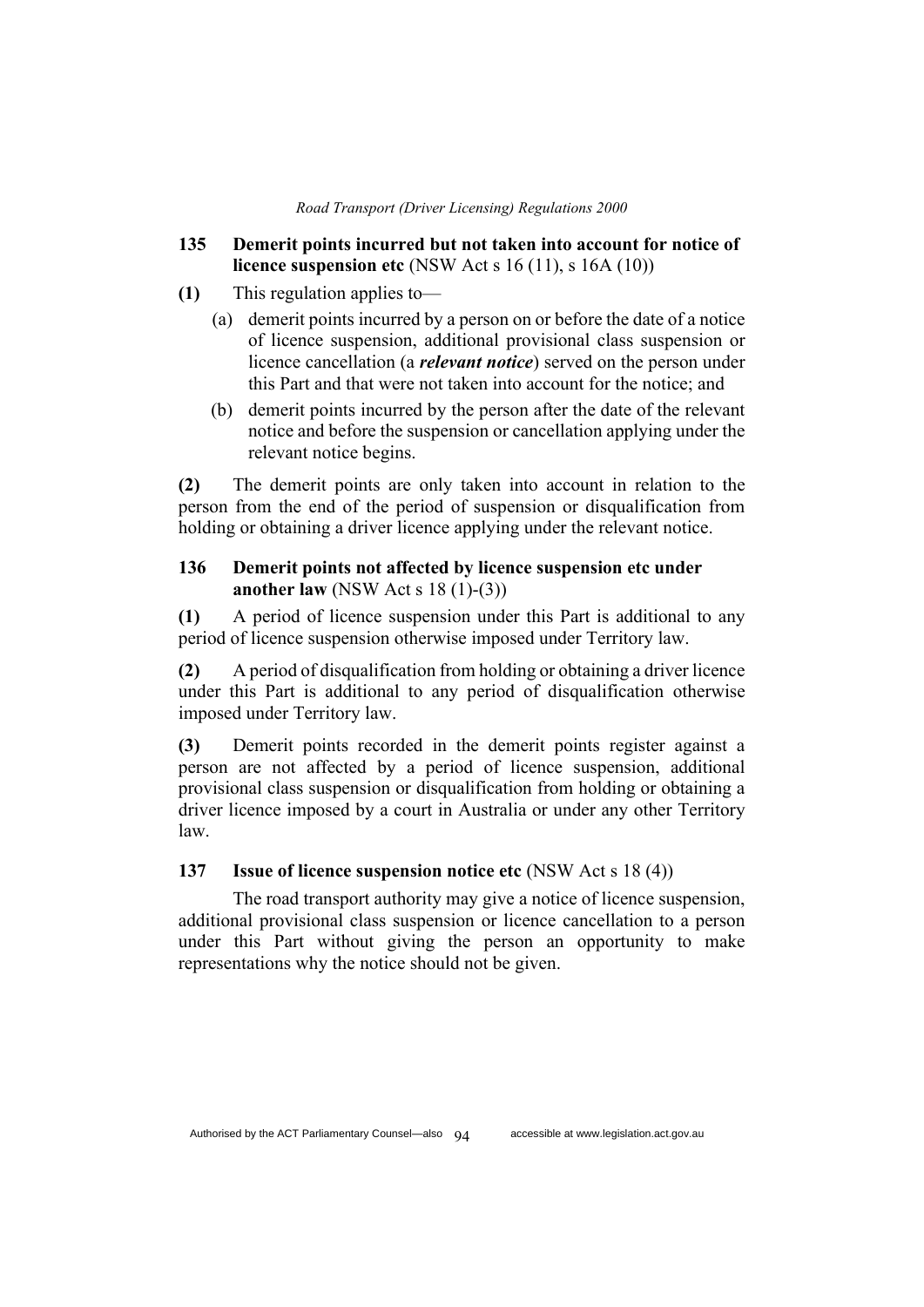# **138 Inspection of demerit points register**

A person may—

- (a) inspect information in the demerit points register about the person; and
- (b) obtain a certificate of all or any of that information.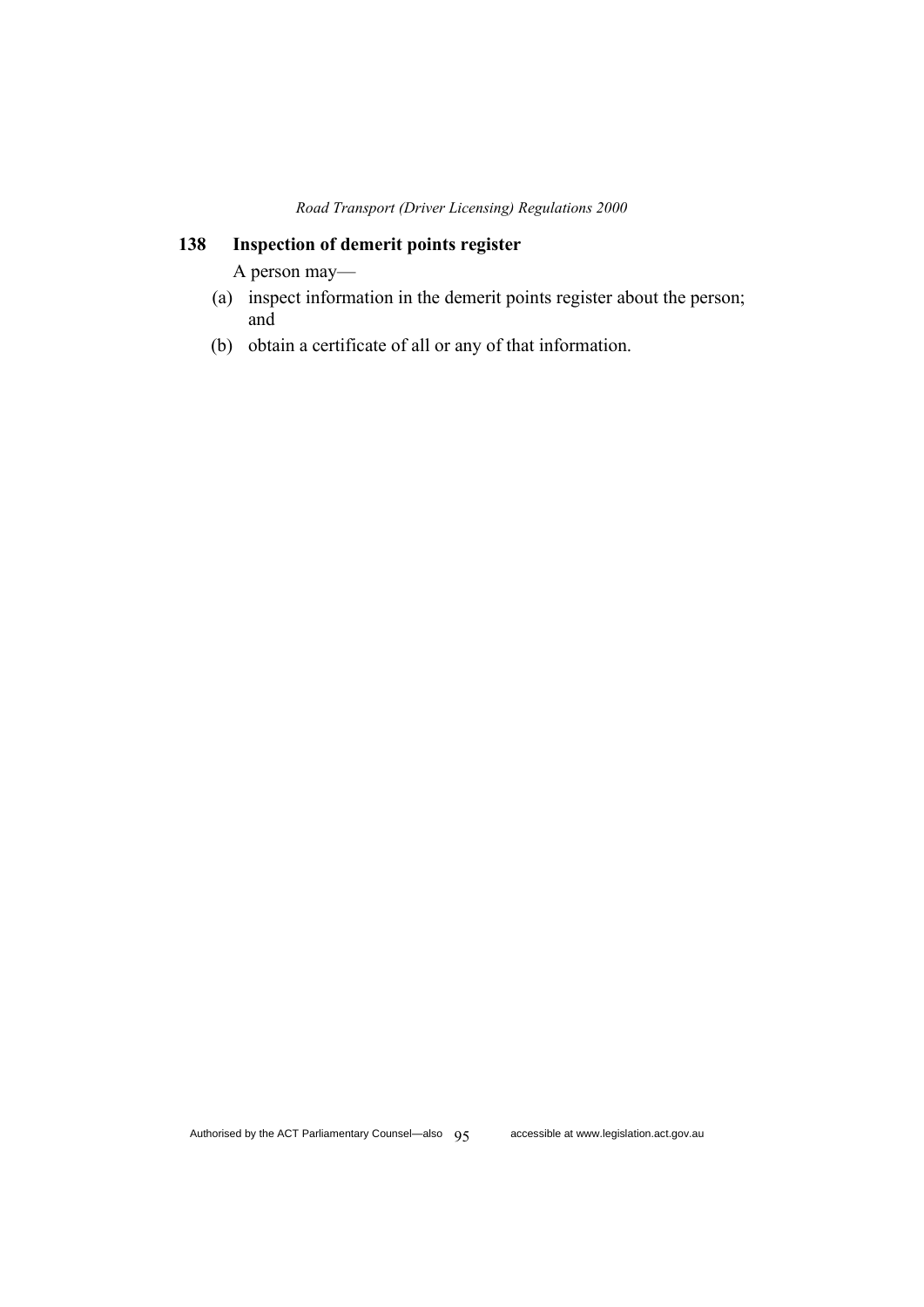### **PART 9—MISCELLANEOUS**

## **139 Home address and addresses for service** (NSW cl 30 (3)-(4))

**(1)** For these regulations, the home address of an applicant for the issue of a driver licence, or of the holder of a driver licence, must be an address in the ACT where the road transport authority can ordinarily make personal contact with the person.

**(2)** If there is no postal service to the person's home address, the person must also give to the road transport authority an address for the service of notices.

## **140 Acting through and for corresponding licensing authorities**

**(1)** If a person's home address or address for service of notices is in another jurisdiction or an external Territory, the road transport authority may ask the licensing authority of the other jurisdiction or external Territory to act on its behalf in giving a notice or other document to the person or in doing anything else in relation to the person that the road transport authority can do in the ACT.

**(2)** It the road transport authority receives a request under the law of another jurisdiction or an external Territory corresponding to subregulation (1), the authority may act on behalf of the licensing authority of the other jurisdiction or external Territory in giving effect to the request.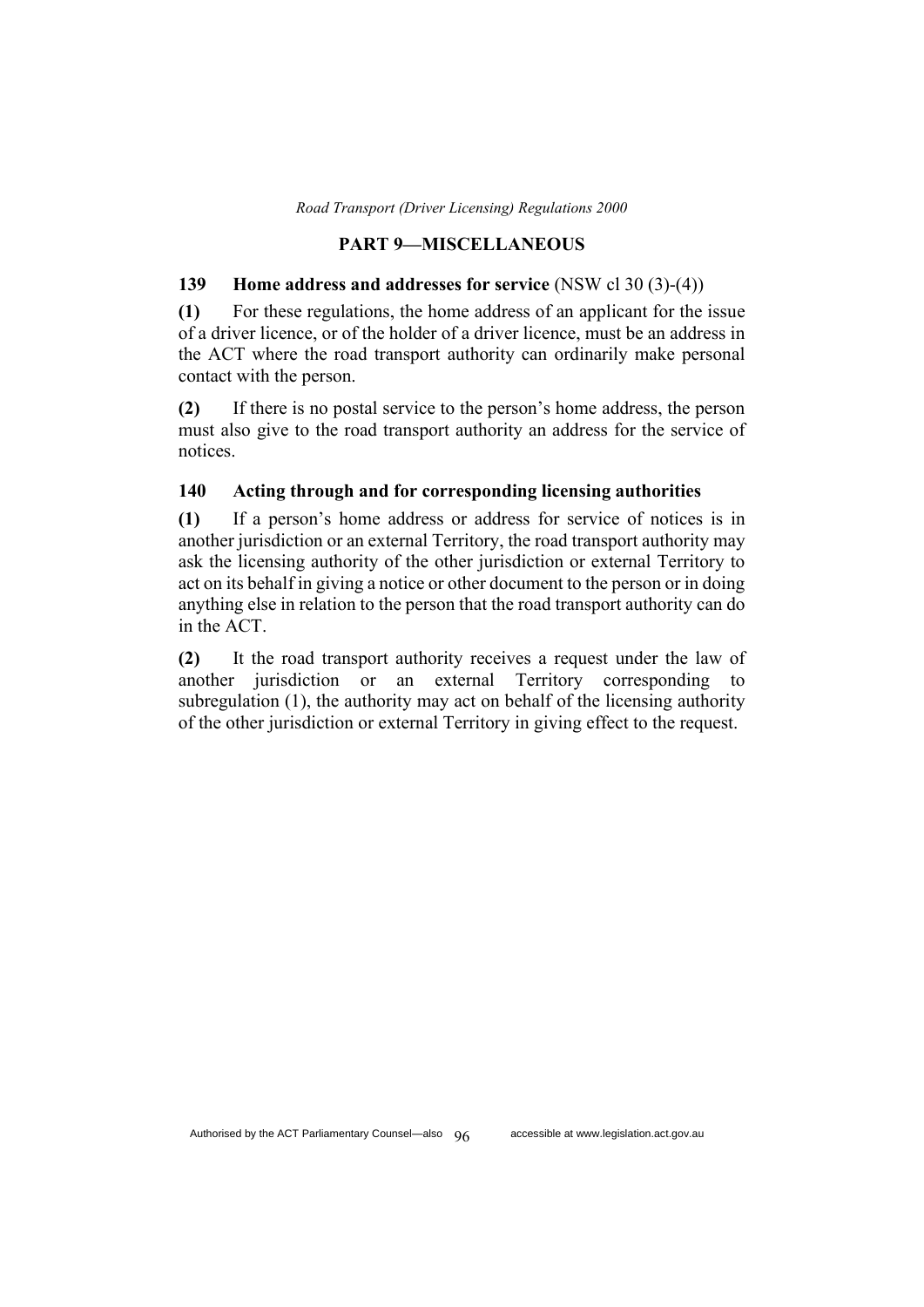#### **PART 10—TRANSITIONAL**

### *Division 10.1—Conversion of driving licences*

## **141 Definitions for div 10.1**

In this Division, the following definitions apply:

*commencement* means the commencement of these regulations.

*existing licence* means a driving licence issued under the Motor Traffic Act that was in force immediately before the commencement.

*Motor Traffic Act* means the *Motor Traffic Act 1936*.

### **142 Existing kinds of licences**

An existing licence of a kind mentioned in the table of licence kind conversions is taken, after the commencement, to be a driver licence of the kind applying under the table.

| column 1<br>item            | column 2<br>kind of existing licence | column 3<br>kind of driver licence |
|-----------------------------|--------------------------------------|------------------------------------|
|                             | full licence                         | full licence                       |
| $\mathcal{D}_{\mathcal{L}}$ | learner licence                      | learner licence                    |
| 3                           | probationary licence                 | probationary licence               |
| 4                           | provisional licence                  | provisional licence                |
|                             | special probationary licence         | restricted licence                 |

**Table of licence kind conversions**

#### **143 Existing licence classes** (NSW sch 4 cl 1)

**(1)** An existing licence of a class mentioned in the table of licence class conversions is taken, after the commencement, to be a driver licence of the class applying under the table.

**(2)** A provisional endorsement made on an existing licence under paragraph 7B (1) (b) of the Motor Traffic Act for a class of licence stated in the table is taken, after the commencement, to be an additional provisional class of the class applying under the table.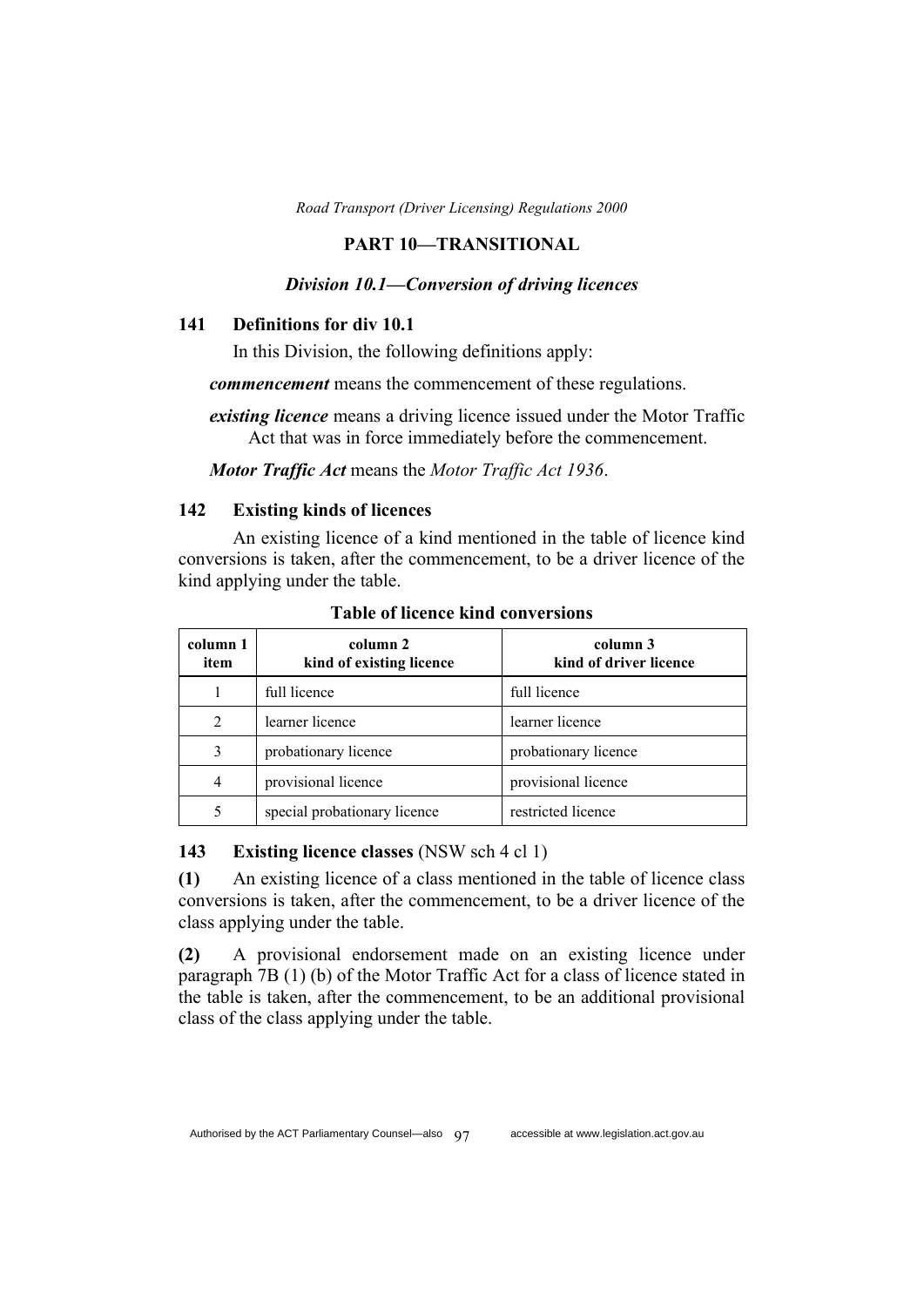| column 1<br>item | column 2<br>class of existing licence or<br>provisional endorsement | column 3<br>class of driver licence or<br>additional provisional class |
|------------------|---------------------------------------------------------------------|------------------------------------------------------------------------|
| 1                | motorcycle licence                                                  | motorcycle licence                                                     |
|                  | moped licence                                                       |                                                                        |
| 2                | light vehicle licence                                               | car licence                                                            |
| 3                | small motor omnibus licence                                         | light rigid vehicle licence                                            |
| 4                | light motor omnibus licence                                         | medium rigid vehicle licence                                           |
|                  | light truck licence                                                 |                                                                        |
| 5                | heavy motor omnibus licence                                         | heavy rigid vehicle licence                                            |
|                  | heavy truck licence                                                 |                                                                        |
|                  | articulated<br>omnibus<br>motor<br>licence                          |                                                                        |
| 6                | light articulated vehicle licence                                   | heavy combination vehicle licence                                      |
|                  | heavy articulated vehicle licence                                   |                                                                        |
| 7                | road train or B-double licence                                      | multi-combination vehicle licence                                      |

### **Table of licence class conversions**

## **144 Existing conditions on licences**

**(1)** An existing licence that shows an existing condition code in the table of licence condition conversions is taken, after the commencement, to be a driver licence showing the driver licence condition code applying under the table.

**(2)** A notice under subsection 8B (1) or (3) of the Motor Traffic Act that has not been finally dealt with before the commencement is taken, after the commencement, to be a notice under regulation 56 (Procedures for variation of driver licence conditions).

| column 1<br>item | column 2<br>existing condition code | column 3<br>driver licence condition code |
|------------------|-------------------------------------|-------------------------------------------|
|                  |                                     |                                           |
|                  |                                     |                                           |
|                  |                                     |                                           |

**Table of licence condition conversions**

Authorised by the ACT Parliamentary Counsel—also  $q\alpha$  accessible at www.legislation.act.gov.au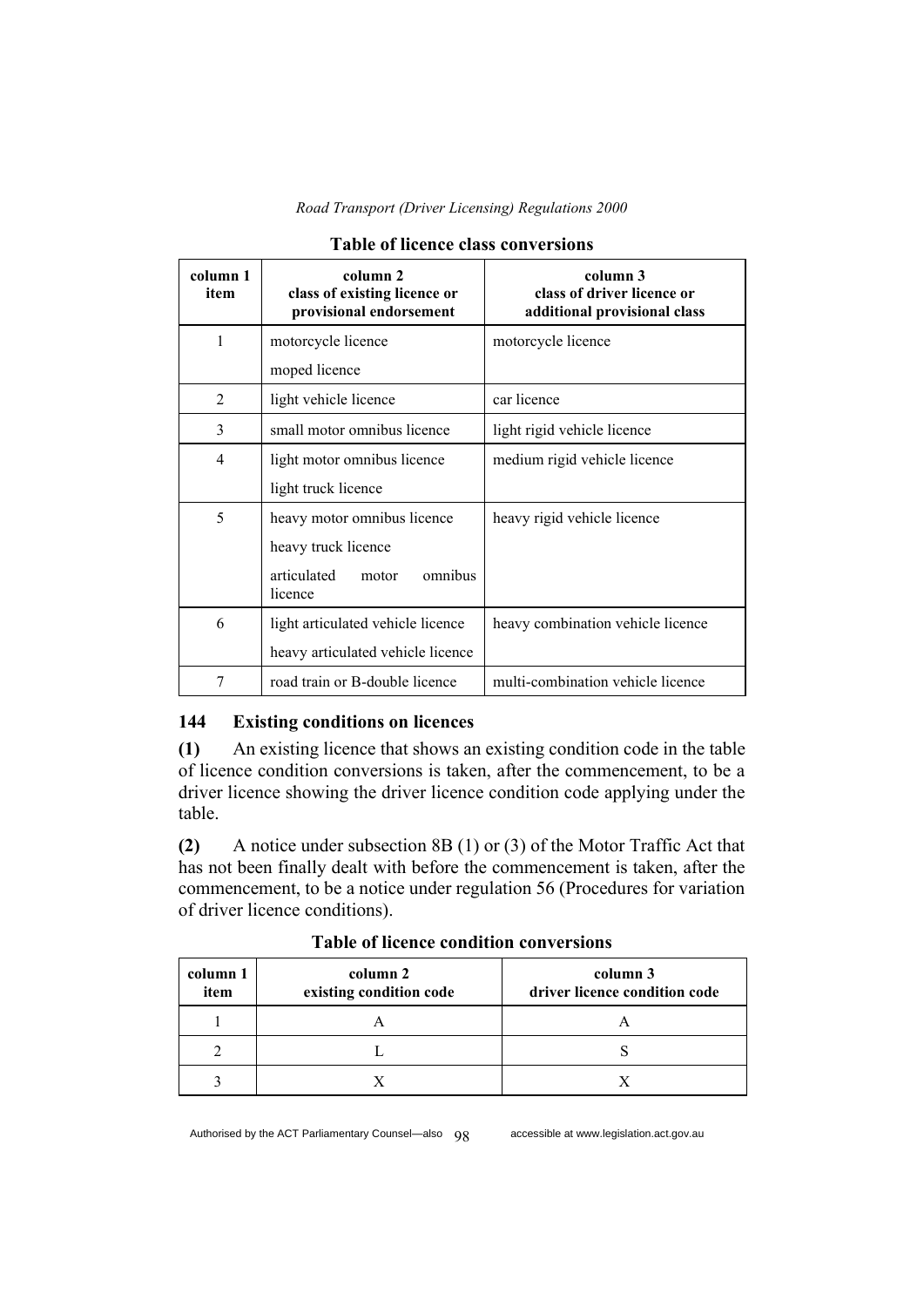#### **145 Existing public vehicles licences**

An existing licence that shows an existing public vehicle code mentioned in the table of public vehicle licence conversions is taken, after the commencement, to be a public vehicle licence showing the code for public vehicle licences applying under the table.

| column 1<br>item | column 2<br>existing public vehicle code | column 3<br>code for public vehicle licences |
|------------------|------------------------------------------|----------------------------------------------|
|                  | Н                                        | Н                                            |
|                  | М                                        | М                                            |
|                  |                                          |                                              |
|                  |                                          |                                              |
|                  |                                          |                                              |

**Table of public vehicle licence conversions**

## **146 Expiry of div 10.1**

This Division ceases to have effect 6 years after it commences.

## *Division 10.2—Licensing of drivers*

## **147 Definitions for div 10.2**

In this Division, the following definitions apply:

*commencement* means the commencement of these regulations.

# *Driver Licensing Act* means the *Road Transport (Driver Licensing) Act 1999*.

*Motor Traffic Act* means the *Motor Traffic Act 1936*.

# **148 Pending applications for the grant, renewal or variation of driving licences**

**(1)** An application under the Motor Traffic Act for the grant or renewal of a driving licence (however described) that had not been finally dealt with before the commencement is taken, after the commencement, to be an application made under these regulations for the issue or renewal of a driver licence of the appropriate kind.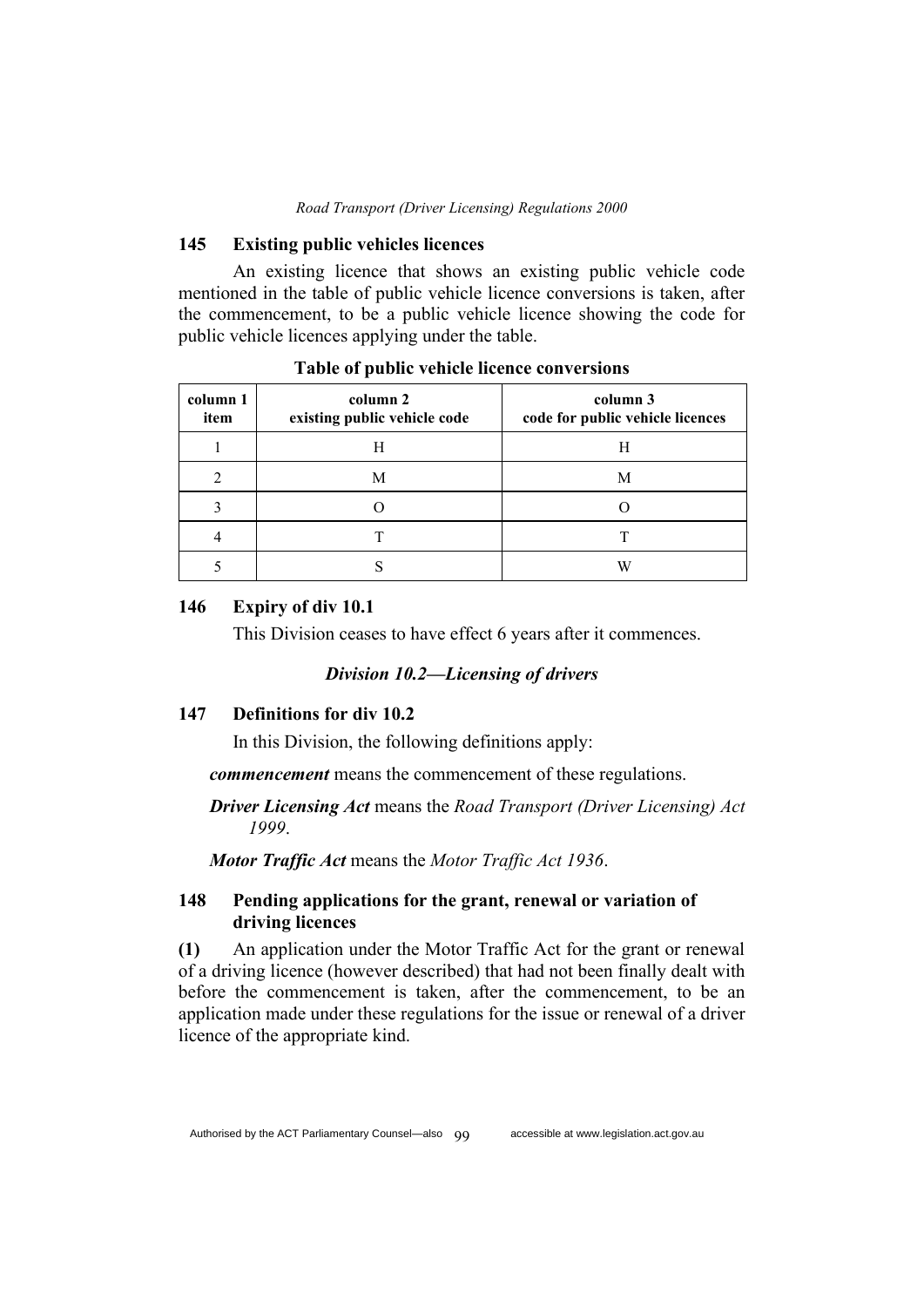**(2)** An application under the Motor Traffic Act for the variation of a driving licence (however described) that had not been finally dealt with before the commencement is taken, after the commencement, to be an application made under these regulations for the variation of a driver licence of the appropriate kind.

# **149 Pending applications to Magistrates Court for special probationary licences**

An application to the Magistrates Court for an order under subsection 11A (4) of the Motor Traffic Act that had not been finally dealt with by the court before the commencement is taken, after the commencement, to be an application mentioned in regulation 46 (Application for order authorising issue of restricted licence).

### **150 Medical examinations**

**(1)** A requirement made under subsection 10 (1) or (2) of the Motor Traffic Act in relation to an applicant for the grant of a driving licence that had not been complied with before the commencement is taken, after the commencement, to be a requirement made by the road transport authority under paragraph 69 (5) (d) (Application procedure for issue and certain variations of driver licences).

**(2)** A requirement made under subsection 10 (1) or (2) of the Motor Traffic Act in relation to an applicant for the renewal of a driving licence that had not been complied with before the commencement is taken, after the commencement, to be a requirement made by the road transport authority under subregulation 85 (4) (Application procedure for renewal of driver licence).

**(3)** A requirement made under subsection 10 (1) or (2) of the Motor Traffic Act in relation to the holder of a driving licence that had not been complied with before the commencement is taken, after the commencement, to be a requirement by the road transport authority under paragraph 78 (2) (c) (Tests and medical examinations of drivers etc).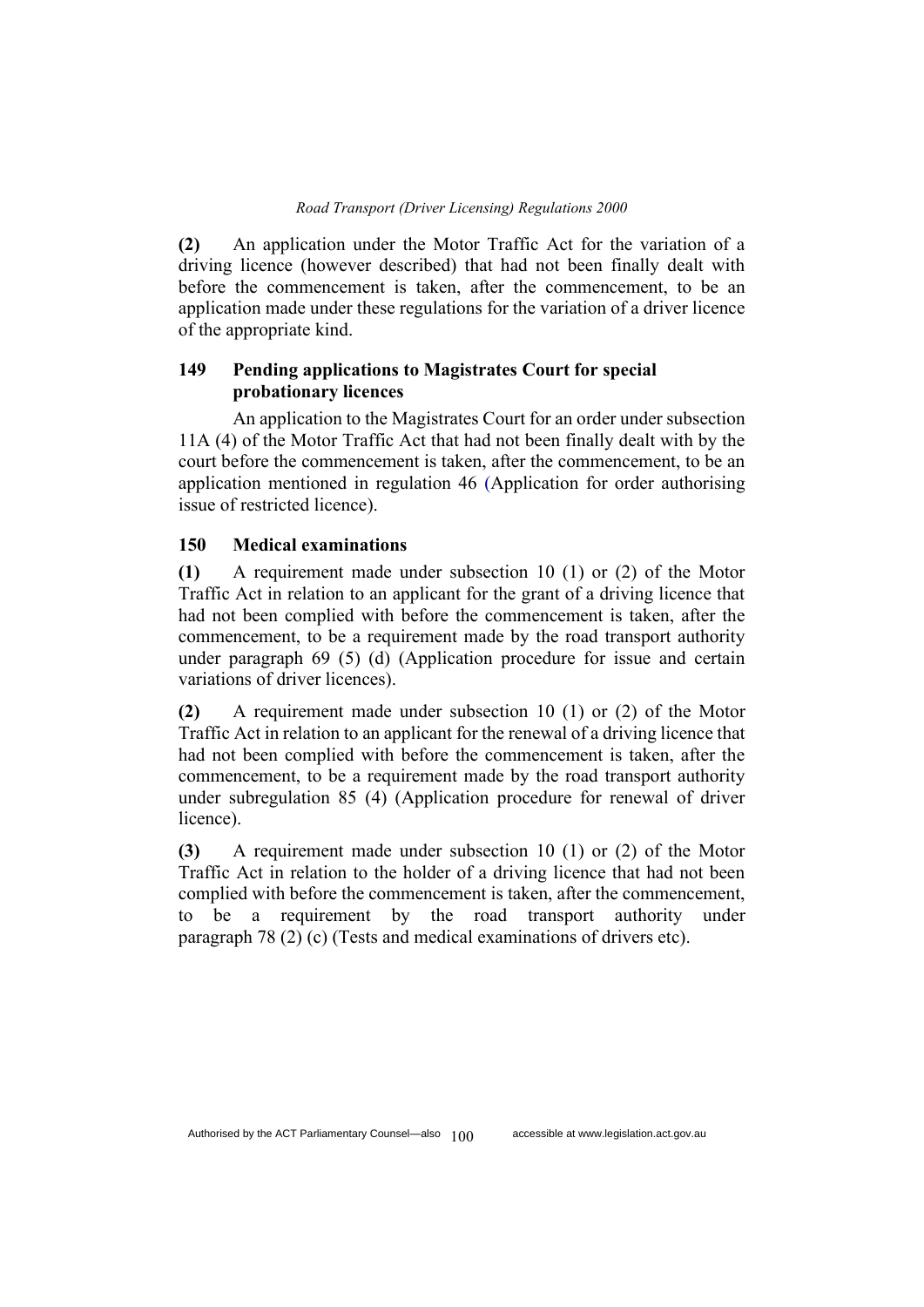## **151 Driving tests**

**(1)** A requirement mentioned in subsection 7B (15) (Provisional licences and endorsements) or subsection 8 (12) (Full licences) of the Motor Traffic Act in relation to the grant of a driving licence that had not been complied with before the commencement is taken, after the commencement, to be a requirement made by the road transport authority under paragraph 69 (5) (b) (Application procedure for issue and certain variations of driver licences) to undergo a test or assessment of the person's driving ability.

**(2)** A requirement mentioned subsection 7B (15) or 8 (12) of the Motor Traffic Act in relation to the renewal of a driving licence that had not been complied with before the commencement is taken, after the commencement, to be a requirement made by the road transport authority under paragraph 78 (2) (a) (Tests and medical examinations of drivers etc).

# **152 Residents with interstate licences**

A notice given under subsection 12A (3) of the Motor Traffic Act that has not been finally dealt with before the commencement is taken, after the commencement, to be a notice under regulation 88 (Procedures for variation, suspension and cancellation of driver licences).

## **153 Suspension or cancellation of licences**

Any action taken under paragraph 104 (5) (a) of the Motor Traffic Act to suspend or cancel a driving licence that has not been finally dealt with before the commencement is taken, after the commencement, to be action taken by the road transport authority to suspend or cancel the appropriate driving licence under regulation 88 (Procedures for variation, suspension and cancellation of driver licences).

## **154 Form of driver licences**

Subregulation 12 (6) does not apply to a driver licence issued before 1 September 2000.

### **155 Expiry of div 10.2**

This Division ceases to have effect 15 months after it commences.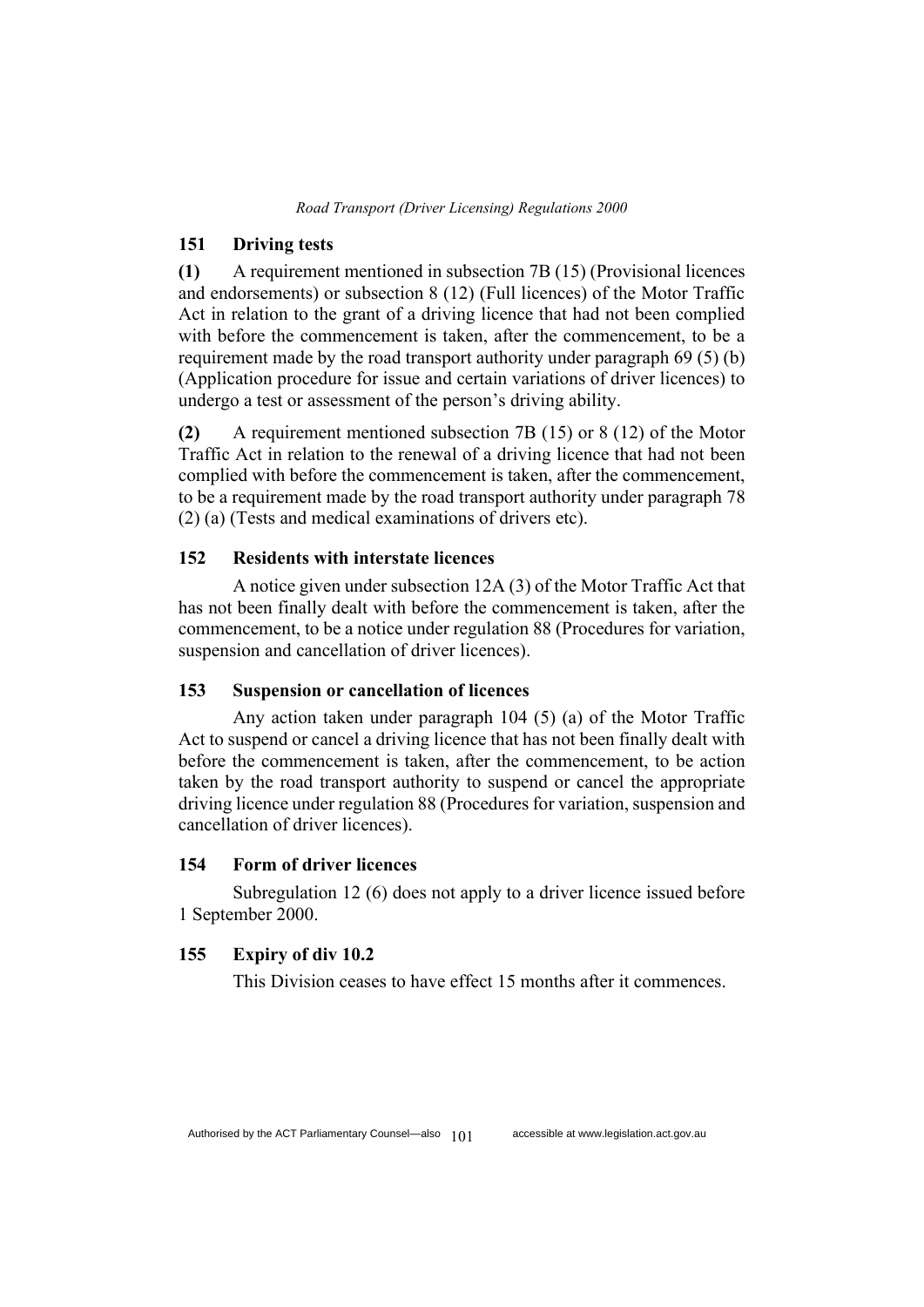# *Division 10.3—Driving instruction*

# **156 Interpretation for div 10.3**

In this Division, the following definitions apply:

*commencement* means the commencement of these regulations.

*Motor Traffic Act* means the *Motor Traffic Act 1936*.

# **157 Existing driving instructors**

**(1)** An accreditation of a person in force under subsection 13B (1) of the Motor Traffic Act immediately before the commencement is taken, after the commencement, to be an accreditation under regulation 107 (Accreditation and certificates of accreditation).

**(2)** To remove any doubt, the period of accreditation under these regulations of a person mentioned in subregulation (1) is taken to be the unexpired period of the accreditation immediately before the commencement.

**(3)** A certificate of accreditation in force under section 13D of the Motor Traffic Act immediately before the commencement is taken, after the commencement, to be a certificate of accreditation under these regulations.

# **158 Suspension etc of accreditation**

**(1)** A notice under paragraph 13H (2) (a) of the Motor Traffic Act that that had not been finally dealt with immediately before the commencement is taken, after the commencement, to be a notice under subregulation 112 (2) (Procedures for authority taking action in relation to accreditation).

**(2)** A suspension of an accreditation that was in force under subsection 13H (1) or section 13J of the Motor Traffic Act immediately before the commencement continues, after the commencement, until it ceases to have effect or is varied under these regulations.

**(3)** A disqualification that was in force under section 13K of the Motor Traffic Act immediately before the commencement continues, after the commencement, until it ceases to have effect or is varied under these regulations.

**(4)** To remove any doubt, the date when the suspension or disqualification began, and the duration of the suspension or disqualification, are not affected by this regulation.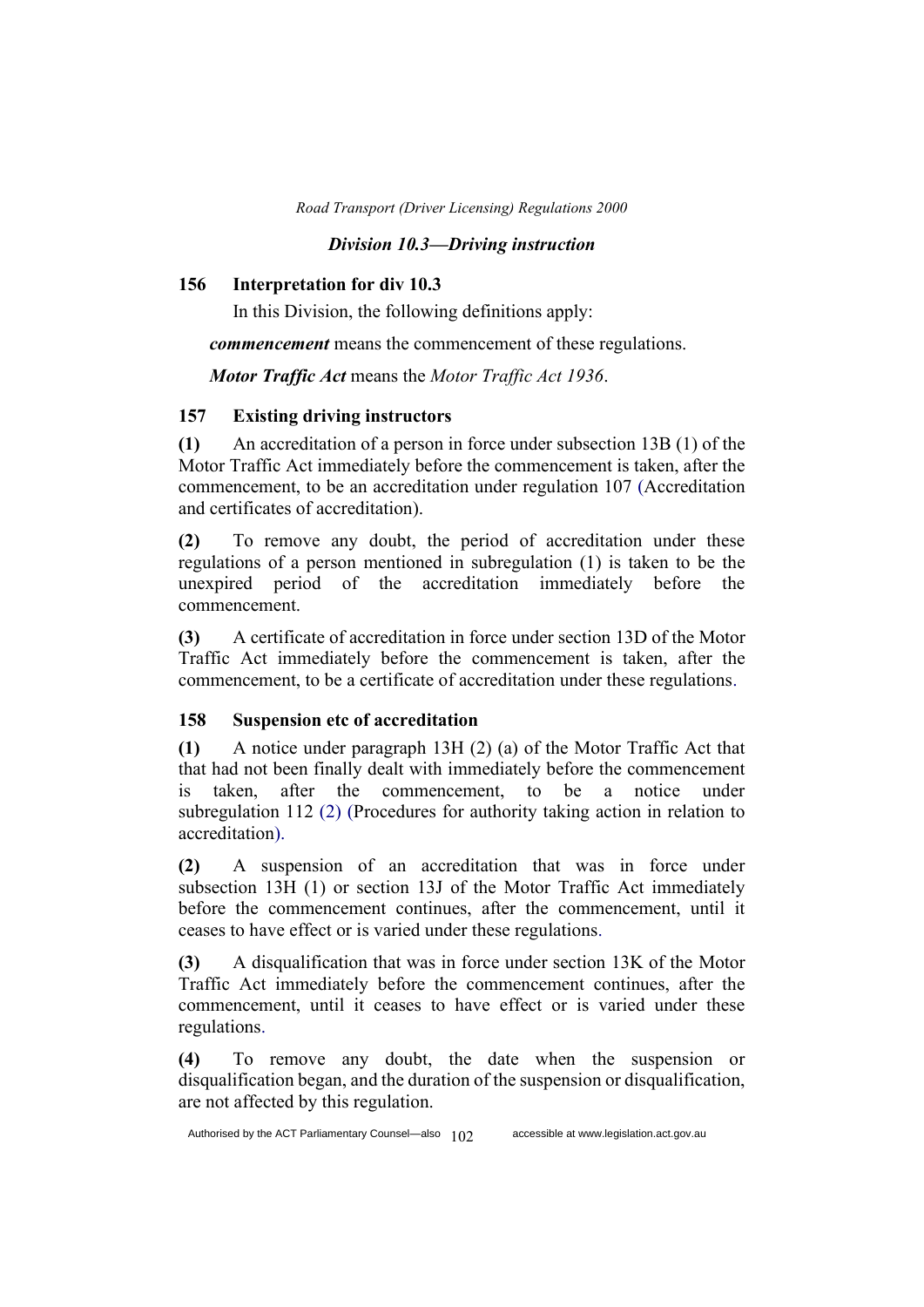#### **159 Pending applications for accreditation**

**(1)** An application under subsection 13B (1) of the Motor Traffic Act that had not been finally dealt with before the commencement is taken, after the commencement, to be an application under subregulation 105 (1) (Application procedure for accreditation).

**(2)** A requirement under subsection 13C of the Motor Traffic Act that has not been complied with before the commencement is taken, after the commencement, to be a requirement under subregulation 105 (2).

# **160 Direction to undertake further training**

A direction under subsection 13N (1) of the Motor Traffic Act that had not been complied with before the commencement is taken, after the commencement, to be a direction under regulation 121 (Authority may require instructor to undertake training).

### **161 Expiry of div 10.3**

This Division ceases to have effect 15 months after it commences.

# *Division 10.4—Demerit points*

# **162 Interpretation for div 10.4**

In this Division, the following definitions apply:

*commencement* means the commencement of these regulations.

# *Driver Licensing Act* means the *Road Transport (Driver Licensing) Act 1999*.

*Motor Traffic Act* means the *Motor Traffic Act 1936*.

### **163 Warning notices**

A notice issued under section 180T of the Motor Traffic Act before the commence is taken, after the commencement, to be a notice under section 15 of the Driver Licensing Act.

# **164 Notices of suspension etc of driving licences**

**(1)** A notice under subsection 180U (1) of the Motor Traffic Act that is in force immediately before the commencement is taken, after the commencement, to be a notice mentioned in subsection 16 (2) of the Driver Licensing Act.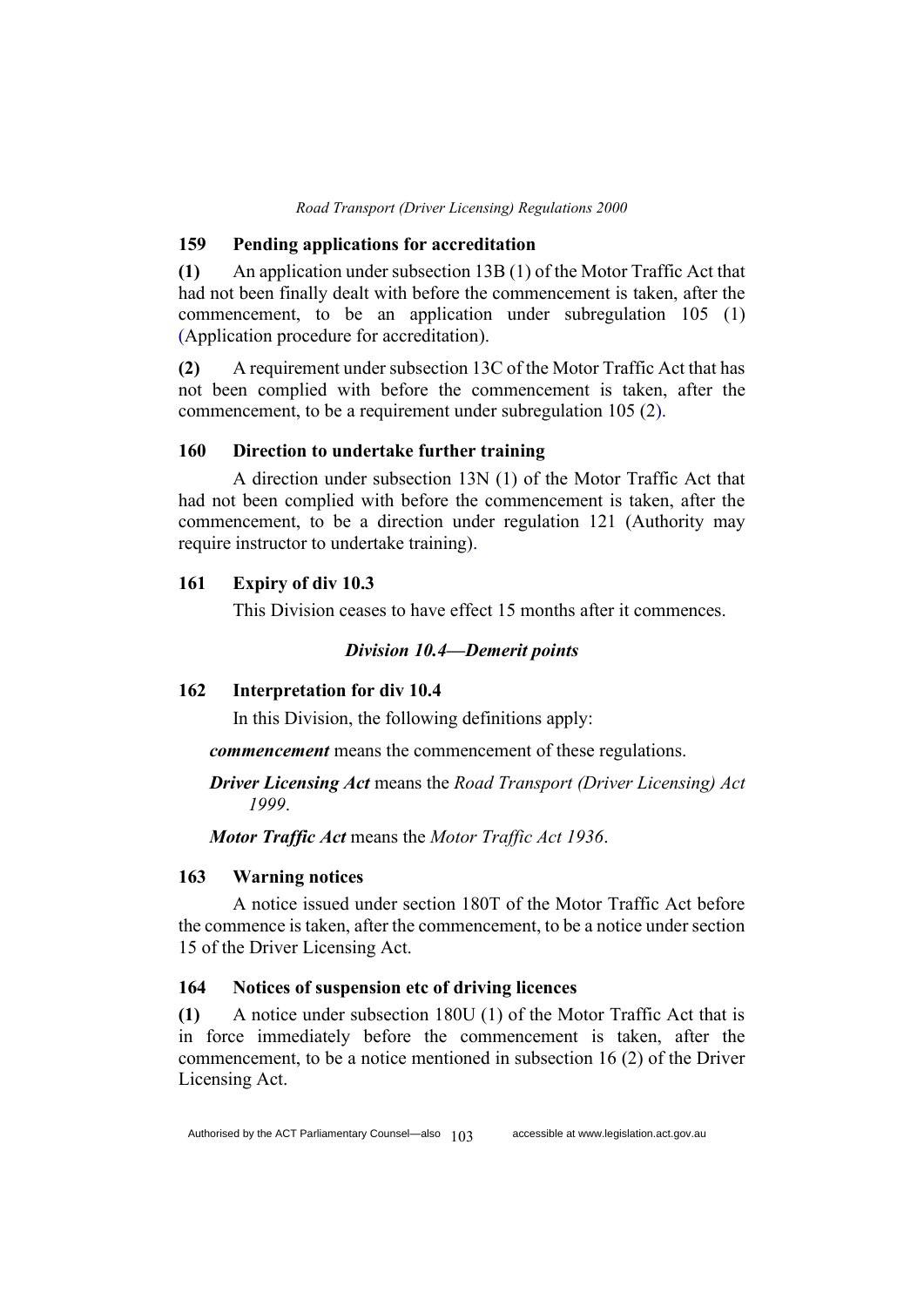**(2)** If an application for the surrender of a licence under subsection 180U (2) of the Motor Traffic Act has not been finally dealt with before the commencement, the road transport authority must serve on the applicant a notice mentioned in subsection 16 (2) of the Driver Licensing Act.

**(3)** A notice under a provision of the Motor Traffic Act in the table of demerit points notice conversions that is in force immediately before the commencement is taken, after the commencement, to be a notice under the corresponding provision of these regulations under the table.

| column 1<br>item | column 2<br>provision of Motor Traffic Act | column 3<br>corresponding provision of<br>regulations |
|------------------|--------------------------------------------|-------------------------------------------------------|
|                  | 180W(1)                                    | 133                                                   |
| $\mathfrak{D}$   | 180X(1)                                    | 125                                                   |
| 3                | 180Y(1)                                    | 125                                                   |
|                  | 180Z(1)                                    | 130(2)                                                |
|                  | 180ZA(1)                                   | 128                                                   |

**Table of demerit points notice conversions**

# **165 Expiry of div 10.4**

This Division ceases to have effect 15 months after it commences.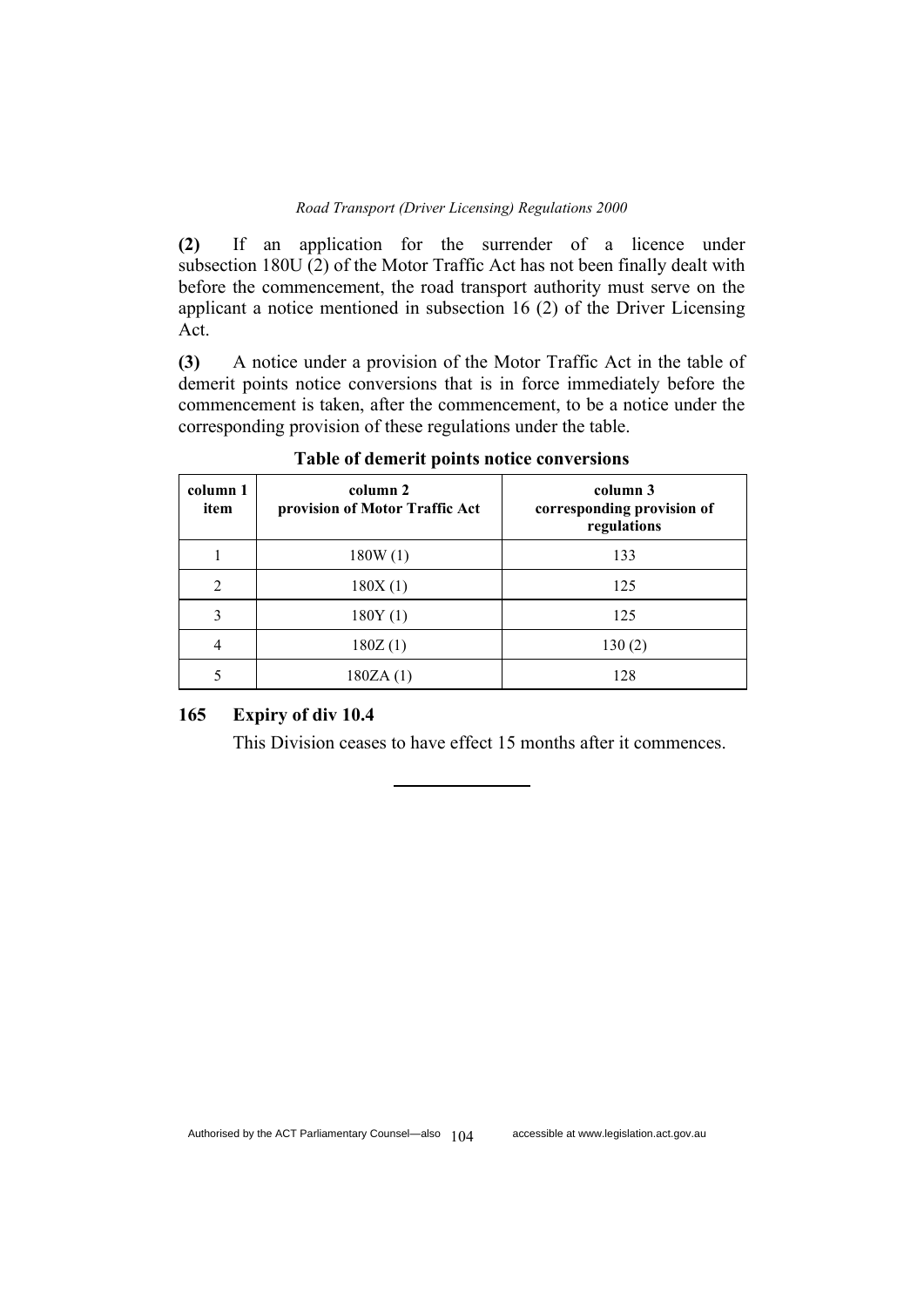# **DICTIONARY** (See reg 3)

- *accreditation* means accreditation as a driving instructor under regulation 107 (Accreditation and certificates of accreditation).
- *additional class*, in relation to an Australian driver licence of a particular class, means any other class of licence that is shown on the licence (including an additional provisional class).
- *additional provisional class*—see the Act, dictionary.
- *address for service*, of notices—see subregulation 139 (2).
- *allied professional practitioner* means a person who is registered or licensed under State or Territory law as a clinical psychologist, optometrist or occupational therapist.
- *another jurisdiction*—see the Act, dictionary.
- *approved driving instructors training course* means a course that is approved under regulation 122.
- *approved heavy vehicle driver training course* means a course that is approved under regulation 26.
- *approved learner driver standards* means the standards that are approved under regulation 119.
- *approved learner rider training course* means a course that is approved under regulation 26.
- *approved public vehicle driver training course* means a course that is approved under regulation 65.
- *articulated bus*—see the *Road Transport (Vehicle Registration) Regulations 2000*, dictionary.
- *Australian driver licence*—see the Act, dictionary.
- *Australian Road Rules*—see the *Road Transport (Safety and Traffic Management) Regulations 2000*, regulation 5.
- *authorised person*, for a provision of these regulations, means a person who is appointed as an authorised person under the *Road Transport (General) Act 1999* for the provision.
- *automatic disqualifying circumstance*, for Part 6 (Interstate drivers, overseas drivers and other exemptions)—see regulation 91.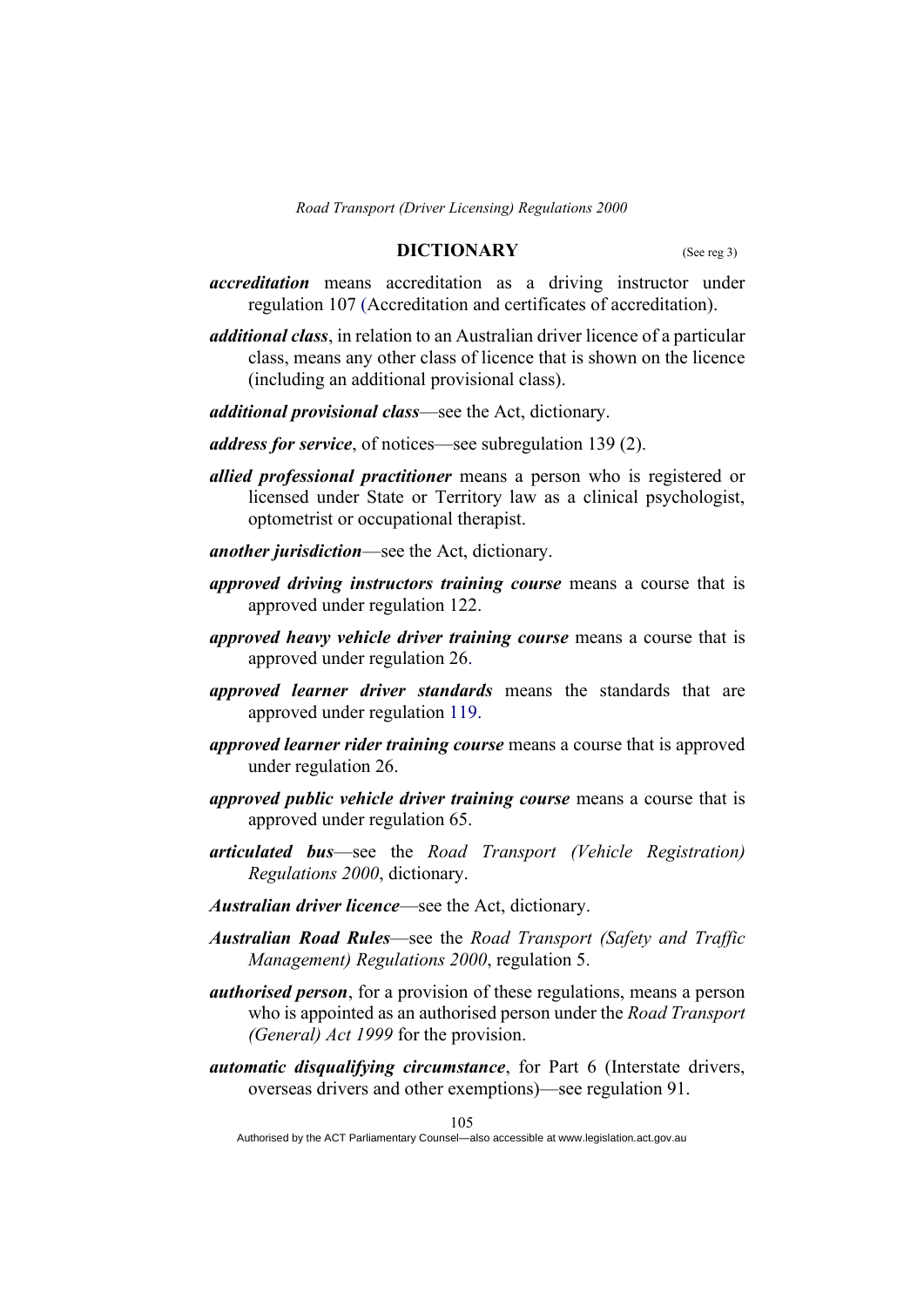### **DICTIONARY**—continued

- *axle*—see the *Road Transport (Vehicle Registration) Regulations 2000*, dictionary.
- *breath alcohol interlock device* means a device fitted to a motor vehicle that can—
	- (a) analyse a breath sample for the presence of alcohol; and
	- (b) interact with the motor vehicle in such a way that a positive result at a designated blood alcohol level will inhibit the use of the motor vehicle or trigger an alarm.
- *car licence* (or *class C licence*) means an Australian driver licence showing the code C for the class or a class of licence held by the holder.
- *class*, for an Australian driver licence, means a class mentioned in regulation 7 (Driver licence classes, class codes and class short descriptions).

*class C licence*—see *car licence*.

*class HC licence*—see *heavy combination vehicle licence*.

*class HR licence*—see *heavy rigid vehicle licence*.

*class LR licence*—see *light rigid vehicle licence*.

*class MC licence*—see *multi-combination vehicle licence*.

*class MR licence*—see *medium rigid vehicle licence*.

*class R licence*—see *motorcycle licence*.

*combination*—see the *Road Transport (Vehicle Registration) Regulations 2000*, dictionary.

*conditional licence*—see the Act, dictionary.

- *condition variation*, in relation to a driver licence, means a variation of the licence—
	- (a) to impose a condition to which the licence is to be subject; or
	- (b) to vary or revoke a condition to which the licence is already subject.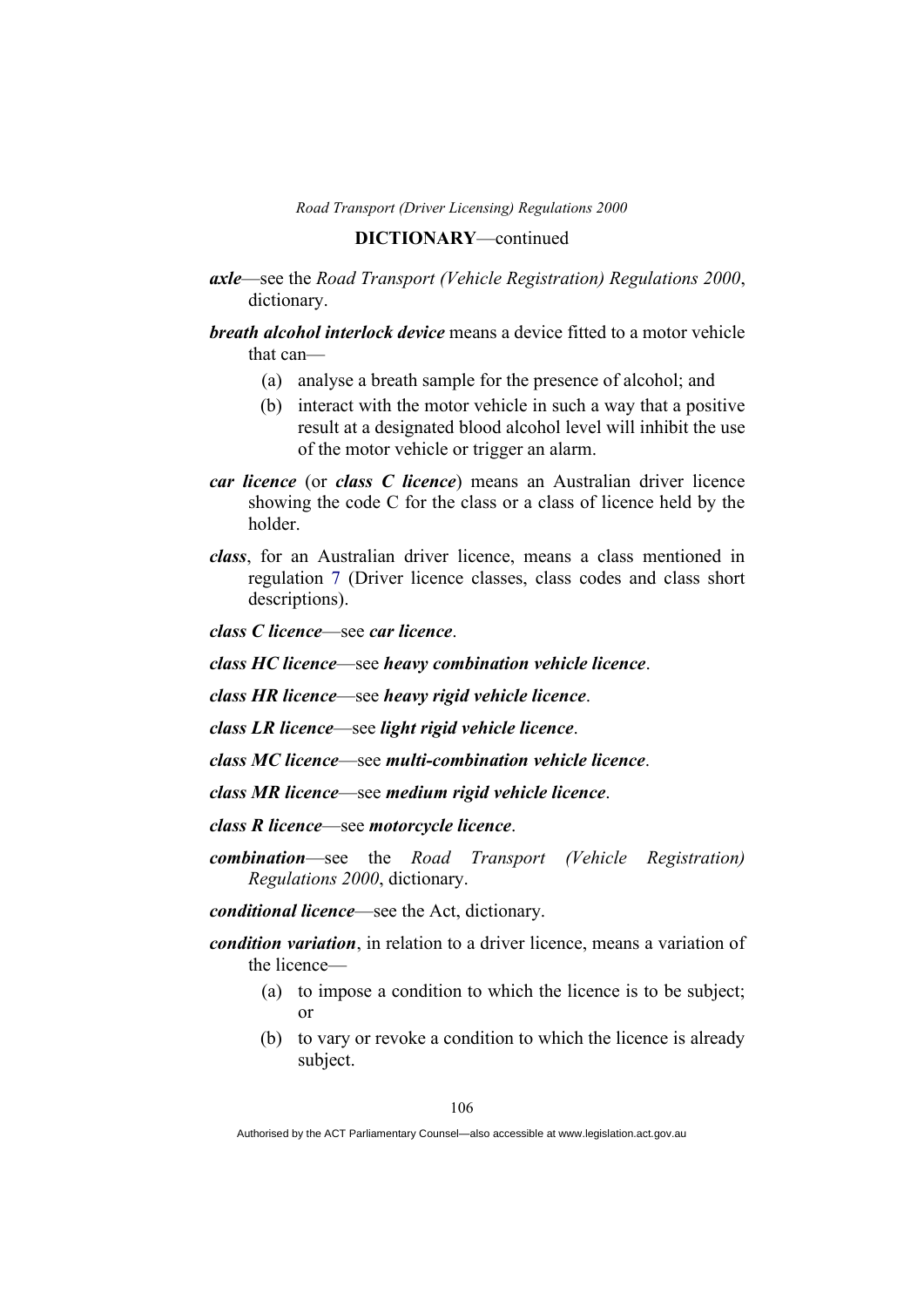### **DICTIONARY**—continued

- *contracting state* means a foreign country that is a signatory to the United Nations Convention on Road Traffic, Geneva, 1949.
- *converter dolly*—see the *Road Transport (Vehicle Registration) Regulations*, dictionary.

*corresponding law*—see the Act, dictionary.

*demerit points register*—see the Act, dictionary.

*disqualifying circumstance*—see subregulation 15 (1).

*drive*—see the Act, dictionary.

*driver assessment and instruction* means—

- (a) the assessment in accordance with the approved learner driving standards of a person's suitability to hold a car licence; and
- (b) the instruction of people to drive a motor vehicle of a kind that may be driven by the holder of a car licence, other than a tractor or implement.

*driver licence*—see the Act, dictionary.

- *driver licence condition code* means a code mentioned in the table of driver licence condition codes in regulation 10.
- *driver licence receipt*—see the Act, dictionary.
- *driver licence register*—see the Act, dictionary.
- *driving instructor* means a person who is accredited under regulation 107 as a driving instructor.
- *drug*—see the *Road Transport (Alcohol and Drugs) Act 1977*, dictionary.
- *eligibility requirements*, for a class of driver licence—see regulation 28.

*external driver licence*—see the Act, dictionary.

*external Territory driver licence*—see the Act, dictionary.

*foreign driver licence*—see the Act, dictionary.

Authorised by the ACT Parliamentary Counsel—also accessible at www.legislation.act.gov.au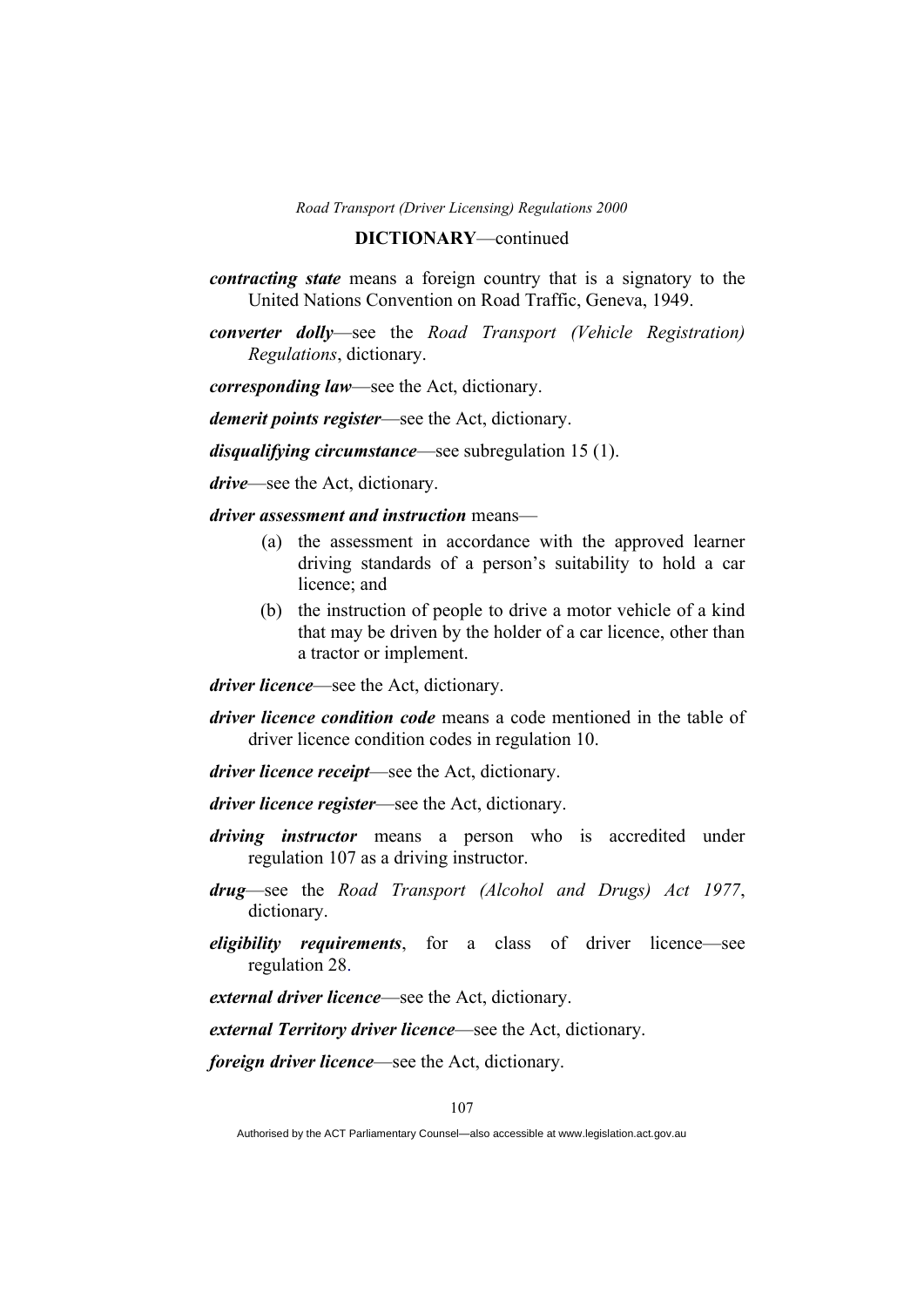### **DICTIONARY**—continued

## *full licence*—see subregulation 5 (2).

- *GVM*—see the *Road Transport (Vehicle Registration) Regulations 2000*, dictionary.
- *heavy combination vehicle licence* (or *class HC licence*) means an Australian driver licence showing the code HC for the class or a class of licence held by the holder.
- *heavy rigid vehicle licence* (or *class HR licence*) means an Australian driver licence showing the code HR for the class or a class of licence held by the holder.
- *higher class*, in relation to an Australian driver licence, means a licence of a higher class in the driver licence class hierarchy in subregulation 8 (1).
- *home address*, of a person, means the address of the place where the person usually lives.
- *implement*—see *Road Transport (Vehicle Registration) Regulations 2000*, dictionary.
- *incur*, demerit points for an offence—see the Act, subsection 13 (2) (Recording of demerit points).
- *infringement notice*—see the *Road Transport (General) Act 1999*, dictionary.
- *infringement notice penalty*—see the *Road Transport (General) Act 1999*, dictionary.
- *international driving permit* means a permit to drive a motor vehicle issued in accordance with the United Nations Convention on Road Traffic, Geneva, 1949 by—
	- (a) a competent authority of a contracting state or subdivision of a contracting state; or
	- (b) an association authorised by a competent authority;
- *international visitor* means a person who is not a permanent resident of Australia.

*jurisdiction*—see the Act, dictionary.

Authorised by the ACT Parliamentary Counsel—also accessible at www.legislation.act.gov.au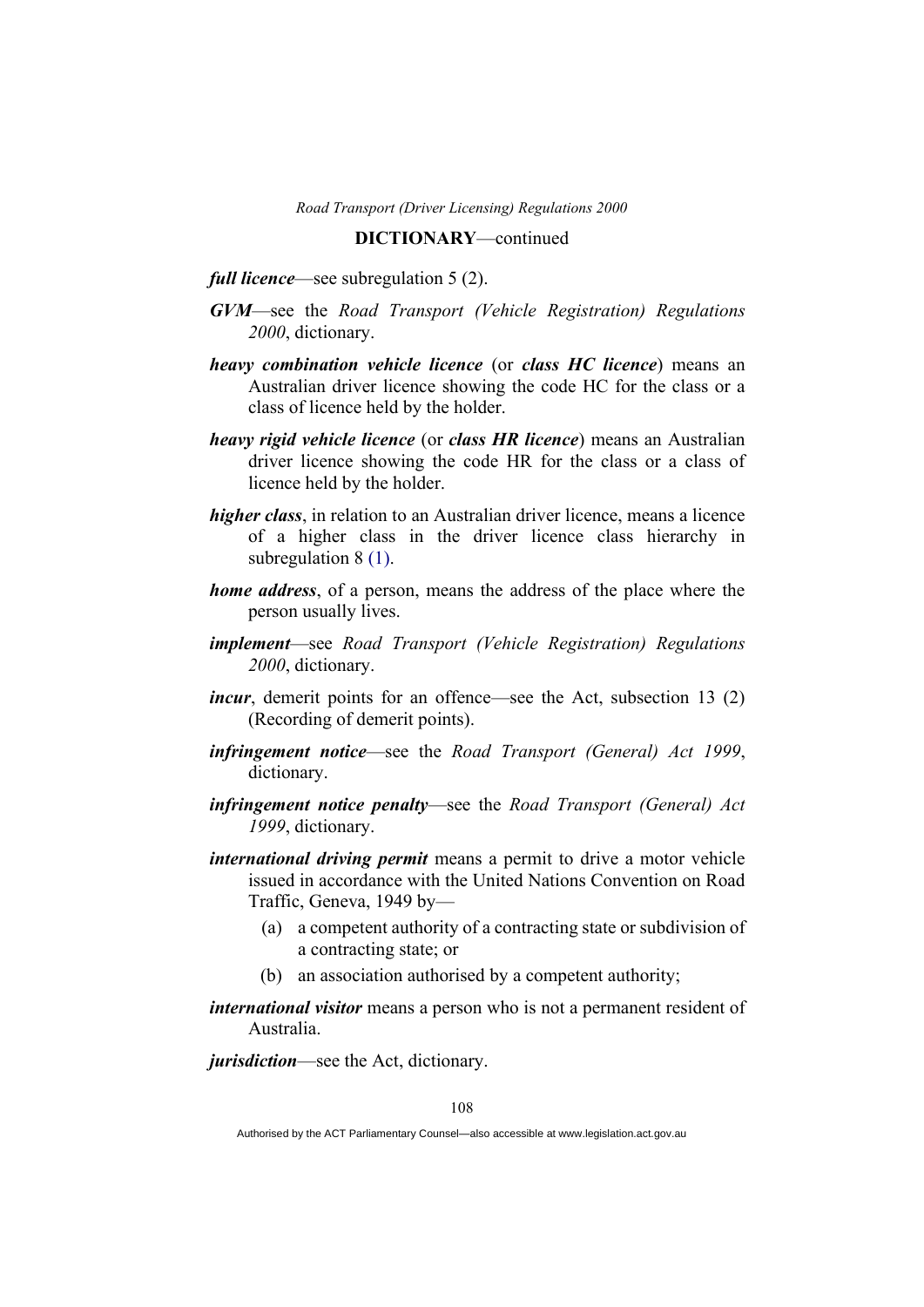### **DICTIONARY**—continued

*learner driver logbook* means a logbook that is approved under regulation 25.

*learner licence*—see the Act, dictionary.

*licence expiry date*—see regulation 83.

#### *licensing authority*—

- (a) for another jurisdiction—see the Act, dictionary; and
- (b) for an external Territory or foreign county—the entity that has functions under the law of the Territory or country corresponding to the functions of the road transport authority under the Act.
- *light rigid vehicle licence* (or *class LR licence*) means an Australian driver licence showing the code LR for the class or a class of licence held by the holder.
- *L-plate* means a square sign issued or authorised by the road transport authority—
	- (a) with sides at least 155mm long; and
	- (b) with the letter 'L' in black on a yellow background.
- *medium rigid vehicle licence* (or *class MR licence*) means an Australian driver licence showing the code MR for the class or a class of licence held by the holder.

*motorbike* means a motor vehicle with 2 wheels, and includes—

- (a) a 2-wheeled motor vehicle with a side car attached to it that is supported by a 3rd wheel; and
- (b) a motor vehicle with 3 wheels that is ridden in the same way as a motor vehicle with 2 wheels.
- *motorcycle licence* (or *class R licence*) means an Australian driver licence showing the code R for the class or a class of licence held by the holder.
- *motor vehicle*—see the Act, dictionary.
- *multi-combination vehicle licence* (or *class MC licence*) means an Australian driver licence showing the code MC for the class or a class of licence held by the holder.

Authorised by the ACT Parliamentary Counsel—also accessible at www.legislation.act.gov.au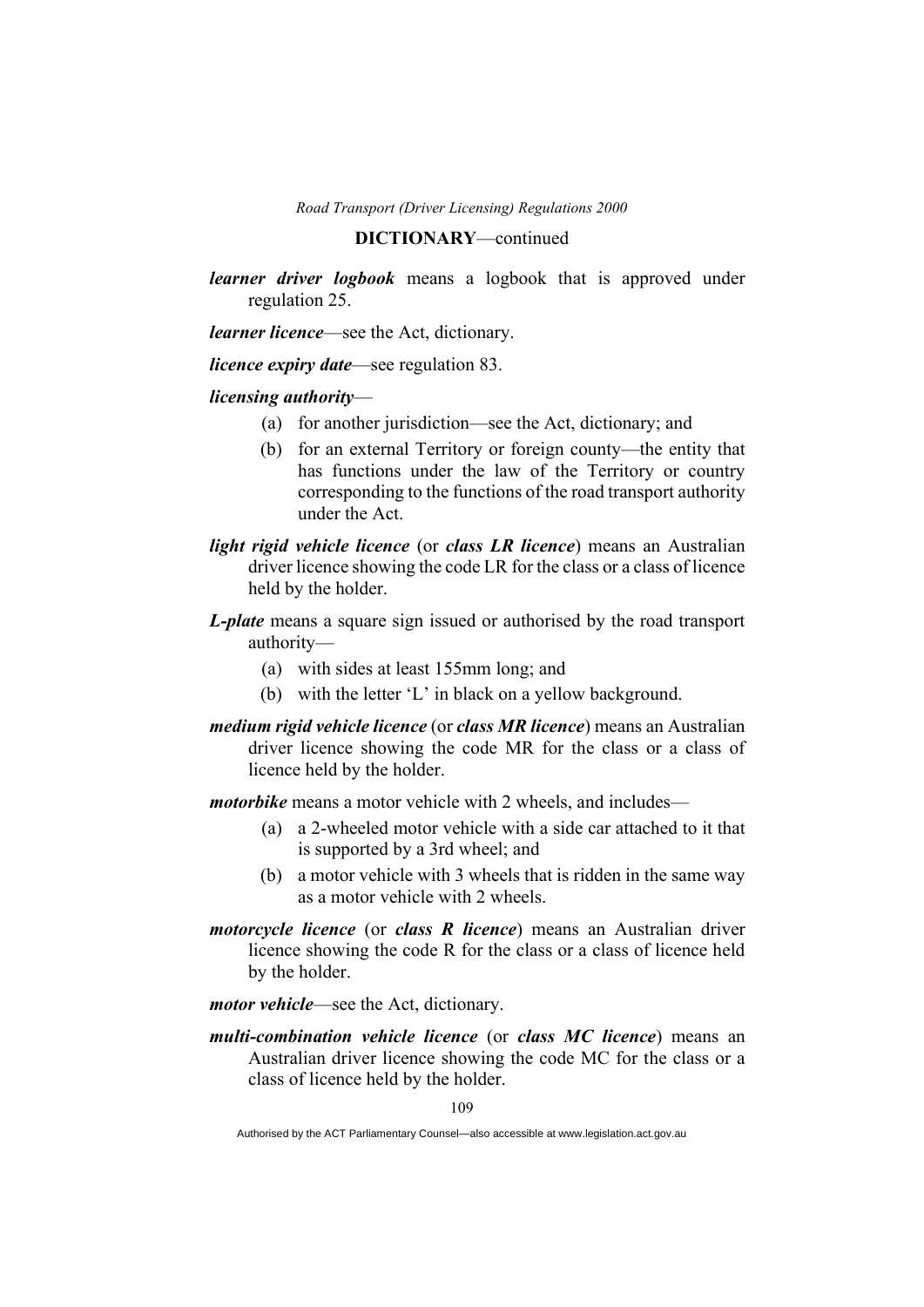### **DICTIONARY**—continued

- *New Zealand driver licence* means a licence to drive a motor vehicle (however described) issued under the law of New Zealand.
- *official English translation*, of a licence, includes an English translation recognised under the law of the country that issued the licence.
- *photograph*—see the Act, dictionary.
- *P-plate* means a square sign issued or authorised by the road transport authority—
	- (a) with sides at least 155mm long; and
	- (b) with the letter 'P' in red on a white background.
- *prime mover*—see the *Road Transport (Vehicle Registration) Regulations 2000*, dictionary.
- *private hire car*—see the *Road Transport (General) Act 1999*, section 100.
- *probationary licence*—see the Act, dictionary.

# *provisional licence*—

- (a) see the Act, dictionary; and
- (b) for a provisional licence of a particular class—includes an Australian driver licence that is not a provisional licence if the licence shows that class as a provisional class.

# *provisional licence requirement*—

- (a) for the issue of a motorcycle licence—see regulation 29; and
- (b) for the issue of a car licence or a driver licence of a higher class—see regulation 30.
- *public bus*—see the *Road Transport (General) Act 1999*, section 100, definition of *bus*.
- *public vehicle*—see the *Road Transport (General) Act 1999*, section 100.

*public vehicle licence*—see the Act, dictionary.

### *public vehicle regulations* means the following:

(a) the *Road Transport (Bus Services) Regulations 2000*;

Authorised by the ACT Parliamentary Counsel—also accessible at www.legislation.act.gov.au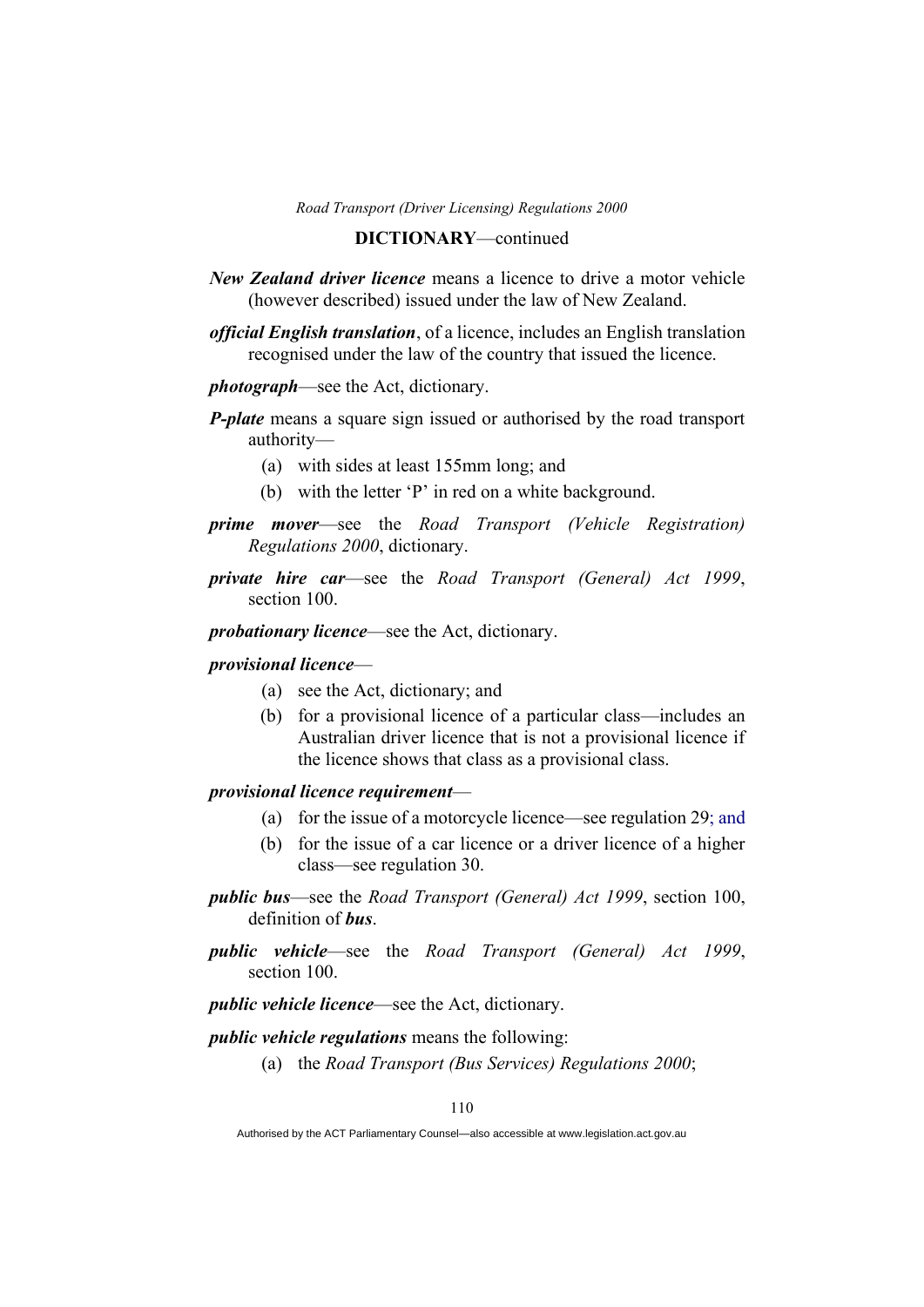### **DICTIONARY**—continued

- (b) the *Road Transport (Hire Vehicle Services) Regulations 2000*;
- (c) the *Road Transport (Taxi Services) Regulations 2000*;
- (d) any standards made or approved under those regulations.

*required medical standards*—see subregulation 15 (2).

- *restricted hire vehicle*—see the *Road Transport (General) Act 1999*, section 100.
- *restricted licence*—see the Act, dictionary.
- *restricted taxi*—see the *Road Transport (General) Act 1999*, section 100.

*rigid*, for a vehicle, means not articulated.

*road*—see the Act, dictionary.

*road related area*—see the Act, dictionary.

- *road transport authority* (or *authority*)—see the Act, dictionary.
- *road transport legislation*—see the *Road Transport (General) Act 1999*, section 6.
- *semitrailer*—see the *Road Transport (Vehicle Registration) Regulations 2000*, dictionary.
- *taxi*—see the *Road Transport (General) Act 1999*, section 100.
- *tractor*—see the *Road Transport (Vehicle Registration) Regulations 2000*, dictionary.
- *the Act* means the *Road Transport (Driver Licensing) Act 1999*, and includes these regulations.
- *trailer*—see the Act, dictionary.

*vehicle*—see the Act, dictionary.

Authorised by the ACT Parliamentary Counsel—also accessible at www.legislation.act.gov.au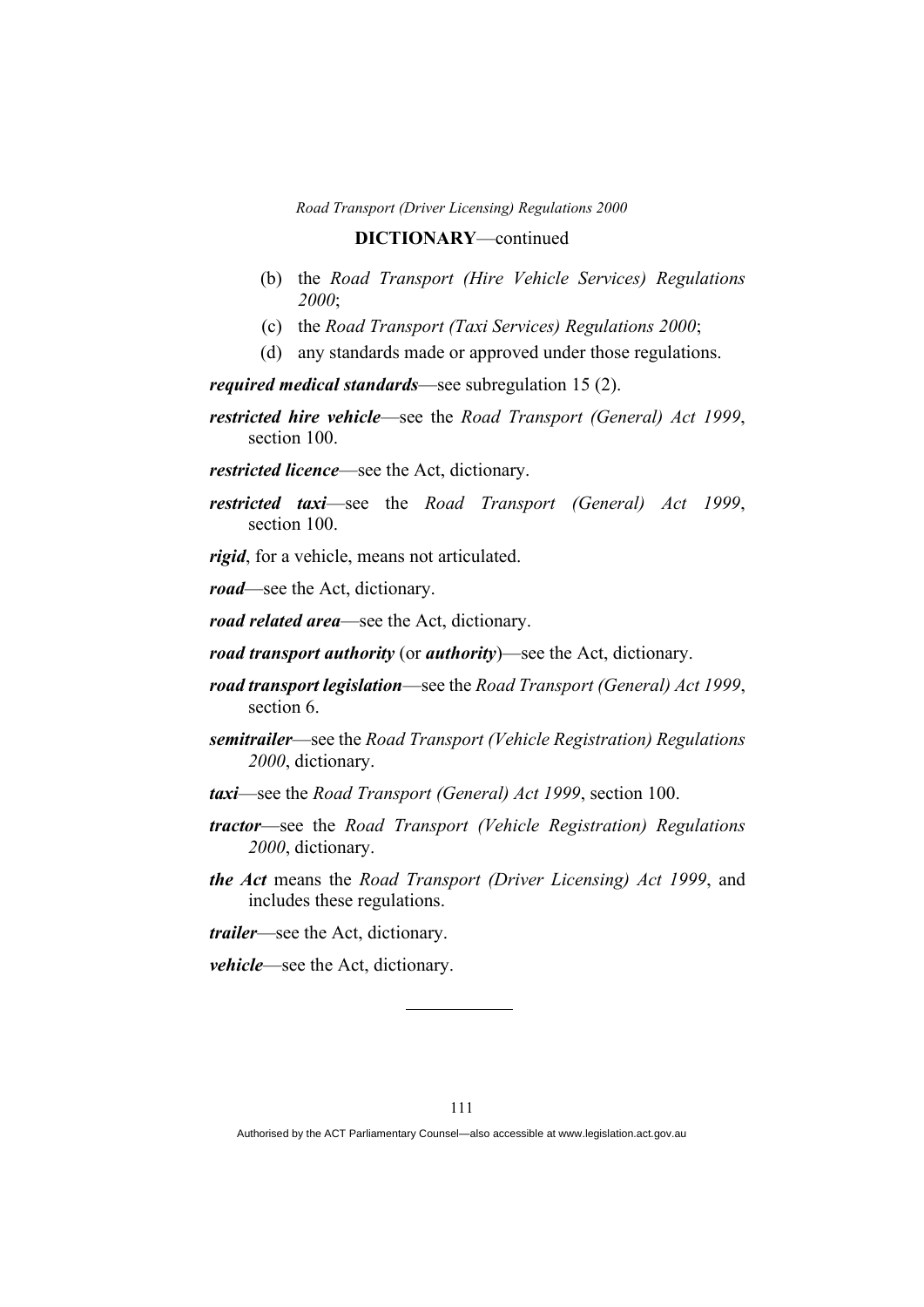#### **ENDNOTES**

#### **1 About this republication**

This is a republication of the *Road Transport (Driver Licensing) Regulations 2000* as in force under the *Road Transport (Driver Licensing) Act 1999* on 1 March 2000*.* The regulations had not been amended up to that date

Amending laws are annotated in the table of legislation and table of amendments.

The Parliamentary Counsel's Office currently prepares 2 kinds of republications of ACT laws: authorised printed republications to which the *Legislation (Republication) Act 1996* applies and unauthorised electronic republications. The status of this republication appears on the cover.

Section 13 of the *Legislation (Republication) Act 1996* authorises the Parliamentary Counsel, in preparing a law for republication, to make textual amendments of a formal nature which the Parliamentary Counsel considers desirable in accordance with current legislative drafting practice. The amendments do not effect a substantive change in the law.

In preparing this republication, amendments have not been made under section 13.

Not all amendments made under section 13 are annotated in the table of amendments. Full details of any amendments can be obtained from the Parliamentary Counsel's Office.

#### **2 Abbreviation key**

Key to abbreviations in tables

| $pres = present$                              |
|-----------------------------------------------|
|                                               |
| $prev = previous$                             |
| $(\text{prev}) = \text{previously}$           |
| $prov = provision$                            |
| $pt = part$                                   |
| $r = rule/subrule$                            |
| reg = regulation/subregulation                |
| $renum = renumbered$                          |
| $reloc = relocated$                           |
| $R[X]$ = Republication No                     |
| $s = section/subsection$                      |
| $sch = schedule$                              |
| $sdiv = subdivision$                          |
| $sub =$ substituted                           |
| $SL = Subordinate$ Law                        |
| $sp = spent$                                  |
| $*$ = SL unless otherwise stated              |
| $\dagger$ = Act or Ordinance unless otherwise |
| stated                                        |
|                                               |